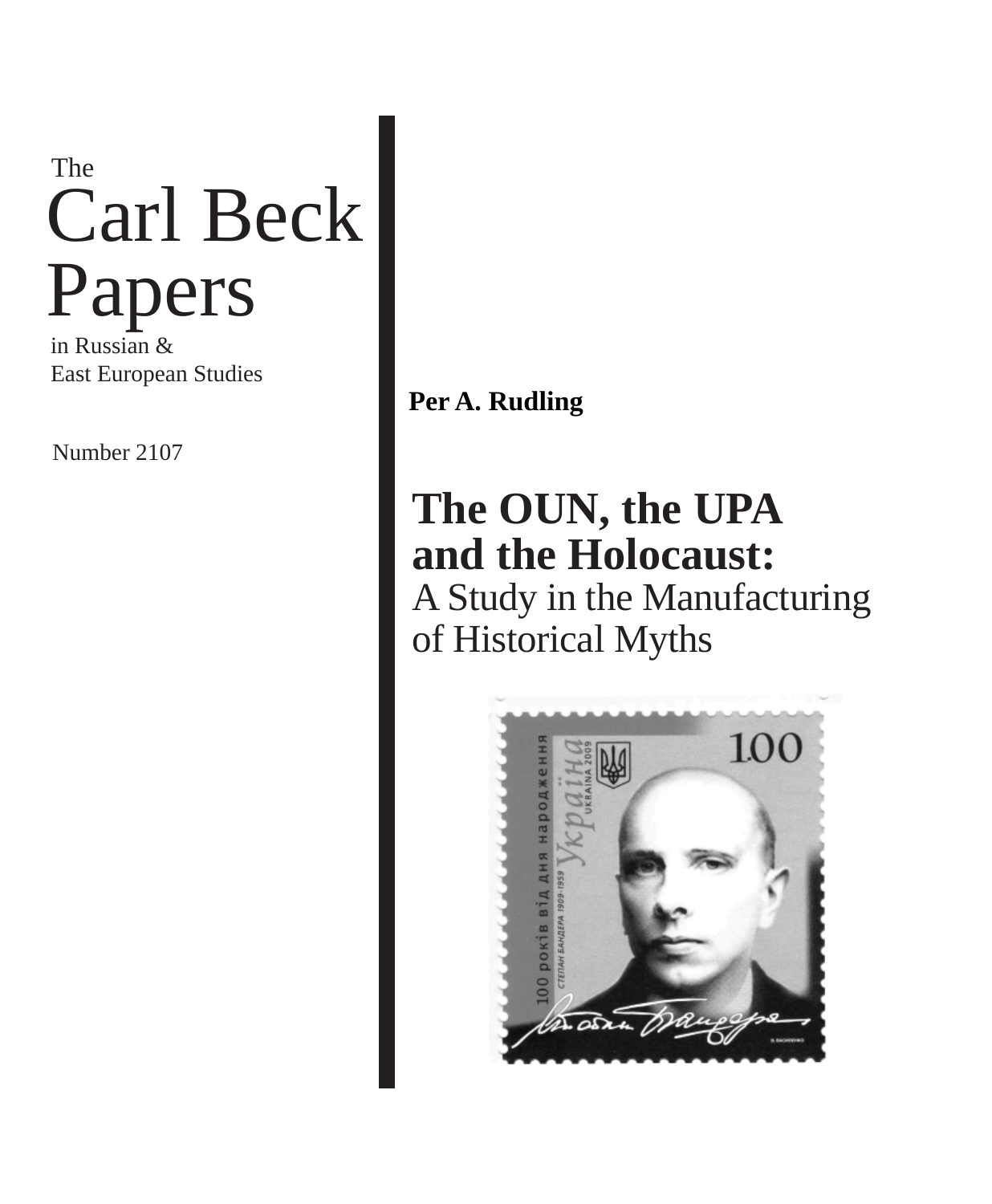# Carl Beck Papers The

in Russian & East European Studies

Number 2107 **Per A. Rudling** 

## **The OUN, the UPA and the Holocaust:** A Study in the Manufacturing of Historical Myths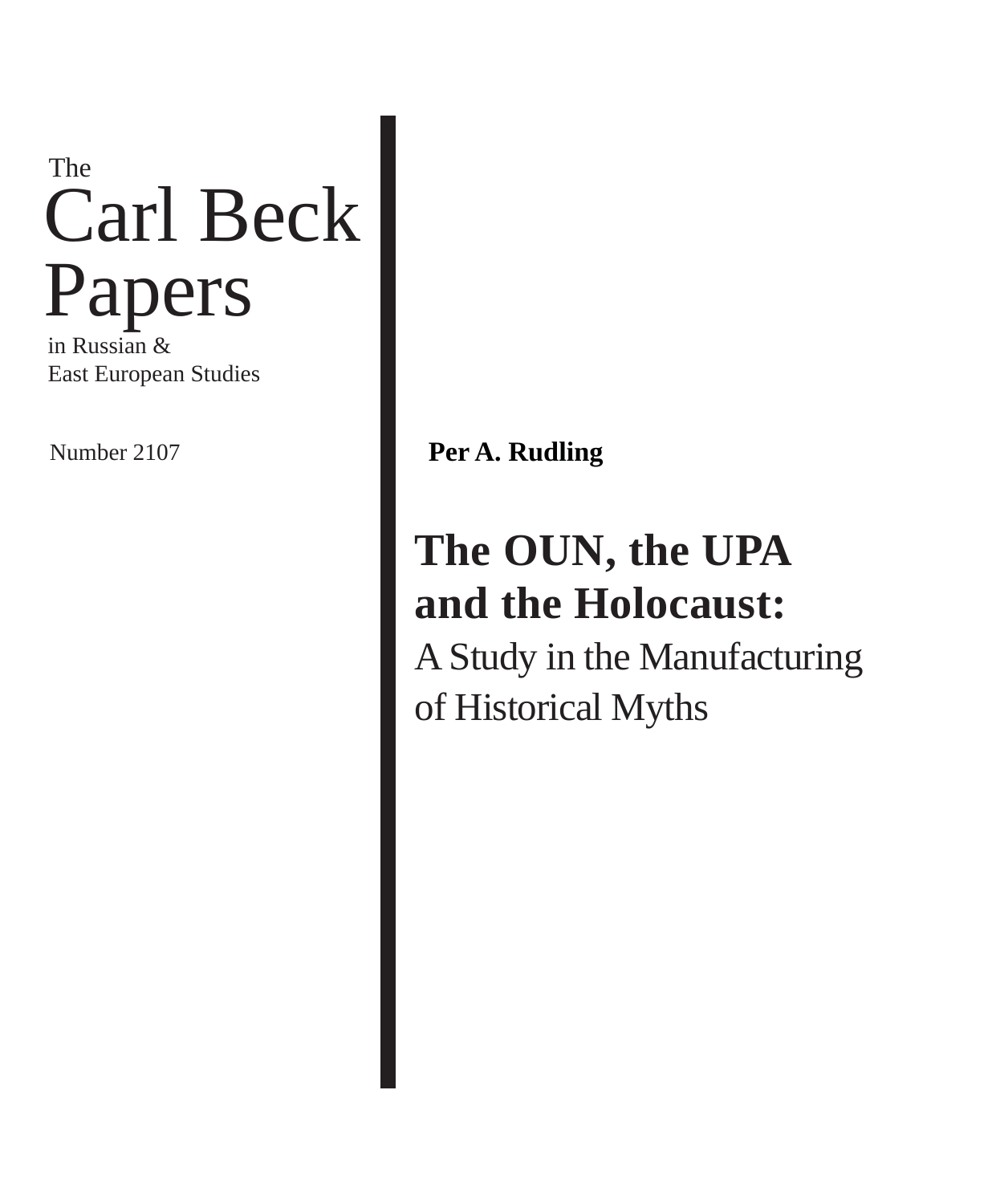**Per A. Rudling** is a postdoctoral fellow at the Ernst-Moritz-Arndt-Universität Greifswald, Germany. His research interests include memory, identity, and nationalism in the Polish-Belarusian-Ukrainian borderlands.

No. 2107, November 2011

© 2011 by The Center for Russian and East European Studies, a program of the University Center for International Studies, University of Pittsburgh

ISSN 0889-275X

*Image from cover:* Ukrainian postage stamp of Stepan Bandera, released for the centennial of Bandera's birth. Image is within the public domain.

*The Carl Beck Papers* Editors: William Chase, Bob Donnorummo, Ronald H. Linden, Andrew Konitzer Managing Editor: Eileen O'Malley Editorial Assistant: Julie N. Tvaruzek

Submissions to *The Carl Beck Papers* are welcome. Manuscripts must be in English, double-spaced throughout, and between 40 and 90 pages in length, including notes. Acceptance is based on anonymous review. Mail submissions to: Editor, *The Carl Beck Papers*, Center for Russian and East European Studies, 4400 Wesley W. Posvar Hall, 230 South Bouquet Street, University of Pittsburgh, Pittsburgh, PA 15260.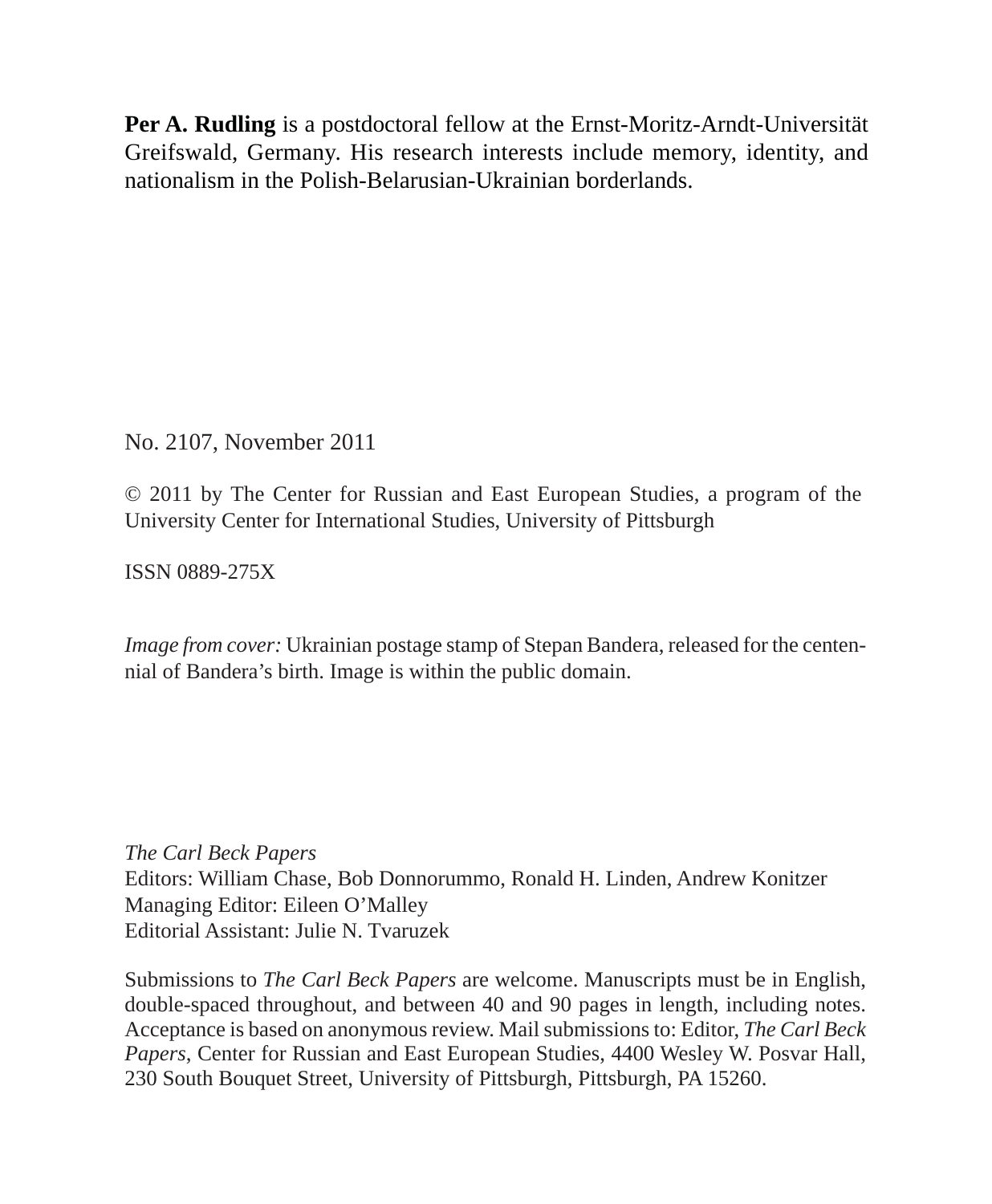#### **Abstract**

During the past decade, particularly under the presidency of the third Ukrainian president Viktor Yushchenko (2005–2010) there have been repeated attempts to turn the leading figures of the Organization of Ukrainian Nationalists (OUN) and its armed wing, the Ukrainian Insurgent Army (UPA) into national heroes. As these fascist organizations collaborated with the Nazi Germany, carried out ethnic cleansing and mass murder on a massive scale, they are problematic symbols for an aspiring democracy with the stated ambition to join the European Union. Under Yushchenko, several institutes of memory management and myth making were organized, a key function of which was to deny or downplay OUN-UPA atrocities. Unlike many other former Soviet republics, the Ukrainian government did not need to develop new national myths from scratch, but imported ready concepts developed in the Ukrainian diaspora. Yushchenko's legitimizing historians presented the OUN and UPA as pluralistic and inclusive organizations, which not only rescued Jews during the Holocaust, but invited them into their ranks to fight shoulder to shoulder against Hitler and Stalin. This mythical narrative relied partly on the OUN's own post-war forgeries, aimed at cover up the organization's problematic past. As employees of the Ukrainian security services, working out of the offices of the old KGB, the legitimizing historians ironically dismissed scholarly criticism as Soviet myths. The present study deals with the myth-making around the OUN, the UPA, and the Holocaust, tracing their diaspora roots and following their migration back and forth across the Atlantic.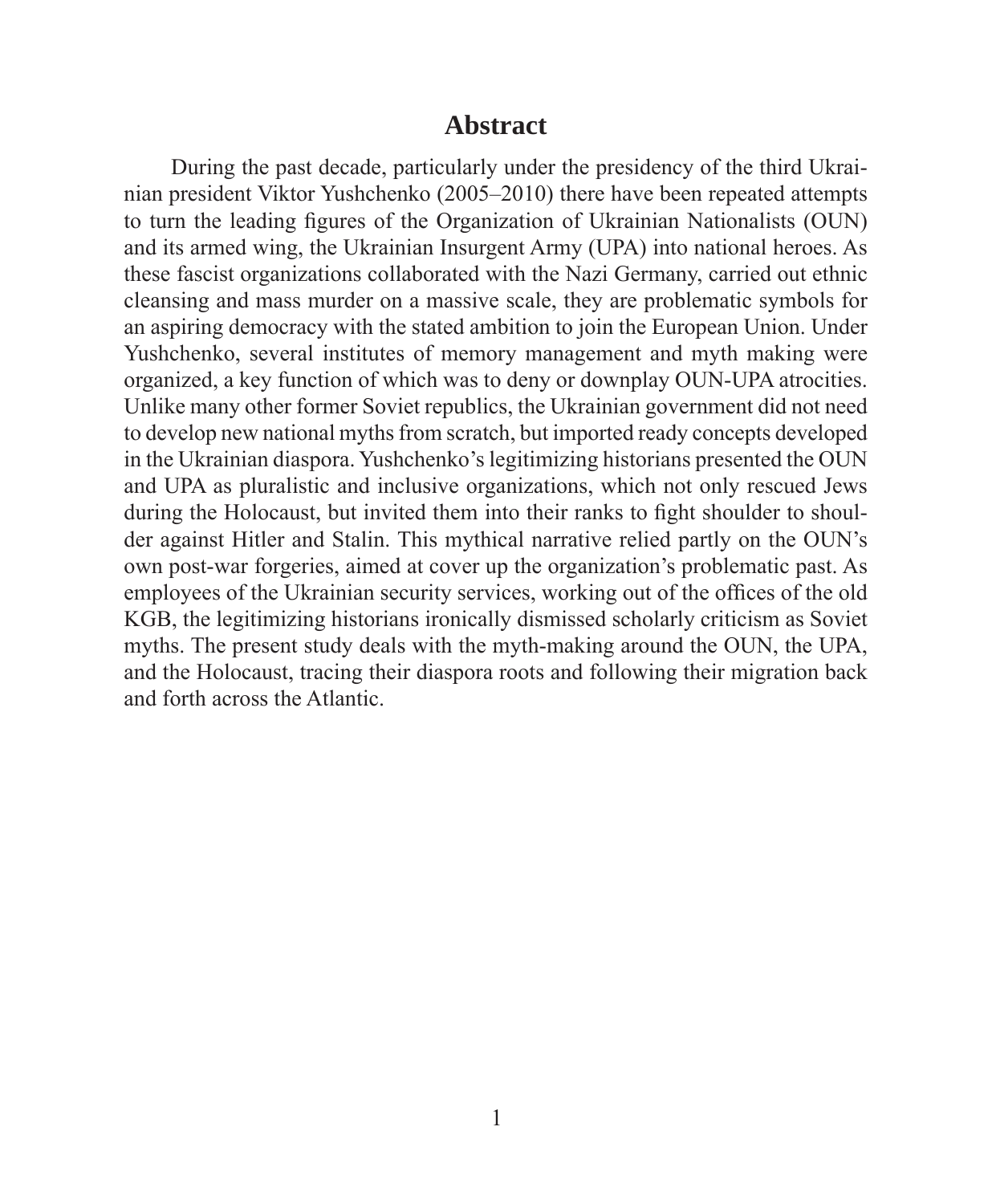Brought to power by the so-called Orange Revolution, the administration of Ukrainian president Viktor Yushchenko (2005–2010) expressed a clear ambition to orient Ukraine away from Russia and toward the EU, NATO, and the Western world. One step in this direction was the reassessment of modern Ukrainian history. Old Soviet heroes were reexamined, and the anti-Soviet nationalist resistance to Soviet rule reinterpreted in heroic terms. This is all part of a long and painful process of nation building and national consolidation, as Ukraine moves away from Soviet historiography into nation-based history writing.<sup>1</sup> Following independence, and particularly after the Orange Revolution, nationalist and diaspora historical interpretations were adopted as the basis for new national myths. This essay addresses one particularly sensitive and delicate part of this mythology, the relation of Ukrainian nationalists—the Bandera wing of the Organization of Ukrainian Nationalists, the OUN(b), and its armed forces, the Ukrainian Insurgent Army, the UPA—to the Jews, a polarizing topic which has come to have important political connotations. The purpose here is not to restore one single historical "truth." Rather, it is to study the political use of history, the manipulations of the historical record, by tracing the genealogy of a set of historical myths, circling key mythmakers, their choice of material, and its potential for political mobilization, impact and political consequences.2

The first part of this essay considers the legacy of the OUN and the UPA, their political ideology, goals, and political orientation. The second part is the story of the manufacturing of the legends of these organizations and the genealogy of these myths as they have migrated from Ukraine, developed within the diaspora community, and, after the fall of communism, been reimported to Ukraine. The third part examines the apologetic narrative of the myth-makers, the impact of the myths on Ukrainian society and on its neighbors after they were elevated to state ideology and promoted by the state security organs and government propaganda agencies. The essay concludes with an assessment of, and reflection upon, the consequence of the legitimizing narrative and its role in the rise of the far right in Western Ukraine following Yushchenko's defeat in 2010.

### **The OUN, the UPA, and the Holocaust**

Founded in 1929, the Organization of Ukrainian Nationalists became the dominant political movement of the Ukrainian far right. It was formed out of a number of radical nationalist and fascist groups and was, initially, led by war veterans, frustrated by their failure to establish a Ukrainian state in 1917–1920. In the increasingly authoritarian political environent of interwar Poland, radicalized the Ukrainian nationalists.

#### **Fascism**

The term *integral nationalism* was applied to the OUN by the American historian John Armstrong.<sup>3</sup> The term has stuck, and many pronationalist historians find it preferable to the term *fascism*, which today carries strong negative connotations and is used colloquially as a term of abuse. There is no contradiction between fascism and integralism, which is a variety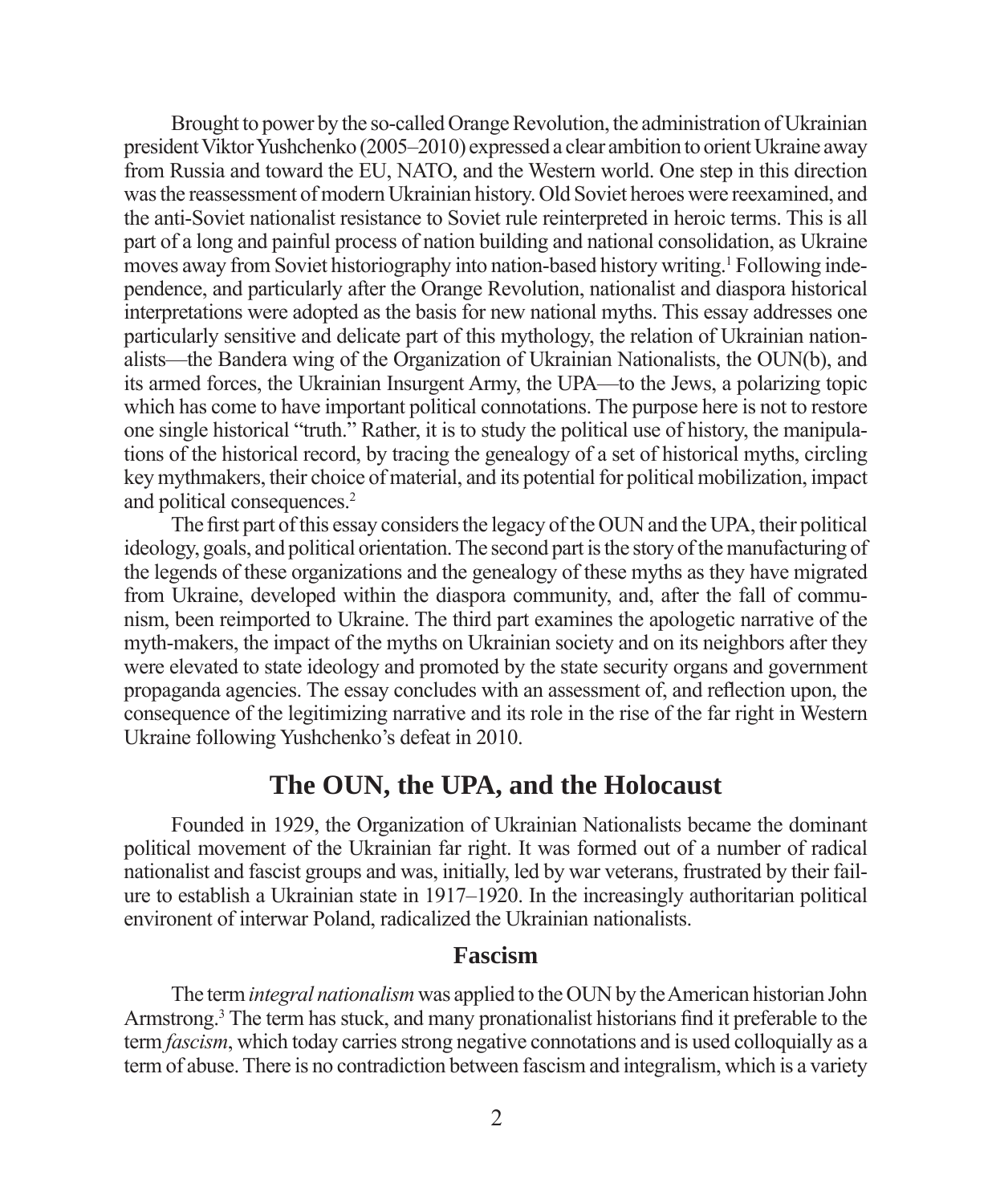within the fascist tradition.<sup>4</sup> As for the OUN, integral nationalism is a problematic term. The Ukrainian nationalists themselves did not use it, whereas references to fascism and national socialism abound in nationalist texts from the 1930s and 1940s.<sup>5</sup> Belonging to a tradition of European generic fascism, the OUN emerged out of an amalgamation between the Ukrainian Military Organization and a number of other extreme right-wing organizations, such as the Ukrainian National Association, the Union of Ukrainian Fascists, and the Union for the Liberation of Ukraine.<sup>6</sup> From the moment of its founding, fascists were integral to, and played a central role in, the organization. The OUN avoided designating itself as fascist in order to emphasize the "originality" of Ukrainian nationalism.<sup>7</sup> In 1941 the organization split between a more radical wing, the OUN(b), named after its leader, Stepan Bandera, and a more conservative wing, the OUN(m), led by Andrii Mel'nyk. Both were totalitarian, anti-Semitic, and fascist. In terms of tactics, the OUN(m) was more cautious and stayed loyal to Nazi Germany throughout the war, whereas the OUN(b) took a more independent line. The OUN(m) was a smaller and weaker organization and plays a minor role in the nationalist myth-making today. The main focus of this essay is therefore the OUN(b) and its offshoots.

Roger Griffin offers a broad conceptual model to suggest an eclectic interpretation of fascism, seeing it as the main consequence of European society's yearning for a new beginning.8 Fascism was hardly a historic anomaly but a well-integrated part of the European history in the twentieth century. Following academic tradition, I refer to the generic fascist tradition to which the OUN belonged as fascism in lower case, while using upper case to refer specifically to Italian Fascism.<sup>9</sup> The OUN shared the fascist attributes of antiliberalism, anticonservatism, and anticommunism, an armed party, totalitarianism, anti-Semitism, *Führerprinzip*, and an adoption of fascist greetings. Its leaders eagerly emphasized to Hitler and Ribbentrop that they shared the Nazi *Weltanschauung* and a commitment to a fascist New Europe. Franziska Bruder, the author of the most detailed study of the organization describes "[t]he OUN as a classic representative of a nationalist movement with fascist characteristics that appeared in East-Central Europe," an analysis shared by other non-nationalist scholars of the OUN.10

The ideology of the organization was heavily influenced by the philosophy of Dmytro Dontsov, Italian Fascism, Nietzsche, and German National Socialism, combining extreme nationalism with terrorism, corporatism, and the *Führerprinzip*. 11 Dontsov translated the works of Mussolini, Hitler, Goebbels, Rosenberg, and Franco and published Ukrainian translations of their works in *Visnyk* and other OUN-affiliated intellectual journals.<sup>12</sup> "Ukrainian" nationalism uses the term nationalism in the same way German and Italian nationalisms use the terms 'National Socialism' and 'Fascism' . . . Nationalisms: Fascism, National Socialism, Ukrainian nationalism, etc. are different national expressions of the same spirit," wrote Iaroslav Orshan, an influential OUN ideologue.<sup>13</sup> The OUN slogan "The Nation Above Everything" was taken quite literally, as was the slogan "Ukraine for the Ukrainians." The Decalogue of the OUN explicitly called upon its members not to hesitate to enslave foreigners and "treat enemies of Your Nation with hatred and ruthlessness."14 In 1936 Stepan Bandera indicated the magnitude of the crimes the OUN was prepared to consider in order to achieve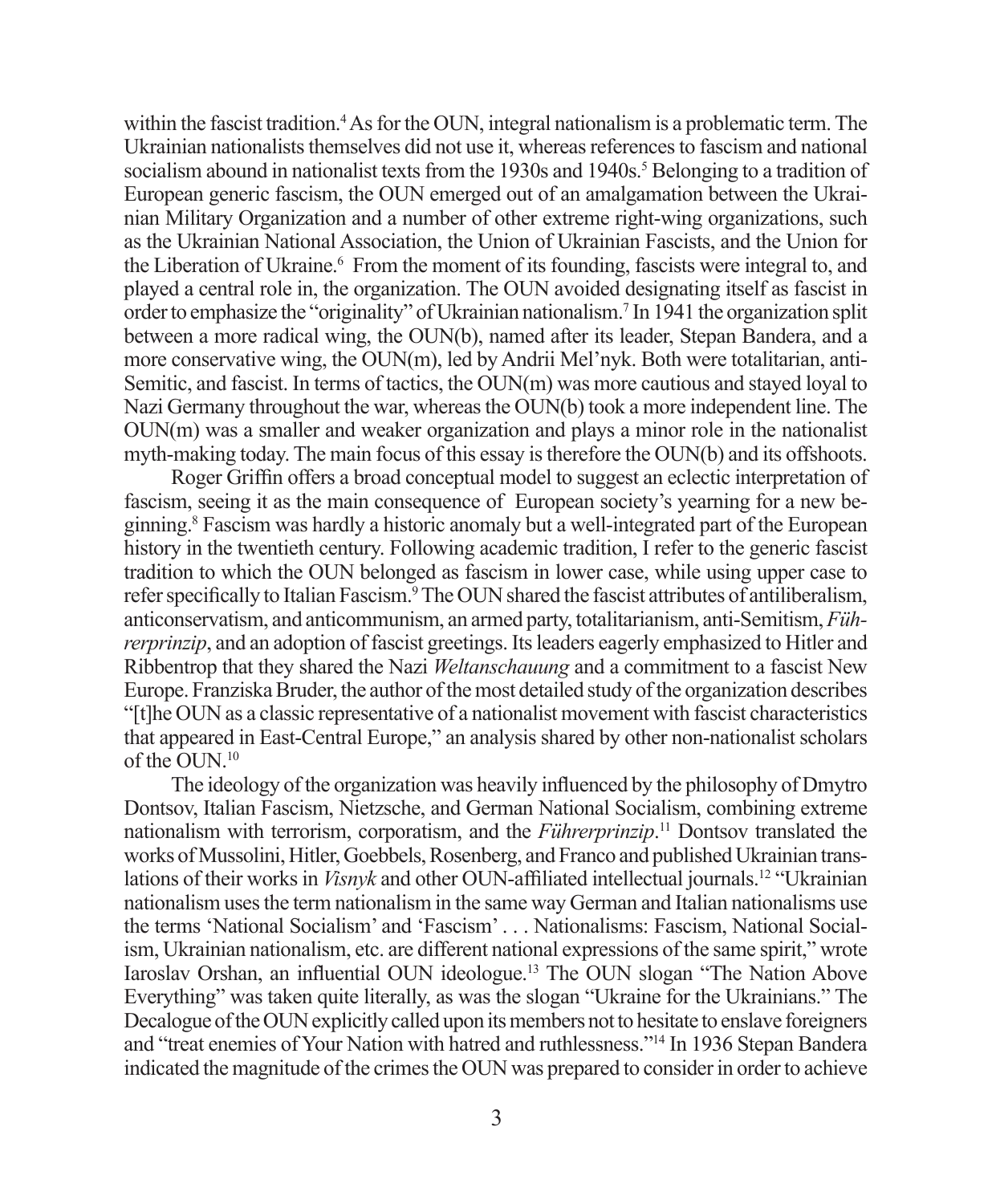this goal. "The OUN values the life of its members, values it highly; but—our idea in our understanding is so grand, that when we talk about its realization, not single individuals, nor hundreds, but millions of victims have to be sacrificed in order to realize it."<sup>15</sup>

#### **Racism**

The maintenance of racial purity was an important call to the nationalist faithful. OUN members were guided by a list of behavioral rules the called "the 44 rules of life of a Ukrainian nationalist." Number 40 read: "Cherish motherhood as the source of re-generation of life. Make your family the ciborium for the racial purity of your Nation."16 The OUN embraced a highly racialized discourse, borrowing heavily from the Nazi racial theoreticians Alfred Rosenberg and Hans Günther.17 "Raciology [*rasoznavstvo*] is the key to world history; mastering of the race is the path to world politics."18 The commitment to racial purity and the preservation of the race were taken very seriously by nationalist activists who promoted national awareness to police the sexual relations of their imagined community. Mykola Sukhovers' kyi, an  $\text{OUN}(m)$  activist, reminisced about how they enforced ethnic separation among students in Chernivtsy, which in the interwar era was part of Romania:

In the "Zaporozhe" [student fraternity] we had decided that no member was allowed to marry an alien girl—a non-Ukrainian. That decision was made on the basis of Mykola Mikhnovs'kyi's *Decalogue*, 19 which was printed in the *Samostiina Ukraina* and which stated: "Don't marry a foreigner, since your children will become your enemies." It needs to be recognized that Ukrainians who married Romanian girls of course ceased to be good Ukrainians, and their children directly came to belong to Romanian culture. . . . I came up with two suggestions: 1) if we want to preserve our order, then no aliens are supposed to be invited to our parties or dance courses and 2) we should invite Ukrainian girls only from peasant homes, from the surrounding areas.<sup>20</sup>

The OUN(b) perceived the nation as a biological organism:

The nation emerged organically. In the world there is a constant struggle for existence, development, and power. There is a struggle between the species: . . . dogs, cats, lions, eagles are animal species; peoples, nations, and tribes are human species (Ukrainians, Germans, Muscovites, Gypsies, and Jews); there are differences between humans, animals and plants, just as there are between human species.<sup>21</sup>

Family life must be of Ukrainian character. Its content: the parents (fathermother) and children have to be Ukrainians. Mixed marriages (Ukrainian-Polish, Ukrainian-Muscovite, Ukrainian-Magyar, Ukrainian-Jewish) will be banned, forming such unions will be made impossible. We regard their very existence and the making of such unions a crime of national treason.<sup>22</sup>

Central to the OUN's racism was the concern that miscegenation would lead to degeneration of the racial stock.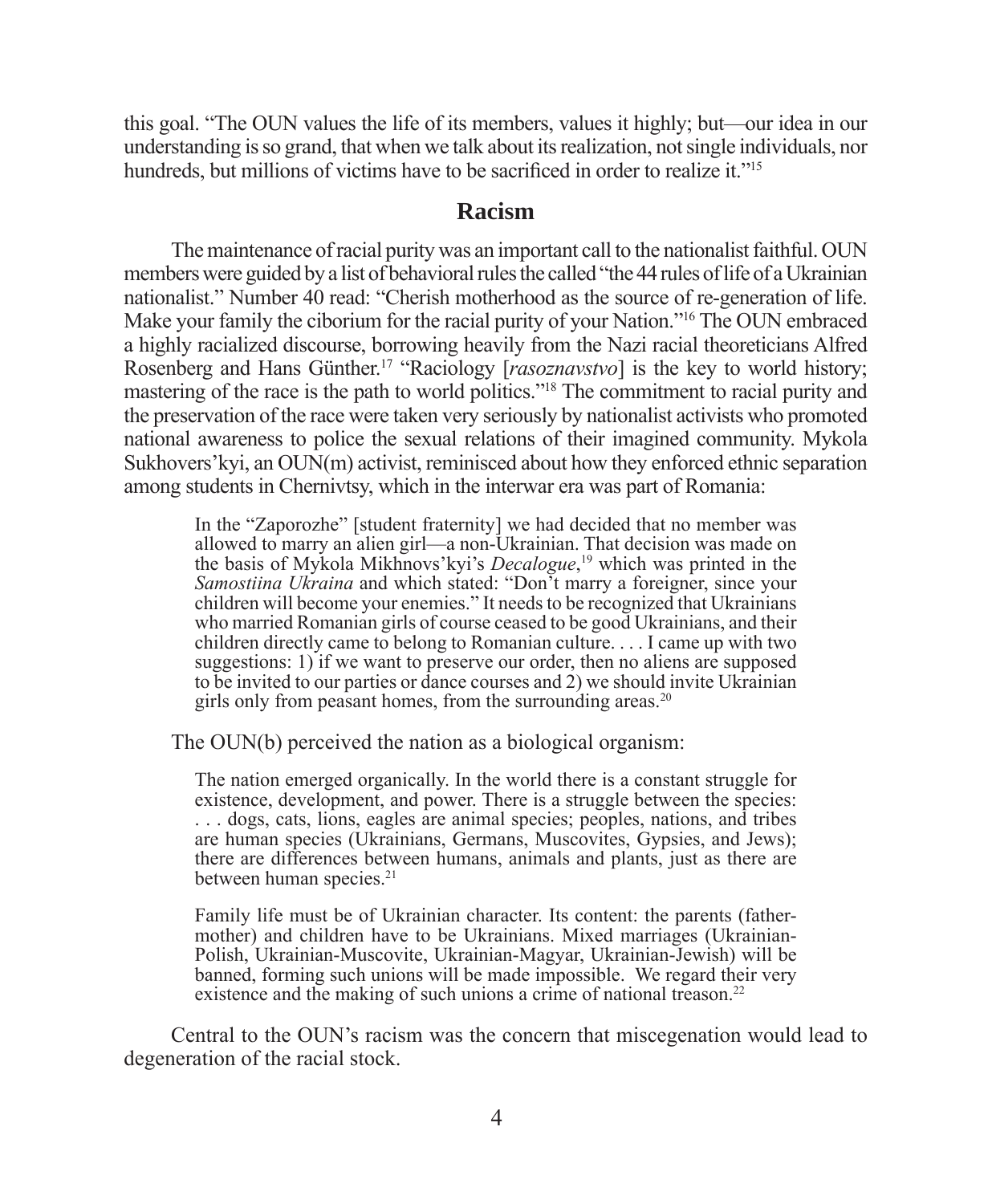Racial biology [*Natsiia-Nauka*] also underwrites these conditions. Professor Dr. St. Rudnyts'kyi, in his book *On the Basis of Ukrainian Nationalism,* writes that "mixed marriages with our neighboring peoples are disadvantageous," as they lead to the denationalization of many, and the degeneration of others. ... The reflex against mixed marriages is natural, as it rises out of the instinct of self-preservation and growth of the Nation. It is typical for all national[ly conscious] societies. Nations in the process of expansion strictly adhere to this law. For instance, in Germany racial laws determine the destiny of the people and of the individual throughout his entire life (The same is true for Italians, and others.) Peoples in decline (spiritually as well as physically) ignore this law, which appeals to the instinct of self-protection. They are deaf to the health and the growth of life.<sup>23</sup>

OUN propaganda material identified the Ukrainians in biological terms, but also with Biblical undertones: "Ukrainians are those who are blood of our blood and bone of our bone. Only Ukrainians have the right to Ukrainian lands and Ukrainian names, and Ukrainian ideas."24

The OUN embraced the romantic notion of a national revolution, a mixture of Cossack nostalgia, glorification of violence, and sacrifice in the name of the biologically defined nation. In the 1930s the OUN press contained enthusiastic references to the Hajdamaki uprising in which many Poles, Uniates, and Jews were slaughtered.

When this new, great day [of national revolution] arrives, we will have no mercy. There will be no cease-fire, the Pereiaslavl or Hadiach peace treaties will not be repeated. A new Zalizniak, a new Gonta will come. There will be no mercy, neither for the big, nor the small, and the bard will sing: 'And father slaughtered son.<sup>'25</sup>

The 1935 program for the military education of OUN combatants stressed that "a fighter should not hestitate to kill his father, brother, or best friend if he gets such an order."<sup>26</sup>

#### **Anti-Semitism**

While the influences from Nazi Germany had a significant impact on the anti-Semitic attitudes of the OUN, the organization had its own anti-Semitic tradition, independent of the Nazis.27 Ukrainian nationalism in Galicia had developed a narrative already in the late nineteenth century, complete with an elaborate anti-Jewish discourse.28

The Ukrainian nationalist press of the 1930s carried anti-Semitic articles on a regular basis.<sup>29</sup> Dontsov himself regularly published anti-Semitic articles in the OUN-affiliated press, either under his own authorship or as translations from the leading Nazi theoreticians. In a 1929 article in the journal *Rozbudova Natsii*, the OUN's "intellectual laboratory" and leading ideological journal,<sup>30</sup> Iurii Mylianych described the Ukrainian Jews as "an alien and predominantly hostile body within our national organism" and urged Ukrainians to develop guidelines for a Ukrainian policy toward the Jews.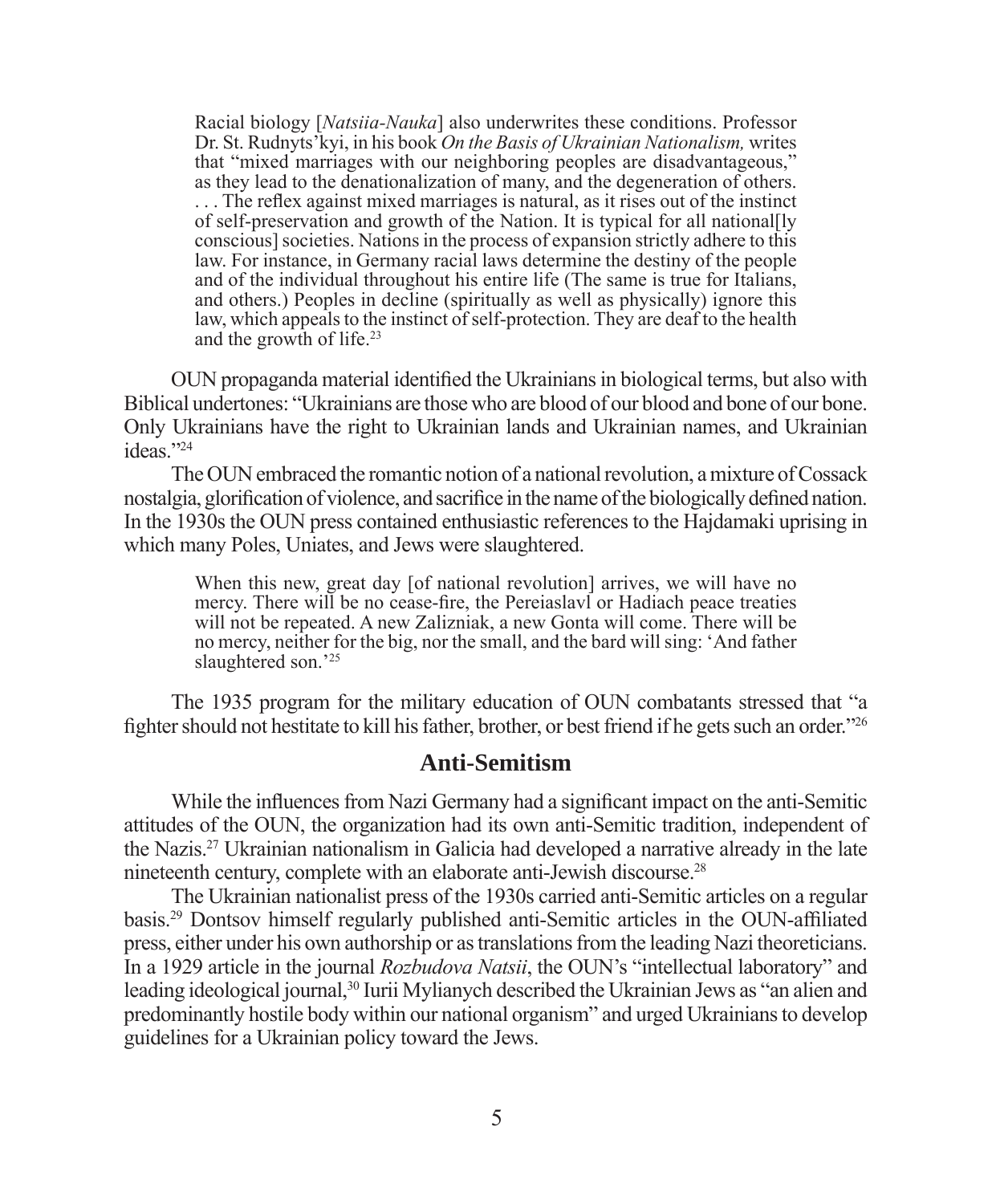How to deal with the Jews? We have over two million of them in Ukraine. . . . Should we allow them to further abuse the Ukrainian national organism? Assimilate them? Take them in? Amalgamate them? Get rid of them from Ukraine? How? Expel them? Where? It is neither that easy to expel 2 million people, nor get rid of them altogether. Nobody wants them; everybody is only happy to get rid of them. In practice, other than the Spaniards, no single European Christian nation has been able to solve the Jewish problem in a fully satisfactory way. Various methods have been tried, and not a single one of them has solved this issue.31

In 1938, Volodymyr Martynets, the editor of *Rozbudova Natsii,* described Jews as a "parasitical," "morally damaging," "corrupting" and "hostile element," "racially unsuited for miscegenation and assimilation." Rather than violent pogroms and mass murder, Martynets' argued that "a *total and absolute isolation* of the Jews from the Ukrainian people"32 would be a more effective solution to the "Jewish problem."

It is easier to liquidate  $44,000$  Jews using these methods, than to liquidate  $3\frac{1}{4}$ million with more radical methods. . . . All of the possibilities, especially if combined, will decrease the current strength of Jewry and will not only bring an end to their expansion in our country, but assure a continuous decline in the number of Jews, not only through emigration, but also through the decline of their natural growth rate. As the Jews will not be able to make a living, the Jews will take care of this themselves."33

*Visnyk* subscribed to a conspiratorial worldview. It perceived Bolshevism as a tool of Jewish dominance. The United States, as well as the Soviet Union, were controlled by Jewry, nationalist ideologues argued, and Jewish interests were setting Britain, France, and the United States against Nazi Germany. Referring to the United States, *Visnyk* spoke of "120 million Aryans over the ocean, under the yoke of Israel."34 When Mussolini introduced anti-Semitic legislation in 1938, *Visnyk* approvingly cited the "practical realization" of the "Jewish question" in Fascist Italy.35 Nationalist intellectuals like Dontsov and Martynets presented the OUN with a racial theory. Their repeated rejection of assimilation suggests that the OUN had internalized and "wholeheartedly accepted" a full-fledged, racial, anti-Semitic discourse by the late 1930s.<sup>36</sup> The OUN described the 1918–1919 pogroms during the civil war in Ukraine as part of a "social liberation struggle."37 Radicalized over the 1930s, anti-Semitism became particularly prominent between 1939 and 1943, reaching a high point in 1941–1942.<sup>38</sup> Leading members of the Bandera wing wanted Ukrainian Jews killed or removed, and offered to participate in the process.<sup>39</sup> In April 1941, the OUN(b) declared that they "combat Jews as supporters of the Muscovite-Bolshevik regime."40 Its propaganda directives in the following month demanded the destruction of the Jews: "Ukraine for the Ukrainians! . . . Death to the Muscovite-Jewish commune! Beat the commune, save Ukraine!"<sup>41</sup> There is no shortage of radical, even eliminatory, anti-Semitism in the writings of senior OUN ideologues and intellectuals, either during the interwar period or following the outbreak of the war.42 During the Holocaust, the nationalist Ukrainian press in occupied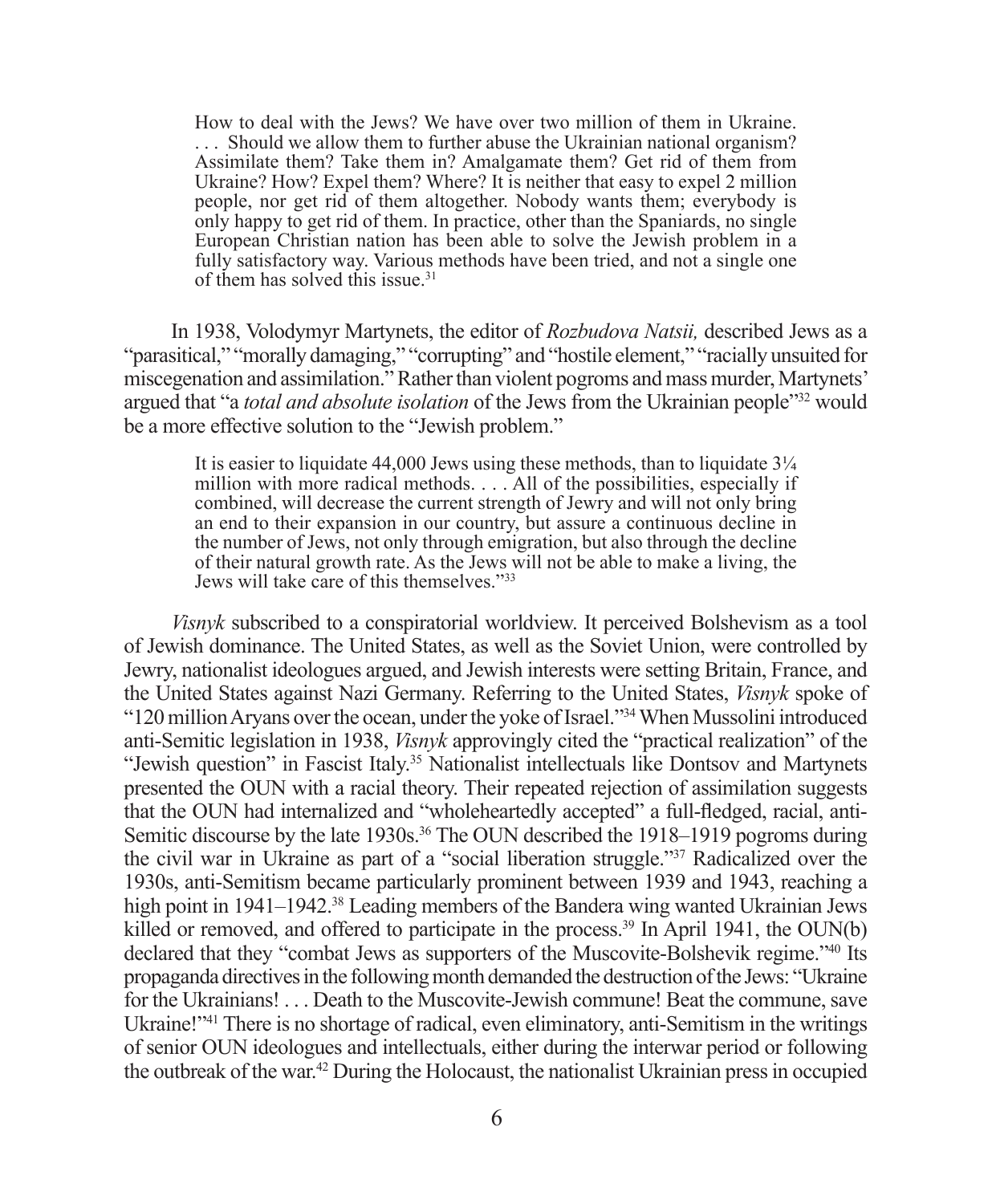Poland, Ukraine, Germany, and Bohemia published anti-Semitic articles commissioned or endorsed by the German authorities.<sup>43</sup>

#### **Nazi Germany and the Establishment of New national States in Central Europe**

The OUN cooperated closely with other fascist states and movements—Italy, Japan, Spain, and, in particular, Germany. It established contacts with the Iron Guard in Romania and later the Chetnik leader Draža Mihailović. 44 The OUN's relations with the Ustaše were close; the organizations trained their terrorists together in Fascist Italy. The OUN assassinated several leading Polish politicians, among them Tadeusz Hołowko in 1931 and Bronisław Pieracki in 1934, and provided the Ustaše assistance in the assassination of King Alexander I of Yugoslavia and the French foreign minister, Louis Barthou, in 1934.45 In the second half of the 1930s, its relations with Nazi Germany were close. In September 1937, Volodymyr Martynets' represented the OUN at the Fifth Congress of National Socialists Abroad (*fünfte Reichstagung des NSDAP-Verbandes der Auslandsdeutschen*) in Stuttgart.46

The OUN also supported German efforts to undermine Czechoslovakia.47 Under German tutelage, Slovakia declared independence on March 14, 1939. Two days later the Slovak leader, Monsignor Jozef Tiso, declared that his state would remove its national minorities "in a Christian way," without "cruelty" and "hatred," starting with the Czechs, and with the Jews to follow.48 The Slovak constitution, which was modeled on Mussolini's Italy, Salazar's Portugal, and Schussnig's Austria, made the clerical fascist Hlinka's Slovak People's Party-Party of Slovak National Unity (Hlinkova slovenská l'udová strana—Strana slovenskej národnej jednoty, HSL'S-SSNJ) "the sole representative of the political will of the whole state." Jews and Gypsies were denied rights, Magyars and Ukrainians had their rights sharply curtailed.49 The emergence of an independent Slovakia indicated that Hitler was willing to break up multiethnic states and support the establishment of separate fascist states in Central and Eastern Europe. Other Central European fascists closely monitored the development in Slovakia.50 Yet Nazi Germany sent out mixed signals: it had opened a consulate in Transcarpathia in October 1938, but when Transcarpathia followed suit and proclaimed the Republic of Carpatho-Ukraine on March 15, Hitler did not recognize its independence, and its government had to flee within a few hours.<sup>51</sup> In a May 2, 1939, letter to Joachim von Ribbentrop, the OUN leader Andrei Mel'nyk assured the German Foreign Ministry that the OUN *Weltanschauung* was closely related to that of the Nazis and the Fascists and offered to help in the "reorganization" of Eastern Europe.<sup>52</sup> On April 10, 1941, four days after the Wehrmacht entered Yugoslavia, the Ustaše declared the "resurrection" of the so-called Independent State of Croatia (NDH),53 a fascist state in which all political parties but the Ustaše were banned.<sup>54</sup> The OUN(b) leadership in Krakow was electrified by the news from Zagreb and sent Ustaše leader Ante Pavelić a congratulatory telegram, enthusiastically greeting the establishment of the NDH.55 In April 1941, Andrii Mel'nyk, now the leader of the OUN(m), proposed to Hitler the creation of a Greater Ukraine, stretching from the Danube to the Caspian Sea.56 Dreams of a Ukrainian empire had been nourished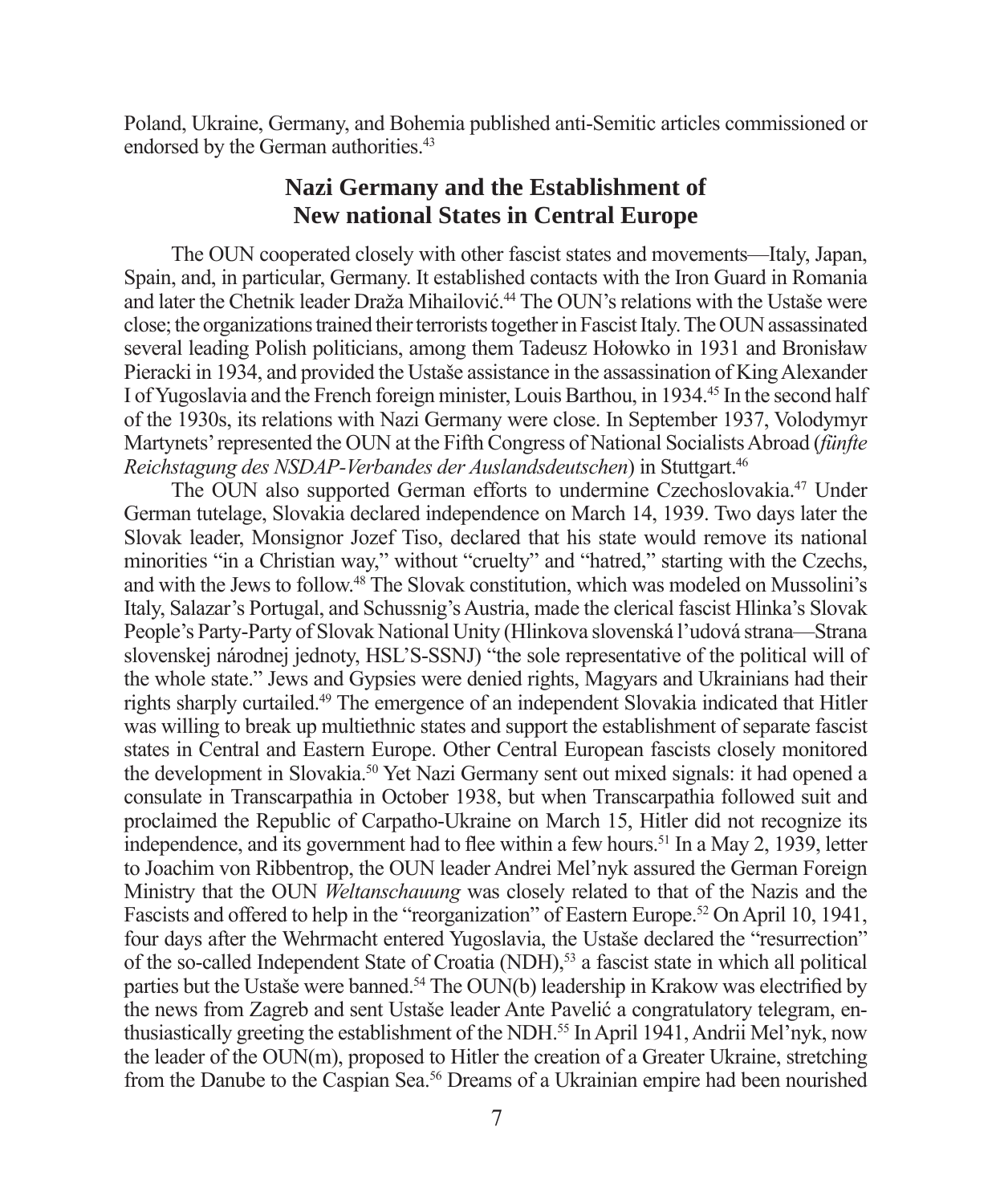by both wings of the OUN, and the aspiration for territorial expansion was shared by all East-Central European fascist movements.57 Like their Slovak and Croatian counterparts, the OUN combined territorial expansion with a quest for ethnic "purity."58 The OUN ideologue Mykola Stsibors'kyi envisioned the state as a "*natsiokratiia*" or a "natiocracy," an ethnically defined totalitarianism.<sup>59</sup> The OUN perceived a "Ukraine for the Ukrainians" as an ethnically cleansed totalitarian state, where all other political parties were to be banned.<sup>60</sup> And, like Tiso's Slovakia, Pavelić's Croatia, and Antonescu's Romania, the OUN embarked on an eliminationist project to "purify" their nation of "alien" racial elements.<sup>61</sup>

#### **Barbarossa and Pogroms in Western Ukraine, 1941**

Following the German and Soviet invasion of Poland, many leading OUN members gathered in the German-occupied part of Poland, the General Governement. They were further radicalized by the brutal Soviet occupation of Western Ukraine in 1939–1941 and by the ideological and military training of many of their leaders by Nazi Germany from 1938–1939 onwards.<sup>62</sup> Referring to itself as a "natural ally" of Nazi Germany and the Axis powers, the OUN(b) declared its readiness to go to war against the USSR.63

In Berlin on June 17, 1941, Reinhard Heydrich, the head of the Reich Security Main Office, gathered dozens of SS and police personnel to share with them his instructions regarding the encouragement of so-called self-cleansing actions.64 A week later, on June 25, 1941, in a letter to Bandera, Iaroslav Stets'ko wrote, "We are setting up a militia that will help remove the Jews and protect the population."<sup>65</sup> Instructions issued to the OUN(b) militias urged them to cleanse the terrain of hostile elements.

In the time of chaos and confusion it is possible to permit the liquidation of undesirable Polish, Muscovite, and Jewish activists, especially supporters of Bolshevik-Muscovite imperialism.<sup>66</sup>

Destroy the officer staff, shoot the Muscovites, Jews, NKVD men, the political instructors, and all who want war and our death!<sup>67</sup>

The Jews are to be isolated, removed from positions to avoid sabotage, Muscovites and Poles even more so. If there is an absolute need to retain, for example, a Jew in the economic administration, one of our militiamen must be placed over him, and should liquidate him for the slightest transgression. Only Ukrainians, not foreign enemies, can be leaders in the various branches of life. The assimilation of Jews is excluded.68

OUN activists participated in the July 1941 pogroms, in which many of them displayed an above-average brutality.<sup>69</sup> Upon their arrival in L'viv the commandos of the Ukrainian Nachtigall Battalion could rely on a fanatically anti-Semitic auxiliary contingent with good knowledge of local conditions.<sup>70</sup> OUN flyers, distributed in the first days of the German invasion, urged the population: "Don't throw away your weapons yet. Take them up. Destroy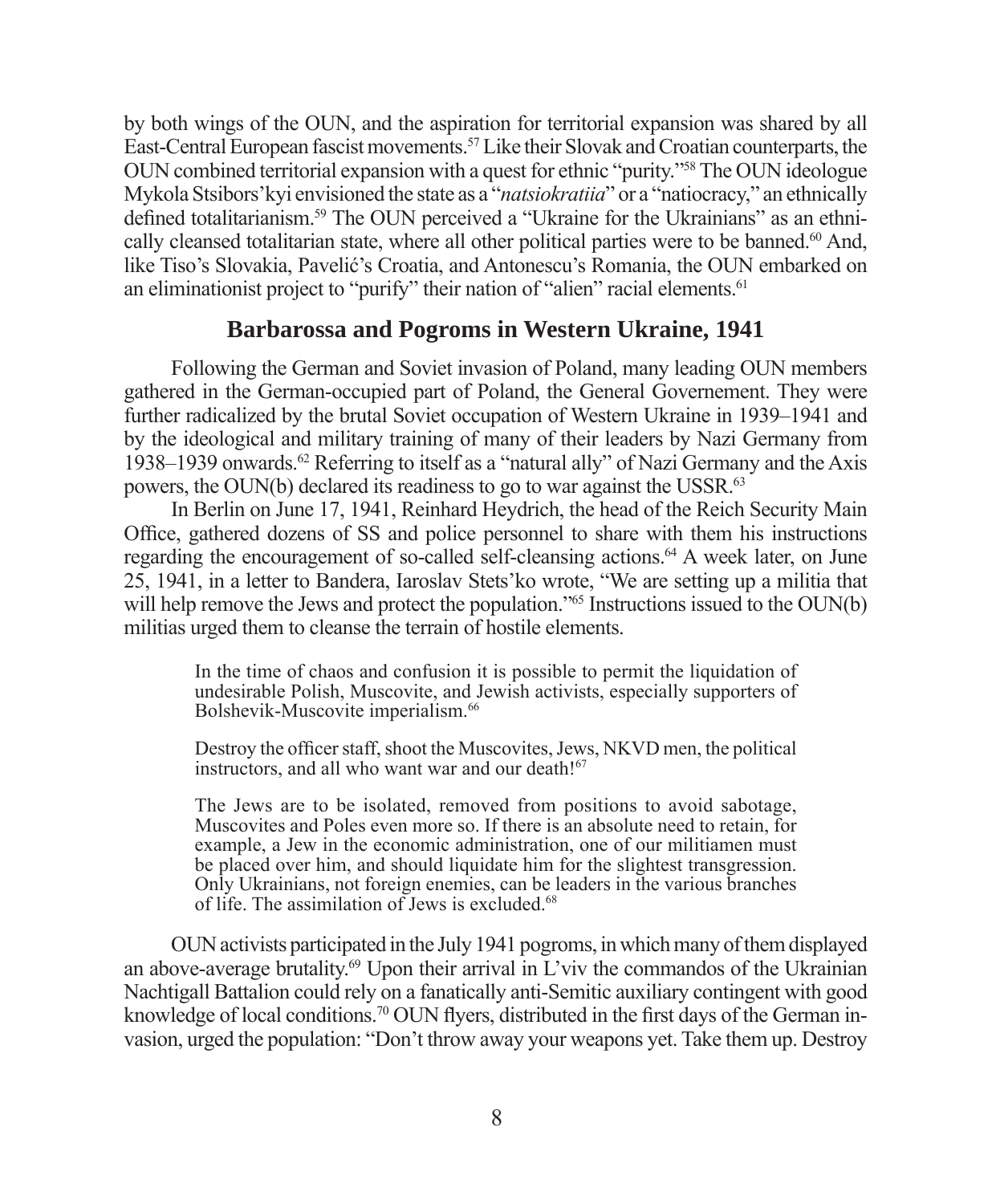the enemy . . . People!—Know this!—Moscow, the Hungarians, the Jews—these are your enemies. Destroy them."71

On June 30, 1941, the OUN(b) issued the "Act of Renewal Ukrainian Statehood" (*Akt vidnovlennia Ukrains'koi Derzhavy*, or *Akt*), hoping that Ukraine would obtain a status similar to that of Tiso's Slovakia or Pavelić's Croatia.<sup>72</sup> The twenty-nine-year-old firebrand Iaroslav Stets' ko presented himself as its prime minister on behalf of Stepan Bandera.<sup>73</sup> His proclamation appears modeled on the Ustaše declaration, which it follows closely, but in its explicit references to Hitler it went further than the Slovaks and Croats. Stets' ko specified that the new state would "cooperate closely with National Socialist Greater Germany . . . under the Führer Adolf Hitler."<sup>74</sup> On July 3, 1941, he sent letters to the other European fascist leaders: Hitler, Mussolini, Franco, and Pavelić, emphasizing that his state was a loyal member of the new, fascist Europe, the support of which he now sought. He explained to the Croatian *Poglavnik* Pavelić that "both revolutionary nations, hardened in battle, will guarantee the establishment of healthy circumstances in the Europe of the new order." 75

The declaration of Ukrainian statehood was accompanied by violent pogroms. Stets'ko's "government" expressed its willingness to annihilate the Jews of Ukraine, and Stepan Lenkavs'kyi, its main propagandist, advocated the physical destruction of Ukrainian Jewry. Stets'ko endorsed "the destruction of the Jews and the expedience of bringing German methods of exterminating Jewry to Ukraine, barring their assimilation and the like."76 Grzegorz Rossoliński-Liebe refers to the OUN(b) plans to evacuate or annihilate the ethnic minorites and replace them with "ethnic" Ukrainians to be resettled on "ethnic" Ukrainian lands as a Ukrainian *Generalplan Ost*. 77 Between June 30 and July 3, 1941, massive pogroms claimed the lives of four thousand Jews in Lviv alone.78 The participation of OUN militias in the murder of Jews is well documented, from OUN correspondence with the Nazis, their own fliers and directives, down to movies and photos of Ukrainian militiamen in action. Some can be identified from the photos.<sup>79</sup> OUN(b) documents establish the collaboration between the Ukrainian militia and the Wehrmacht in joint *Aktionen* against Jews.<sup>80</sup> Similar pogroms took place across Western Ukraine.81 At least 58 pogroms are documented in Western Ukrainian cities, the estimated number of victims of which range between 13,000 and 35,000.<sup>82</sup> The Nachtigall Batallion, consisting almost exclusively of OUN(b) activists serving in German uniforms under Shukheyvch's command, carried out mass shootings of Jews near Vinnytsia in July 1941.<sup>83</sup> Stets'ko described the pogroms in June 1941 as Ukrainian self-defense.<sup>84</sup>

The OUN(b) leadership hoped that, faced with a fait accompli, the Nazis would accept a fascist Ukraine as a vassal state. They were encouraged by signals from the circle around Alfred Rosenberg and within Abwehr, the German military intelligence service, who promoted a geopolitical vision in which the dismantled Soviet Union would be replaced by a reduced Muscovite Russia and a number of buffer states, including a Greater Finland, Baltica, Ukraine, and the Caucasus.<sup>85</sup> Hitler and his closest men opposed Ukrainian statehood, pursuing instead colonial plans of exploitation which greatly complicated OUN(b)- Nazi relations. Bandera was arrested on July 5 and brought to Berlin, where he was put under house arrest. Bandera and Stets'ko appear to have continued clandestine political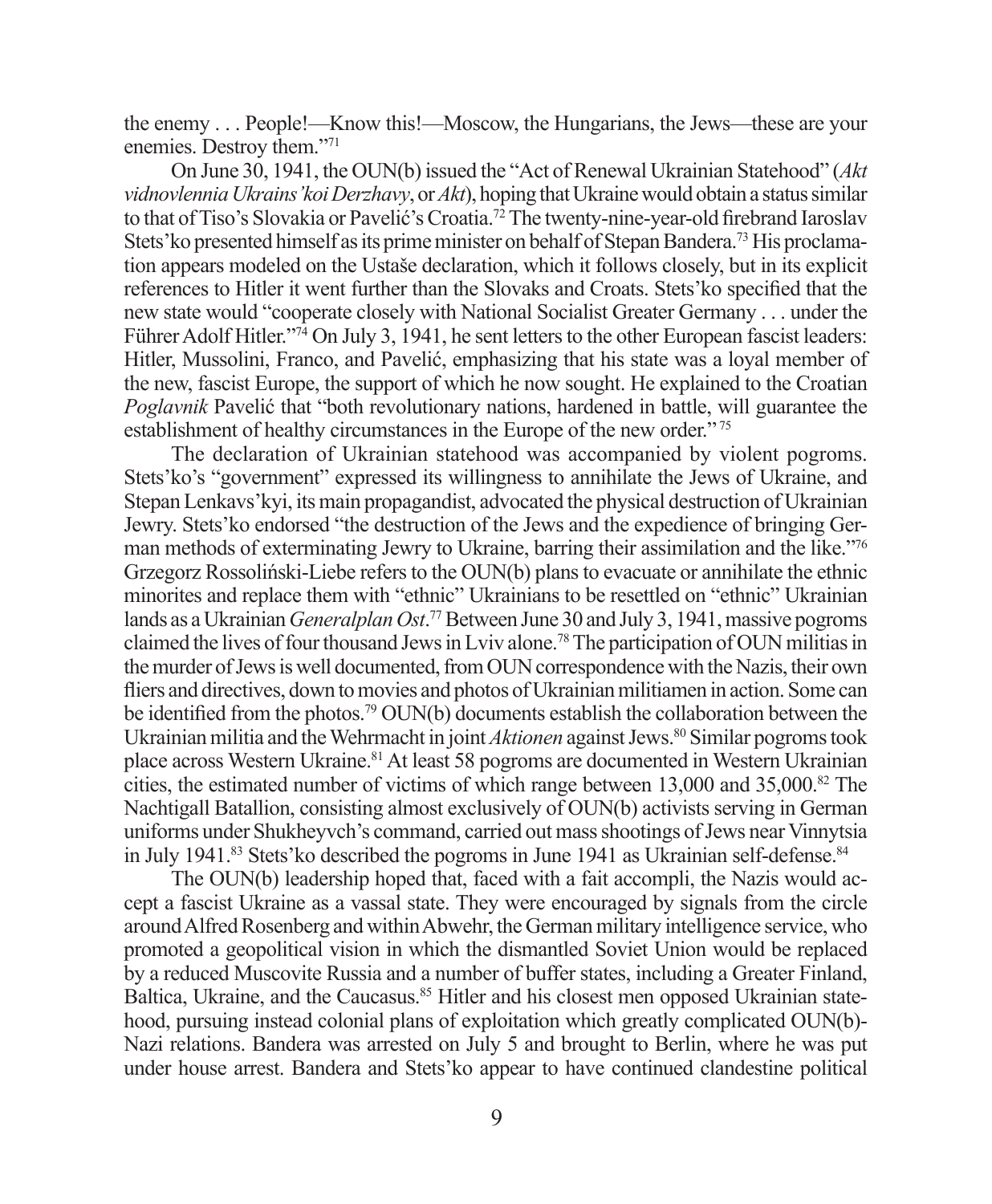activities for some time. Not only the Nazis, but also the OUN(m) rejected the legitimacy of the June 30 declaration. On August 30, 1941, their senior activists Stsibors'kyi and Senyk were assasinated, in all likelihood by the OUN(b).<sup>86</sup> On September 15 Bandera was again arrested and kept in a Berlin prison as an honorary prisoner until October 1943. He was then transferred to the Sachsenhausen concentration camp, north of Berlin, where he and Stets' ko were placed in comparatively comfortable confinement in the Zellenbau, a special barracks for high profile political prisoners. In October 1944 he was released and resumed his collaboration.<sup>87</sup> Other OUN(b) leaders, among them Roman Shukhevych and many future UPA commanders, continued to serve in German uniform until 1943. Thus, the OUN(b) "break" with Nazi Germany was half-hearted, and contacts were retained on several levels until the end, and even after the war.

#### **1943: Political Reorientation After the Battle of Stalingrad**

The battles of Stalingrad and Kursk were major turning points in the war, foreshadowing the collapse of the Axis powers and forcing the OUN to reassess its strategy and search for new strategic allies. In the spring of 1943, armed OUN(b) units under Dmytro Kliachkivs'kyi and Roman Shukhevych took control of the Ukrainian Insurgent Army (Ukrains'ka Povstans'ka Armiia, UPA) from the group of Taras Bul'ba-Borovets', its original founder.<sup>88</sup> While these forces were anti-Semitic and carried out pogroms and murders of the local Jewish population, they rejected the fanaticism of the OUN(b).<sup>89</sup> The original UPA, which had been created under the name Polis'ka Sich (the Polessie Riflemen), was loyal to the Ukrainian People's Republic in exile and refused to recognize Stets'ko's June 30 "renewal" of statehood as legitimate.90 When the UPA forces refused to subordinate themselves to the OUN(b), the Banderites took control by force and unleashed a campaign of terror in which many of the leaders of the original UPA were killed.<sup>91</sup>

The new leadership consisted of ruthless OUN(b) activists, most of whom were trained by Nazi Germany, and many were deeply involved in the Holocaust. The Ukrainian gendarmerie, *Hilfsfreiwillige* (volunteers), and, in particular, the so-called Schutzmannschaften, had been central to the implementation of the Holocaust in Ukraine and Belarus. Often they were tasked with the dirty work, the *Schmutzarbeit*, of the Nazis, sealing off areas for the murder of Jews, communists, and pro-Soviet partisans.<sup>92</sup>Among the UPA officers who had been trained by Nazi Germany or had served in the police, gendarmerie, and military organs, we find the supreme commander and the chief of the general staff of the UPA, the commanders or chiefs of staffs of all three areas of UPA activities (the UPA-North, UPA-West, and UPA-South), the commanders or chiefs of staff in at least nine out of eleven military districts. Since biographical data on the occupations of a large proportion of the UPA commanders are lacking for the years 1941–1943, the percentage of former policemen is likely to be higher. Former policemen constituted at least half of all UPA members from spring 1943 until the end of that year, and a very significant proportion thereafter.<sup>93</sup>

The OUN(b) expanded the UPA by means of a forced draft and the political terror created by its dreaded security service Sluzhba Bezpeki *OUN* (SB OUN). Thus, the UPA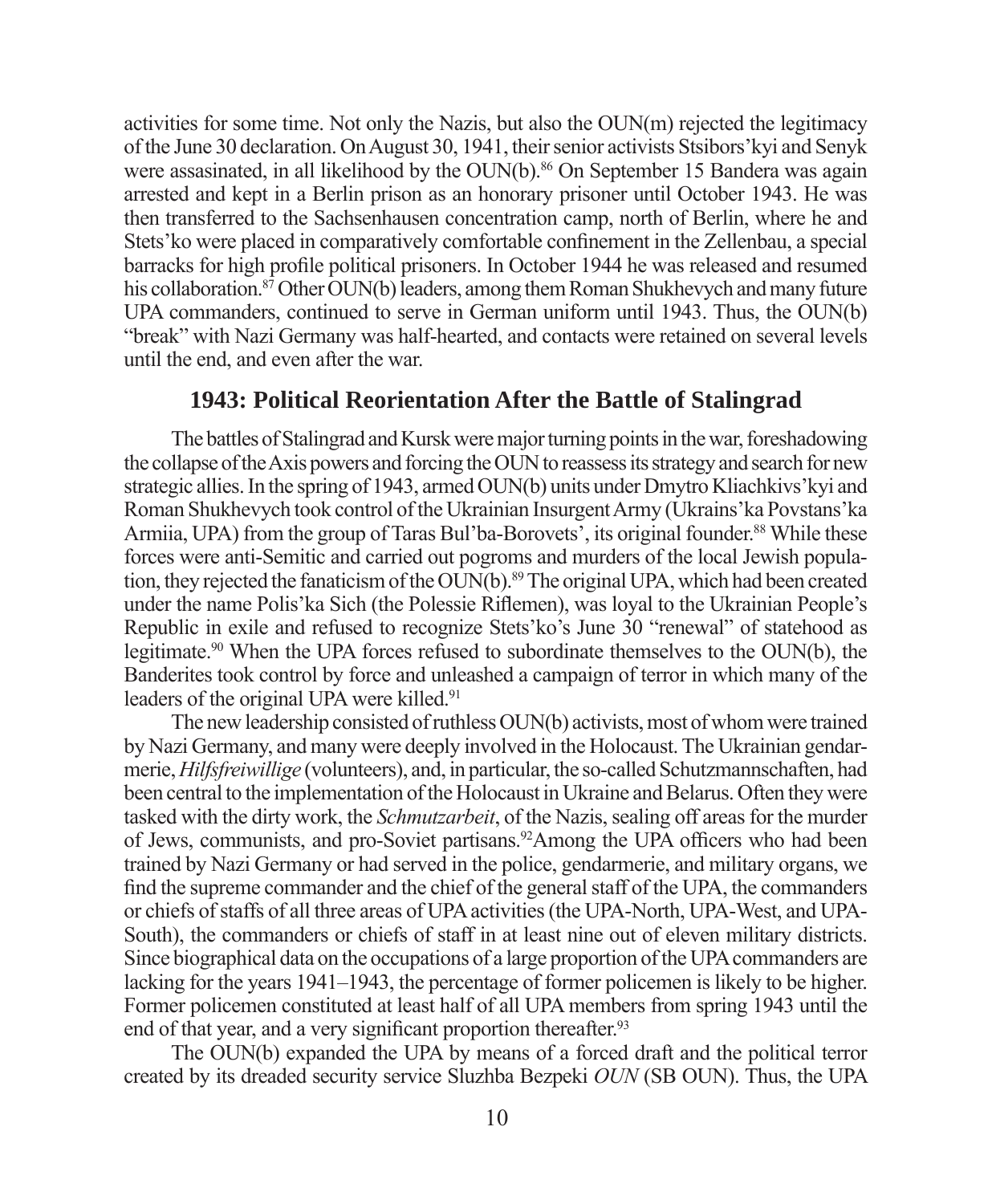leadership came to consist of ruthless OUN(b) men, whereas many foot soldiers were forcibly drafted from the local population. Soviet and German reports both certify how discipline was maintained by terror. The Soviets wrote that

forty percent of the regular soldiers of the UPA are volunteers, the rest are forcibly mobilized. In the Rivne *oblast'* the men were mobilized by the threat of physical extermination. . . . Desertions among the men forcibly mobilized into the UPA has increased in December 1943 in connection with the Red Army's successful advance into the territories of Western Ukraine.<sup>94</sup>

A German report from December 1943 gives the following description of the SB OUN:

The nationalist Ukrainian Insurgent Army has set up a 'security service.' We were able to arrest the representative of the 'national-Ukrainian security service' in the Rivne district. He said that this security service is a subordinate group of UPA and has the following tasks: extermination of Communist Party members, Poles and Germans, extermination of deserters, supervising of nonlocals, drafting young people into the Ukrainian nationalist movement and the Insurgent Army.95

#### **Murder**

The training provided by these collaborating forces was essential to the 1943–1944 UPA campaign of ethnic cleansing of Poles, Jews, and other minorities, the organization and execution of which closely resembles the anti-Jewish and anti-Partisan operations in 1941 and 1942.96 Philip Friedman, a pioneer on the history of Jews and the UPA, placed the UPA's anti-Jewish murders within the context of its cleansing of Western Ukraine of ethnic minorities: "Sometime in the winter of 1942–1943 the various Ukrainian partisan groups began an intense fight against all non-Ukrainians. Jews who escaped from the ghettos were seized on the highways, in villages, or in the forests, and were put to death."97 The timing of the UPA's assault on the Jews largely coincides with the violent takeover of the organization by the OUN(b), with former auxiliary police men, known as *Schutzmänner*, particularly from the 201 Battalion, assuming command. Bul'ba-Borovets was horrified by the mass murders carried out by the new Banderite UPA leaders. Writes Karel Berkhoff: "According to Borovets', the Banderites (he mentions Lebed) imposed a collective death sentence on the Poles of "western Ukraine" in March 1943, sent him a list of demands in April that included their 'cleansing,' and instructed the UPA in June to complete the 'cleansing' operation as soon as possible."98 In April 1943 Mykola Lebed', the acting leader of the OUN(b), advocated a policy "to cleanse the entire revolutionary territory of the Polish population."99 The "mass extermination" was organized by Dmytro Kliachkivs'kyi, known under the nom-de-guerre Klym Savur.<sup>100</sup> The UPA's ethnic cleansing of the Poles in Volhynia and Galicia continued through 1943 and much of 1944, until the arrival of the Soviets. Whereas the UPA also killed Jews, Czechs, Magyars, Armenians, and other ethnic minorities, Poles were their main target. "Long live the great, independent Ukraine without Jews, Poles, or Germans. Poles behind the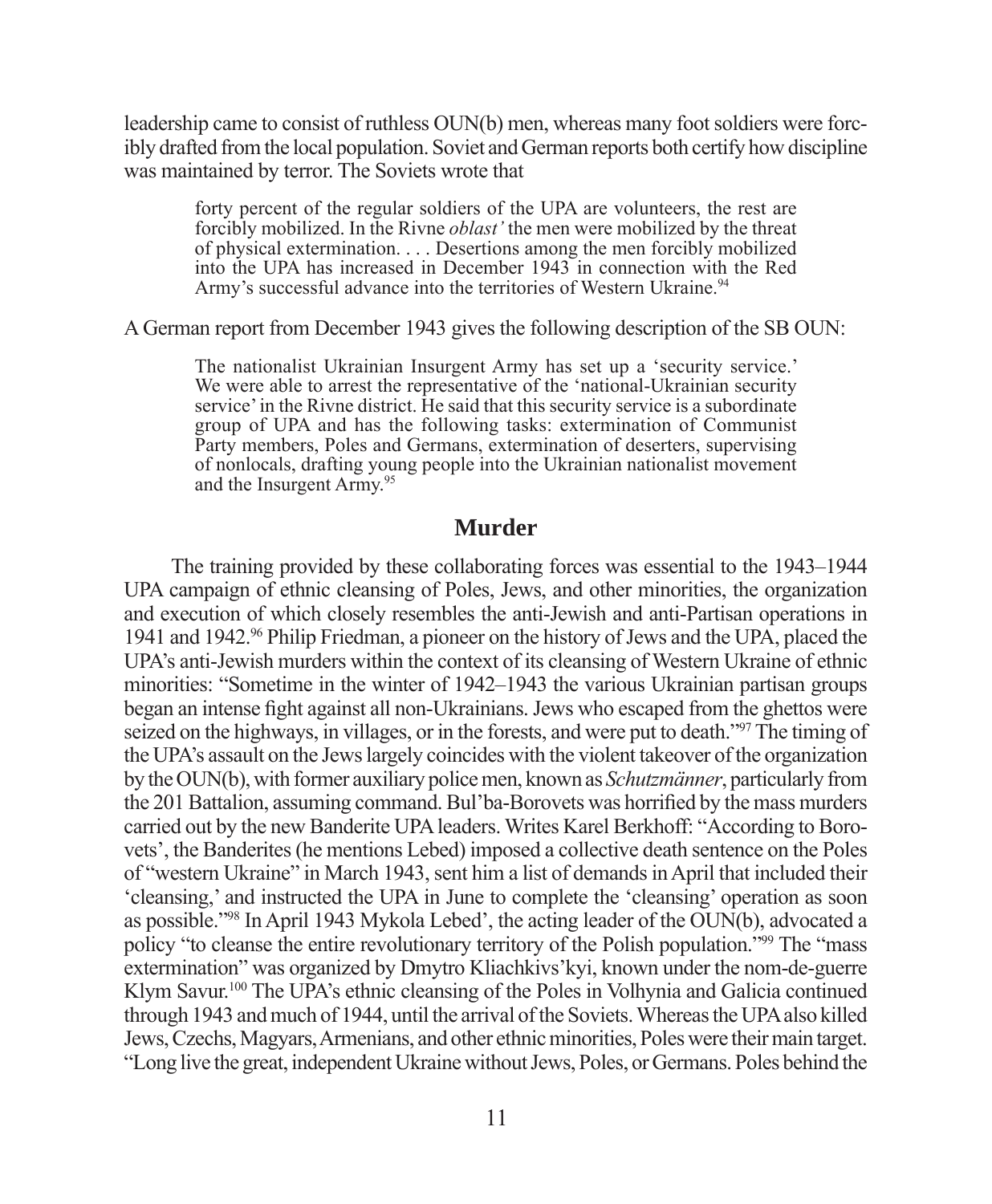San, the Germans to Berlin, and Jews to the gallows," went one OUN(b) slogan in the late fall of 1941.<sup>101</sup> UPA soldiers testify that orders to murder Poles often overlapped with those to murder surviving Jews,<sup>102</sup> something that was reflected in the military songs of the UPA. An OUN song had the following lyrics: "We will butcher the Jews, strangle the Poles, and establish a Ukrainian state!"103Another Polish survivor recalled that UPA soldiers passing through the Polish colony of Głęboczyca in Volodymyr-Volynskyi county singing: "Vyrizaly my zhydiv, vyrizhemo i liakhiv, i staroho, i maloho do iednoho; Poliakiv vyrezhem, Ukrainu zbuduiem" (We slaughtered the Jews, we'll slaughter the Poles, old and young, every one; we'll slaughter the Poles, we'll build Ukraine.)<sup>104</sup>

The murderers used primarily farm tools—scythes, knives and pitchforks.<sup>105</sup> Orthodox priests blessed such weapons in their churches.106 The bodies were often badly mutilated, partly as a byproduct of intimate murder, but were futher tampered with in order to dehumanize the victim and strike terror. Some had their stomachs cut open, noses cut off, or faces smashed in. The display of dismembered, crucified, or disemboweled bodies was meant to instill fear and panic and encourage the Volhynian Poles to flee.<sup>107</sup> Polish and Jewish survivors' accounts emphasize the brutality of the murders. Moshe Maltz, a survivor, wrote in his diary:

When the Bandera gangs seize a Jew, they consider it a prize catch. . . . They literally slash Jews to pieces with their machetes.<sup>108</sup>

Bandera men . . . are not discriminating about who they kill; they are gunning down the populations of entire villages. . . . Since there are hardly any Jews left to kill, the Bandera gangs have turned on the Poles. They are literally hacking Poles to pieces. Every day . . . you can see the bodies of Poles, with wires around their necks, floating down the river Bug.<sup>109</sup>

The OUN(b)'s reorientation toward the West in 1943 was accompanied by a change in ideology, following its third, extraordinary congress in August that year. The overt racism was toned down and official OUN-UPA statements were increasingly wrapped in a democratic and inclusive rhetoric, but their mass murder of national minorities continued unabated.110 The UPA's anti-Jewish violence culminated in late 1943 and early 1944.111 In what appears a deliberate strategy, surviving Jews were lured out of their hiding places and murdered.112 In 1943, the security service of the OUN(b) in Volhynia issued orders to "physically exterminate Jews who were hiding in the villages."113 The murders of Poles and Jews continued through the winter and spring of 1944.114 The estimates vary; Grzegorz Motyka estimates that the UPA killed one or two thousand Jews, mainly in Volhynia;115 John-Paul Himka estimates the number as "several thousand, but perhaps the number was much higher."116 This should be put in relation to the documented 88,700 Polish victims of the UPA.<sup>117</sup> The murders were carried out along ethnic lines in an area with many mixed Polish-Ukrainian families. Polish survivor testimonies contain gruesome accounts of how the UPA forced family members to take part in murders of their relatives.<sup>118</sup>

On the initiative of the OUN(b), negotiations with the SS and its Security Service (*Sicherheitsdienst*, SD) were resumed on March 5, 1944. Father Ivan Hryn'okh, who had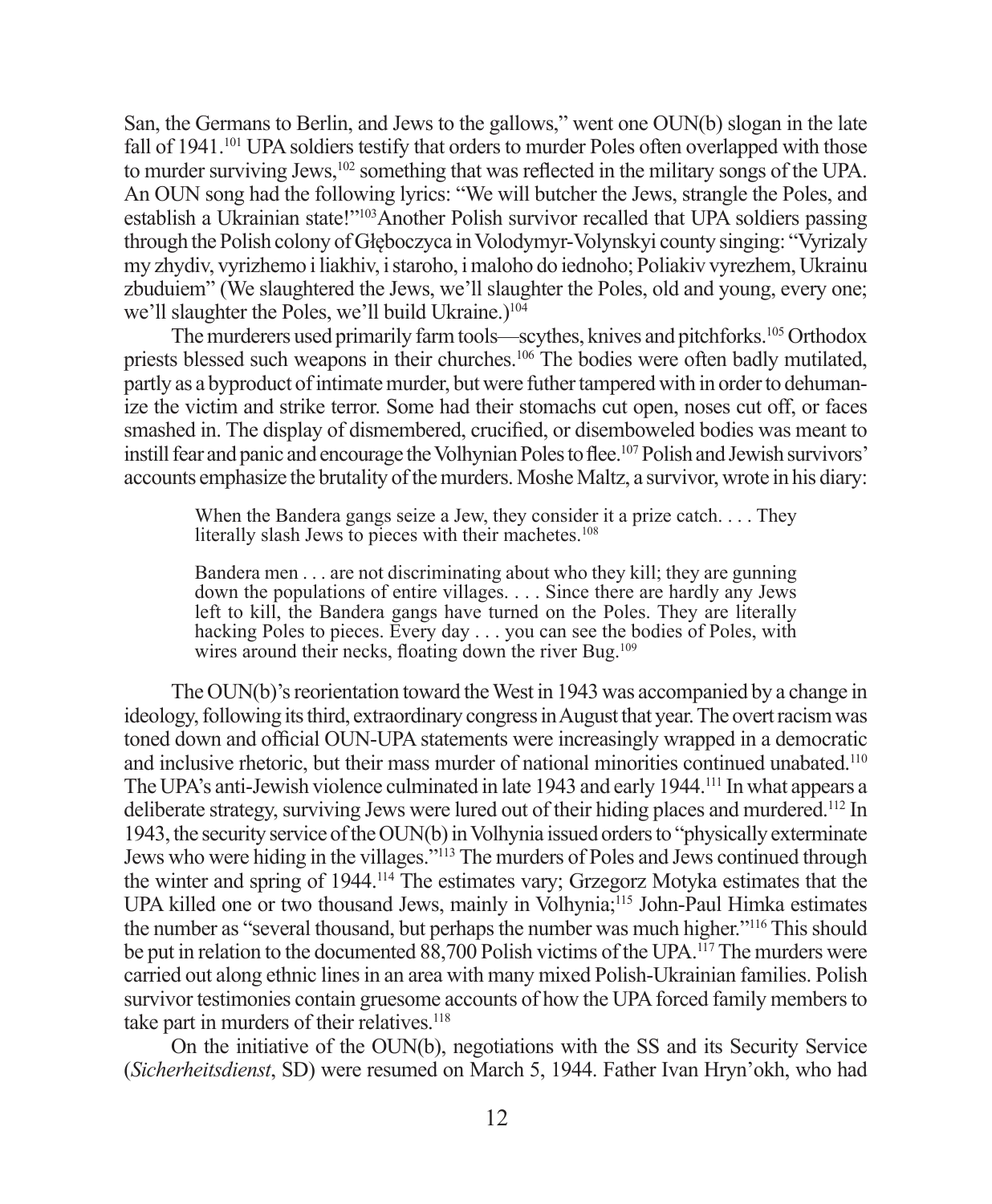served as army chaplain in the Nachtigall Batallion and Batallion 201<sup>119</sup> and represented the OUN(b) in the negotiations, emphasized that

those who believe that the Bandera group considers the German Reich as their opponent are mistaken. The political situation in the Great Russian lands could have played out quite differently if the German Reich in 1941 had recognized the Ukrainian right to establish its own state administration. Without any doubt, Ukraine would have been satisfied with a state administration, such as a protectorate. But as this hope was not fulfilled, the Bandera group was forced to continue its illegal activities, yet strictly maintaining the rules not to attack German interests and aim all its forces toward the preparation for a decisive struggle against the Muscovites.<sup>120</sup>

By March 1944, the UPA was sharing information with the German authorities on their murder of "Poles, bandits, and Jews." Formal cooperation with the German Security Police, Sicherheitspolizei (SiPo) and the SD was resumed in May 1944.121 The German authorities released Bandera in October 1944<sup>122</sup>

#### **Jews in the OUN-UPA?**

While the OUN and the UPA took part in the mass murder of Jews, there are examples of individual Jews surviving the Holocaust within the ranks of the UPA. The Holocaust changed not only the ethnic and cultural landscape of Western Ukraine. The murder of the Jews removed cobblers, tanners, smiths, and other professions in which the Jews had been prominent. Accounts of the war years show that people had problems with fur coats and boots falling apart, after the Jews were removed. The UPA suffered an acute shortage of nurses and doctors. John-Paul Himka describes the relationship between the UPA and individual Jews who survived the war within its ranks as "a marriage of convenience between a partisan unit desperately in need of doctors and nurses and Jews desperately in need of a place that would keep them out of the hands of the Germans."123

Ukrainian sources speak of a considerable number of Jewish physicians, dentists, and hospital attendants who served in the ranks of the UPA. The question is: Why did only a small number of them remain alive? The Bandera groups also utilized other Jewish skilled workers. According to Lew Shankowsky, practically every UPA group had a Jewish physician or pharmacist, as well as Jewish tailors, shoemakers, barbers, and the like. Again the question arises: What happened to these hundreds or thousands of Jewish professionals and skilled workers? Betty Eisenstein states that in the spring of 1943 the Bandera groups began to imitate the German tactics of "selection." Only the skilled workers were left alive, and they were concentrated in special camps, where they worked at their trades or on the farms. One such camp, established in April 1943 near Poryck, Volhynia, contained more than 100 Jews. A second camp, which had some 400 Jews, was located in Kudrynki, nearly 20 miles from Tuczyn, Volhynia. Eisenstein reports that at the approach of the Soviet army the Bandera groups liquidated the Jews of the camps.124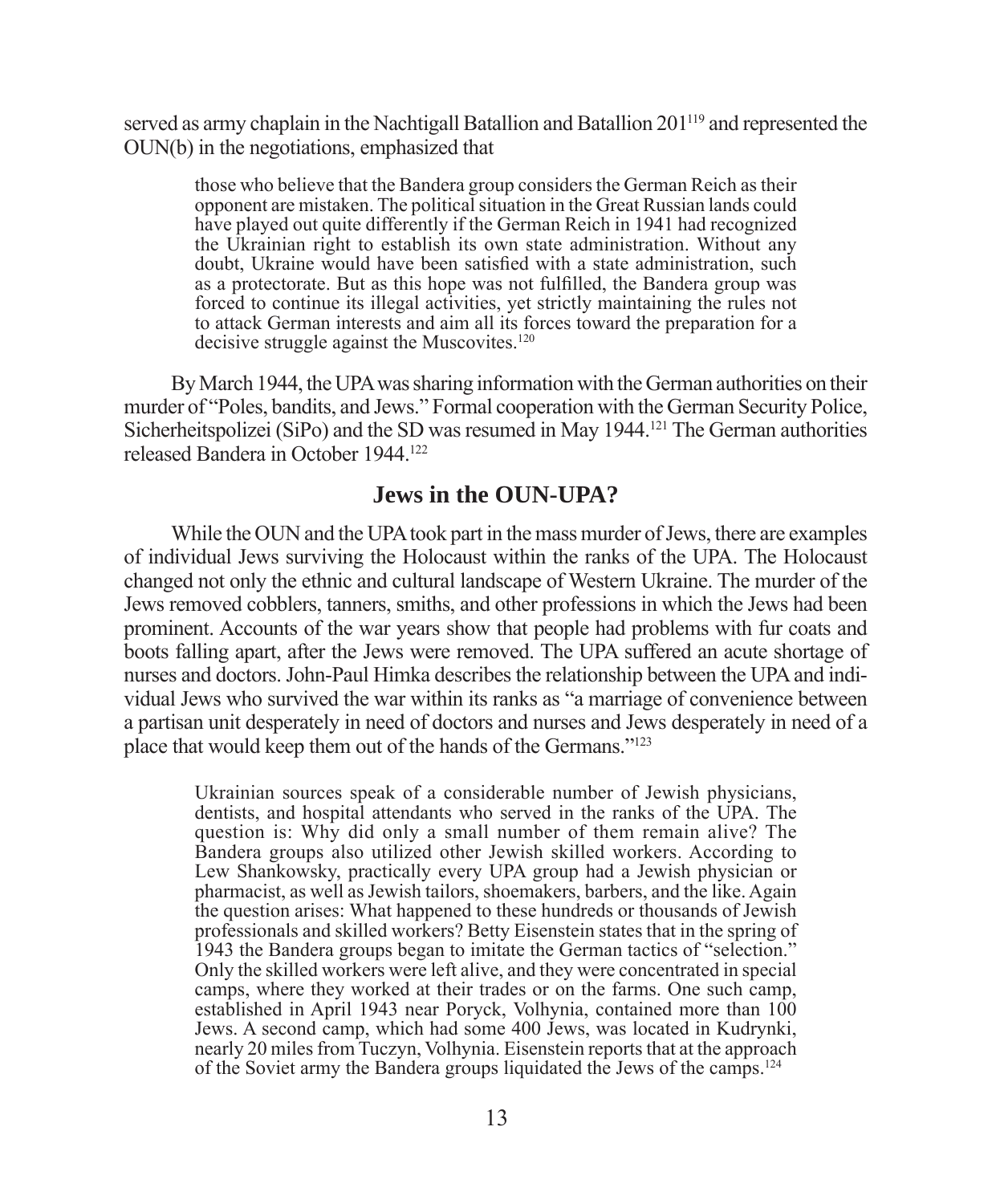In late 1943 and early 1944 some of the few remaining Jews of Western Ukraine were invited into the ranks of the UPA, but many were executed when the Soviets were approaching and they were no longer useful.125 The UPA had three main targets: Soviet partisans, Poles, and Jewish refugees, while Germans were generally exempt from UPA attacks.126 While anti-German sentiments were widespread, according to captured activists, at the time of the Third Extraordinary Congress of the OUN(b), held in August 1943, its anti-German declarations were intended to mobilize support against the Soviets, and stayed mostly on the paper. They did not result in any major, or lasting changes in the OUN's relations to Nazi Germany.127 The OUN(b) leader Mykola Lebed' opposed military attacks on German interests,128 and Roman Shukhevych strongly opposed the decided anti-German actions, wanting to aim all attacks exclusively against the Soviets.129 UPA group North repeatedly requested permission to take up arms against the Germans, but the leadership always turned them down.130 There were, however, clashes. Six percent of the UPA and OUN(b) leaders, and 0.3 percent of the SB OUN leaders in Volhynia were killed by German forces.<sup>131</sup>

#### **Inventing a Comfortable Past**

The outcome of the battle of Stalingrad had changed the geopolitical situation and necessitated a reorientation. The OUN(b) now started to do away with its overtly fascist attributes. In February 1943 the Third Congress of the OUN(b) decided that raising the right arm was no longer to be considered an obligatory party salute<sup>132</sup> and began to remove any references to it in their own documents.133 The leadership of the original UPA protested the OUN(b)'s violent takeover of their organization and found their hijacking of the UPA brand name cynical. Wheras the original UPA had indeed taken up arms against the Germans, senior OUN(b) leaders, among them Roman Shukhevych, had repeatedly volunteered their services to Nazi Germany and served in German uniforms until 1943.134 In an open letter to the OUN(b) leaders, Bul'ba-Borovets' reminded them that "when, in July of 1941 the Ukrainian Insurgent Army, the 'Polis'ka Sich,' started its armed resistance, you took a negative position, which you maintained until the last minute."135 His observation was prophetic: the appropriation of the name UPA would indeed be used in post-1943 OUN(b) propaganda to whitewash its activities in 1941–1942 by predating its 1943 "break" with Nazi Germany. The manipulation of the OUN legacy forms an unbroken chain from 1943 until today. In October 1943, the OUN(b) embarked upon a project to revise its history, manufacturing a version more presentable to its new intended allies. In October 1943 the Homeland Leadership (*Kraiovyi Provid*) of the OUN in Western Ukraine ordered the preparation of

a special collection of documents which would affirm that the anti-Jewish pogroms and liquidations were carried out by the Germans themselves without the help of the Ukrainian police, and that, on the contrary, before the shootings, the Germans made the Judenrat . . . confirm the cooperation of Ukrainian police in the actions.136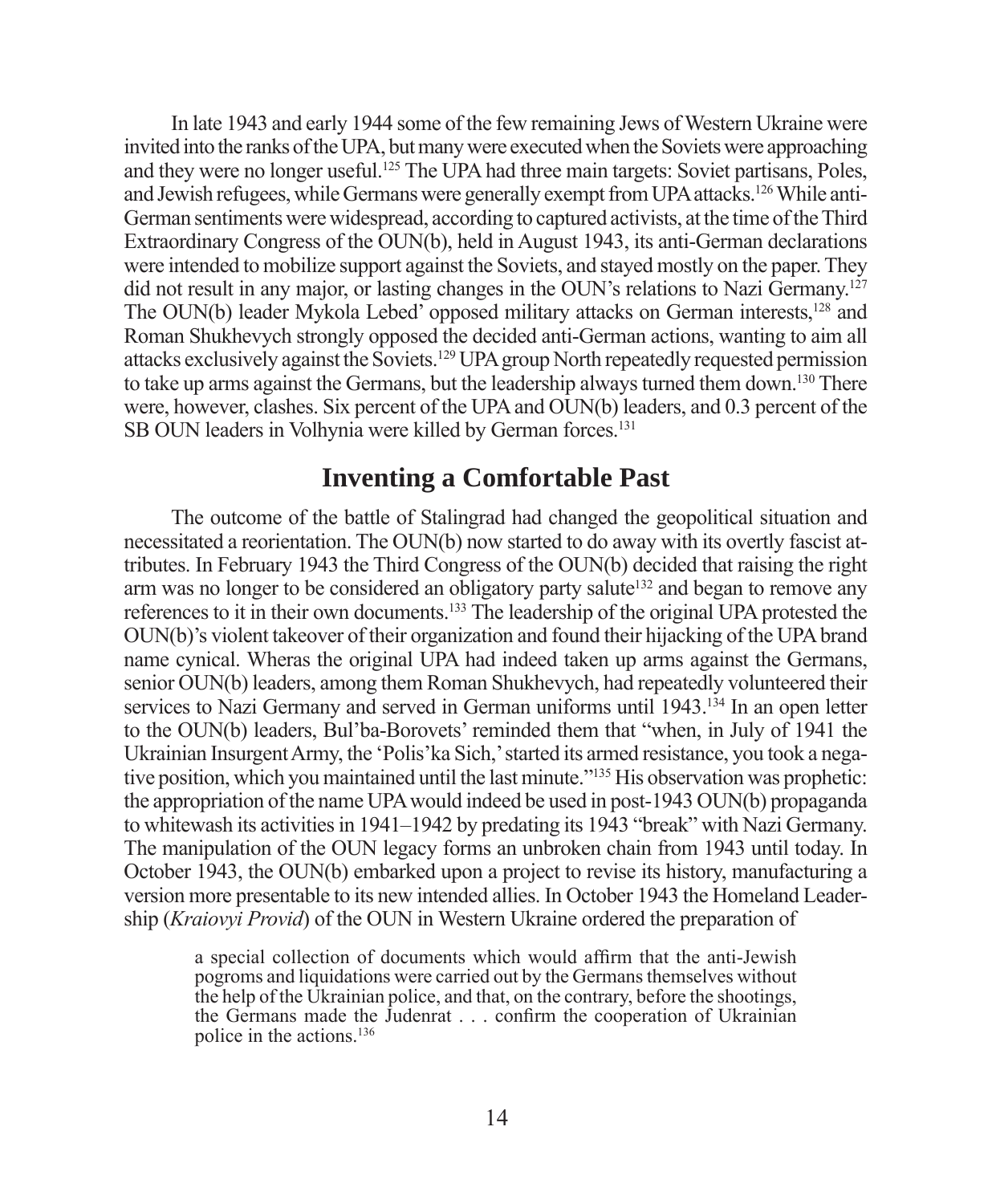The OUN(b) leaders issued explicit instuctions on how to blame pogroms and anti-Jewish violence on the Germans and Poles, ordering the preparation of

c. Lists that would confirm that the Germans carried out anti-Jewish pogroms and liquidations by themselves, without the participation or help of the Ukrainian police, and instead, before carrying out the executions, urged the Jewish committee or the rogues themselves to confirm with their signatures the presence of the Ukrainian police and its involvement in the actions.

d. Material that would clearly confirm that Poles had infiltrated and taken part in anti-Jewish pogroms and at the same time that they had served as the hirelings and agents of the Germans in their struggle with Ukrainians.137

One of these collections, "The Book of Facts" (*Do pochatku knyha faktiv*), was aimed at deflecting attention from OUN(b) and UPA participation in the Holocaust. Written in the form of a chronicle, and made to appear to date from 1941, this was an attempt to create a "convenient" set of documents, after it was clear that Germany was losing the war.138 It claimed that the Germans asked the OUN(b) to take part in a three-day pogrom in early July 1941, but that the OUN(b) regarded it as a German provocation, and refused. "The OUN leading activists informed themselves and informed the leading cadres that this was a German provocation to compromise Ukrainians through pogroms in order to give the German police a pretext to get involved and 'enforce order,' and, what is more serious, to divert the energy of the Ukrainian community from the political problems of the struggle for independent statehood, to the slippery road of anarchism, crimes, and violence."<sup>139</sup>

On November 1, 1943, the central command of the UPA issued a directive "to emphasize that we tolerate all nationalities—also Jews, who work toward Ukrainian statehood. They will remain Ukrainian citizens with full civic rights. Regarding this we need to talk to Jewish doctors and other professionals, who are part of our effort."140 Around the same time, the UPA published propaganda leaflets aimed at other ethnic minorities: Georgians, Uzbeks, Kazakhs, Turkmans, Poles, Belarusians, Russians, Czechs, and others. 141 Pronationalist scholars often emphasize the UPA's multinational, internationalist nature when its murders of Poles, Jews, and other minorities are brought up. Whereas in 1942, OUN(b) flyers and posters commemorating the first anniversary of the declaration of Ukrainian "statehood" contained explicit anti-Semitic references, after 1943 the rhetoric changed. In 1947 and 1948, the OUN-UPA annual commemoration was presented as an oppositional, anti-German step.142 At this time, the OUN's denial of its own anti-Semitism was already categorical. In 1947, the OUN issued an English-language propaganda leaflet in post-war Poland, which maintained,

We have never edited nor spread nowhere . . . any anti-Jewish leaflets. In all our political literature, underground revolutionary papers and proclamations, neither now, nor at the time of the German occupation you would seek in vain if only one word [was] directed against the Jews. Like objections are nothing other as a sterling invective and lie. As well as we have never taken part in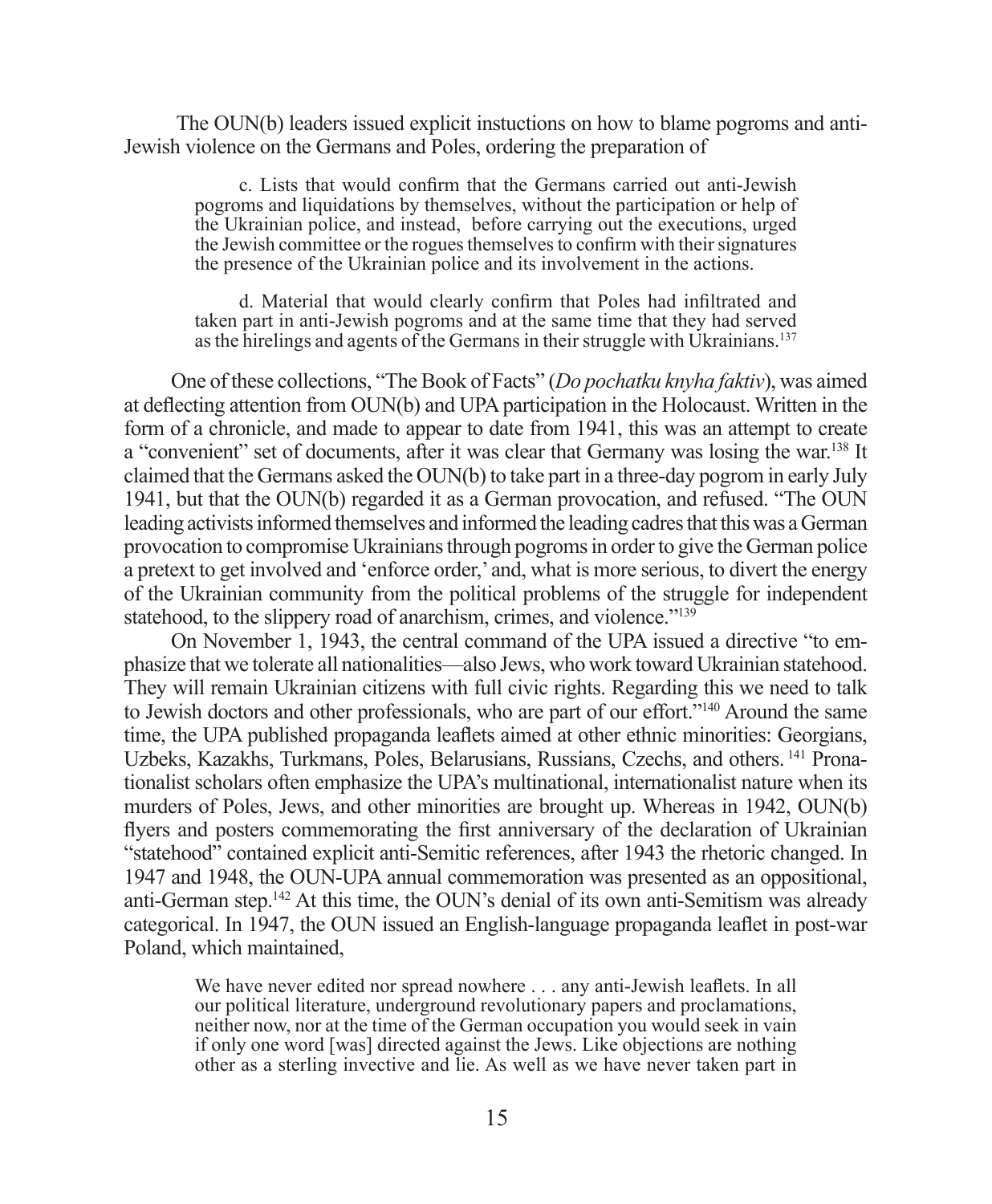any anti-Jewish actions.<sup>143</sup>

Even though the OUN from 1943 denied its anti-Semitic legacy, its propaganda material still contained anti-Semitic undertones.<sup>144</sup> The foreign section of the OUN(b), Zakordonna Chastyna OUN, or ZCh OUN, which could operate freely in the West, did not seek cooperation with Jewish (and Russian) émigré groups, and its leadership continued to embrace anti-Semitic stereotypes of Jews as the avant-garde of Bolshevism.<sup>145</sup> Jews were not a "truly" national people, since they lacked a definite ethnograhic territory. Jews rarely figured in the post-war OUN material, as the organization regarded the Holocaust as having "resolved" the "Jewish question."<sup>146</sup> In March 1950, the OUN-UPA published a pamphlet, *Jews—Citizens of Ukraine*, declaring, in democratic, inclusive language that it regarded Jews as citizens in the state for which it was fighting.<sup>147</sup> The anonymous authors of this one declaration aimed exclusively at the Ukrainian Jews, even refer to them by the Soviet term *evrei*, not their customary *zhyd*. The declaration, issued immediately after the killing of Shukhevych, at a time when the UPA was essentially defeated, is best understood as an attempt to woo the Western world and to seek its support as their insurgency was defeated. Yet, even this leaflet ends with a thinly veiled threat, based upon the same old stereotypes of Jewish disloyalty and communist leanings.

We, the Ukrainian revolutionaries turn to you:

Remember, that You are on Ukrainian land and that it is in Your own interests to live in agreement with its legitimate rulers—the Ukrainians. Stop being a fifth column in the hands of the Muscovite-Bolshevik imperialists. The moment when the times of Khmel'ntyskyi will be repeated is not too far away. Yet this time we would like it to take place without anti-Jewish pogroms. We do not want a repetition of what Your poets described in the following words:

Bitter tears were pouring

Over the souls of good and honest men,

Whose bloody was flowing

Like the water of mountain creeks.

Today, during the times of harsh struggle the Ukrainian people for its freedom, for national independence, we turn to You, Jews—citizens of Ukraine: Remind those brothers of your nationality, whose hands are helping the Kremlin robbers crucify our people. Tell them to stop their criminal activities.<sup>148</sup>

Stepan Lenkavs'kyi was responsible for the propaganda activities of the Zakordonna Chastyna OUN, a key task of which was clearing the past of the movement itself.149 The Banderite narrative represented their own legacy as a "heroic Ukrainian resistance against the Nazis and the Communists" which had been "misrepresented and maligned" by "Moscow propaganda"; the OUN(b) and the UPA were fighting "not only for Ukraine, but also for all of Europe."150

The OUN(b) regularly censored any documents that contradicted the image they wanted to produce—such as Stets'ko's 1941 declaration of loyalty to Hitler and Nazi Germany. The whereabouts of the many UPA leaders, who like Shukhevych served in German uniform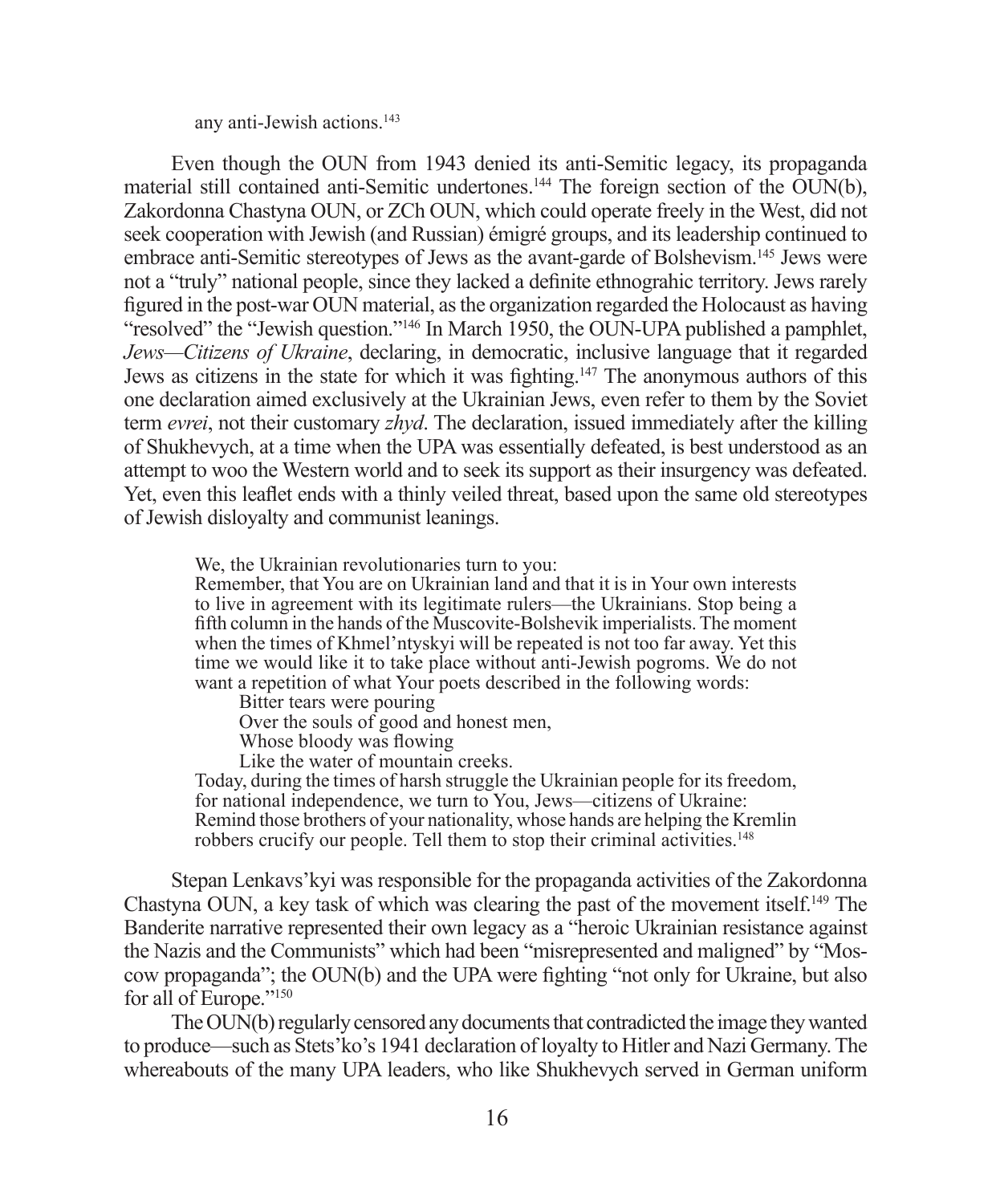in 1942, were omitted from their biographies, their break with the Nazis predated. By 1946 Shukhevych, who himself had actively opposed attacks on German interest, presented the OUN's activities in 1943 as "an armed insurgency, including the wide popular masses, in other words the entire Ukrainian people, in that struggle against the German occupant."151 In 1948 the OUN activist Petro Poltava (a pseudonym), claimed that "the OUN under the leadership of Stepan Bandera conducted a massive struggle of the entire people [*masovu vsenarodnu borot'bu*] against the Hitlerite occupants in 1941–1944."<sup>152</sup> Other nationalist stories of OUN-UPA resistance against the Nazis, such as Kosyk and Stets'ko's postwar claims that the commander of the Nazi Stormtroopers, (the *Sturmabteilung*, SA) Viktor Lutze was killed by UPA unit in Volhynia in 1943, are entirely fictional.<sup>153</sup> Nevertheless, these claims, uncritically repeated by pro-UPA historians came to enter the nationalist canon.154

#### **Diaspora Nationalist Myth-making: The Fanatics**

The Bandera group dominated heavily among Ukrainian émigrés—U.S. intelligence reports estimated that 80 percent of the Ukrainian Displaced Persons (DPs) from Galicia remained loyal to Bandera, who tried to establish a dictatorship in exile that would be transferred to a liberated Ukraine. They benefited from their pre-existing clandestine political network. In the immediate postwar period, Bandera was protected by a group of former SS men.155 The US Army Counterintelligence Corps (CIC) described him as "extremely dangerous," surrounded by bodyguards ready to "do away with any person who may be dangerous to him or his party.156

The OUN(b) maintained discipline by the use of systematic terror and kept kidnapping, murdering, and abusing political opponents well into the 1970s. The main center of its activity was in Bavaria, in the U.S. zone of occupation, where Evhen Lozyns'kyi was the local *providnyk*, or leader, for the OUN(b).<sup>157</sup> West German police reports contain estimates that the Bandera movement carried out about one hundred assassinations in Germany after the war<sup>158</sup>

In the immediate postwar years the OUN(b) split over its fascist legacy. Bandera denounced its democratic façade, which he called a tactical maneuver, and dismissed as "Sucking up to the West."159 This led to a clash between the committed totalitarians Bandera, Stets'ko, Lenkavs'kyi, and their associates and the group around Mykola Lebed', Lev and Daria Rebet, and Ivan Hryn'okh, who wanted to retain the program of the Third Extraordinary Congress of the OUN(b).160 Bandera, who refused to give up the *Führerprinzip*, terrorism, and the conspiratorial methods,<sup>161</sup> expelled members of the growing opposition, resulting in June 1948 in a full break between the Bandera-Stets'ko (ZCh OUN) and Lebed'-Hryn'okh groups (Foreign Representation of the Ukrainian Supreme Liberation Council *Ukrains'ka Holovna Vyzvol'na Rada*, UHVR, *Zakordonne Predstavnytstvo* ZP UHVR).162 The hatred between Bandera and Lebed' became so personal and intense<sup>163</sup> that Lebed' personally fired a gun at Bandera and ordered his followers to kill him.<sup>164</sup> In 1948, the Bandera group planned to assassinate the Soviet foreign minister, Andrei Vyshinskii during his upcoming visit to the UN General Assembly in Paris.<sup>165</sup> Bandera's group financed its terrorist actvities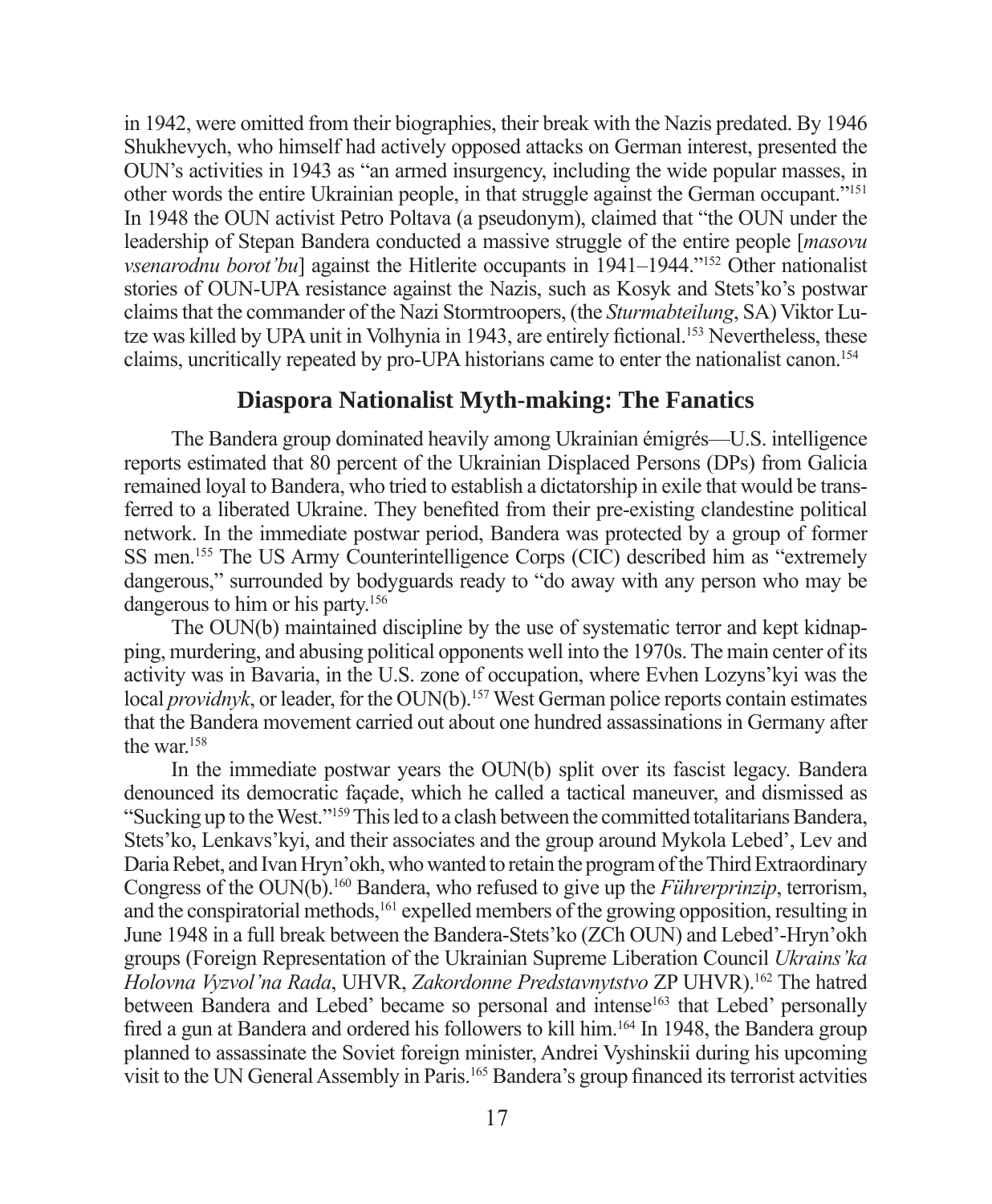by producing counterfeit U.S. dollar bills.166 By 1951 they turned vocally anti-American, as the United States did not support the OUN aim of an independent Ukraine.167 The OUN(b) papers spewed anti-American rhetoric, their thugs terrorized political opponents among the émigrés, intimidating Ukrainians who worked for the United States.168 The CIA later lost interest in Bandera as an agent, as did the British MI6.<sup>169</sup> By 1954, the CIA described Bandera as a "ruthless" "terrorist" and "bandit type," "politically unacceptable to the US Government."170 The CIA would have liked to get rid of him and advocated the "political neutralization of Bandera as an individual."171 At the same time it was concerned about Soviet plots against Bandera after a covert Soviet team had entered the American zone of Germany in June 1946 to kidnap him.<sup>172</sup> "The Soviets are not allowed to kidnap or kill him . . . under no circumstances must Bandera be allowed to become a martyr."173 Instead, the OUN(b) oriented itself toward authoritarian right-wing dictatorships, whose support they sought.

The OUN(b) organized an umbrella organization for fascist and authoritarian east European movements, called the Anti-Bolshevik Bloc of Nations (ABN), linking former members of Tiso's government, former Nazis, Romanian Legionnaires, the successors of the Ustaše. It came to cooperate closely with Franco's Spain, and became an active participant of the World Anti-Communist League (WACL).<sup>174</sup> The OUN(b) was negotiating with the Spanish authorities about providing training in Spanish military academies for former members of the UPA and the Waffen-SS division Galizien, a Ukrainian collaborationist formation established in April 1943.175 While Bandera's July 1954 audience with Franco was cancelled in the last minute,176 Stets'ko met with Franco and Chiang Kai-shek in 1955 and 1956.177 The OUN(b) sought to provoke a revolutionary uprising in the Soviet Union in order to split the Soviet army, get rebel control over Soviet nuclear weapons, seeking a nuclear confrontation with Moscow.178 The movement developed an intese cult around the concept of sacrificial death. Following Bandera's assassination by the KGB in 1959, the OUN(b) cult of personality around its martyred leaders was further intesified. By 1968, when the OUN(b) held its Fourth Congress they were elevated to the status of religious icons, included in prayers to "the nationalist Trinity—Konovalets, Shukhevych, Bandera."179

#### **Nationalist Myth-Making: the Intellectuals—OUN(z) and Proloh**

The Western allies generally preferred cooperation with the group around Mykola Lebed'.180 The OUN(z) group, which included Volodymyr Martynets' and Volodymyr Kubijovyč, now presented themselves as democrats.<sup>181</sup> Vasyl' Kuk, Shukhevych's successor, described Lebed' as a nondogmatic, but suspicious politician.182 From his exile in Rome, Lebed' established contact with U.S. intelligence in 1945.183 While describing him as "very radical, possibly more so than Bandera,"<sup>184</sup> "a well-known sadist and collaborator of the Germans,"185 the CIA nevertheless realized the value of his knowledge and contact network and cultivated close relations with his group.186 During the early Cold War, extreme nationalism and fascism were retooled and employed by Western intelligence services in the struggle against the USSR.187 One CIA analyst argued that "some form of nationalist feeling continues to exist [in Ukraine] and . . . there is an obligation to support it as a cold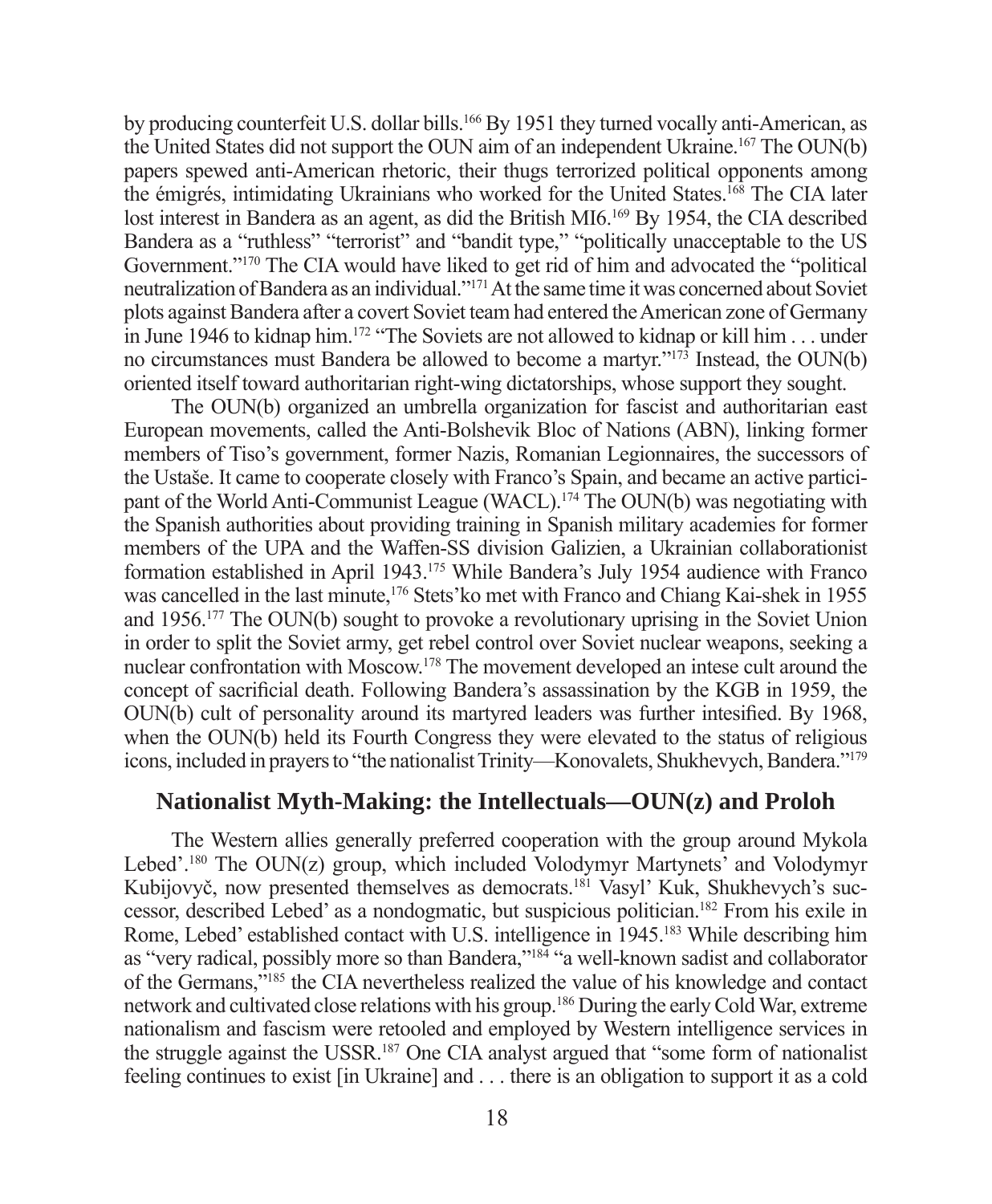war weapon."188 The CIA and the state department sponsored Lebed's 1949 immigration into the United States, and shielded him from the immigration authorities and from prosecution for war crimes until the 1990s.189 In 1956, the CIA incorporated a set of networks under Lebed's leadership as the nonprofi t Proloh (Prologue) Research and Publishing Association, funded by the CIA. Through Father Ivan Hryn'okh, Proloh maintained an office in Munich, called the "Ukrainische Gesellschaft für Auslandsstudien."190 Proloh came to preside over a significant anticommunist propaganda network: radio broadcasts, newspapers, book publishing, and the intellectual journal *Suchasnist'*. Its orientation was nationalist. Lebed' and his group remained very useful for the CIA for the entire Cold War.191 Hryn'okh, who after 1945 presented himself as a supporter of parliamentary democracy, was the group's associate in Western Europe.192

The collaboration between U.S. and other Western intelligence services and Lebed's group became mutually beneficial. The CIA received valuable information and insights about its Cold War adversaries in return for helping nationalist veterans into positions of influence and authority, assisting their creation of semiacademic institutions and/or academic postions at established universities. From these formal and informal networks the pronationalist scholars promoted, with some success, self-serving, apologetic accounts of the past of the OUN-UPA, and, in some cases, of their own wartime activities. The line between scholarship and diaspora politics was often blurred, as nationalist scholars combined propaganda and activism with scholarly work. Lebed's circle never condemned the crimes or the mass murders of the OUN, let alone admitted that they had taken place. On the contrary, it made denial, obfuscation, and white-washing of the wartime activities of the OUN and the UPA a central aspect of its intellectual activities.

#### **Nationalist Predominance in Ukrainian Studies**

The émigré elites maintained close bonds across the Atlantic. They developed a collective historical memory, in which the diaspora historians and chroniclers came to play a central role. The CIA employed intellectual nationalist émigrés, mainly followers of the Ukrainian National Rada and the  $\text{OUN}(m)$ , at Radio Liberty or its affiliated Munich Institute for the Study of the USSR.193 Since many of its employees were elderly and had limited knowledge of western langauges, the Munich Institute never became a serious center for Soviet studies and was closed down in the seventies.194

Other nationalist activists went into academia and produced sympathetic accounts of their organizations. Among these academics were UPA veteran Petro Potichnyj; OUN veterans Evhen Shtendera,<sup>195</sup> Wolodymyr Kosyk,<sup>196</sup> and Taras Hunczak;<sup>197</sup> SS-Galizien veterans Vasyl' Veryha,<sup>198</sup> Oleksa Horbatsch,<sup>199</sup> and Petro Savaryn.<sup>200</sup> Some nationalist leaders—Mykola Lebed and Yaroslav Stest'ko, but also Volodymyr Kubijovyč, Roman Ilnyts'kyi, Ivan Hryn'okh,201 and Petro Mirchuk202—produced their own accounts of the past. The latter three were linked to the Ukrainian Free University (Ukrains'kyi vil'nyi universytet, UVU) in Munich.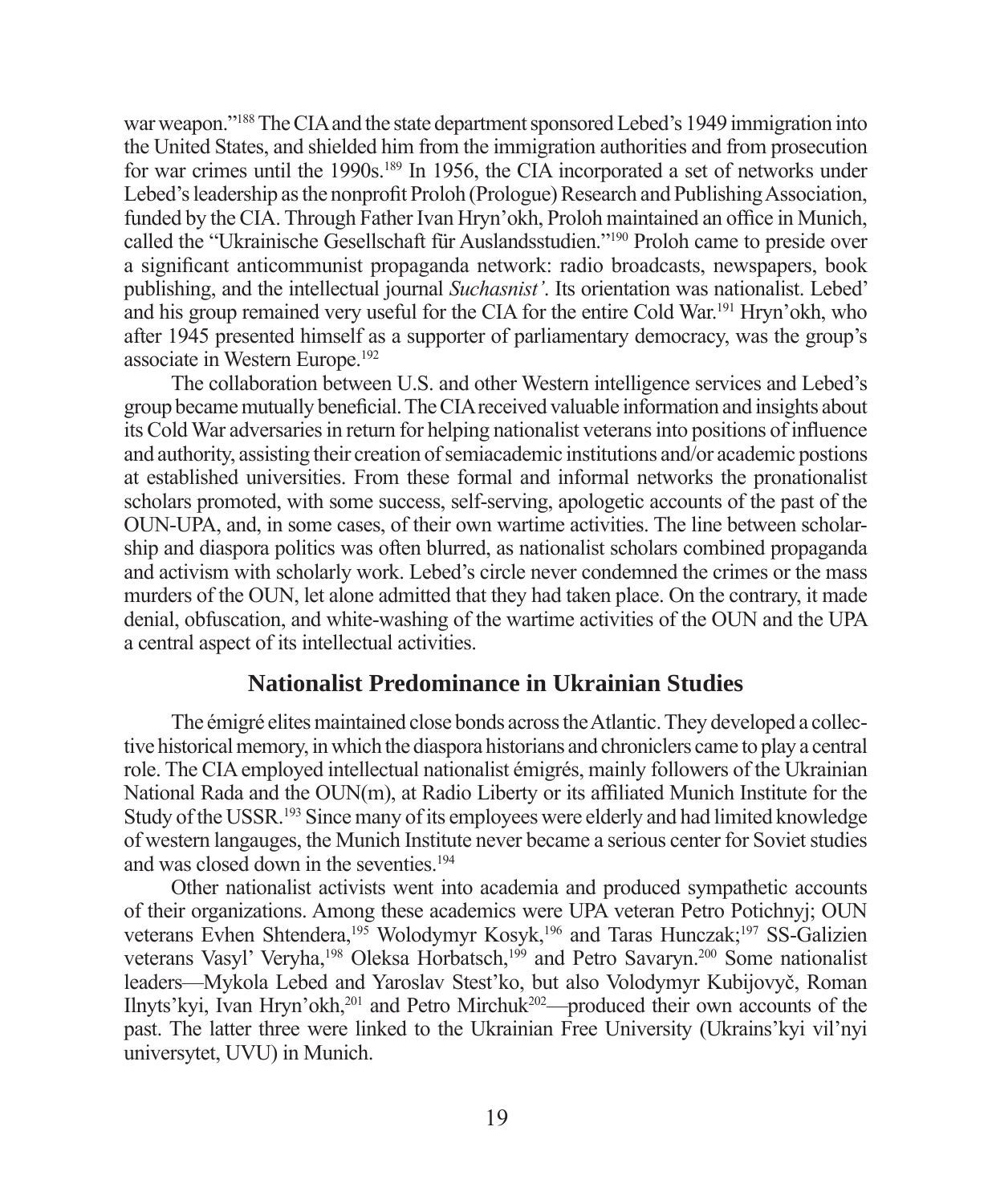#### **Ethnic Studies and Identity Politics**

Ukrainian studies was long an isolated discipline, thoroughly politicized and seen as lacking in objectivity.<sup>203</sup> The change came with the ascent of identity politics, multiculturalism, and "ethnic" studies in the 1970s. Following the establishment of academic institutions on an "ethnic" basis, the nationalists' selective accounts of the past began appearing with established academic publishers and made inroads into the academic mainstream. From the 1970s, a new generation of nationalist academics, sympathetic to the OUN legacy, and mastering the language of political correctness, came to dominate the field of Ukrainian studies. Following the collapse of the USSR, apologetics for the OUN and UPA were increasingly articulated in terms of anti-colonialism, as the voice of the subaltern, and, in Canada, under the aegis of official multiculturalism.<sup>204</sup> The pronationalist historians have generally failed to treat their nationalist heroes as objects of inquiry and instead used them as platforms to defend the nationalist mythologies into which they were socialized.205 Until recently, there were almost no critical studies of the Ukrainian research institutes themsleves.<sup>206</sup>

Like the Soviets, the émigré nationalists guarded their archives jealously, and their historians mirrored the Soviet toeing of the party line.<sup>207</sup> Lebed's group controlled their archives tightly, released documents selectively, retyping, editing, or otherwise manipulating the documents to produce a selective version of the past, particularly for 1941–1942, when the OUN involvement with Nazi Germany was the most intense.208 Only with the opening of the Soviet archives could the original documents be compared with the "sanitized" versions of the diaspora publications.209 Nevertheless, many of the post-Soviet successor states have continued to release documents selectively, or have established propagandistic or ideological watchdogs to police access to documents and create a nationalistic, edifying, patriotic past.<sup>210</sup>

#### **Denial of Anti-Semitism**

Given the particular stigma anti-Semitism carried following the Holocaust, pronationalist historians have gone to great lengths to deny its very existence. Denial of the fascist and anti-Semitic nature of the OUN, its war crimes, ethnic cleansing, and participation in the Holocaust have become central components of the intellectual history of the Ukrainian diaspora.211 The UPA veteran and military historian Lev Shankovsky, claimed that anti-Semitism "never existed in Ukraine. But there exists a myth about Ukrainian anti-Semitism promoted by Moscow."212 Bohdan Osadczuk asserted that "the Ukrainian 'integral' nationalists from the OUN, unlike almost all other groupings of this type in all of Europe, did not have an anti-Semitic program."<sup>213</sup> "Neither the Ukrainian underground movement nor any other organizations . . . cultivated anti-Semitic programs or policies," Taras Hunczak alleges.

They readily accepted Jews into their ranks and sheltered them from Nazi persecution, despite the popular perception of Jews as promoters of communism. ... In Ukraine there were no collaborationists seduced by Nazi ideology or by the seemingly irresistible *Griff nach der Weltmacht* (grasp for world power). Unlike the French, Belgians, Dutch, and Russians, Ukrainians did not establish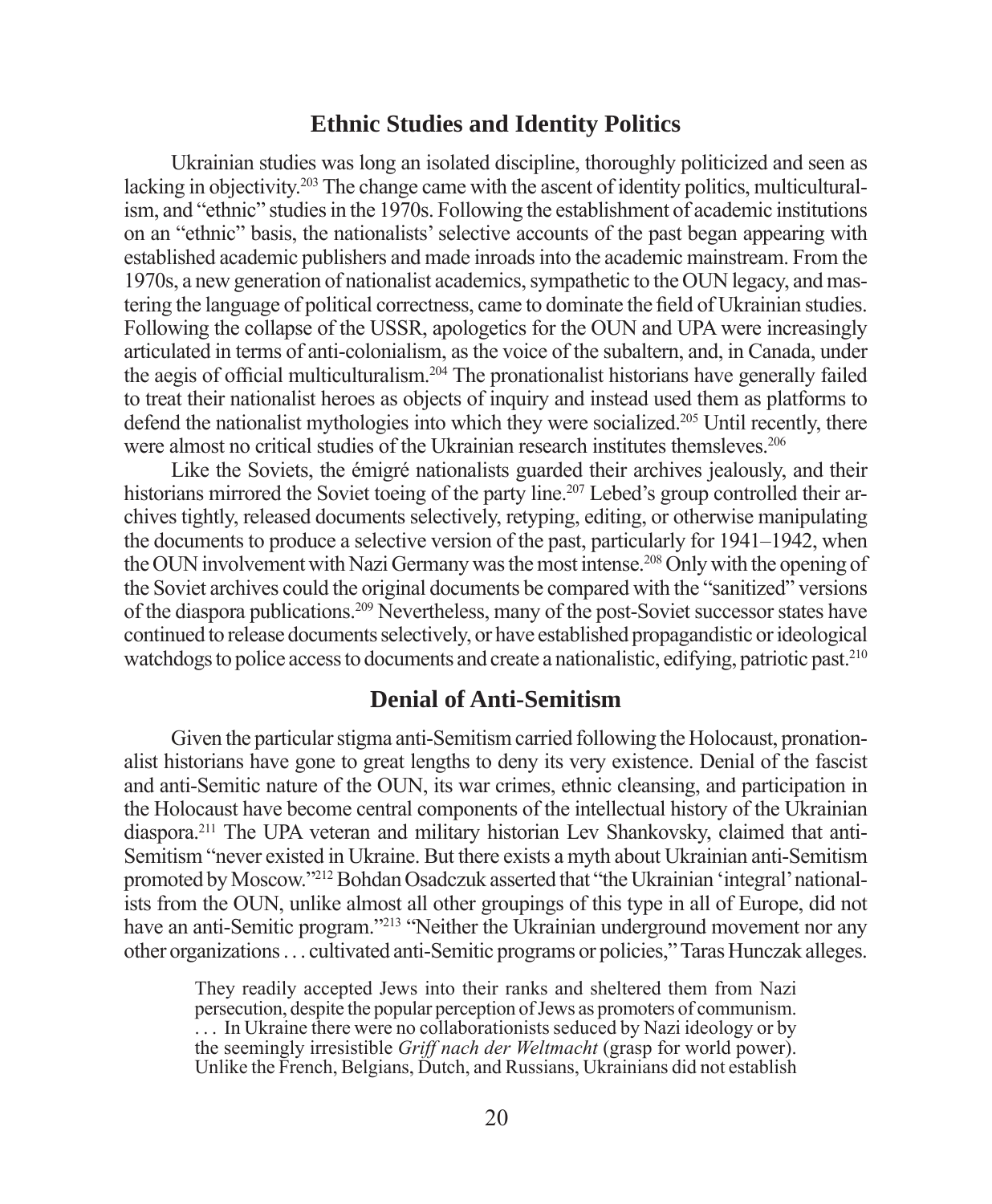fascist organizations and youth movements that promoted collaboration with Germany.<sup>214</sup>

Bohdan Wytwycky's entry on 'anti-Semitism' in the *Encyclopedia of Ukraine*, edited by Volodymyr Kubijovyč<sup>215</sup> and published by the Canadian Institute of Ukrainian Studies, CIUS, informs us that "there has never . . . been a Ukrainian anti-Semitic organization or political party."216

Pronationalist historians did not undertake any significant steps to interview surviving Jewish or Polish victims of the 1943–1944 ethnic cleansing. At the same time, even anti-Semitically inclined Ukrainian nationalists, such as senior OUN(b) member Petro Mirchuk, sought vindication from Ukrainian Jews to aid their cause and to absolve them of allegations of anti-Semitism. Mirchuk appealed to the Jewish community:

You should . . . [be] informing Israel of the Ukrainian truth, i.e., the Ukrainian fight for liberation from the Russian tyrants. Write articles to Jewish magazines, give lectures to Israeli students about this. Dispel the malicious accusations that Ukrainians are "anti-Semites" and that they cooperated with the German Nazis—propaganda conjured up by the Russians and supported by the KGB's falsified "documents." . . . Praise the heroic fight of the Ukrainian nation, of the OUN and UPA, against the German and Soviet Russian Nazis, revealing at the same time the crimes of the occupiers of Ukraine.<sup>217</sup>

Mirchuk wrote an entire book in an attempt to dispel the perception of Ukrainians as anti-Semites. A former inmate of Auschwitz, he maintained that the Ukrainians really had suffered worse than the Jews during the war, since Ukrainians, unlike the Jews would defend themselves.218 The effectiveness of the book was limited, as it is saturated with anti-Semitic, anti-Polish, and anti-Russian stereotypes and crude ethnic slurs in the OUN(b) tradition.219

Even when a Jew was choking a Ukrainian villager, sucking his blood as a nobleman's tax collector, or innkeeper, or torturing him in the basements of the Cheka, GPU, NKVD, KGB, or as a Bolshevik commissar—this was alright, honorable and just, in accordance with the command of your Jehovah. And yet when that Ukrainian defended himself, then this was already criminal "anti-Semitic" and a "pogrom of the innocent, defenseless Jews." . . . You see, the name of the Russian empire became "USSR" [SSSR in Russian] after the revolution. Are you aware of how the "goyem" within the empire read that?: "Three Sruls and one Russian." 220

Senior diaspora historians have categorically denied that the UPA murdered Jews.<sup>221</sup> When contemporary research established, beyond any reasonable doubt, the mass killing of Jews by the OUN and the UPA, pronationalist historians deny any anti-Semitic motives behind the murders. Asked to comment on recent research findings that the UPA indeed did kill significant numbers of Jews, Professor Emeritus Petro Potichnyj's explanation was that Jews were killed because they were communists.222 The same argument is repeated in cruder form by anti-Semitic, nationalist diaspora politicians.223 A similar line of reasoning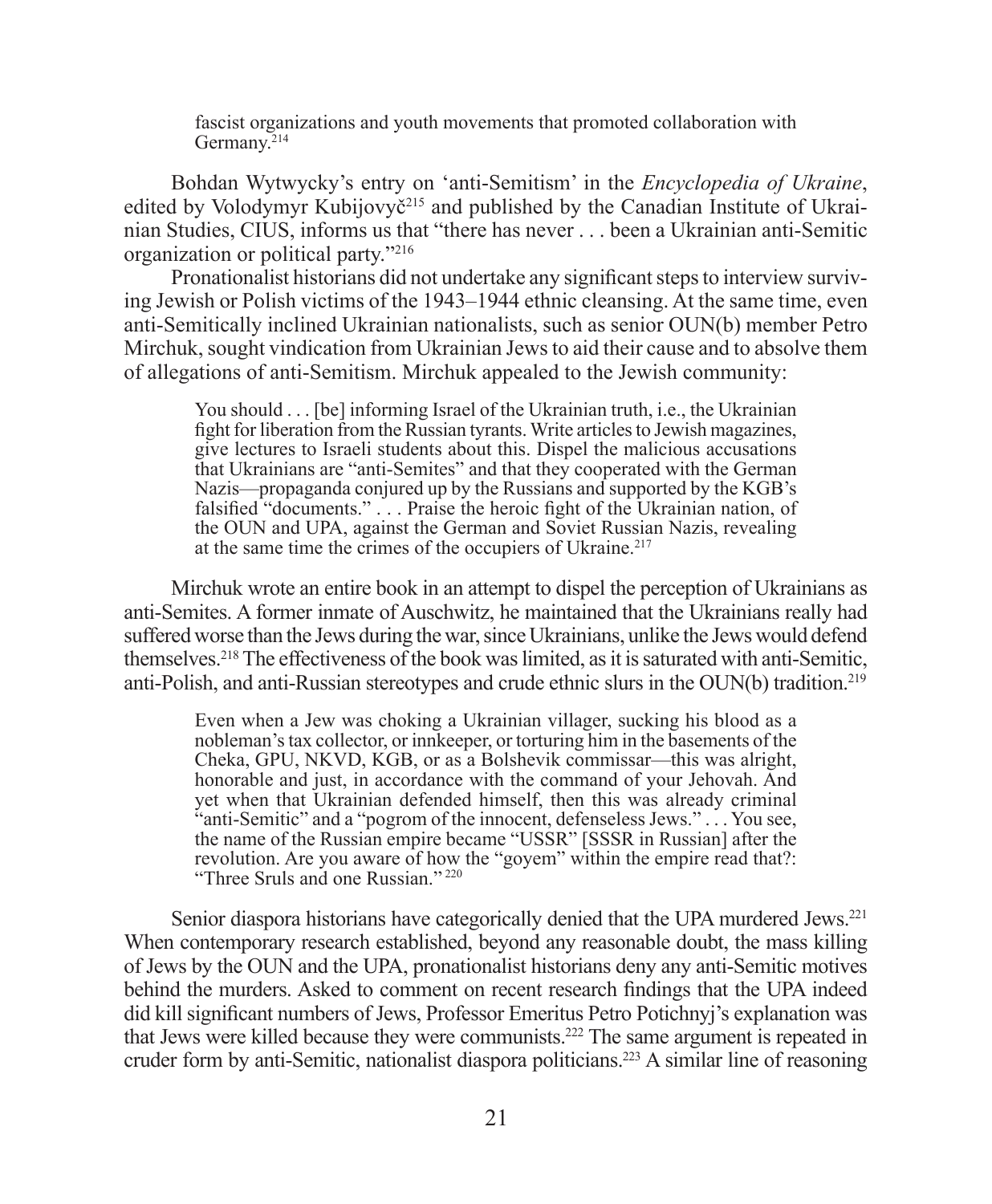has been invoked to rationalize or legitimize the OUN and UPA's ethnic cleansing of Poles. Nationalist historians have defended the murder of Poles on the grounds that they supported communism and aided the Soviets,<sup>224</sup> or they deny that the Polish victims were civilians.<sup>225</sup> Ukrainian neofascists justify the mass murder of Poles and Jews by referring to these national minorities as "occupants" of Ukrainian lands and thus legitimate targets for mass murder.226 A crude anti-Semitic interpretation charges Mykola Lebed' with the UPA's mass murders of Poles in the summer of 1943, identifying him as a Jewish agent provocateur and citing his allegedly Ashkenazi-sounding nom de guerre "Ruban" as evidence of his Jewishness.<sup>227</sup>

Soviet propaganda complicated matters further by producing a one-sided picture of the OUN and the UPA as Nazi collaborators.228 While the Holocaust was a taboo topic in the Soviet Union, from 1979 on, Soviet propaganda used such allegations of Holocaust collaboration as a tool to discredit diaspora nationalists and to cast a shadow over the Western countries that housed them.229 The topic of collaboration and war criminality polarized Ukrainian and Jewish communities. Hypersensitive to such allegations, the Ukrainian diaspora reacted hysterically and aggressively to investigations of war criminality in their community, denying it categorically.230 Two decades after the collapse of the Soviet Union, significant sections of the Ukrainian diaspora continue to rally around alleged death camp guards, whom they regard as martyrs and victims.231 Jewish-Ukrainian relations came to constitute, in the words of Petro Potichnyj, two solitudes.232

#### **Denial of Collaboration and Fascism**

Pro-OUN historians have developed a number of strategies and narratives of denial regarding the OUN's fascism. The explicit fascist nature and orientation of the Stets'ko state project has been categorically denied, and Stets'ko's public declaration—the Akt of June 30, 1941—was edited to omit his pledge of loyalty to Hitler and Nazi Germany. Pronationalist historians, relying on selective accounts, described this as a clean break with the Nazis. Lebed' himself claimed that the proclamation was "completely independent of all foreign influences and political and ideological orientations."<sup>233</sup> Wolodymyr Kosyk insisted that "when the Germans refused to recognize the independence of Ukraine, any cooperation with them became out of the question."<sup>234</sup> Petro Potichnyj describes the Akt as an overtly anti-German declaration.235 Taras Hunczak argues that the OUN(b) "crossed its Rubicon in the very first days of the German-Soviet war, placing it in an adversarial position vis-à-vis the Germans."236

The perhaps most intelligent denial of the OUN's fascism and collaborationism is made by a political scientist, Alexander Motyl. Motyl's argument differs from the crude denial of the OUN-affi liated historians. It is instead based upon the OUN's failure to establish a state. While Motyl admits the OUN's enthusiasm for a fascist Europe, its fascist intentions, he presents fascism is a model of organizing an existent state. This interpretation shifts the focus away from ideology to measurable achivement. Fascism, according to Motyl's interpretation, becomes primarily an issue of whether a movement is successful in achieving its goal of controlling a state. Subsequently, the argument goes, the Slovak and Croat regimes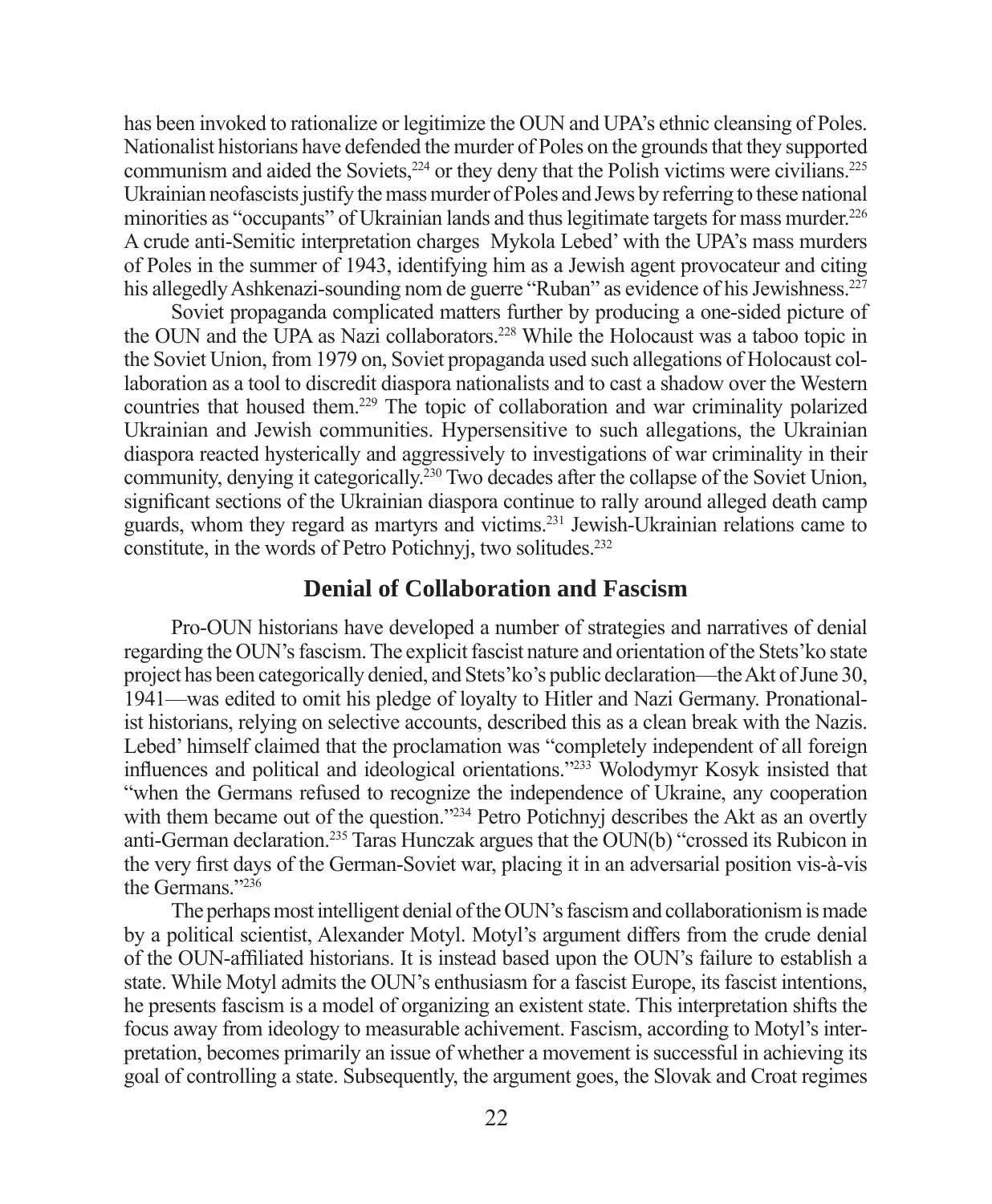were fascist because they controlled states, whereas Stets'ko's unsuccessful state project did not.<sup>237</sup> The Nazis' refusal to recognize the OUN state, Motyl argues, "inadvertently say[ed] the nationalists from a collaborationist and possibly fascist fate."<sup>238</sup> Motyl elegantly, and implicitly, divorces the OUN from its ideological kin—the Ustaše, the Hlinka Guard, Mussolini's Fascists, and Hitler's National Socialists. Referring to Ukrainian Nazi collaborators would be impossible twice over, according to this line of reasoning. Ukrainians, serving in German uniform, taking oaths to Adolf Hitler, and fighting for the New Order in Europe could not be called "Nazi collaborators," according to the pronationalist argument. The racist ideology of the Nazis precluded the possibility of Ukrainians joining their movement,239 "collaboration" would have required a Ukrainian state, something that did not exist in 1941.<sup>240</sup> Motyl's argument is unconvincing for for several reasons, not least, as Daniel Ursprung has shown, because only a few fascist groups in Eastern Europe succeeded in gaining control over a state machinery.241 Motyl argues that "the correct term matters . . . it's important to call things by their real names and not engage in unneccessary obfuscation."<sup>242</sup> Yet his definitions and terminology have proved controversial among nonnationalist scholars, who have taken Motyl to task for doing exactly that. While Motyl's stringent criteria for fascism disqualifies the OUN, he defines contemporary Russia as an "unconsolidated fascist state."<sup>243</sup> He presents himself as "a long-time critic of the Bandera movement,"244 yet his denial of the OUN's fascism and collaboration has become an important component of the narrative of diaspora nationalists and pro-OUN intellectuals. It is difficult to escape the notion that a definition of fascism which includes Medvedev's Russia, but not Bandera and Stets'ko, is tailored to fi t the self-image and ideological needs of a community which to various degrees identifies with the pro-OUN tradition.

Some pro-UPA chroniclers have tried to separate the UPA from the OUN(b), arguing for the rehabilitation of the former but not the latter.<sup>245</sup> Petro Potichnyj, in particular, eagerly emphasizes that the OUN(b) and the UPA were separate organizations and objects to the commonly used term OUN-UPA to describe the organization.246 Another strategy has been to divorce Shukhevych, Stets'ko, and Bandera from their ideology, reduce them to symbols of Ukrainian glory and heroism, and to regard the cult of personality as merely an edifying patriotic celebration.<sup>247</sup> This line of reasoning reduces to a mere detail the significance of the OUN leaders' explicit endorsement of the Holocaust, their declarations of loyalty to Hitler and the New Europe, and the mass murder of civilians to minor stains on their records, not significantly different from similar mistakes committed by Winston Churchill and Neville Chamberlain.248

As we have seen, in the predominant diaspora discourse several key characteristics of the OUN were denied: its anti-Semitism, its ideological affi nity with Nazi Germany, and its leadership's enthusiastic support for a new, fascist Europe. Yet *negative* definitions are an insufficient basis for myth-making and the mobilization of nationalist passions. In order to be accepted as idols, heroes the ideologues needed to supply with *positive* charcteristics, acceptable to democrats. Creating such heroes required more imagination from the mythmakers. Pronationalist intellectuals present the OUN(b)-controlled UPA as the source and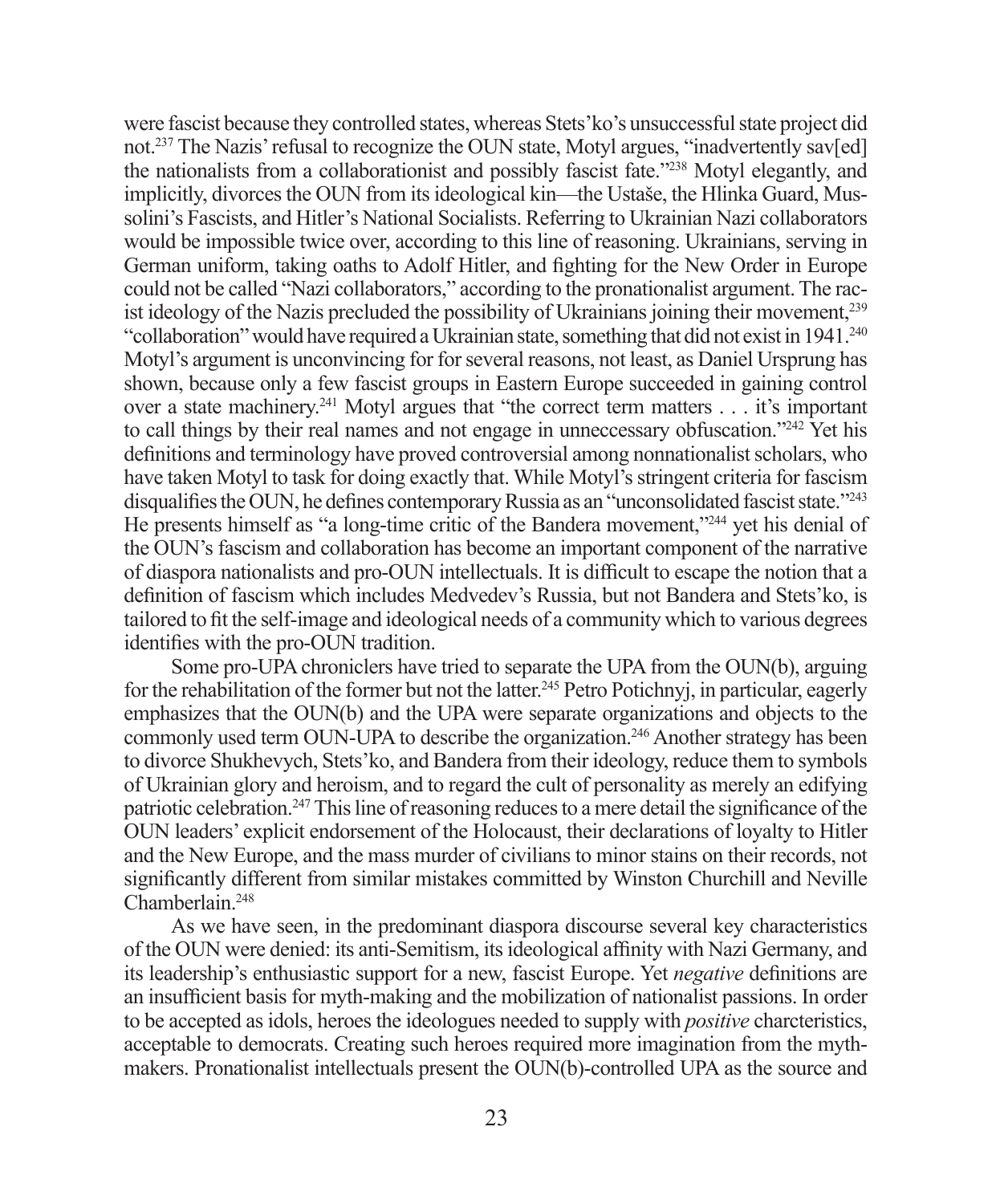basis for today's Ukrainian democracy. In order to produce such a picture, the nationalists generally curtail their scope of attention to the limited period between 1943 and 1951, relying heavily on OUN propaganda from the period when it was seeking new allies in the West.<sup>249</sup> "By studying these primary documents of the UPA one can secure the sources of the genuinely pluralistic, democratic Ukrainian society," writes Howard Aster in a 1996 Festschrift to Petro Potichnyj. According to Aster, the documents published in *Litopys UPA*, of which Potichnyj is the main editor, represent the "culmination of the development of the Ukrainian nationalist ideology towards a greater emphasis on economic and social welfare, and upon securing individual rights."<sup>250</sup>

#### **Re-export of the Nationalist Myths to Ukraine**

The collapse of the Soviet Union created a demand for new history writing. Soviet textbooks were discarded and, in many cases, replaced with diaspora accounts of the past. The re-export of the nationalist narrative to Ukraine went relatively smoothly, finding a particularly receptive audience in the western parts of the country. A significant number of Ukrainian historians and *intelligenty*, used to toeing the Soviet line, swiftly replaced Marxist-Leninist orthodoxy with nationalist interpretations. While the influence of returning émigré nationalists on Ukrainian politics has been modest, their influence on Ukrainian history writing and myth-making has been significant, particularly after 2004.<sup>251</sup>

#### **Philo-Semitic Nationalist Narratives of the OUN(b) and the UPA**

By the turn of the millennium, a new narrative about the OUN and the Jews was crystallizing, one that increasingly presented the OUN-UPA as a tolerant, ethnically inclusive force that welcomed Jews, Poles, and other minorities, and fought for a multiethnic and democratic Ukraine.252 The historian Volodymyr Serhiichuk calls the OUN-UPA a democratic force leading an antitotalitarian struggle against Stalinism and Nazism. Among the people who "sacrificed" themselves for the casue, Serhiichuk asserts, were not only Ukrainians, but also Polish and Jewish volunteers.253 Pronationalist historians often present the OUN-UPA as rescuers and benefactors who exercised an admirable restraint vis-à-vis the Jews, despite Ukrainian suffering at the hands of genocidal Jewish commissars. Some occasionally concede that there were anti-Semitic tendencies within the OUN, yet are quick to add that these were not embraced by the movement in its entirety, that it made a distinction between communist and noncommunist Jews, and ultimately adopted an inclusive view of civic nationalism, humanism, and democracy.<sup>254</sup> Other nationalist intellectuals deny the fascist legacy entirely. Some have gone as far as to allege that the "political principles expressed in the programs of the Third Congress of the OUN(b) have today entered the Ukrainian constitution."255

Ukrainian nationalists remember the Holocaust quite differently from Jewish survivors: "Had the OUN-UPA pursued an anti-Semitic ideology . . . perhaps thousands of Jews would not have survived," wrote Taras Hunczak in response to the publication of Stets'ko's anti-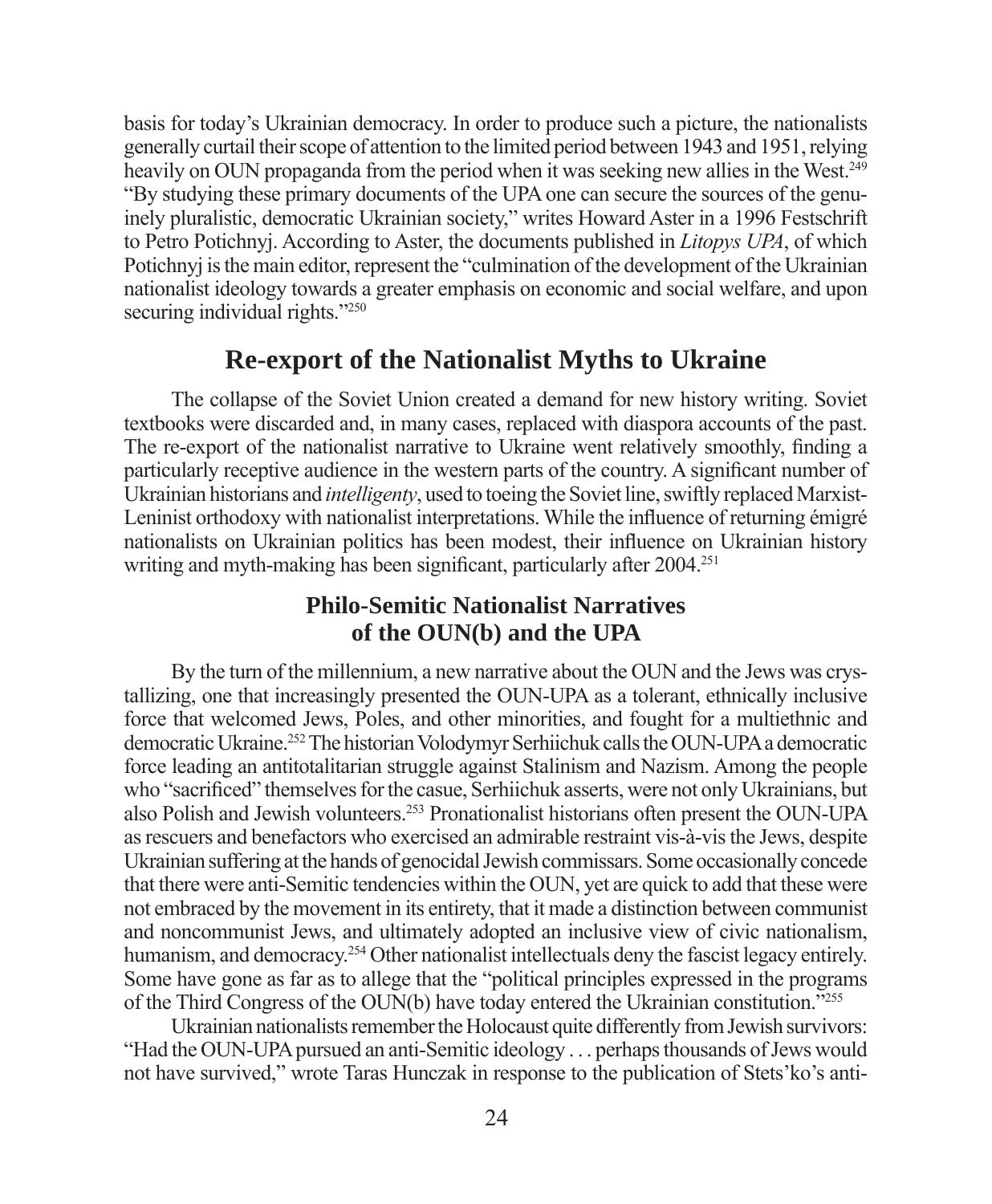Semitic biography, or *zhyttiepys*. 256 In Jewish collective memory, on the contrary, Ukrainians are often remembered among the worst perpetrators of the Holocaust.257 Jewish survivors in Western Ukrane typically emphasize that with 98.5 percent of the Volhynian Jews murdered, there were few places in Europe where the Holocaust was so brutally thorough, and had it not been for the Banderites, more Jews would have survived.258

#### **Omission and Falsifi cation**

There is a distinction between the denial and obfuscating of the OUN's fascism and ethnic cleansing and the outright falsification of history upon the basis of forgeries. While the former constitutes the context in which this peculiar narrative developed, the representation of the OUN as philo-Semitic rescuers of Jews contains several examples of the latter. The genealogy of the narrative of the UPA as rescuers of Jews dates several decades back. One early source comes from Mykola Lebed' himself, and was published in 1946.259

The majority of physicians in the UPA were Jews, whom the UPA had rescued. ... The Jewish physicians were treated as citizens of the Ukraine and officers of the Ukrainian army. It should be duly stressed at this point that all of them discharged their existing duties faithfully. They rendered service not only to the soldiers but also to the entire population. They traveled throughout the area, and organized field hospitals and local medical stations. They did not desert the fighting ranks in trying situations, even when they had an opportunity to go over to the Reds. Many of them died a hero's death.260

In the 1950s and 1960s, a narrative of the OUN was portrayed as an organization of righteous rescuers of Jews began to crystallize, eagerly supported by the émigré OUN.261 The OUN(b) took an active role in the myth-making, including the manufacturing of forgeries. One of the more significant forgeries is the biography of Stella Krentsbakh/Kreutzbach, a fictitious Jewess, who prasies "God and the Ukrainian Insurgent Army" for having survived the Holocaust. The forged biography appeared in a volume edited by Petro Mirchuk.262 The Krenstbakh/Kreutzbach story received significant attention in the émigré press. Yet journalists who tried to find her soon learned that such a person did not exist. Philip Friedman, himself a survivor of the Holocaust from Western Ukraine, took an immediate interest in the story, but could soon conclude that "the entire story is a hoax."263 When the nonexistent Krentsbakh/Kreutzbach could not be found, stories and rumors circulated in émigré circles that she would have been murdered, execution-style, in Israel, with a bullet to the back of her neck, for telling the truth about the UPA's attitude to the Jews.<sup>264</sup> We will return to the ficitious Stella Krenstbakh/Kreutzbach memoirs later, as they would come to play an important role in pro-OUN propaganda half a century later.

#### **Policing the National Memory: Institutionalized Victimization**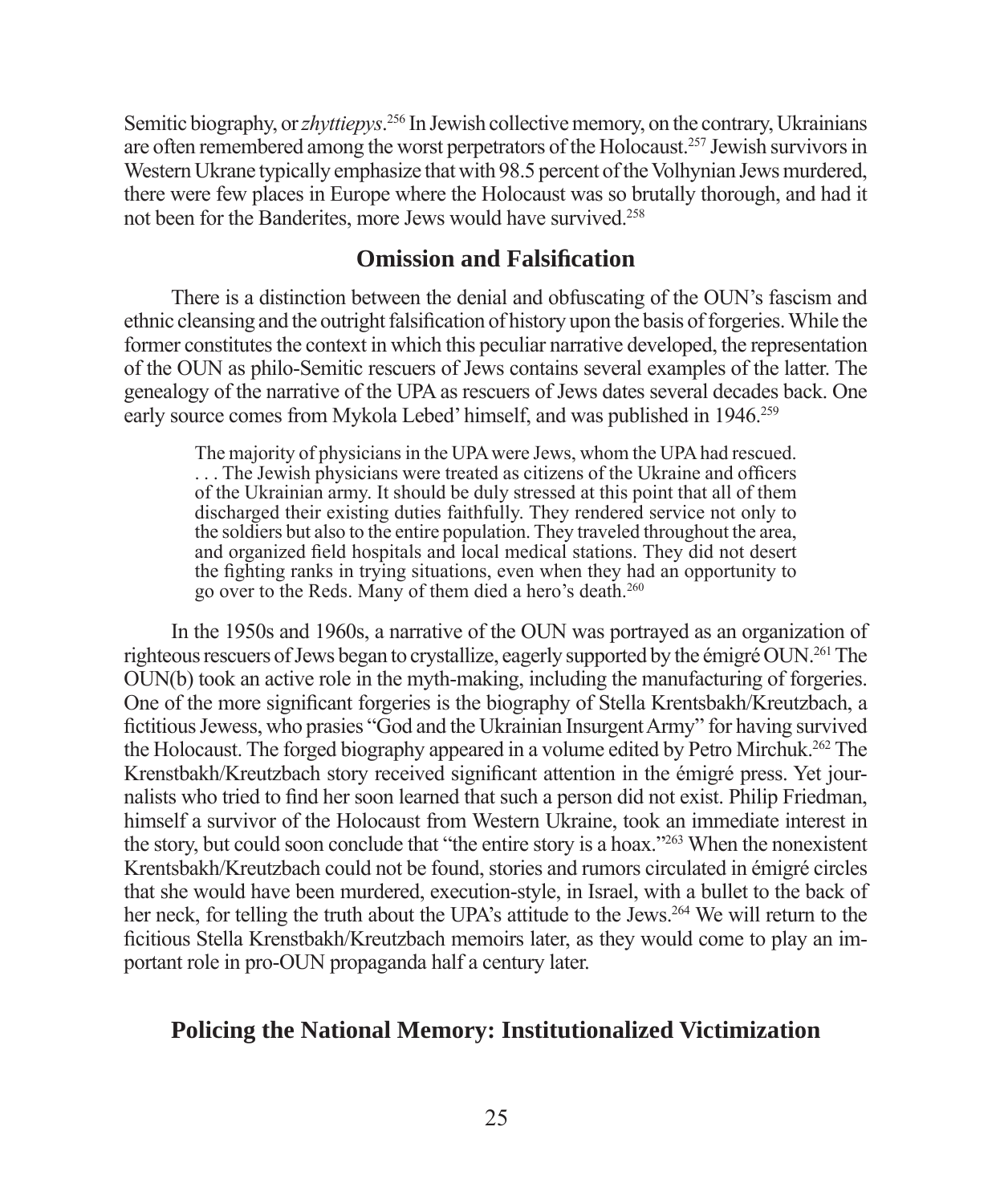Swept to power by the so-called Orange Revolution in 2004, Viktor Yushchenko's presidency represented the pinnacle of diaspora influence on history writing in Ukraine. It elevated the diaspora's historical myths to state policy and provided state funding to institutions tasked with the development of legitimizing narratives which the cult of the OUN leaders required. Yushchenko developed a memory politics based heavily upon a vicitimization narrative, "a meta-narrative that categorized Ukraine as a nation-victim by integrating all central historical events of the twentieth century, from the civil war and Sovietization to the Chernobyl disaster."265 The culmination was the 1932–1933 famine, presented as the central and defining event of the Soviet period.<sup>266</sup>

Yushchenko has a complex relation to the OUN. On the one hand, he rejected its fascism, totalitarianism, terror, *Führerprinzip*, and ethnic cleansing. On the other hand, the Congress of Ukrainian Nationalists, the direct descendent of the OUN(b), were members of his *Nasha Ukraina* (Our Ukraine) Bloc.267 A somewhat paradoxical situation appeared as a new, aspiring democracy with a stated commitment to democratic values, pluralism, and human rights used state institutions to rehabilitate fascists and elevated them to national heroes, symbols of the young democracy.

The Holocaust has come to occupy a central role in contemporary European political culture, to the point that the ability to address this issue has come to be regarded as something of a litmus test of the democratic maturity of the new EU members and candidates. Increasingly, Europe imagines itself as a community of shared values, in which the Holocaust plays a key role, a "collective European memory."268 In Ukraine, two cultures of memory, the cult of Nationalist heroes and the Western European memory culture in which the Holocaust plays a central role, are mutually exclusive. As Wilfried Jilge has aptly observed,

The absence of the Holocaust from the Ukrainian culture of memory is directly connected to the closeness of the OUN to National Socialism, particularly in its relation to anti-Bolshevism and anti-Semitism. . . . Nationalist intellectuals can legitimize the heroic role of the OUN and UPA only by ignoring the Jewish Holocaust and its connection to Ukrainian national history.<sup>269</sup>

#### **Institutionalized Production of Offi cial Memory**

A part of Yushchenko's "Europeanization" of Ukrainian society included bringing collective memory more in line with the culture of memory of the European mainstream. In order to bridge the conflicting memories, the Yushchenko government needed to manufacture an edifying Ukrainian national past, a patriotic narrative that could partially reconcile the cult of the OUN(b) and the UPA with recognition of the Holocaust. The narratives developed by authoritarian groups in the diaspora required a significant make-over in order to make them marketable in the twenty-first century. The task rested heavily on three official institutions. The Institute of National Memory, established in 2006, was modeled after the Polish example. Its purpose was to consolidate the "nation" through a patriotic use of history. As director, Yushchenko appointed a former deputy Prime Minister, Ihor Yukhnovs'kyi, a sympathizer of the extreme right Social Nationalist Party of Ukraine.270 Another important propaganda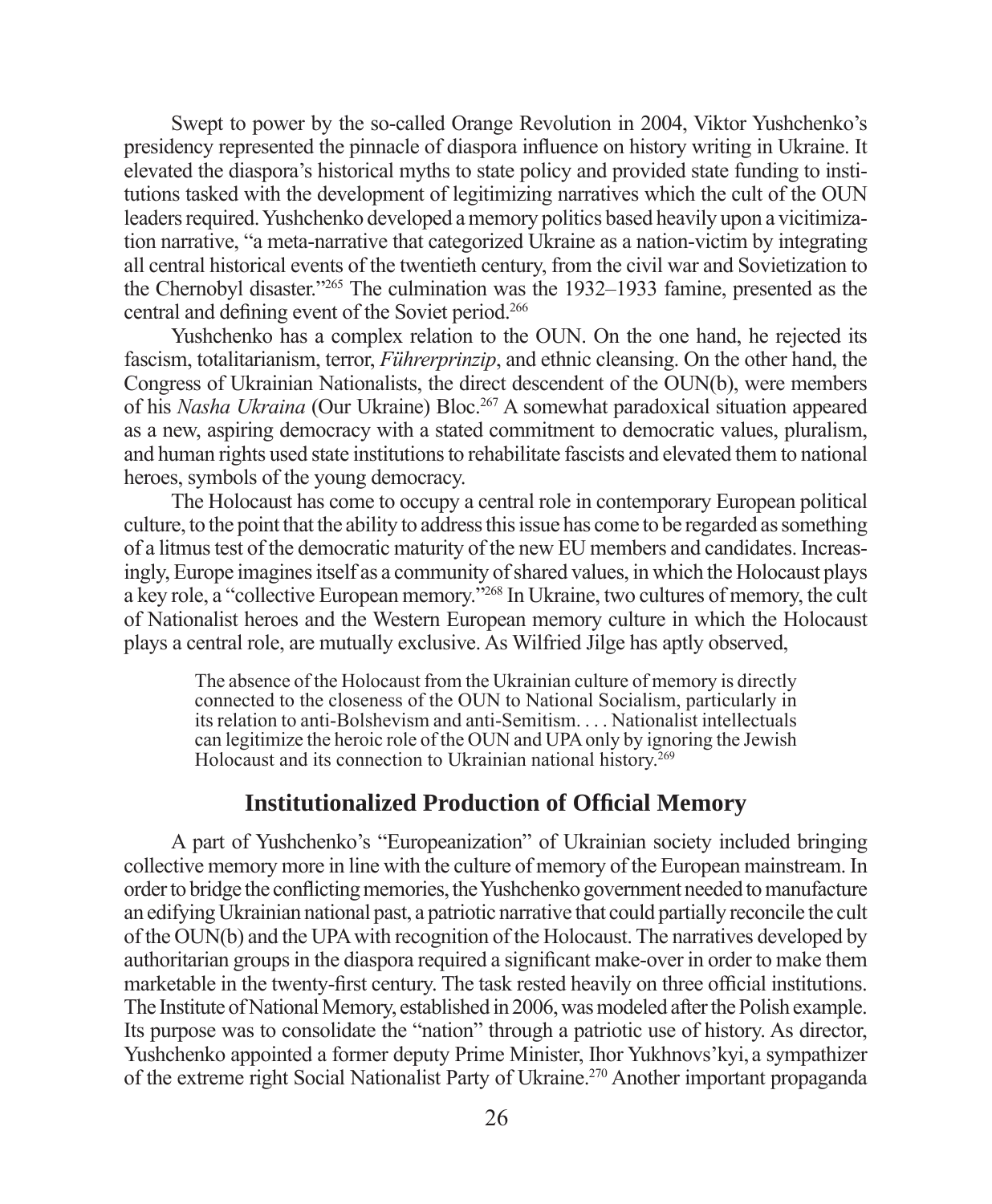institution is the Center for the Study of the Liberation Movement (*Tsentr Doslidzhen' Vyzvol'noho Rukhu*, TsDVR), an OUN(b) "facade structure"<sup>271</sup> which has come to serve as an important institutional link between the young Ukrainian pro-OUN legimitizers and diaspora nationalists of the post-war wave of émigrés, such as Wolodymyr Kosyk and Petro Sodol.272 The Center is a partner of the CIUS, the Harvard Ukrainian Research Institute (HURI), as well as diaspora nationalist organizations, such as the Ukrainian Canadian Congress (UCC) and the OUN(b)-dominated Ukrainian Congress Committee of America (UCCA).273 The mission statement of the Center reads:

The history of the struggle of liberation is the basis of the national idea of every state, the basis for its values and orientation. The past of the Ukrainian people, in particular its liberation struggle, was for many years silenced and twisted by the totalitarian regimes. Therefore a new non-prejudiced view of the Ukrainian liberation movement is extraordinarily urgently needed. The 20<sup>th</sup> century was the high point of the development of the Ukrainian resistance—the best example is the struggle of the Organization of Ukrainian Nationalists and the Ukrainian Insurgent Army from the 1920s to the 1950s. Unfortunately, today the activities of those structures remain one of the least studied parts of the Ukrainian historiography. The study of the various aspects of the struggle of the Ukrainians for their national and social freedom is the main purpose of The Center for the Study of the Ukrainian Liberation Movement.<sup>274</sup>

In turn, the Center for the Study of the Liberation Movement was linked to the Ukrainian Ministry of Foreign Affairs and, most importantly, the Ukrainian Security Forces (Sluzhba Bezpeki Ukrainy, SBU), the direct successor of the KGB. This organization was tasked with the most important aspects of Yushchenko's apparatus of memory management: to guard the memory, the institutions, resources, and archives of the Ukrainian security forces. Sofia Hrachova emphasizes that "the SBU enjoys a monopoly on information and uses this monopoly to political ends, publishing selections of documents that represent historical events according to the current official perspective, and authorizing the official position on controversial issues." 275 Unlike analogue archives in other countries in East-Central Europe, most of their collections remain inaccessible to scholars.

Yushchenko's propaganda institutes disseminated an official interpretation of history to the public, based on two main themes: a victimization narrative centered on the 1932–1933 famine, which was described as a genocide against the Ukrainian nation that claimed ten million victims, combined with a glorification of the  $\text{OUN(b)}$  and UPA. The institutes were interlinked: its directors cross-referenced and legitimized each others' existence. The propagandistic and naïvely heroic representations were presented as reliable and full accounts of the past. Yukhnovs'kyi's endorsement of one of V''iatrovych's propaganda book, *The Ukrainian Insurgent Army; the Army of the Undefeated* is typical of this rhetoric:

The book in front of you is written by authors who belong to a new generation of Ukrainian historians, and offers a full account of the heroic struggle of the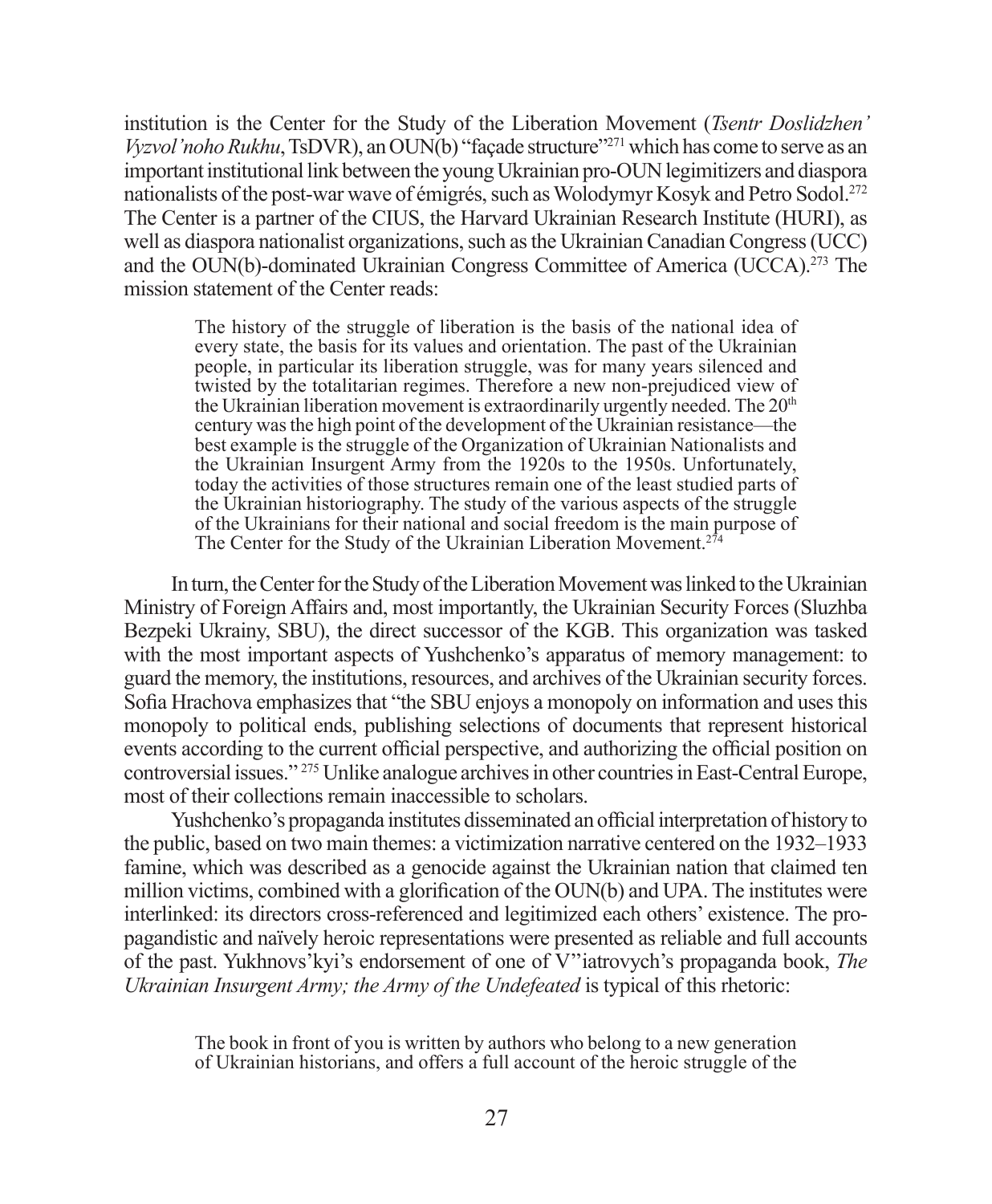Ukrainian Insurgent Army. I am convinced that every Ukrainian citizen who reads it will be convinced that our people is not only good, beautiful and hard working, but also heroic. The reader will be convinced that independence came to us as a result of a long, heroic struggle. Read this book. Looking at the faces of the heroes of the UPA, you possibly also find your own likeness.<sup>276</sup>

One of the first steps taken by the Institute of National Memory was to petition Yushchenko to posthumously make the OUN(b) and UPA leader Roman Shukhevych a national hero.<sup>277</sup> In 2007 and 2010 Shukhevych and Bandera were officially designated "Heroes of Ukraine," and a similar status was given to Yaroslav Stest'ko.<sup>278</sup> The concept of official heroes and the habit of projecting contemporary, politically convenient values back on the past are deeply rooted Soviet practices.279 With the help of his legitimizing historians, Yushchenko attempted to divorce the OUN leaders from their fascist ideology and place them within a new, curious, philo-Semitic narrative, tailored to fit the expectations of their intended Western partners and to partly recognize the centrality of the Holocaust. This narrative denies the nationalist leaders' commitment to mass murder and ethnic cleansing and presents them as good Europeans—democrats and pluralists—and the OUN-UPA as inclusive, tolerant organizations, champions of a multi-ethnic Ukraine. Monuments to Ukrainian nationalists were erected at sites of Jewish tragedy, including former ghettoes and Babi Yar.<sup>280</sup> Not only are these new national memorials modelled after monuments to the Holocaust of the European Jews, they are deliberately intended to surpass and forget the other "victim nation."281

#### **The OUN-UPA as Rescuer of Jews**

#### **Volodymyr V''iatrovych**

Occupying double positions as director of both the Archives of the SBU and the Center for the Study of the National Liberation Movement, Volodymyr V''iatrovych (b. 1977) was perhaps the most prominent of Yushchenko's legitimizing historians. V''iatrovych dedicated particular attention to the topic of the OUN and the Jews.282

V''iatrovych has made no effort to consult memories of Holocaust survivors who recall the OUN and UPA with terror and fear and describe the organization as deeply anti-Semitic.283 He avoids the topic of how UPA leaders were trained by Nazi Germany and collaborated in the Holocaust and ignores evidence of UPA mass murders of Jews found in Ukrainian and German archives.<sup>284</sup> Omitting a significant body of literature, which testifies to the opposite, V''iatrovych concludes that "all-in-all, from the publications of the leading ideologues of the movement, their programmatic statements, [one can only conclude that] the ideology of the Ukrainian nationalists did not take positions that justify accusations that the OUN was anti-Semitic."285 Instead, he paints a picture of OUN neutrality to the Jews.

When I wrote a booklet on the [OUN's] relation to the Jews, a girl who worked on its graphic design aked me: I do not understand—did the nationalists love the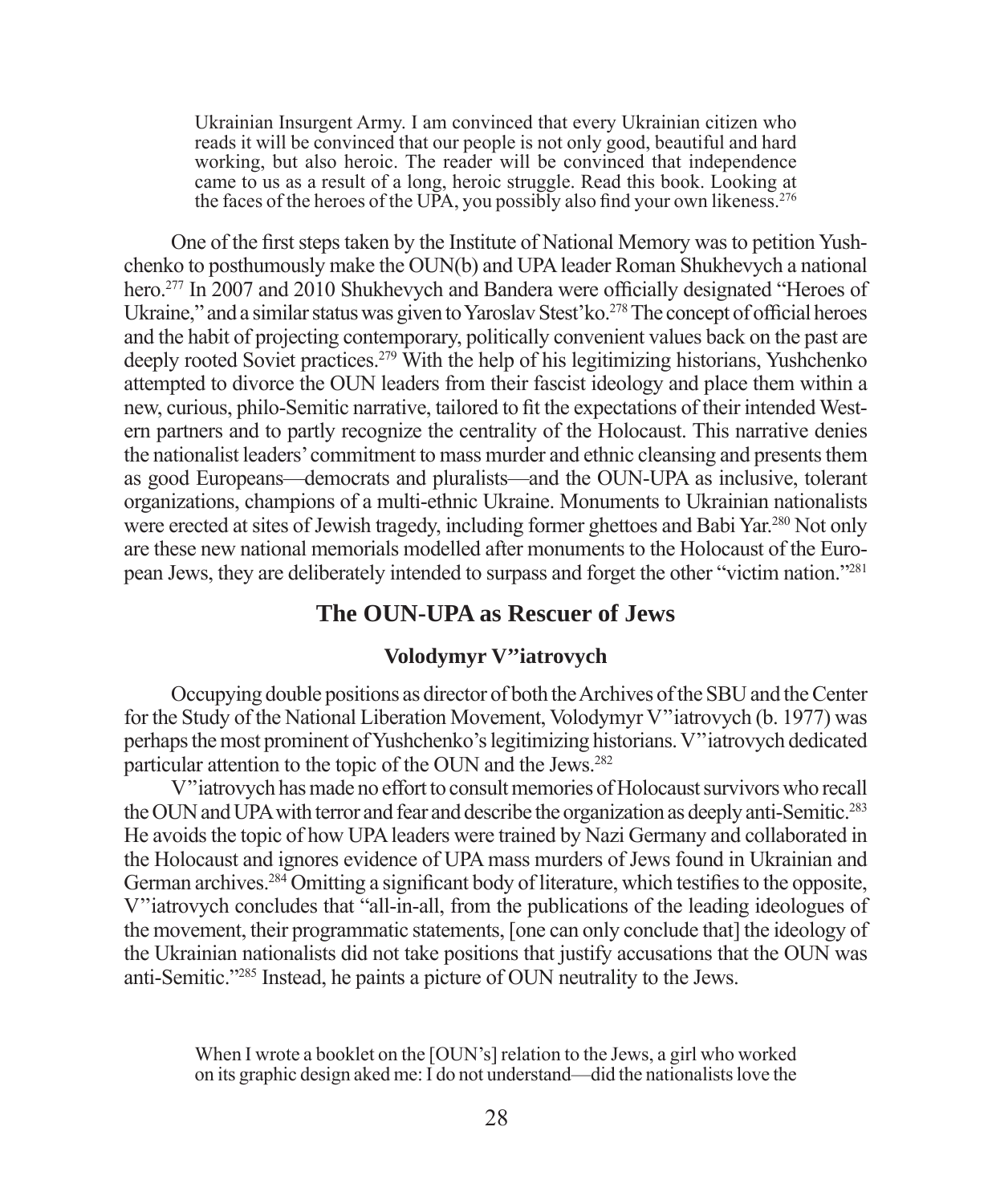Jews or did they not? For me, this was revealing. As a matter of fact, relations between nations cannot be that simple. A boy can love a girl. International relations are much more complicated. We need to explain to people the multivalence of the historical process, so that they do not go along with any sort of primitive political speculations.<sup>286</sup>

V''iatrovych highly selective accounts followed the diaspora tradition in their denial and downplaying of the OUN's anti-Semitism, and have rightly been harshly criticized as very one-sided, legitimizingm and revisionist, failing to meet even the basic scholarly requirements. In the words of John-Paul Himka,

V''iatrovych manages to exonerate the OUN of charges of antisemitism and complicity in the Holocaust only by employing a series of highly dubious procedures: rejecting sources that compromise the OUN, accepting uncritically censored sources from émigré OUN circles, failing to recognize antisemitism in OUN texts, limiting the source base to official OUN proclamations and decisions, excluding Jewish memoirs, refusing to consider contextual and comparative factors, failing to consult German document collections, and ignoring the mass of historical monographs on his subject written in the English and German languages.287

Relying primarily on the *Litopys UPA*, V"iatrovych attempts to deflect the OUN's anti-Semitic legacy by dwelling on five named Jews who served in the UPA, including the fictitious Stella Krentsbakh/Kreutzbach.<sup>288</sup> He indicates that the number could have been greater had the Jews shown more cooperation and cites the commander of UPA North, Ivan Lytvynchuk, who "sought a person, literate in the Yiddish language, to write an anti-German letter, addressed to the Jews," but "unfortunately, he was not able to realize this project."<sup>289</sup> In March 2008, V''iatrovych's SBU circulated *Do pochatku knyha faktiv* in an effort to defend the reputation of the OUN, Shukhevych, and the Nachtigall Battalion. Distributing it through government channels, the Ukrainian Ministry of Foreign Affairs, and Ukrainian diplomatic missions abroad, the Ukrainian government presented it as an authentic chronicle from 1941 and willfully deceived the public with it.<sup>290</sup> According to the Ukrainian government, this OUN forgery demonstrates

the OUN's categorical disagreement with the Gestapo proposition to organize Jewish pogroms. . . . Thus, the documents at the [Central State Archives of the Ukrainian Intellience Service, *Holovnyi Derzhavnyi Arkhiv Sluzhba Bezpeky Ukrainy*] HDA SBU confirm that the OUN took precautions to avoid getting involved in the actions against the Jewish population in Lviv and that there were no official orders to take part in their destruction or the execution of the pogroms.291

 V''iatrovych dismisses criticism of Shukhevych as a baseless political campaign against the UPA commander's memory.292

Soviet propagandists deliberately omitted the parts of the OUN ideology and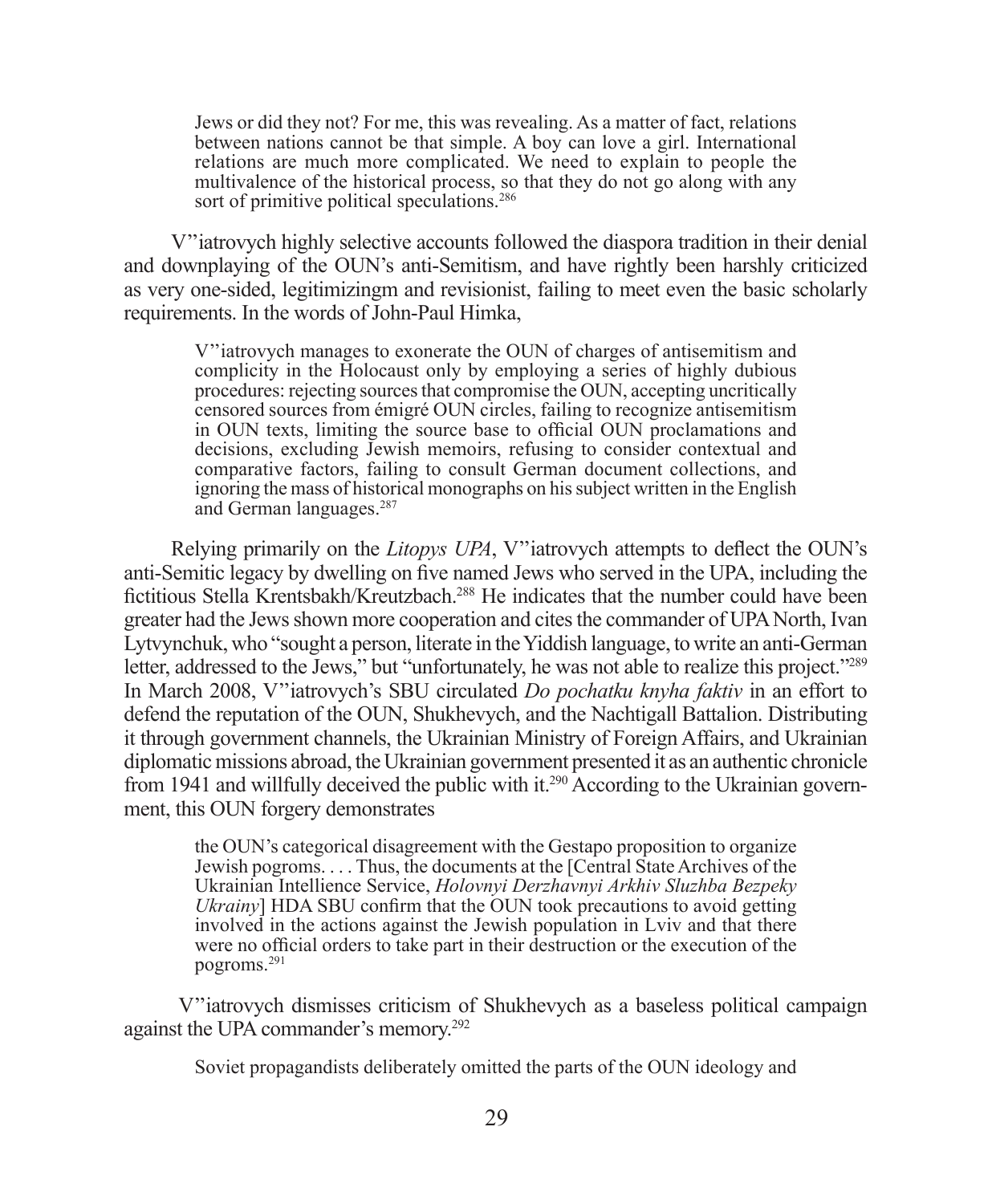program which mentioned the equal rights of all national minorities; avoided giving attention to the Jews who, as members of the Ukrainian Insurgent Army, fought for an independent Ukraine. Unfortunately, that is the way many contemporary publicists and historians behave, looking in this old manner at Ukrainian history through the glasses of "Agitprop." One of the most widespread accusations against the Ukrainian nationalists is the allegation of their participation in the anti-Jewish pogroms in L'viv in the beginning of July  $1941$ <sup>293</sup>

He categorically denies Shukheyvch's participation in anti-Semitic violence and condones the murder of civilians. Asked if Shukhvevych's units took part in war crimes against the civilian population, V''iatrovych retorted: "Is it possible to consider Poles or Belarusians a peaceful population, if they during the day work as ordinary villagers, only to arm themselves in the evening and attack the village?"294

In April 2008, the SBU dedicated a "public hearing" to the topic of Jews in the UPA in order to establish a new national ideology, a narrative of Ukrainians and Jews fighting together against a common Bolshevik-Muscovite enemy. The director of the SBU, Valentyn Nalyvaichenko, who presided over much of the myth-making, presented the enterprise as an attempt to dispell myths.

Today, we are making public documents about Ukrainians and Jews who fought together after the great Famine against the totalitarian and communist regimes. That historical truth has been brutally suppressed and mythologized. In a cynical and evil fashion, the KGB tried to stir up unnatural hostility between the Ukrainian and Jewish peoples. Such a myth, created and sustained over several decades, has no right to exist.<sup>295</sup>

Nalyvaichenko stated his desire to replace the Soviet lie with a Ukrainian "historical truth about the past of the Ukrainian people" and to "liberate Ukrainian history from lies and falsifications."<sup>296</sup> The press center of the SBU asserted that "the documentary material objectively certifies that the history of the Ukrainian liberation movement provides many examples of collaboration between Ukrainians and Jews in their struggle against the totalitarian regimes."297 V''iatrovych again returned to the 1950 pamphlet *Jews—Citizens of Ukraine*, which he claimed represented a correct picture of the OUN's disposition toward Jews. He ignored and offered no commentary on its veiled threats.298 The legitimizing historians at the SBU had an ambivalent attitude to the Jews. Whereas they put significant efforts into presenting the Banderites as friends of Israel and Jewish nationalism, they did not shy away from traditional nationalist stereotypes. In line with its ambition to blame the 1932–1933 famine on easily definable outsiders, the SBU in July 2008 published a highly selective list of nineteen perpetrators of the "famine-genocide." Of these, eight people, or 40 percent, were of Jewish "nationality," presented in the Soviet fashion of listing the "real" Ashkenazi names next to their Slavic names.<sup>299</sup> High-profile anti-Semites and Holocaust "revisionists," among them Levko Luk''ianenko and Iurii Shukhevych, were regular guests at the events at V''iatrovych's propaganda institutes.300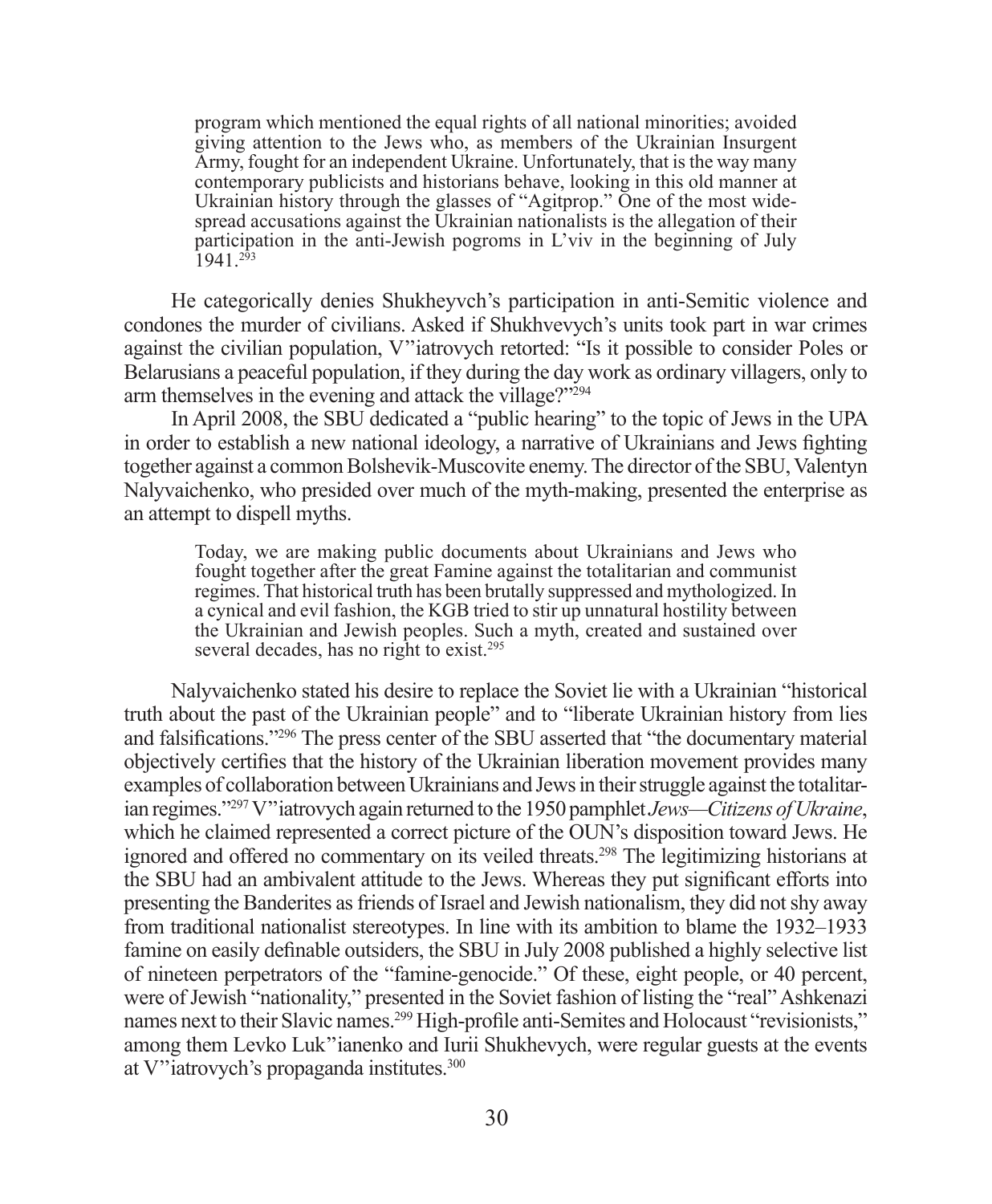#### **Moisei Fishbein**

One of the most successful popularizers of the nationalists' narrative, denying the UPA's anti-Jewish violence, is the poet Moisei Fishbein. Fishbein dismisses research showing that the UPA killed Jews as a "special operation" orchestrated by the Kremlin and aimed at keeping Ukraine out of NATO.

It is very important to the disinformers also to discredit General Shukhevych, the UPA, and the entire Ukrainian national liberation movement, as well as President Yushchenko of Ukraine. Therefore they used the old Chekist provocation and played "the Jewish card": one was the accusation [that the UPA] murdered Jews, the other the "heroization" of the alleged murderers. The purpose is clear: to exclude Jews from the Ukrainian national renaissance. To alienate the entire civilized world, from those who want the rebirth of a true, Ukrainian Ukraine—Ukrainian in spirit, in language, in memory about her geniuses and heroes. Ukrainian—for who live there, regardless of their ethnic origin. . . . [The claims of] "UPA Anti-Jewish actions" is a provocation, distributed from Moscow. It is a provocation. That the UPA would have killed Jews is a lie. Tell me, how could the UPA have exterminated Jews when there were Jews in the UPA, who served in the UPA? I knew Jews who served in the UPA. For instance, I knew doctor Abraham Shtertser, who lived in Israel after the war. There was Samuel Neuman, his pseudonym was Maksimovich; there was Shai Varma (pseudonym Skripach); there was Roman Vynnytskyi, his pseudonym was Sam. There was an outstanding figure in the UPA, a woman called Stella Krentsbakh; she later used a pseudonym. She was born in Bolekhov in the L'viv area, she was the daughter of a rabbi, Zionist, and was friends there, in Bolekhov, with the daugher of a Greek Catholic priest, called Olya. In 1939 Stella Krentsbakh graduated from the philosophical department of L'viv University. From 1943 she was a nurse and intelligence officer in the UPA. In the spring of 1945 the NKVD captured her during a meeting with a contact in Rozhniatov. Thereafter she was jailed, sentenced to death, but UPA soldiers liberated Stella Krenstbakh, the Jewess. In the summer of 1945 she crossed the Carpathians with Ukrainian insurgents and October 1, 1946, she managed to reach the English zone of occupation in Austria. She made it to Israel. Do you know where she worked in Israel? In the Ministry of Foreign Affairs. In her memoirs Stella Krentsbakh wrote: "The reason I am alive today, and have been able to give all the strength of my 38 years to the free Israel, I owe, apparently to God and the Ukrainian Insurgent Army. I became a member of the heroic UPA on November 7, 1943. In our group I counted 12 Jews, of which eight were physicians."301

Repeating this claim in a number of forums, Fishbein reduces the OUN's anti-Semitism to a fabrication invented by the enemies of Ukraine. "In playing the 'Jewish card' in their special operations against Ukraine, the Russian special services are exploiting the '*Putin-Juden*,' particularly Moscow-based rabbis,'' Fishbein wrote.<sup>302</sup> He repeated this argument at a conference at the University of Illinois at Urbana-Champaign in 2009.303 His words were enthusiastically reported in the nationalist press. The English-language *Kyiv Post*, a popular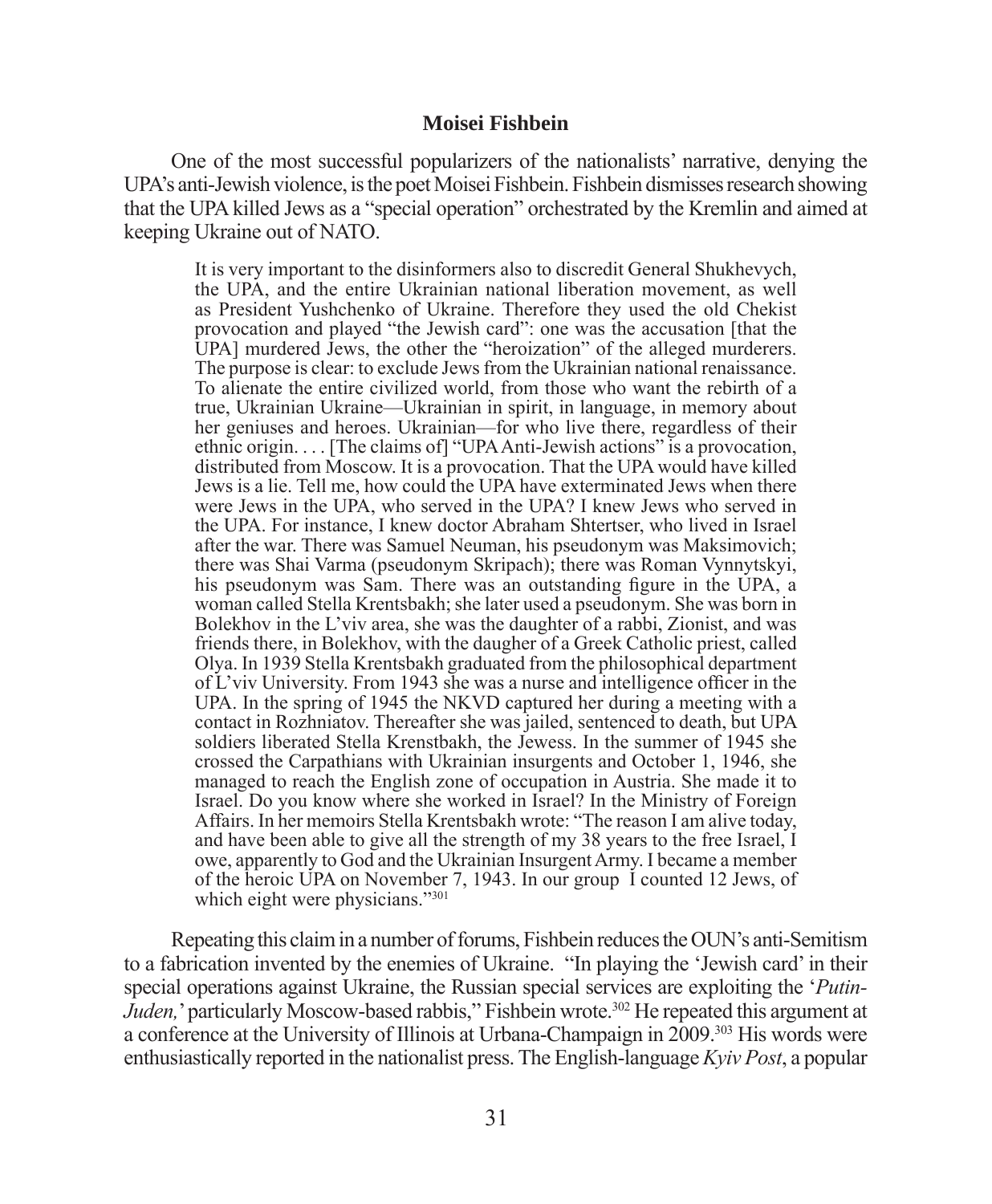forum for the diaspora, published his statement as an op-ed.<sup>304</sup> Fishbein received remarkable media attention, not only in nationalist diaspora publications such as *The Ukrainian Weekly*, *Ukrainian News*, *Kyiv Post*, and others, but also in mainstream news venues, such as the BBC news. Respectable analysts, like Paul Goble uncritically repeated Fishbein's assertions:

Few people have been as dogged as Fishbein in tracking down this and other Russian falsifications and slanders against Ukraine, but his work in this area deserves to be better known not only because it . . . explains why so many Ukrainians want to gain the protection of Western institutions like NATO.<sup>305</sup>

With state support, Fishbein recirculated Mirchuk's ficticious Krentsbakh/Kreutzbach "autobiography," accompanied by an English translation, *I Am Alive Thanks to the UPA* presenting it as an authentic document which would once and for all disprove the OUN-UPA's anti-Semitism.306 Soon thereafter, V''iatrovych's Center for the Study of the Liberation Movement again returned to the Krentsbakh/Kreutsbach story, issuing a press release with the title "The Jewess Stella Krentsbakh explained that she survived thanks to UPA."307 Marco Levytsky, editor of the pro-OUN *Ukrainian News* in Edmonton, Alberta, again and again returned to the Stella Krentsbakh/Kreutzbach story, citing the poet as a reputable source and authority in the field, using the story to deny OUN complicity in the Holocaust.308 Similarly, Victor Rud, the chairman of the Foreign Affairs and Human Rights' Committee of the Ukrainian American Bar Association, in an open letter to the *Washington Post* in response to an article critical of Yushchenko's UPA cult, relies on Fishbein's lecture at Urbana-Champaign, referring to it as "a recent study" and citing Fishbein's statement to the effect that

Russia's special services are seeking to destabilize the situation in Ukraine, undermine its sovereignty and independence, create a negative image of this country, block its integration into European and Euro-Atlantic structures, and turn Ukraine into a dependent and manipulated satellite. In their special operations against Ukraine they attribute exceptional importance to the 'Jewish card $,$ '<sup>309</sup>

In December 2009, Fishbein again circulated the 1950 UPA pamphlet *Jews—Citizens of Ukraine* in another attempt at disproving UPA anti-Semitism. Fishbein offered no comment on its ethnonationalist statements that Jews are but guests in the land of Ukrainians, its stereotyping of Jews as Bolsheviks, and was unconcerned even by its thinly veiled threats.<sup>310</sup> One can only speculate about Fishbein's motives for publishing this known forgery. It seems unlikely that he, or the legitmizing historians, are unaware of the literature on the topic, including in the Ukrainian language; as late as 2008 the historians Taras Kurylo and John-Paul Himka discussed the Krentsbakh/Kreutzbach forgery in the leading intellectual journal *Ukraina Moderna*. 311

#### **Myth-Making with Complications**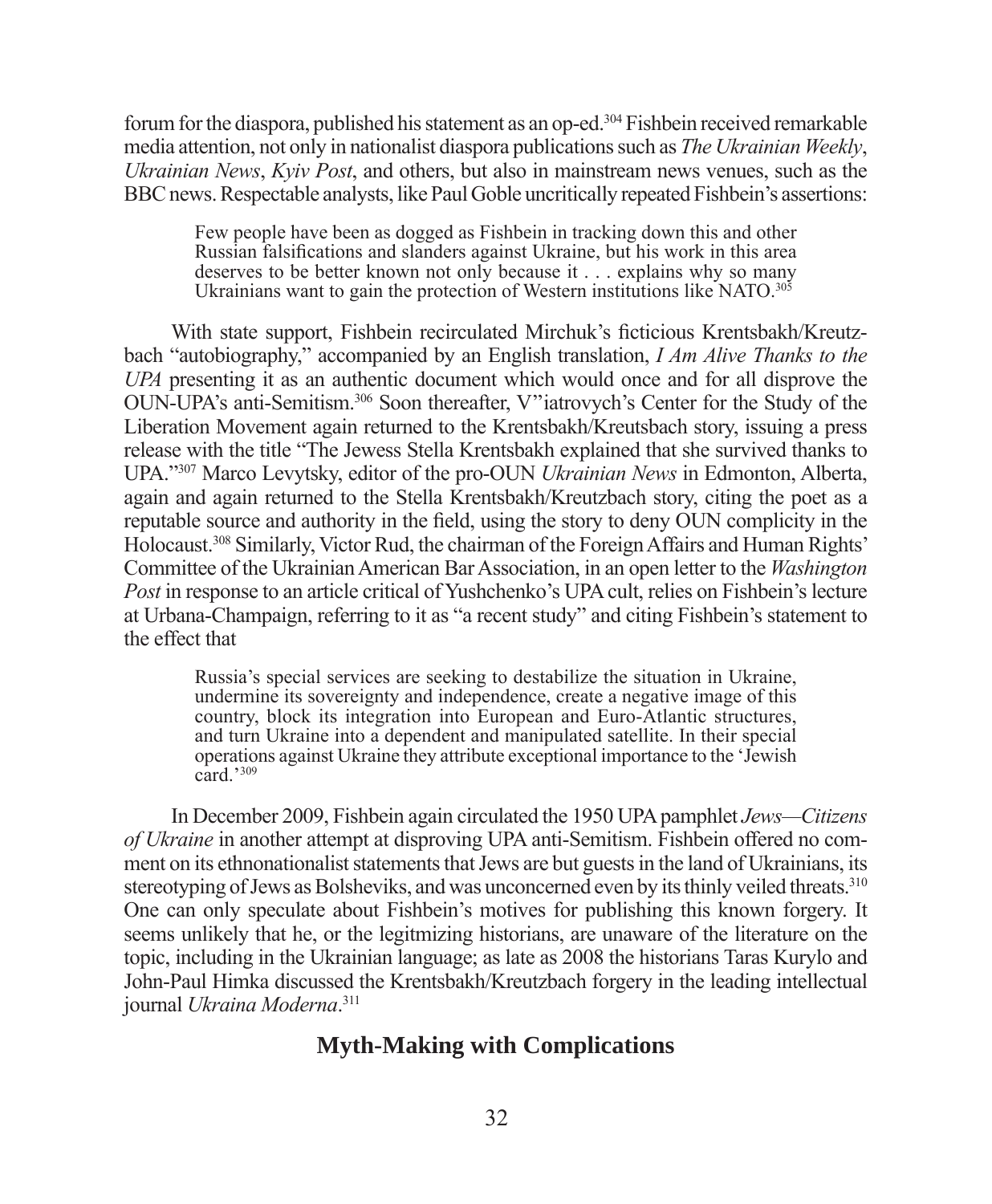Despite the pretentious claims of the propagandists, it is not fully clear what can be made of the activities of a handful of Jewish physicians in the UPA. Even if we were to take the most optimistic assessments of the legitimizing historians, include the forgeries and accept at face value their assertions regarding the Jewish identity of all the unnamed people V''iatrovych claims fought in the OUN and UPA, the number of Jews in those organizations still constitute a minute fraction of the total UPA membership (between 0.001 and 0.1 percent).<sup>312</sup> Certainly it is difficult to interpret a handful of Jewish nurses and doctors who survived the Holocaust within the ranks of the UPA as evidence of the existence of a joint OUN-UPA–Jewish front against common enemies. V''iatrovych does not comment upon the many documented cases of how the OUN-UPA attacked and murdered rescuers of Jews.<sup>313</sup> He omits the fact that 50 percent of the UPA leaders had a background as collaborators within the military, police, or punitive organs of the Nazi German occupants and played key roles in the implementation of the Holocaust in the occupied Soviet Union.

Nevertheless, this enchanted narrative has found a receptive audience beyond the circle of the nationalist true believers and started to take on a life of its own. The legend of the UPA as an inclusive, democratic force where Jews fought side by side with the OUN against Hitler is already making it into popular culture. In 2010, Oksana Zabuzhko, perhaps Ukraine's most popular fi ction writer, published a massive book, *Muzei pokynutykh sekretiv*, (*The Museum of Forgotten Secrets*) in which the major heroine is a Jewish nurse in the UPA, apparently modeled on Krentsbakh/Kreutzbach. For her research, Zabuzhko relied partly on material provided to her by the Center for the Study of the Liberation Movement and its museum in the former Lontskyi Prison, where on the request of V''iatrovych center, the book launch was held.<sup>314</sup> The first edition sold out in three days. Reviewers received the book very well. "Oksana Zabuzhko has written a panorama of the history of the Ukrainian past—the history of Ukrainians of the 20<sup>th</sup> century," the Lviv daily, *Vysokyi Zamok*, commented.<sup>315</sup>

Nevertheless, government propaganda has failed to gain popularity with ordinary Ukrainians. An nationwide opinion poll conducted by the Kyiv International Institute of Sociology in June 2009 showed that only a small minority of Ukrainians embraced Yushchenko and his myths about the OUN and UPA.<sup>316</sup> The cult of the OUN and UPA has, however, tainted the image of Ukraine abroad, particularly in Poland, a key EU partner. Polish collective memory of Ukrainians during World War II remains highly critical, according to an August 2009 survey, even more so than the wartime roles of Germans and Russians.317 By turning Bandera, Shukhevych, the OUN(b), and the UPA into official heroes and denying their murders, Yushchenko's legitimizing historians helped cement a stereotypical identification of Ukrainians with *banderivtsy* (Banderites). Many Poles hold "Ukrainians" collectively responsible for the crimes of the UPA.318 Ironically, some of the historical interpretations of his successor Viktor Yanukovych and his electorate in the east and south of the country are more in line with the rest of Europe than those Yushchenko, who describes his political orientation as oriented toward the West. 319

#### **Conclusion: Politics, Memory and Raison d'être**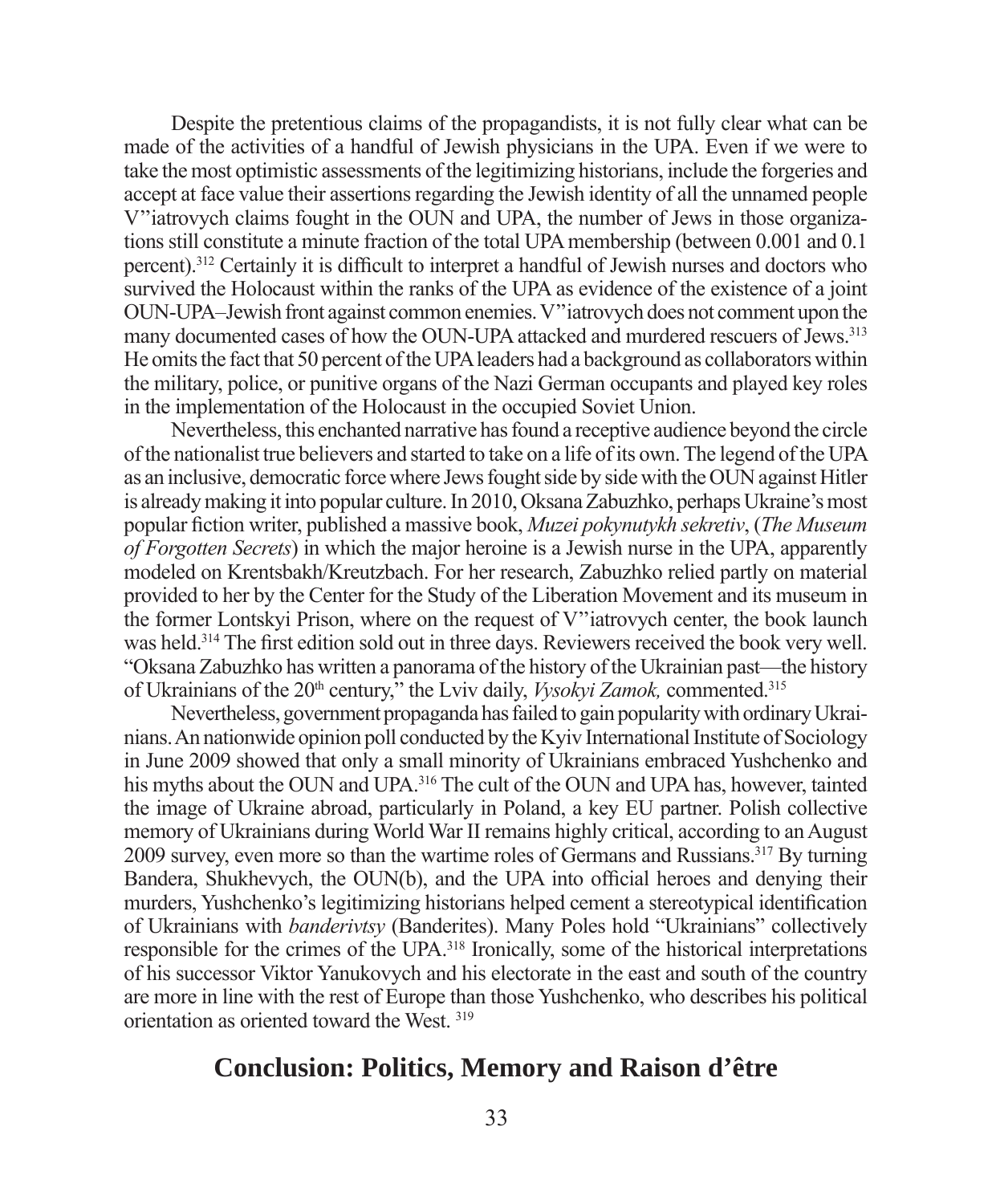Nationalizing states are often involved in the manufacturing of national myths, and the Ukrainian case is by no means unique. Here, in a new, weak state, divided by language, religion, and historical experience, the leadership has put significant effort into producing historical myths of political utility, a significant part of which stand in direct opposition to what the sources and current scholarship say. Ernst Renan wrote, "Forgetting, I would even go so far as to say historical error, is a crucial factor in the creation of states."320 Bruno Bettelheim famously argued that "children need fairytales." "We want our children to believe that, inherently, all men are good. . . . The dominant culture wishes to pretend, particularly where children are concerned, that the dark side of man does not exist, and professes a belief in an optimistic meliorism."321 He argues that fairy tales contribute to the child's psychological development.

Ambiguities must wait until a relatively firm personality has been established on the basis of positive indentifications. . . . Futhermore, a child's choices are based, not so much on right versus wrong, as on who arouses his sympathy and who his anthipathy. The more simple and straightforward a good character, the easier it is for a child to identify with it and to reject the bad other.<sup>322</sup>

In their famous study, *Opa war kein Nazi* (*Grandpa was no Nazi*), Harald Welzer, Sabine Moller, and Karoline Tschuggnall highlight the difficulties many Germans have in relating to their family members' role in the Third Reich. Generations raised and socialized in the Federal Republic, well aware of the crimes of Nazi Germany, tend to see the Nazis as "the others" and to disavow their own grandparents' association with National Socialism. The authors demonstrate that there "is no systematic place for the Holocaust in German family memories"323 and that "the following generations construct a past in which their relatives appear in a role having nothing to do with the crimes."324 The parallels to the Ukrainian diaspora memory of the OUN and the Holocaust are striking. The diaspora culture of memory, developed primarily in North America and re-exported to Ukraine after 1991, denies not only the OUN's fascism and anti-Semitism, it denies the *crimes* themselves, presenting perpetrators as rescuers of Jews. Fact-based historical analysis is rejected and replaced by comfortable and politically expedient myths of the past. Weltzer, Moller, and Tschuggnall's observation, that the "emotional process of memory reproduction is not the same thing as learning from facts and possessing of knowledge," pertains also to the Ukrainian diaspora ideologues and Yushchenko's legitimizing historians.<sup>325</sup>

There are two interrelated groups of myth-makers. The first group consists of the immediate heirs to the fascists: authoritarian nationalists and neofascists who share the tenets of the OUN philosophy—authoritarianism, leader cult, and anti-Semitism. Ironically, the philo-Semitic legitimizing narrative originated within this group as a byproduct of its concerted efforts to cover up the OUN and UPA's anti-Jewish violence and to obfuscate the organization's fascist activities. The second group consists of politicians, propagandists, and pundits who describe themselves as democrats yet identify with and celebrate the OUN, typically defending its fascist activities while denying its fascism. Both groups pick and choose the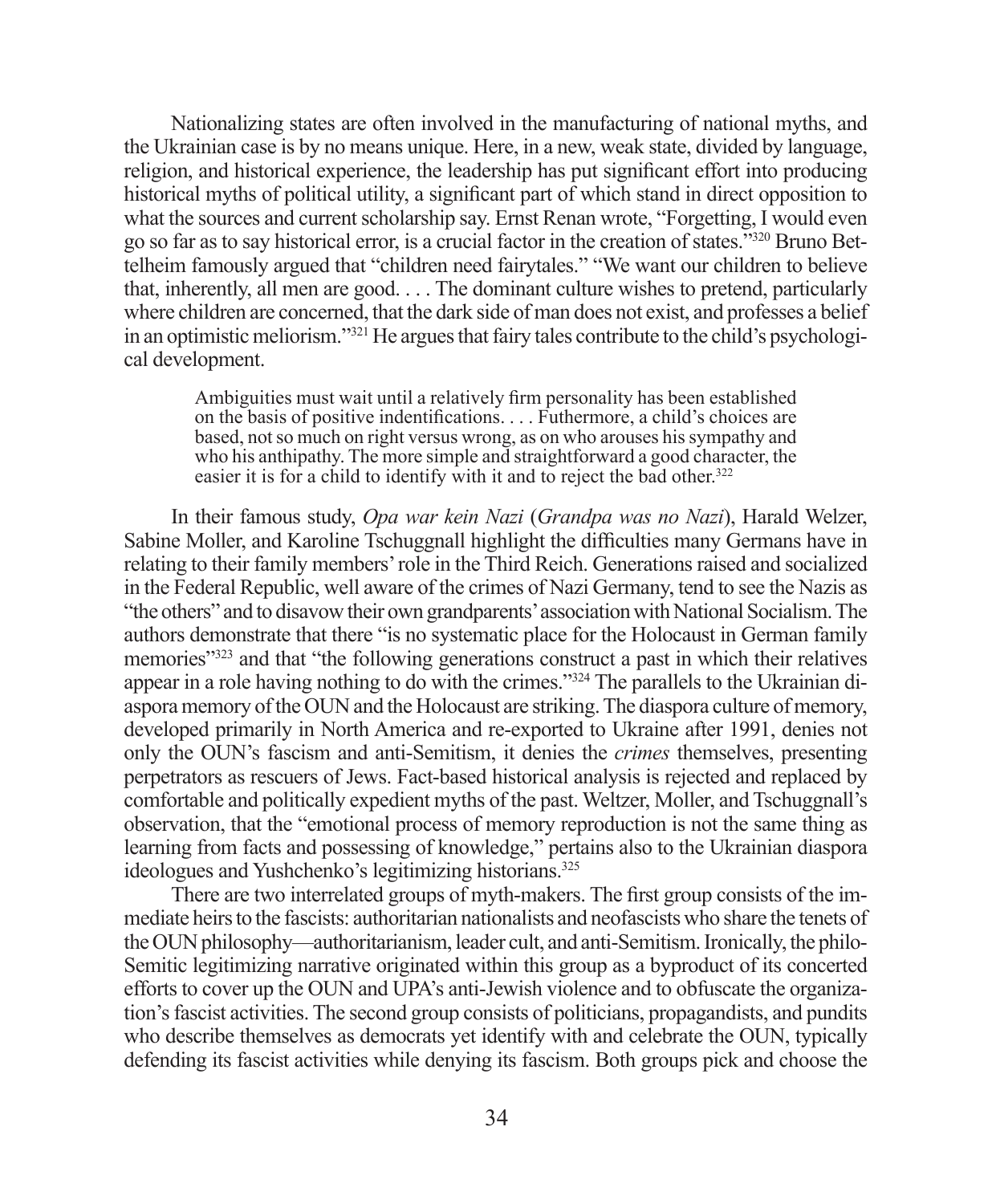parts of the legacy they find convenient. They gloss over, downplay, deny, or legitmize the OUN-UPA mass murders. Under Yushchenko, this philo-Semitic nationalist narrative was elevated to official policy and the myth-making given state funding. While the ideology of these two groups differ, they often work in tandem, the activities of the former paving the way for the latter. Both groups are apologists for a fascist tradition. Neither one has admitted the OUN's war crimes, let alone condemned them.

Whereas the myths surrounding the OUN-UPA are products of diaspora imagination, they were disseminated by successors of the Ukrainian KGB. The inspiration for Yushchenko's establishment of an Institute of National Memory comes from contemporary Poland, but his institutes of myth-production and memory management closely resemble old Soviet propaganda organs. The fairy tale scenarios produced by the state agencies come, paradoxically, with claims to truth and objectivity. Herein lies a paradox of the myth-making: the selective, propagandistic, and edifyingly patriotic myths are presented not as such, but, on the contrary, as a more "true" and "correct" version of Ukrainian history.326 The dissemination of misleading propaganda—even forgeries—in the name of "historical truth" and "objectivity" reveal Soviet habits and practices, and mirror Stalin's 1931 commentary that what matters in history writing is not the sources, but rather a "correct attitude."327 The Soviet nature of these clumsy hagiographies and simplistic myths is reflected not only in their Manichean simplicity, their blind spots, omissions, and taboos,<sup>328</sup> but also in Yushchenko's attempts to accompany his myth-making with the legal repression of those who question the official line. $329$ 

Is the manifacturing of contrafactual nationalist legends and edifying patriotic myths necessarily a bad thing? Bettelheim points to some of their benefits of legends and fairy tales. Some diaspora nationalists reason along similar lines. Commenting on the Krentsbakh/ Kreutzbach forgery, historian and UCC activist Roman Serbyn argues that "there is nothing wrong with the idea of a Jewish woman serving in the UPA; as part of Ukrainian mythology it promotes positive Ukrainian-Jewish relations." Serbyn's problem is rather that the rehabilitation of Ukrainian forces in service of the Nazis was not far-reaching enough: "What Yushchenko can be reproached with is not having brought into the project the Ukrainian veterans of the Waffen SS Division Halychyna [Galizien, PR] and other units of the armed forces of the Axis forces<sup>"330</sup>

Yet, simplistic heroic tales based upon myths, half-truths, and deliberate falsifications have not only resulted in a failure to examine the past. What is worse, distorted, even fictional, narratives are presented as "truth" and scholarly inquiry is derided as enemy propaganda, critical voices are labeled as communists, "Ukrainophobes," Putin supporters, or "useful idiots" in the service of Yanukovych and the Kremlin.<sup>331</sup> This logic implies that Ukraine would benefit more from silence, state propaganda, and mythmaking than from critical inquiry. Furthermore, the philo-Semitic narrative of the OUN and UPA constitutes a form of Holocaust "revisionism"—it denies the OUN-UPA's involvement in the Holocaust and divorces it from its fascist and anti-Semitic legacy by means of producing an unrepresentative and factually incorrect version of the organization's past. It shares with other forms of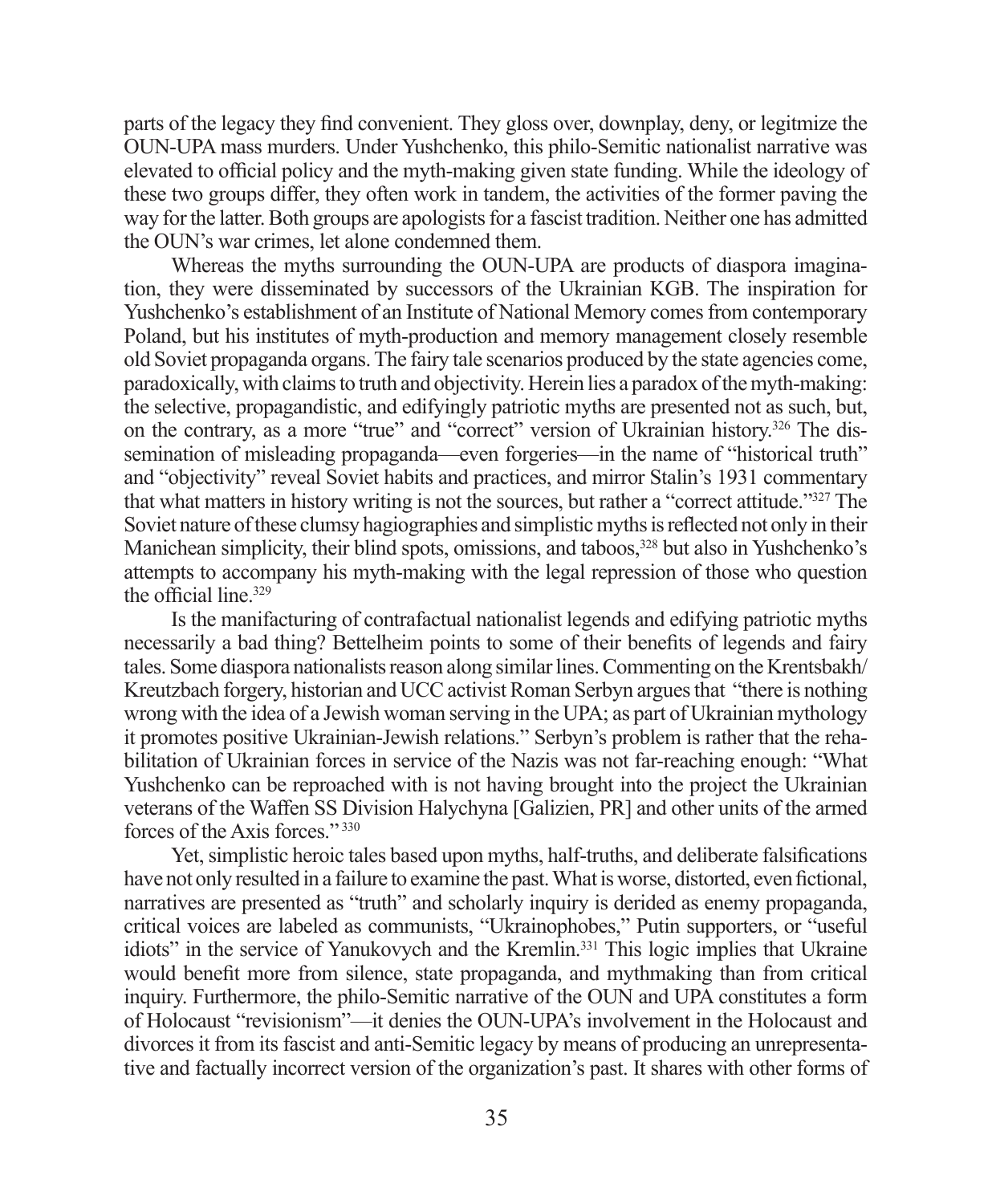Holocaust denial the gross exaggeration of relatively insignificant details while it ignores, overlooks, or presents well-documented facts as falsifications. By legitimizing the myths of the extreme right, this narrative has aided the mobilization of the Ukrainian extreme right.

These myths failed to constitute a basis for national mobilization outside the diaspora and the Ukrainian west. On the contrary, the cult of the OUN-UPA has polarized Ukraine and antagonized its neighbors. The deliberate distortions have complicated the process of historical and political reconciliation among Ukrainians, Jews, and Poles. It has frustrated Poland and the EU and unneccesarily complicated Ukrainian integration into European institutions. Last, but not least, it made it easier for the Kremlin to portray the Ukrainian leadership as irresponsible and politically immature, and to exploit this for political purposes.

Whereas children—and nationalist politicians—may need fairy tales, the task of the historian is to deconstruct and understand the past. Awareness of the Holocaust, attempts at understanding the mechanisms behind the OUN and UPA's racist violence, and respect for their victims does not have to be an obstacle to nation-building. On the contrary, an open inquiry of the past is an important component of the building of a liberal democratic society with rule of law, pluralism, and respect for human rights.

# **Postscript, October 2010–May 2011**

Since this article was written in the fall of 2009, Ukraine has seen a change of government. As one of his final acts in office, Yushchenko officially designated Stepan Bandera as a Hero of Ukraine, in a polarizing and much-criticized move. The Ukrainian Canadian Congress, of which both OUN wings and veteran organizations of the UPA and the Waffen-SS Galizien are members, enthusiastically endorsed Yushchenko's decree and called "upon the Government of Canada to make changes to Canada's War Veterans Allowance Act by expanding eligibility to include designated resistance groups such as OUN-UPA."332 Under Yanukovych, a sharp reversal in the field of memory management followed. Yushchenko's posthumous designation of Bandera and Shukhevych as national heroes was declared illegal by the courts, and the order was recalled.<sup>333</sup> V<sup>3</sup> iatrovych and Yukhnovs' kyi were fired, and the SBU Archives and the Institute of National Memory got new directors. Valerii Soldatenko, who succeeded Yukhnovs'kyi as director of the Institute of National Memory, is a member of the Communist Party. In March 2011, it was announced the institute was to be closed down.<sup>334</sup>

The end of state support for the OUN and UPA cult outraged nationalist believers in the diaspora. Representatives of the OUN(b)-controlled Ukrainian Congress Committee of America (UCCA) refused to meet with President Yanukovych and staged noisy protests during his visit to the United Nations in New York in September 2010. Askold Lozynskyj, <sup>335</sup> the former President of the World Congress of Free Ukrainians who helped organize protest, told the Ukrainian ambassador to the United States that the only thing that could prevent the protests would be to "fire Soldatenko, Education Minister Dmytro Tabachnyk and recognize the Holodomor [Famine] as genocide."<sup>336</sup> Dressed in a folkloristic outfit and with a bulls' horn in his hand, Lozynskyj led noisy demonstrations outside the UN General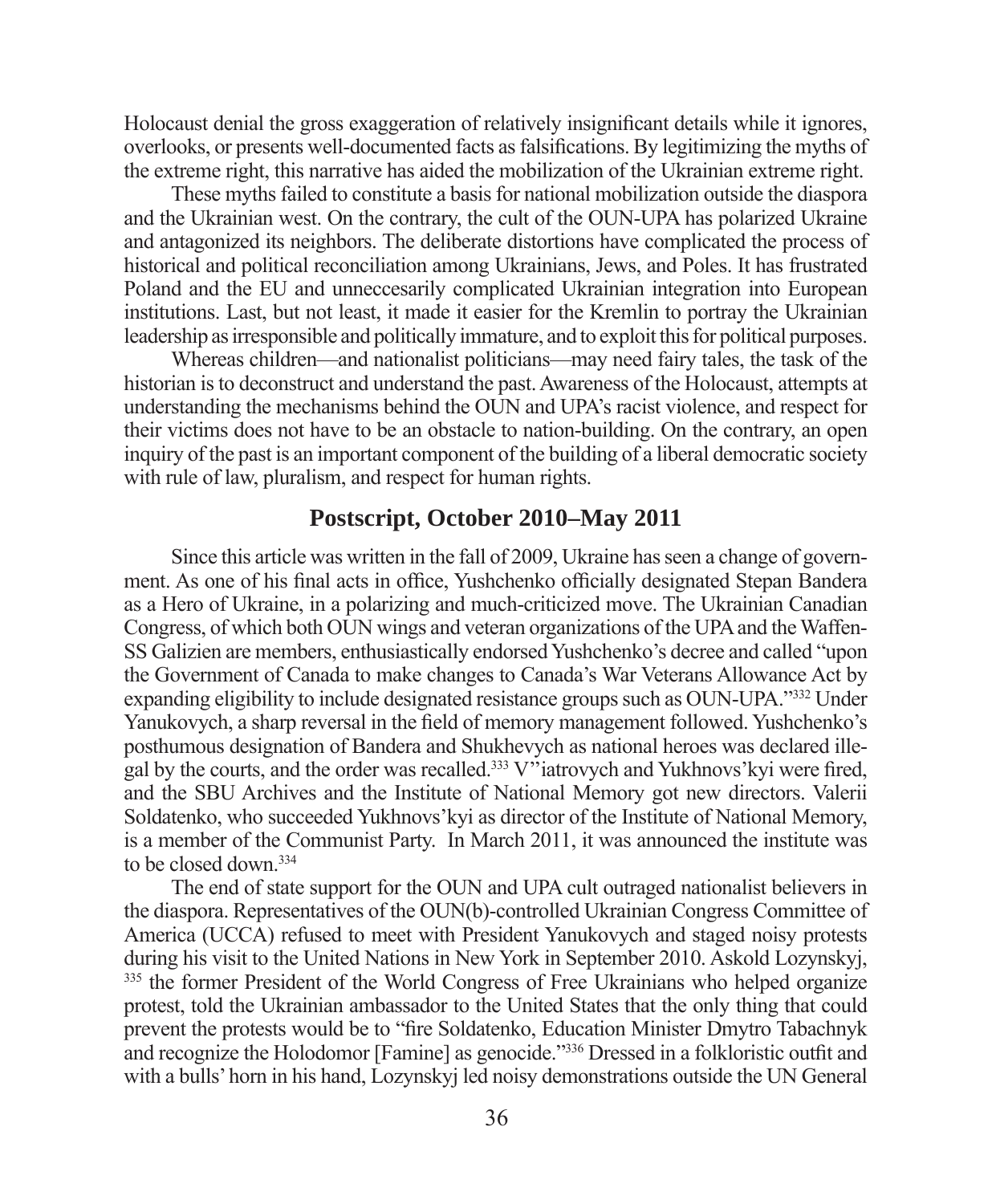Assembly, chanting "Russian butchers, go to hell!" "*Slava Ukrainy! Heroiam Slava!*"337 The diaspora OUN(b) regard the popularly elected Yanukovych government as an "occupation regime" with which they have broken off all contact.338 Anti-Semitism is a central component in Lozynskyj's apologetics. He claims that "an . . . overwhelming amount of Soviet accomplices during the Soviet's two years in Western Ukraine from 1939–1941 were Jews,"339 alleges Jewish control over Canadian media, 340 and charges that scholars who study the anti-Jewish violence of the OUN and UPA are paid to "invent demons" by Jewish interests.341 He dismisses scholarly studies of the OUN's racism with references to the alleged Jewish ethnicity of the researchers.<sup>342</sup>

Paul Grod, president of the Ukrainian Canadian Congress has favored quiet diplomacy,343 but remains as committed as ever to the cult of the OUN and the UPA, vehemently and categorically denying Ukrainian nationalist involvement in the Holocaust.344 In March, 2010 the UCC organized a "task force" of nationalist activists to prevent "attacks on the national liberation movement" by silencing, discrediting, or undermining the credentials of critical scholars, and accusing them of "treason" against their imagined communities.345 After he lost his job as director of the SBU archives, in 2010, V''iatrovych has been engaged by his nationalist "partners" in the diaspora. He received a fellowship at the Harvard Ukrainian Research Institute and was invited as keynote speaker at the twenty-third conference of the Ukrainian Canadian Congress as in Edmonton on November 5–7, 2010.346 The CIUS invited V''iatrovych to speak at the University of Alberta. In Edmonton, he again denied the OUN's anti-Semtism and obfuscated its involvement in the Holocaust. The Lviv pogrom, he argued, was the subject of "much academic controversy."

Individual members of the population did take (part) in the German-initiated repressions. . . . The participation in the repressions from the general population included criminal elements who wanted to benefit materially by participating in the repressions. Some took part relying on German propaganda, which was put forward at the time that Jews were responsible for, as the Germans called it, Jewish Bolshevism." But "no Ukrainian political movement advocated the participation in these repressions or anti-Jewish pogroms," he said. "The fact that some members of the police force organized by the Germans ultimately ended up in various military formations, such as the . . . Ukrainian Insurgent Army (the military wing of the Organization of Ukrainian Nationalists) does not establish proof that these particular formations were involved in perpetrating the Holocaust<sup>"347</sup>

Introduced as "the Ukrainian historian Volodymyr V''iatrovych at Harvard University," in Ukrainian media, he again dismissed OUN's anti-Semitism involvement in the Holocaust as "a historical myth."348

On Rememberance Day, a day which in Canada traditionally emphasizes the role of military men in the fight against fascism, the UCC saluted the OUN, the UPA, and the Ukrainian veterans of Waffen-SS Galizien.<sup>349</sup> Less than a week later it pledged genocide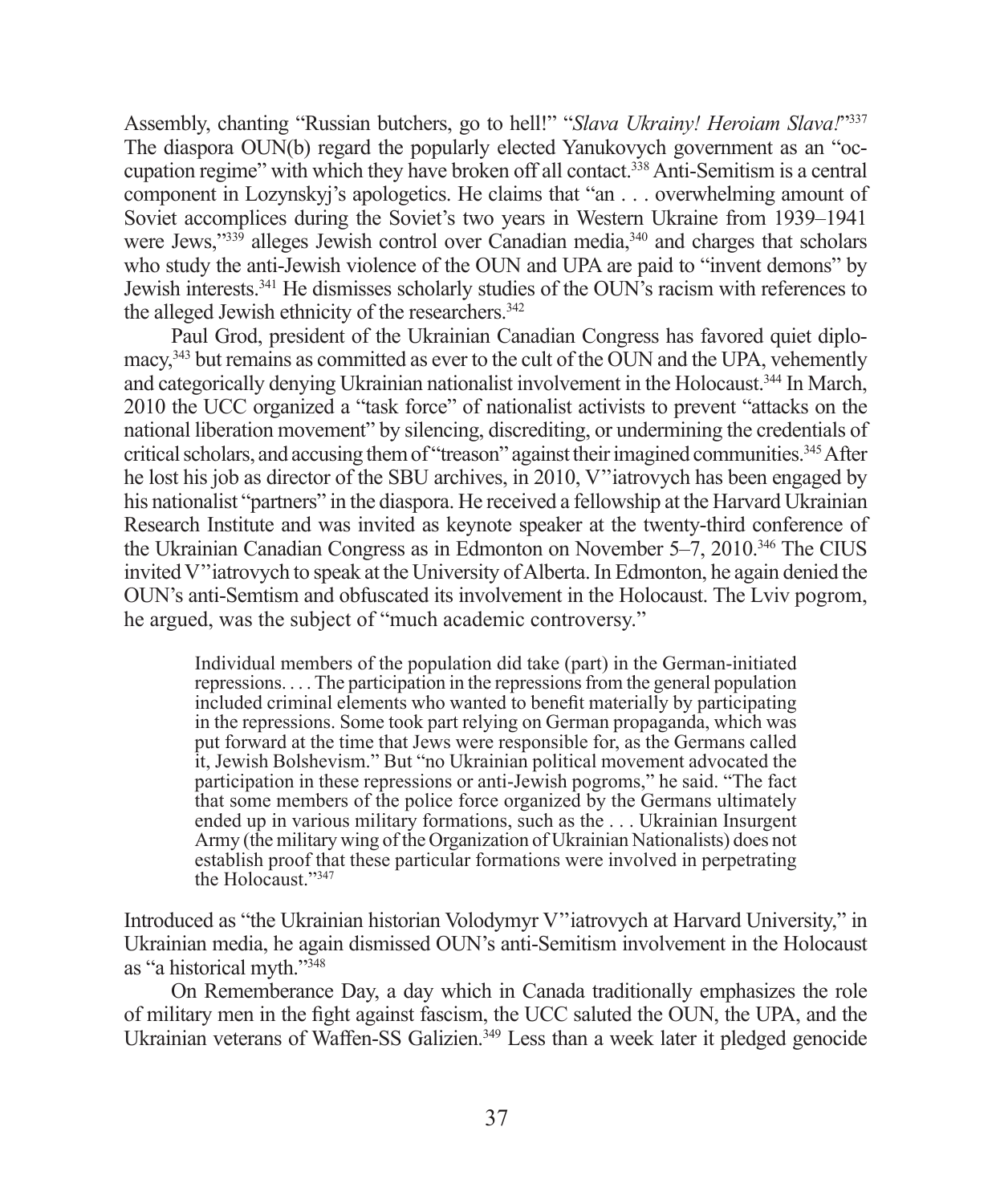awareness for the 1932–1933 famine, inflating the number of victims by 300 percent, to over ten million people.350

Abandoned as state policy following Yushchenko's disastrous defeat, the narrative of denial and myth making around the OUN-UPA is now again mostly the preserve of the extreme right in the diaspora and Ukraine proper.351 Yanukovych has continued Yushchenko's legacy of playing the eastern and western parts of Ukraine against each other, further polarizing the pro-nationalist and "anti-Orange" camps.

The right-wing extremist Svoboda party has become the largest party in the local elections in Western Ukraine and the fifth largest party nationwide. While its political breakthrough came under Yanukovych, the responsibility must be shared by Yushchenko and his legitimizing historians, whose official veneration, state-sponsored myth making and denial of the OUN-UPA atrocities provided political legitimacy and paved the way for this second turn to the right.

The ultra-nationalist rendering of history has devolved into historical fiction. Dedicated fascists and anti-Semites who repeatedly volunteered their services for Hitler's new Europe are presented as the first to oppose the Nazis, totalitarians are presented as freedom fighters. Accounts in the press, polemics, and popular culture allege that "Bandera was the only warror [*lytsar*] in Europe, who in 1941 said 'no' to Hitler."352 In Svoboda party leader Oleh Tiahnybok's interpretation of history,

our Heroes were shaped in bloody battle with the occupants when the so-called 'civilized Europe' ran away. Therefore, to judge Bandera is to spit in the face of the Ukrainian national-liberation movement. Anti-colonial to its nature, it was first and foremost anti-communist and anti-Nazi. [To condemn Bandera] means spitting on the Ukrainians' right to their own state.<sup>353</sup>

We have thus come full circle. Over the years, crossing the Atlantic back and forth, the self-serving nationalist mythology has taken increasingly fantastic forms. Stets'ko's openly pro-fascist, pro-Hitler, pro-German declaration has metamorphosed not only into an anti-Nazi act, but into the first and and bravest challenge to Hitler in Europe. The OUN leaders' anti-Semitism and open endorsement of the Holocaust are dismissed with reference to a handful of Jewish survivors within the ranks of UPA. As an ultimate irony, this narrative is appropriated by extreme nationalists who do not shy away from anti-Semitic historical interpretations and open admiration for the Waffen-SS.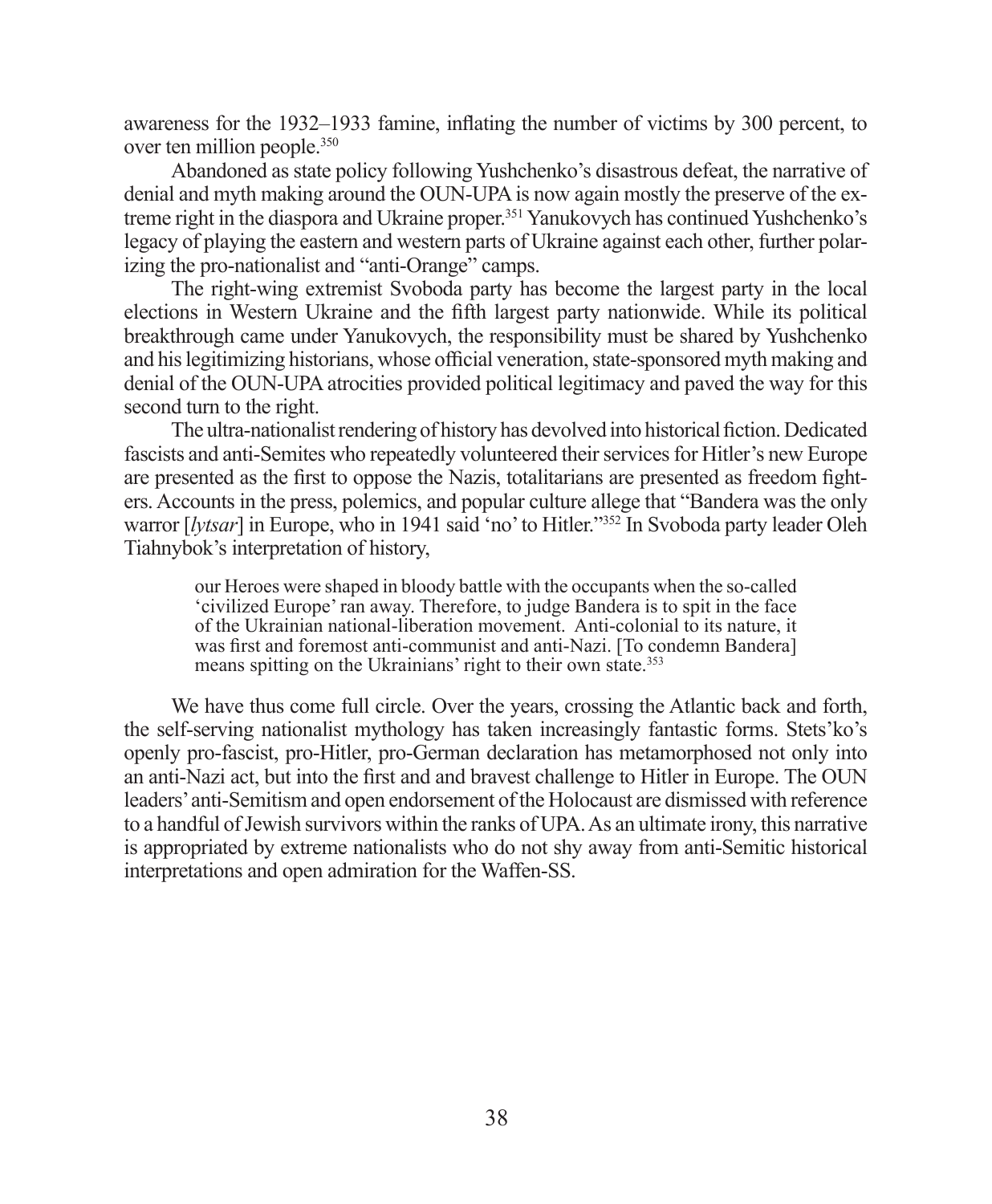# **Notes**

\* A version of this paper was presented at the forty-first national convention of the American Association for the Advancement of Slavic Studies in Boston, Massachussets, November 12–15, 2009.

# **Acknowledgements**

This article has benefited from the comments, insights, ideas and constructive criticism of Marco Carynnyk, Tomislav Dulić, Norman J. W. Goda, John-Paul Himka, Krzysztof Janiga, David Marples, Nina Paulovicova, Grzegorz Rossoliński-Liebe, and the extensive and very helpful comments of two anonymous reviewers. The author also wishes to acknowledge the generous support from the Interdisciplinary Research Training Group 1540 "Baltic Borderlands: Shifting Boundaries of Mind and Culture in the Borderlands of the Baltic Sea Region," funded by the German Research Foundation (DFG).

1. See, for instance, David R. Marples, *Heroes and Villains: Creating National History in Contemporary Ukraine* (Budapest: Central European University Press, 2007); Johan Dietsch, *Making Sense of Suffering: Holocaust and Holodomor in Ukrainian Historical Culture* (Lund: Lund University Press, 2006); Olena Radziwiłł, "Viina za viinu: Druha svitova viina ta Velyka vitchyzniana viina u shkil'nykh pidruchnykakh z istorii Ukrainy (1969–2007)," paper presented at "World War II and the (Re)Creation of Historical Memory in Contemporary Ukraine, An International Conference," Kyiv, Ukraine, September 24, 2009.

2. On this topic, see Franziska Bruder's pioneering study, *"Den ukrainischen Staat erkämpfen oder sterben!": Die Organisation Ukrainischer Nationalisten (OUN), 1928–1948* (Berlin: Metropol Verlag, 2007), 23.

3. Armstrong writes that "the theory and the teachings of the nationalists were very close to fascism, and in some respects, such as the insistence on 'racial purity,' even went beyond the original fascist doctrines." John A. Armstrong, *Ukrainian Nationalism, 1939–1945* (New York: Columbia University Press, 1955), 279. "At least as a start, it seems preferable not to call the OUN's ideology 'fascism' but to designate it 'integral nationalism,' in accordance with Carlton Hayes' classification of the Action Française model." John A. Armstrong, "Collaborationism in World War II: The Integral Nationalist Variant in Eastern Europe," *Journal of Modern History*, 40, no. 3 (Sep. 1968): 400–401.

4. Juan J. Linz, "Political Space and Fascism as Late-Comer: Conditions Conductive to the Success or Failure of Fascism as a Mass Movement in Inter-War Europe," in Stein Ugelvik Larsen, Bernt Hagtvet, and Jan Petter Myklebust (eds.), *Who Were the Fascists: Social Roots of European Fascism* (Oslo: Universitetsforlaget, 1980): 169, 187.

5. Grzegorz Rossoliński-Liebe, "The 'Ukrainian National Revolution' of 1941: Discourse and Practice of a Fascist Movement," *Kritika: Explorations in Russian and Eurasian History* 12, no. 1 (Winter 2011): 87, n. 12. Heorhii Kas'ianov rejects attempts at establishing an umbrella definition of the far right, arguing that applying terms such as *fascism*, *Nazism*, but also *integral nationalism* to the OUN is not productive, as these movements constitute different phenomena. *Teoriia natsii ta natsionalizmu* (Kyiv: Lebed', 1999), 326.

6. Bruder, *"Den ukrainischen Staat,"* 32; Oleksandr Panchenko, *Mykola Lebed': Zhyttia. Diyal'nist'. Derzhavno-pravovi pohliady* (Lokhvytsia: Kobeliaky, 2001), 15; Anatol' Kamins'kyi, *Krai, emihratsiia i mizhnarodni zakulisy* (Manchester: Vydannia Politychnoi Rady OUNz Nakladom Kraevoi PR OUNz u Velykobrytanii, 1982), 39–42.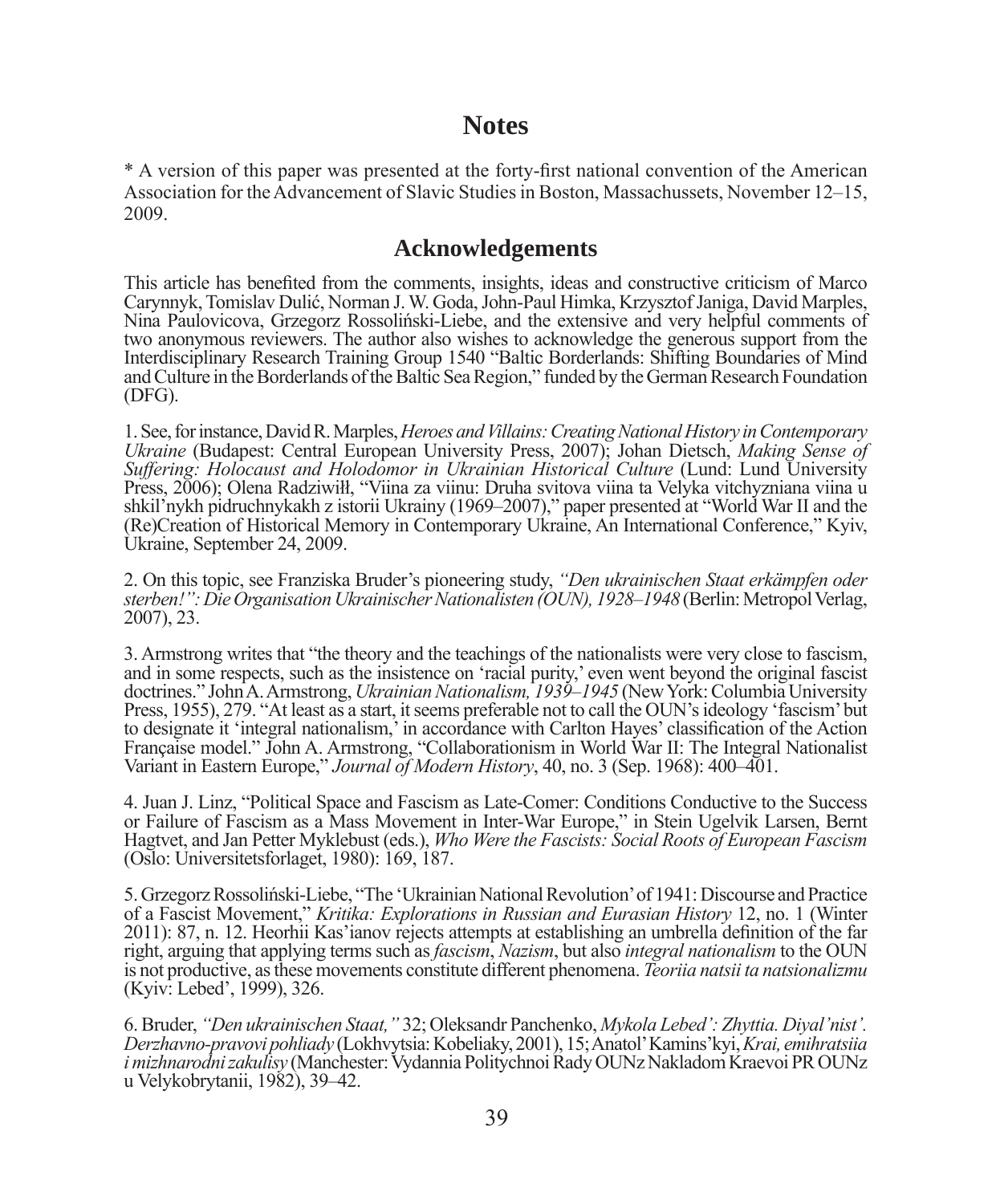7. Bruder, *"Den ukrainischen Staat,"* 35.

8. Roger Griffin, *Modernism and Fascism: The Sense of a Beginning under Mussolini and Hitler* (Basingstoke: Palgrave Macmillan, 2007), 62.

9. There is a rich literature on the theory, definition, and charcterization of fascism. Here it would suffice to mention Roger Griffin, *The Nature of Fascism* (London: Pinter, 1991), 1–19, and Stanley G. Payne, *A History of Fascism, 1914–1945* (Madison: The University of Wisconsin Press, 1995), 3–52, and idem, "The Concept of Fascism," in Ugelvik Larsen, Hagtvet, and Myklebust, *Who Were the Fascists*, 17. On the fascism of the OUN, see Rossoliński-Liebe, "The 'Ukrainian National Revolution' of 1941," 85–90.

10. Bruder, *"Den ukrainischen Staat,"* 51. The characterization of the OUN as fascist is also shared by Richard Breitman, Norman J. W. Goda, John-Paul Himka, David Marples, Grzegorz Rossoliński-Liebe, Timothy Snyder, and other historians. See Richard Breitman and Norman J. W. Goda, *Hitler's Shadow: Nazi War Criminals, U.S. Intelligence, and the Cold War* (Washington, D.C.: The National Archives, 2010), 74, and, for instance Himka, Marples, Rossoliński-Liebe, and Snyder in Tarik Cyril Amar, Ivan Balyns'kyi, and Yaroslav Hrytsak (eds.) *Strasti za Banderoiu: statti ta essei* (Kyiv: Hrani-T, 2010).

11. Taras Kuzio, "OUN v Ukraine, Dmytro Dontsov i zakordonna chastyna OUN," *Suchasnist*, vol. 12 (1992): 34; Armstrong, "Collaborationism in World War II," 402.

12. Taras Kurylo, "'The Jewish Question' in the Ukrainian Nationalist Discourse of the Interwar Period," *Polin*, no. 26 (forthcoming).

13. Iaroslav Orshan, "Doba natsionalizmu," *V Avanhardi (Al'manakh)* (Paris: n.p. 1938), 41. Availble online from the web forum *Natsional'na Diia "RID,"* http://rid.org.ua. Thanks to Taras Kurylo for this reference.

14. Yury Boshyk, ed., *World War II in Ukraine: History and Its Aftermath* (Edmonton: CIUS and University of Alberta, 1986), 172–173; "10 zapovidei Ukraintsia-Natsionalista (Dekal'oh)," Tsentral'nyi derzhavnyi arkhiv hromas'kykh orhanizatsii Ukrainy, henceforth TsDAHO Ukrainy, f. 1, op. 23, d. 931, ark. 68. Thanks to John-Paul Himka for this reference.

15. Mykola Posivnych, "Molodist' Stepana Bandery," in Mykola Posivnych (ed.), *Zhyttia i diial'nist' Stepana Bandery: Dokumenty i materialy* (Ternopil': Aston, 2008), 38.

16. *Z Tvoei rodyny stvory kyvot chystoty Tvoei Rasy i Natsii*, from *44 pravyla zhyttia ukrains'koho natsionalista.* Sviatoslav Lypovets'kyi, *OUN banderivtsi: frahmenty diial'nosti ta borot'by/The Organization of Ukrainian Nationalists (Banderites): A Collage of Deeds and Struggles* (Kiev: Ukrains'ka Vydavnycha Spilka, 2010), 93–94.

17. Nationalist publishers translated Nazi racial theoretician Hans Günther's 1920 racist tract *Ritter, Tod und Teufel* as Hans F. K. [Ginter] Günter, *Lytsar, Smert' i chort': Herois'ka mysl'*. Vstup ta pereklad iz IV. nimets'koho vydannia Rostyslava Iendyka [Introduction and translation from the IV German edition by Rostyslav Iendyk] (L'viv: Vydavnytstvo "Prometei," 1937). Orshan introduced the book, written "in 1920, at the time of all the misery that befell Germany after its loss in the World War, democratic-liberal decay, pacifism, and the weakening of the national instinct, and the rise of Jewish supremacy [*postupaiuchoi supermatii zhydivstva*]," Orshan, *Doba Natsionalizmu*, 3–4. On Hans F. K. Günther, see Alan E. Steinweis, *Studying the Jew: Scholarly Anti-Semitism in Nazi Germany* (Cambridge, Mass.: Harvard University Press, 2006), 25–41, and Leo Kramár, *Rasismens ideologer: Från Gobeneau till Hitler* (Stockholm: Norstedts Förlag, 2000), 207–227.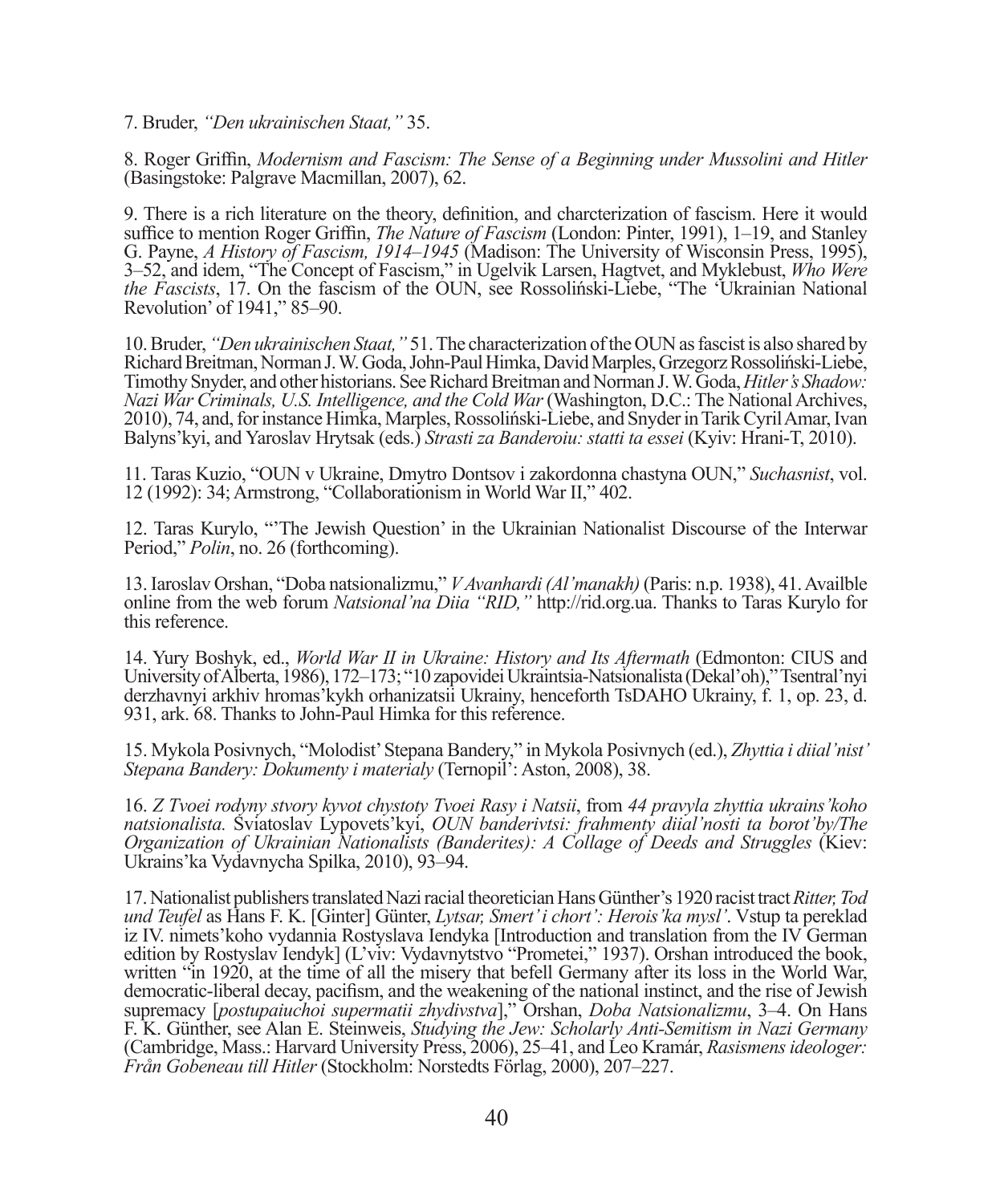## 18. Orshan, *Doba Natsionalizmu*, 5.

19. Mykola Mikhnovs'kyi's *Decalogue* was a set of rules to police the political, social, and sexual activities of nationalists. Rule 1 stated that a Ukrainian state should reach from the Carpatians to the Caucasus, number 2 that "all people are your brothers, but Muscovites, Poles, Hungarians, Romanians and Jews are the enemies of your people [*moskali, liakhy, uhry, rumuny ta zhydy—se vorohy nashoho narodu*]. Rule 3 states "Ukraine for the Ukrainians!" Rule 10, which so appealed to Sukhovers'kyi and other nationalist activists, reads: "Do not take a wife of alien stock, since your children will become your enemies; do not find aquaintances among the enemies of our people, as that would give them strength and courage; do not buy from our oppressors as that will make you a traitor." This nationalist decalogue is still on the Ukrainian Students' Association—University of Winnipeg (UWUSA) Facebook site: http://www.facebook.com/group.php?gid=171502843414 (accessed March 3, 2011).

20. Mykola Sukhovers'kyi, *Moi spohady* (Kyiv: Vydavnytstvo "Smoloskyp," 1997), 50. Sukhovers'kyi (1913–2008), a native of Bukovyna, worked in Berlin as a liason between the OUN(m) and Nazi Germany during World War II and later settled in Canada. He was the honorary president of the Ukrainian War Veterans association in Edmonton and a leading figure in the  $\text{OUN}(m)$ . He worked as a librarian at the University of Alberta where the Canadian Institute of Ukrainian Studies at the University of Alberta still administers the Celestin and Irena Suchowersky Endowment Funds. Bohdan Klid and Myroslav Yurkevych, *CIUS: 30 Years of Excellence/KIUS: 30 Rokiv Uspikhiv, 1976–2006* (Edmonton: Canadian Institute of Ukrainian Studies at the University of Alberta, 2006), 35.

21. "Orhanizatsiia Ukrains'kykh Natsionalistiv: Natsiia iak spetsies," Holovnyi Derzhavnyi Arkhiv Sluzhby Bezpeky Ukrainy (henceforth HDA SBU), f. 13, no. 376, tom 6, l. 1. Undated OUN brochure, no earlier than 1943.

22. "Orhanizatsiia Ukrains'kykh Natsionalistiv: Rodyna v systemi orhanizavanoho ukrains'koho natsionalizmu," HDA SBU, f. 13, tom 6, l. 6.

23. Ibid., f. 13, no. 376, tom 6, l. 7.

24. "Orhanizatsiia Ukrains'kykh Natsionalistiv: Atomistychna teoriia pro natsiu," HDA SBU, Fond 13, no. 376, tom 6, l. 4.

25. *Rozbudova Natsii*, no. 11–12 (Nov.–Dec. 1930): 265–266, cited by Krzysztof Łada, "Teoria i ludobójcza praktyka ukraińskiego integralnego nacjonaliymu wobec Polaków, Żydów i Rosjan w pierwszej połowie XX wieku," in Cz. Partacz, B. Polak, and W. Handke, eds., *Wołyń i Małopolska Wschodnia 1943–1944* (Koszalin-Leszno: Instytut im. gen. Stefana Gorta, 2004), 48.

26. "Z programu szkolenia bojówek OUN z 1935 r.," Derzhavnyi Arkhiv Rivnenskoii Oblasti (DARO), f. 32, op. 36, spr. 2, l. 22ff. Cited by Ewa Siemaszko, "Przemiany relacji polsko-ukraińskich od połowy lat trzydziestych do II wojny światowej," *Biuletyn instytutu pamięci narodowej,* no. 7–8 (116–117) (July–August 2010): 65, and reprinted in Wiktor Poliszczuk, *Nacjonalizm ukraiński w dokumentach (część 2): Integralny nacjonalizm ukraiński jako odmiana faszyzmu. Tom czwarty. Dokumenty z zakresu działań struktur nacjonaliymu ukraińskiego w okresie od 1920 do grudnia 1943 roku* (Toronto: Viktor Poliszczuk, 2002), 49.

27. On the OUN's anti-Semitism, see Marco Carynnyk, "Foes of Our Rebirth: Ukrainian Nationalist Discussions about Jews, 1929–1947," *Nationalities Papers*, Vol. 39, No. 3, (May 2011): 315-352; Bruder, "*Den Ukrainischen Staat'*," 46–48, 99–101, 166–169; Kurylo, "Jewish Question"; Taras Kurylo and John-Paul Himka [Ivan Khymka], "Iak OUN stavylasia do ievreiv? Rozdumy nad knyzhkoiu Volodymyra V''iatrovycha *StavlenniaOUN do ievreїv: formuvannia pozytiї na tli katastrofy,*" *Ukraїna Moderna* 13 (2008): 252–265.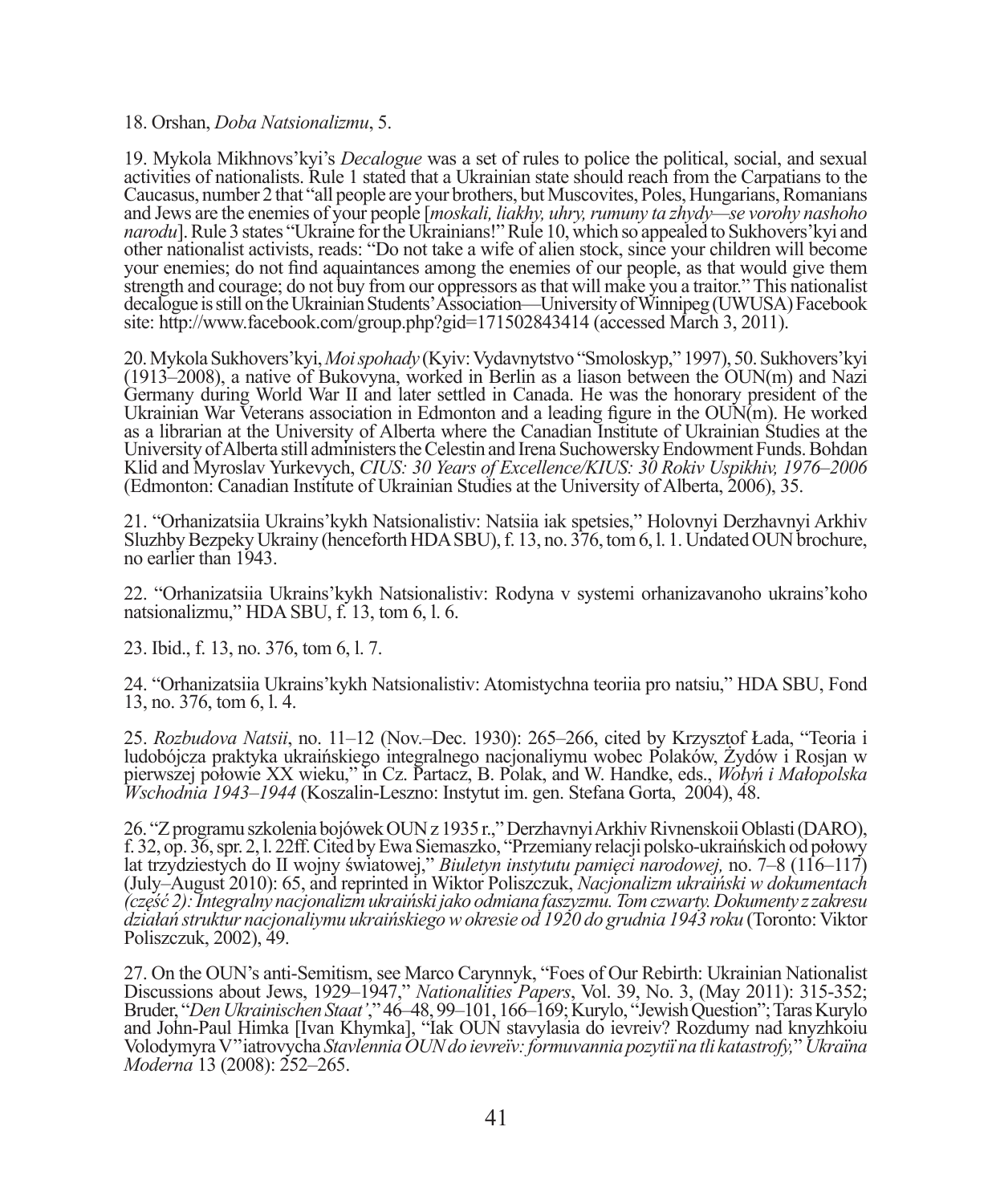28. John-Paul Himka. "War Criminality: A Blank Spot in the Collective Memory of the Ukrainian Diaspora," *Spaces of Identity* 5 (2005): 16–17.

29. O. Mytsiuk, "Ahraryzatsiia zhydivstva za dobu bol'shevyzmu," *Rozbudova Natsiї*, no. 7–8 (1933): 180–190, and no. 9–10, 226–235; idem., "Pozaahrarna diial'nist' zhydiv po svitovii viini," *Rozbudova Natsiї,* no. 11–12 (1933): 277–287, cited in Kurylo, "The Jewish Question."

30. Ryszard Wysocki, *Organizacja Ukraińskich Nacjonalistów w Polsce w latach 1929–1939: geneza, struktura, program, ideologia* (Lublin: Wydawn. Uniwersytetu Marii Curie-Sklodowskiej, 2003), 201.

31. Kurylo, "Jewish Question," 6, citing Iu. Mylianych, "Zhydy, sionizm i Ukraina," *Rozbudova Natsii*, no. 8–9 (1929): 271.

32. Volodymyr Martynets', *Zhydivs'ka problema v Ukraїni* (London: Williams, Lea & Co., 1938),  $10, 14-15.$ 

33. Ibid., 22.

34. Kurylo, "Jewish Question," citing R. O., "Obludnyky humanitaryzmu," *Visnyk* no. 1 (1939). No page number provided.

35. Kurylo, "Jewish Question," citing M. O. [M. Ostoverkha], "Antysemityzm v Italii," *Visnyk*, no. 1 (1938): 712–714.

36. Kurylo, "Jewish Question."

37. Bruder, *"Den ukrainischen,"* 147. Several pogroms took place in Ukraine in between 1918 and 1920, during which some one hundred fifty thousand Jews were killed, an estimated 53.7 percent by Petluira's nationalist forces, 17 percent by Denikin's White Army, and 2.3 percent by the Bolshevik Red Army. Manus I. Midlarsky, *The Killing Trap: Genocide in the Twentieth Century* (Cambridge: Cambridge University Press, 2005), 45.

38. Karel C. Berkhoff and Marco Carynnyk, "The Organization of Ukrainian Nationalists and Its Attitude towards Germans and Jews: Iaroslav Stets'ko's 1941 *Zhyttiepys*," *Harvard Ukrainian Studies* 23, no.3–4 (1999): 149–184; Kurylo and Himka "Iak OUN stavylasia do ievreiv?" 252–265; John-Paul Himka, "A Central European Diaspora under the Shadow of World War II: The Galician Ukrainians in North America," *Austrian History Yearbook* 37 (2006): 22; Kurylo, "Jewish Question"; H. V. Kasianov, "Ideolohiia OUN: istoryko-retrospektyvnyi analiz," *Ukrains'kyi istorychnyi zhurnal*, no. 2 (2004): 38–39.

39. Karel Berkhoff, *Harvest of Despair: Life and Death in Ukraine under Nazi Rule* (Cambridge, Mass.: Harvard University Press, 2004), 83.

40. Stanislav Kul'chyts'kyi et al., eds., *OUN v 1941 rotsi. Dokumenty. V 2-kh ch. Ch. 1.* (Kiev: Instytut Istorii Ukrainy NAN Ukrainy, 2006), 43, citing *OUN v svitli postanov Velykykh Zboriv, Konferentsii ta inshykh dokumnetiv z borot'bi 1929–1955 r.* [Zakordonni chastyny Orhanizatsii Ukrains'kykh Natsionalistiv] (1955), 24–47.

41. Kul'chyts'kyi, *OUN v 1941 rotsi* (2006), 159, 165, citing "Propahadnyvni vkazivky na peredvoennyi chas, na chas viiny i revoliutsii ta na pochatkovi dni derzhanvoho budivnytstva z Instruktsii Revolutsiinoho Provodu OUN (S. Bandery) dlia orhanizatsiinoho aktyvu v Ukraini na period viiny "Borot'ba i diialnist' OUN pid chas viiny," Tsentral'nyi Arkhiv Orhaniv Vlady Ukrainy (henceforth TsDAVO Ukrainy), f. 3833, op. 2, spr. 1, ark. 77–89.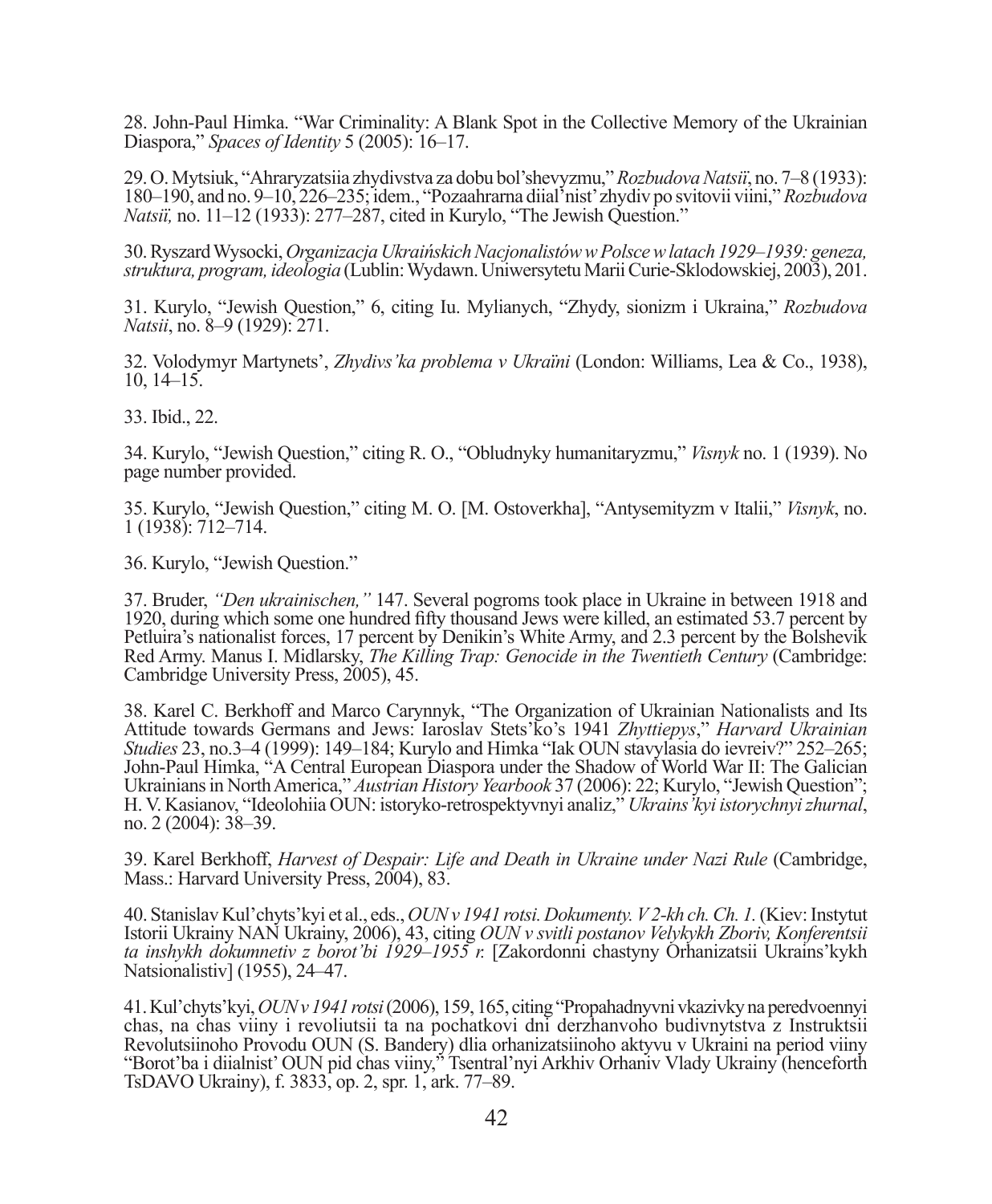42. Iu. Mylianych, "Zhydy, sionizm i Ukraїna," 271–276; Devius [D. Dontsov], "Voiuiuchyi sionizm," *Literaturno-naukovyi visnyk,* no.10 (1929): 915–918; S. Narizhnyi, "Chuzhi narody v svitli ukrain'skykh prykazok," *Literaturno-naukovyi visnyk,* no. 10 (1929): 921–926; Martynets', *Zhydivs'ka problema*.

43. Philip Friedman, "Ukrainian-Jewish Relations During the Nazi Occupation," *YIVO Annual of Jewish Social Scienc*e, 12 (1958–1959): 184; John-Paul Himka, "*Krakivski visti* and the Jews, 1943: A Contribution to the History of Ukrainian-Jewish Relations during the Second World War," *Journal of Ukrainian Studies* 21, (Summer–Winter 1996): 81–95.

44. File of Mikhail Dmitrievich Stepaniak, HDA SBU f. 6, d. 1510, tom 1, l. 65.

45. Ivan Katchanovski, "Terrorists or National Heroes" *Nationalities Papers* (forthcoming), citing The Henry Field Papers, Franklin D. Roosevelt Library, Hyde Park, New York, box 52, folder "1964," and Pavel Sudoplatov, *Spetsoperatsii: Lubianka i Kreml' 1930–1950 gody* (Moscow: OLMA-Press, 1998/2003), 26; Yelena Novoselova, "Stepan Bandera: As Seen by Russian and Ukrainian Researchers," *Den'*, April 29, 2010: http://day.kiev.ua/296328/ (accessed April 30, 2010).

46. DARO, Delo Stepana Ianishevskogo, microfilm no. 124148, cited by Viktor Polishchuk, "Gora rodila mysh'. Banderovskuio," in Vladimir Vorontsov, ed., *"OUN-UPA. S kem i protiv koho oni voevali": istoriko-dokumental'nye ocherki* (Sevastopol: Mezhregional'naia obshchestvennaia organizatsiia "Ob'edinenie patriotov Sevastopol'ia," 2011), 74; and Lucyna Kulińska, "Działność terrorystyczna ukraińskich organizacji nacjonalistycznych w Polsce w okresie międzywojennym," *Biuletyn instytut pamięci narodowej*, no. 7–8 (116–117) (July–August 2010): 57, n. 40.

47. File of Mikhail Dmitrievich Stepaniak, HDA SBU, f. 6, d. 1510, tom 1, l. 67.

48. Mary Heimann, *Czechoslovakia: The State That Failed* (New Haven, Conn.: Yale University Press, 2009), 112.

49. Yeshayahu Jelinek, *The Parish Republic: Hlinka's Slovak People's Party, 1939–1945*, East European Monographs 14 (New York: Columbia University Press, 1976), 48. The anti-Semitic Slovak constitution, "Ústavný zákon zo dňa 21. Júla 1939 o ústave Slovenskej republiky," is available online, on the website of the Slovak Nation's Memory Institute: http://www.upn.gov.sk/data/pdf/ustava1939. pdf (accessed Dec. 30, 2008). Thanks to Nina Paulovicova for these references.

50. In Croatia, German support for Slovak statehood strengthened the pro-German wing of the Ustaše movement and significantly increased its production of anti-Semitic propaganda material. On the racialist ideology of the Ustaše movement, see Tomislav Dulić, *Utopias of Nation: Local Mass Killing in Bosnia and Herzegovina, 1941–1942* (Uppsala: Acta Universitatis Upsalensis, 2005).

51. Heimann, *Czechoslovakia*,106–108; Serhii Yekelchyk, *Ukraine: Birth of a Nation* (Oxford: Oxford University Press, 2007), 131.

52. Mel'nyk assured von Ribbentrop that the OUN was "ideologically related to similar movements in Europe, in particular National Socialism in Germany and Fascism in Italy [weltanschaulich verwandt mit den gleichartigen Bewegungen Europas, insbesondere dem Nationalsozialismus in Deutschland und dem Fascismus in Italien]." Auswärtiges Amt Archive, PA AA, R 104430, Po. 26, No. 1m Pol. V. 4784, p. 2. Thanks to Ray Brandon for this reference.

53. The Ustaša "resurrection" of Croat statehood appears to have served as a model for the OUN. The proclamation was not delievered by Pavelić himself, but his deputy, (*Doglavnik*) Slavko Kvaternik. "People of Croatia! The providence of God, the will of our allies, the century-old struggle of the Croatian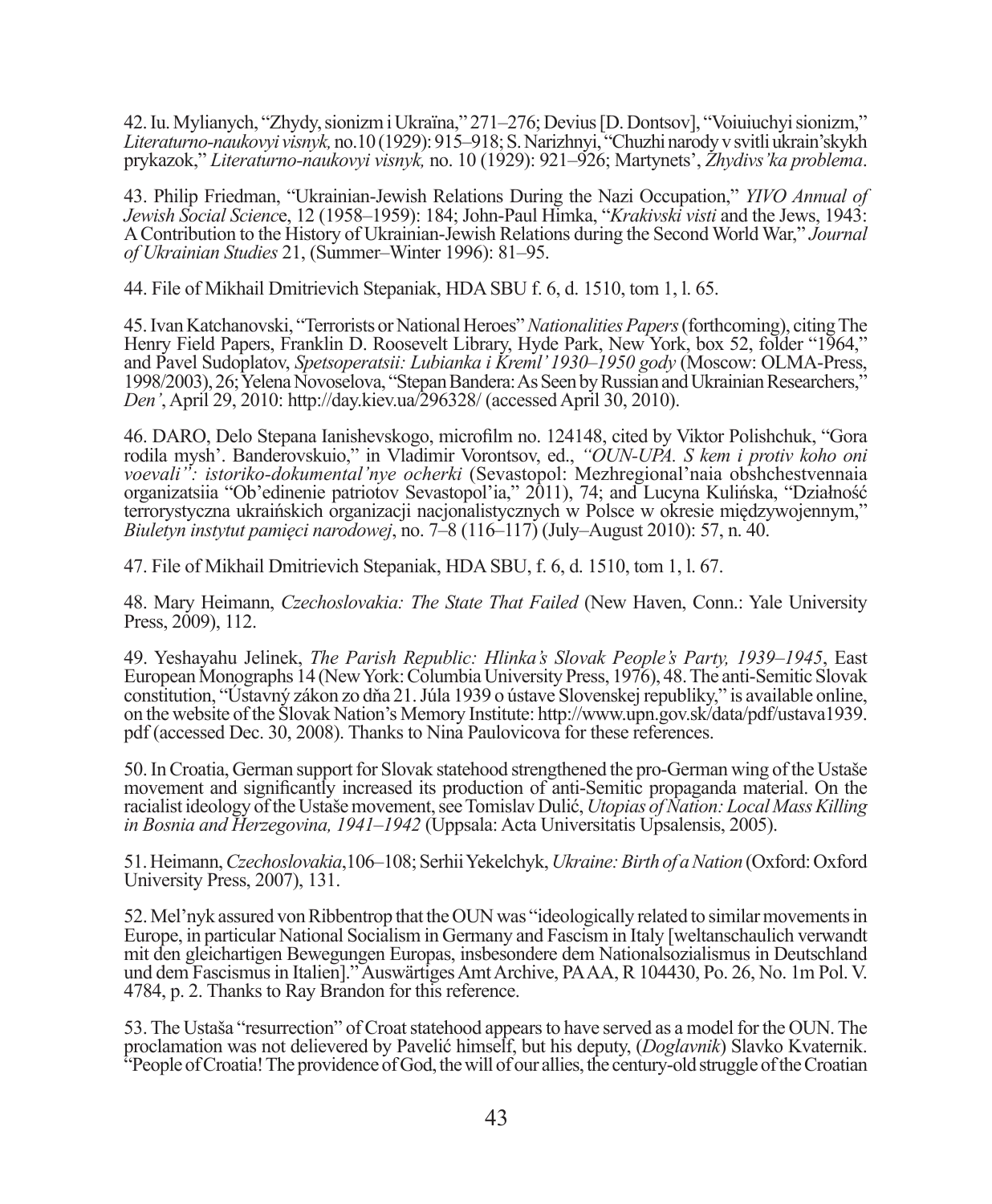people, our self-sacrificing Leader [*Poglavnik*] Ante Pavelić and the Ustaša movement within and outside the country has decided that we today, on the eve of the resurrection of the son of God also will witness the resurrection of our Croatian state." Kvaternik referred to "the will of our allies," but without explicitly mentioning Hitler. Later that day, Kvaternik sent a telegram to Hitler, to thank him "in the name of the Croatian people for the protection the German army has given the Croat national rebellion and [to] request your recognition of the Independent State of Croatia by the Greater German Reich. Long live the Führer of the German people!" *Zločini Nezavisne Države Hrvatske, 1941–1945* (Belgrade: Vojnoistorijski institut, 1993), document 3 (the declaration) and 4 (the telegram). Thanks to Tomislav Dulić for this reference.

54. R. J. B. Bosworth, *The Oxford Handbook of Fascism* (Oxford: Oxford University Press, 2009), 431.

55. "Natsionalistychnyi rukh pid chas Druhoi Svitovoi Viiny: Interv'iu z B. Levyts'kym," *Diialoh: Za demokraiiu i sotsializm v samostiinii Ukraini,* Vol. 2 (1979): 15.

56. Kul'chyts'kyi, *OUN v 1941 rotsi* (2006), 10. Similar attitudes were found in the OUN(b). In 1942, an OUN activist elaborated further on the size and scope of the Ukrainian state: "It will cover the lands from the Volga to the Carpathians, from the mountains of the Caucasus and the Black Sea to the sources of the Dnieper, a territory of one million square kilometers. This will be a deciding factor for the solution of the eastern problems in regards to Russia and the Baltic States, Poland, the Caucasus, the Black Sea states, and also the path to Africa and India through the Bosporus and the Dardanelles . . . Ukraine for the Ukrainians! This will be a Great United National State." Derzhavnyi Arkhiv Rivenskoi oblasti, inv. nomer 326, cited in Vorontsov,*"OUN-UPA,"*10.

57. In 1938–1939, senior OUN functionary Colonel Roman Sushko toured Canada. According to the RCMP, Sushko "had adopted many of Hitler's mannerisms when delivering speeches." Sushko boasted that "the nationalist movement is so powerful that we will soon see the emergence of a Great Ukrainian State from the Caspian Sea to the Tatra Mountains." Orest T. Martynowych, "Sympathy for the Devil: The Attitude of Ukrainian War Veterans in Canada to Nazi Germany and the Jews, 1933–1939," in Rhonda L. Hinter and Jim Mochoruk, eds., *Re-imagining Ukrainian Canadians: History, Politics, and Identity* (Toronto: University of Toronto Press, 2011), 186. After the 1940 split, Sushko sided with the  $\text{OUN}(m)$ . He was murdered in 1944, a murder his family attributes to the  $\text{OUN}(b)$ . Myron B. Kuropas, "Who shot Col. Sushko?" *The Ukrainian Weekly*, March 1, 2009, 7.

58. See for instance Aristotle Kallis, *Genocide and Fascism: The Eliminationist Drive in Fascist Europe* (New York: Routledge, 2009), and Marius Turda, *The Idea of Natonal Superiority in Central Europe, 1880–1918* (New York: Edwin Miller, 2005).

59. Mykola Stsibors'kyi, *Natsiokratsiia* (n.p.: Ukr. vyd-vo "Proboiem," 1942). For a discussion of *natsiokratsiia*, see Roman Dubasevych, "Ukraina abo smert'," in Amar, Balyns'kyi, and Hrytsak, *Strasti za Banderoiu*, 17–36.

60. Rossoliński-Liebe, "The 'Ukrainian National Revolution,'" 87.

61. For Romania, see Vladimir Solonari, *Purifying the Nation: Population Exchange and Ethnic Cleansing in Nazi-Allied Romania* (Washington D.C.: Johns Hopkins University Press, 2010). On Slovak minority policies, see Heimann, *Czechoslovakia,* 112; on Croatia, see Dulić, *Utopias of Nation.*

62. Roman Shukhevych, leader of both the OUN(b) and the UPA, served in various Nazi German units from 1938 until 1943. He received training at the German Military Academy in Munich in 1938, in 1939–1940 he was joined by 120 other Ukrainian nationalists at a Gestapo training camp in Zakopane. Berkhoff, *Harvest of Despair,* 289, 298; Breitman and Goda, *Hitler's Shadow,* 74, 91; Jeffrey Burds, *The*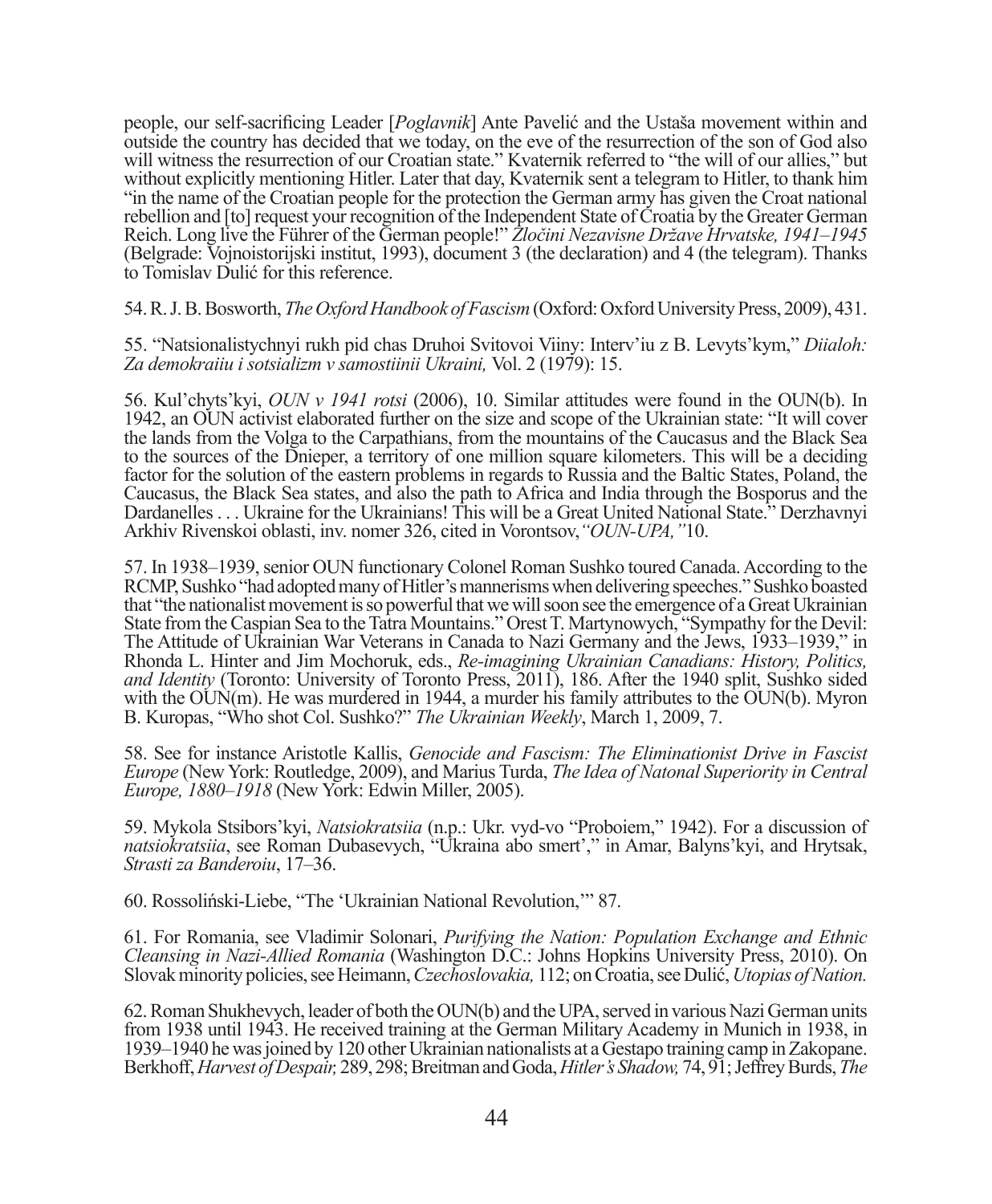*Early Cold War in Soviet West Ukraine, 1944–1948*, Carl Beck Papers in Russian and East European Studies 1505 (Pittsburgh: University Center for Russian and East European Studies, 2001), 68.

63. Kul'chyts'kyi, *OUN v 1941 rotsi* (2006), 12 and 61, citing "Borot'ba i diial'nist' OUN pid chas viiny: Politychni vkazivky (traven' 1941 r.)," in *OUN v svitlui povstanov Velykykh Zboriv, Konferentsii ta inshykh dokumentiv z borot'bi 1929–1955 r*. [*Zakordonni chastyny Orhanizatsii Ukrains'kykh Natsionalistiv*] (1955), 48–57.

64. Tomasz Szarota, *U progu Zagłady: Zajścia antyżydowskie i pogromy w okupowanej Europie: Warszawa, Paryż, Antwerpia, Kowno* (Warsaw: Wydawnictwo "Sic!" 2000), 210–214, and Peter Longereich with Dieter Pohl, ed., *Die Ermordung der europäischen Juden: Eine umfassende Dokumentation des Holocaust 1941–1945* (Munich: Piper, 1989), 118–119. An analogous development also took part among profascist émigré groups in Germany. On March 19, 1941, they urged the Jews to leave Lithuania, so that "there would not be any unneccessary victims." In Berlin on May 10, 1941, the so-called Lithuanian Activist Front (LAF) presented its *völkisch* ideological program, which accused the Jews collectively of having destroyed Lithuania and emphasized that "communism is directly rooted in Judaism." Klaus-Peter Friedrich, "Spontane Volkspogrome oder Auswüchse der NS-Vernichtungspolitik?: Zur Kontroverse um die Radikalisierung der antijüdischen Gewalt im Sommer 1941," *Jewish History Quarterly* (*Kwartalnik Historii Żydów*), no. 4 (2004): 591.

65. TsDAVO Ukrainy, f. 3833, op. 1, spr. 12, l. 10, Telegram Iaroslav Stest'ko no. 13, 25.6.1941.

66. "Instruktsii Revolutsiinoho Provodu OUN(B) dlia orhanizatsiinoho aktyvu v Ukraini na period viiny. "Borot'ba i diial'nist' OUN pid chas viiny" V. Viis'kovi instruktsii," TsDAVO Ukrainy, f. 3833, op. 2, spr. 1, ark. 25–33.

67. Ivan Patryliak, "Viiskovi plany OUN(B) u taemnii instruktsii Revoliutsiinoho provodu (traven' 1941 r.) "Borot'ba i diial'nist' OUN pid chas viiny," *Ukrains'kyi Istorychnyi Zhurnal'*, no. 2 (2000): 136.

68. "Instruktsii Revoloiutsiinoho Provodu OUN(B) dlia orhanizatsiinoho aktyvu v Ukraini na period viiny. "Borot'ba i diialnist' OUN pid chas viiny" H. Vkazivky na pershi dni orhanizatsii derzhavnoho zhyttia," TsDAVO Ukrainy, f. 3833, op. 2, spr. 1, ark. 33–57.

69. Berndt Boll, "Złoczów, July 1941: The Wehrmacht and the Beginning of the Holocaust in Galicia: From a Criticism of Photographs to a Revision of the Past," in Omer Bartov, Atina Grossmann, and Mary Nolan, eds., *Crimes of War: Guilt and Denial in the Twentieth Century* (New York: The New Press, 2002), 73.

70. Hannes Heer, "Einübung in den Holocaust: Lemberg Juni/juli 1941" *Zeitschrift für Geschichtswissenschaft* Vol. 49, 5 (2001): 409–417; Israel Gutman, "Nachtigall Battalion," *Encyclopedia of the Holocaust* (New York: Macmillan, 1990).

71. "Ukrains' kyi narode!" OUN(b) flyer, July 1, 1941, TsDAVO Ukrainy, f. 3833, op. 1, spr. 42, l. 35. See also Dieter Pohl, *Nationalsozialistische Judenverfolgung in Ostgalizien 1941*–*1944: Organization und Durchführung eines staatlichen Massenverbrechens*, 2d ed. (Munich: Verlag Oldenburg, 1997), 57.

72. Kul'chyts'kyi, *OUN v 1941 rotsi* (2006), 11; Himka, "Central European Diaspora,"19.

73. Berkhoff and Carynnyk, "The Organization of Ukrainian Nationalists," 150.

74. Volodymyr Serhiichuk, ed., *OUN-UPA v roky viiny: novi dokumenty i materialy* (Kyiv: Vydavnytstvo khudozhnoi literatury "Dnipro," 1996), 239.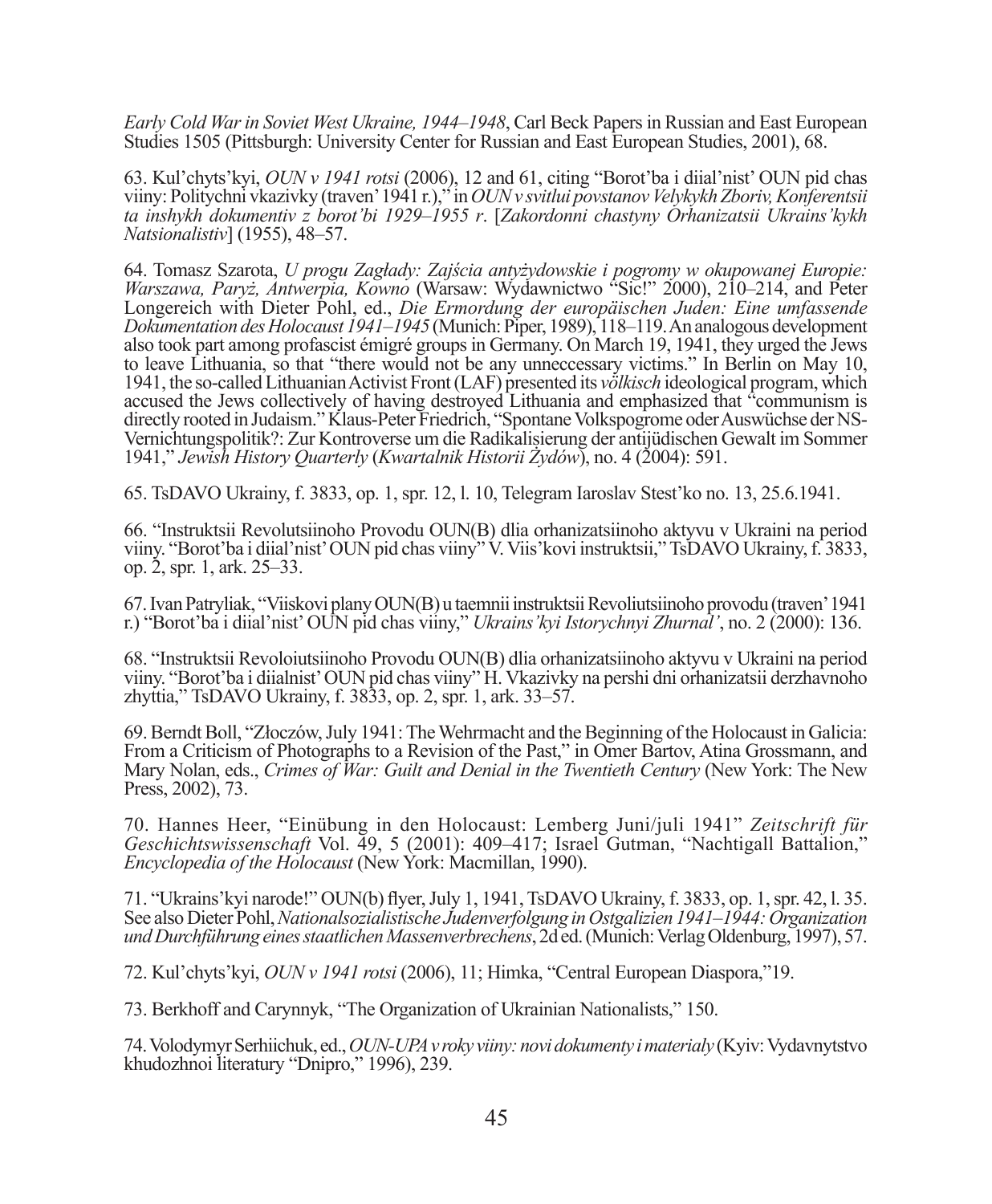75. Rossoliński-Liebe, "The 'Ukrainian National Revolution' of 1941," 99, citing TsDAVO Ukrainy, f. 3833, op. 1, spr. 22, ll. 1–27.

76. Gabriel N. Finder and Alexaner V. Prusin, "Collaboration in Eastern Galicia: The Ukrainian Police and the Holocaust," *East European Jewish Affairs*, 34, no. 2 (2004): 102; Berkhoff and Carynnyk, "The Organization of Ukrainian Nationalists," 171.

77. Rossoliński-Liebe, "The 'Ukrainian National Revolution' of 1941," 100. Similar attitudes were found within the OUN(m). Its organ *Selians'ka dolia* described the Jews as enemies, who "had to leave the land or die on it. The Muscovite, the Pole, and the Jew were, are, and will always be your enemies." Amir Weiner, *Making Sense of War: The Second World War and the Fate of the Bolshevik Revolution* (Princeton, N.J.: Princeton University Press, 2001), 242–243, citing TsDAHO Ukrainy, f. 57, op. 4, d. 369, l. 63.

78. Heer, "Blutige Ouvertüre"; Kai Struve, "Layers of Violence: Mass Executions and Pogroms against Jews in Eastern Galicia in Summer 1941," paper presented at the Fifth Annual Danyliw Research Seminar on Contemporary Ukrainian Studies, University of Ottawa, October 30, 2009.

79. John-Paul Himka, "The Lviv Pogrom of 1941," paper presented at the Association for the Study of Nationalities, the Harriman Institute, Columbia University, 16 April 2011.

80. Bruder, *"Den ukrainischen Staat,"* 146, citing Pohl, *Nationalsozialistische Judenverfolgung*, 60 ff.; Text des Amtes Ausland/Abwehr vom Juli, 1941, IfZ, Fd 47, Bl. 47, Bl. 41; Ic/AO vom 2.7.1941, BArch-MA, RH 20-17/277, Bl. 91, 126 and 137.

81. On the pogroms, see Marco Carynnyk, *Furious Angels: Ukrainians, Jews, and Poles in the Summer of 1941* (forthcoming); on the pogroms in Dubne, see idem, "The Palace on the Ikva: Dubne, September 18<sup>th</sup>, 1939 and June 24th, 1941," in Elazar Barkan, Elizabeth A. Cole, Kai Struve, eds., *Shared History—Divided Memory: Jews and Others in Soviet-Occupied Poland, 1939–1941* (Leipzig: Leipziger Universitätsverlag, 2007; Band V of Leipziger Beiträge zur Jüdischen Geschichte und Kultur), 263–301; on Zolochiv, see idem, "Zolochiv movchyt," *Krytyka*, no. 10 (2005): 14–17, on Lviv, see Himka, "Lviv Pogrom"; on Ivano-Frankivs'k, see Abraham Liebesman, *During the Russian Administration: With the Jews of Stanisławow During the Holocaust* (Atlanta: n.p. 1990), 2–6; Joachim Nachbar, *Endure, Defy, and Remember: Memoirs of a Holocaust Survivior* (Southfield, Mich.: J. Nachbar, c2003), 7–9; on Drohobych, see Bernard Mayer, *Entombed: My True Story: How Forty-Five Jews Lived Underground and Survived the Holocaust* (Ojus, Fla.: Aleric Press, c1994), 7–16; on Borysław, Sabina Wolanski with Diana Bagnall, *Destined to Live: One Woman's War, Life, Loves Remembered* (London: Fourth Estate, 2008), 31–35; on Kuty, see Abraham Klein, *My Life in Kuty: A shtetl destroyed* (Montreal: A. Klein, 2003), 126–128. Thanks to John-Paul Himka for these references.

82. Dieter Pohl, "Anti-Jewish Pogroms in Western Ukraine: A Research Agenda," in Barkan, Cole, and Struve, eds. *Shared History—Divided Memory*, 305–315.

83. Viktor Khar'kiv "Khmara," a member of both Nachtigall and then *Schutzmannschaft* battalion 201, wrote in his diary that he participated in the shooting of Jews in two villages in the vicinity of Vinnytsia. TsDAVO Ukrainy, f. 3833, op. 1, spr. 57, ark. 17–18.

84. Bruder, *"Den ukrainischen Staat,"* 147.

85. Alexander Dallin, *German Rule in Russia, 1941–1945: A Study of Occupation Policies*, 2d ed. (Boulder, Colo.: 1981), passim.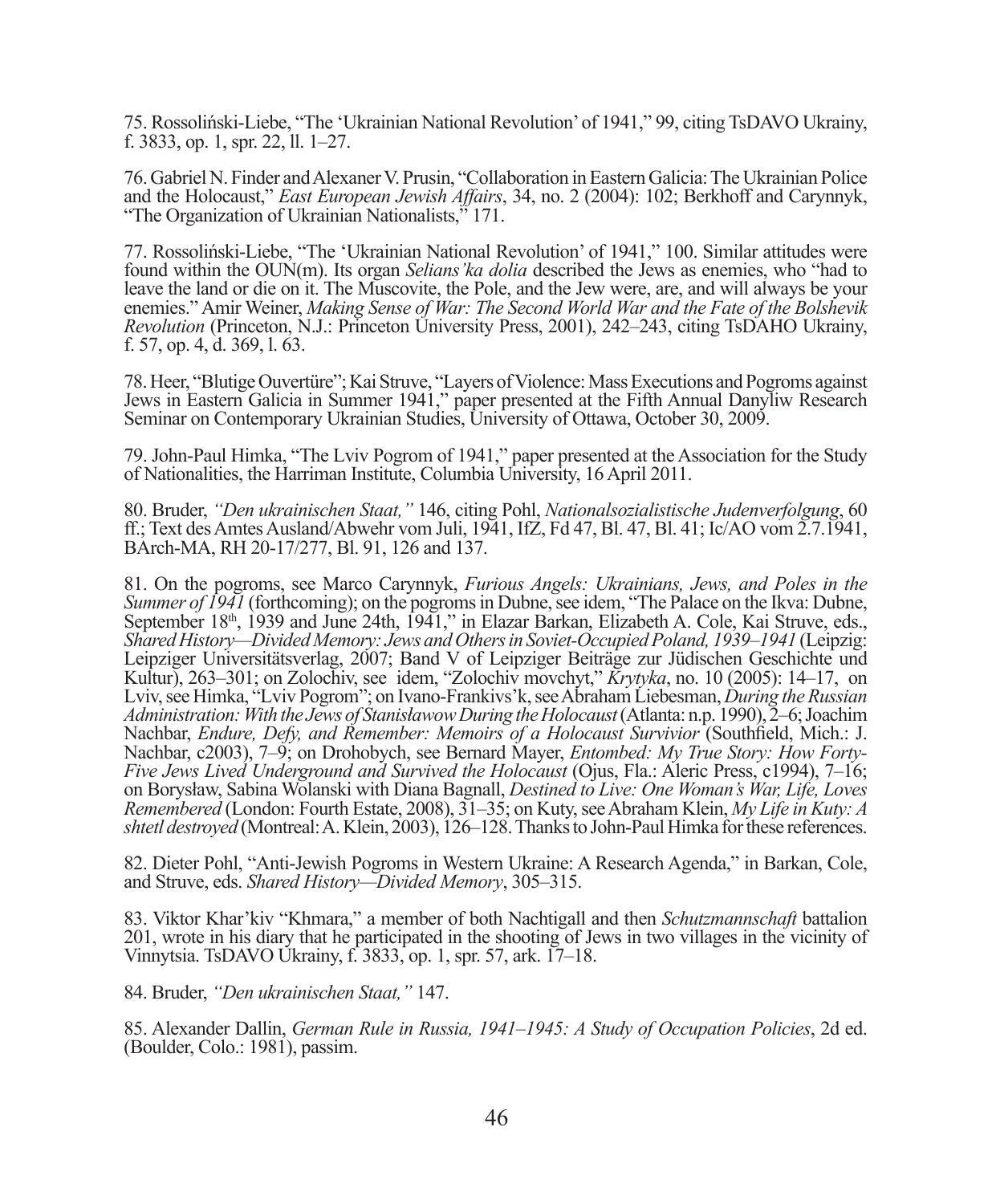86. The leader of the original UPA, Taras Bul'ba-Borovets, wrote that "the supporter of pathological *Führerprinzip* (*vozhdyzm*), the banderite Kuzii, killed the two senior officers of the Ukrainian army, Colonel Mykola Stsibors'kyi and Captain Senyk-Hrybivs'kyi, who were leaders of the *Provid* of the  $\text{OUN}[(m)]$  and were travelling to Kyiv, by shooting them in the back on an open street." Taras Bul'ba-Borovets', *Armiia bez derzhavy: Slava i trahediia ukrains'koho povstans'koho rukhu. Spohady*. (Kyiv: Knyha Rodu, 2008), 154. The OUN(m) immediately accused the OUN(b) of the murders, which carried all the hallmarks of Banderite assasinations. TsDAVO Ukrainy, f. 3833, op. 1, spr. 42, l. 33, "Podae do vidoma!" claims the two OUN(m) leaders "fell by the hand of fratricidal murder"; TsDAVO Ukrainy, f. 3833, op. 1, spr. 42, l. 42, "Dvi klespsydry," accused the OUN(b) of the murder, claiming that Stsibors'kyi and Senyk were killed by "fratricidal bullets." German documents show that there was no German involvement in these murders.

87. Grzegorz Rossoliński-Liebe, "Celebrating Fascism and War Criminality in Edmonton: The Political Myth and Cult of Stepan Bandera in Multicultural Canada," *Kakanien Revisited*, December 29, 2010, 3: http://www.kakanien.ac.at/beitr/fallstudie/GRossolinski-Liebe2.pdf (accessed January 9, 2011), citing Federal'naia Sluzhba Bezopasnosti, Moscow, N-19092/T. 100 l. 233 (Stepan Bandera's prison card).

## 88. Marples, *Heroes and Villains*, 129.

89. "Olevsk," entry by Jared McBride and Alexander Kruglov, *Encyclopedia of Camps and Ghettoes, 1933–1945,* vol. 2, *German-Run Ghettos,* ed. Martin Dean (Bloomington: Indidana University Press in association with the United States Holocaust Memorial Museum, forthcoming); Jared McBride, "Ukrainian Neighbors: The Holocaust in Olevs'k," unpublished working paper.

## 90. Bul'ba-Borovets', *Armiia bez derzhavy*, 247.

91. Breitman and Goda, *Hitler's Shadow,* 74; Marples, *Heroes and Villains*, 129–130, 309; Bul'ba-Borovets', *Armiia bez derzhavy*, 250–267; Report from Soviet agent "Iaroslav" to the deputy director of the third department of the GUKR NKO "Smersh," Nov. 23, 1944, HDA SBU, f. 13, sbornik no. 372, tom 5, l. 25, reports that "the local leadership of OUN North has partly begun a struggle to totally liquidate the "Bul'ba" party and to cleanse a large part of Volhynia from Red Partisans"; "Orientovka o deiatel'nosti ukrainsko-nemetskikh nationalistiov v zapadnnykh oblastiakh Ukrainskoi SSR za period 1941–1944 g.g.: Sostavlena po materialam NKVD USSR," report from the Ukrainian SSR commissar Riasnoi of State Security, Kyiv, March 1944, HDA SBU f. 13, sbornik 372, tom 5, 199. This author uses the commonly used term OUN-UPA to describe the organization following its violent takeover by the *banderivtsy*, and to distinguish the post-1942 UPA from the organization led by Bul'ba-Borovets', which had a quite different orientation and ideology. The OUN(b) perceived the UPA as its armed wing; its leadership was staffed with ranking OUN(b) cadres. From May 1943 Shukhevych was the leader of both the OUN(b) and the UPA, and even the UPA's own fliers used the term "OUN-UPA." While the OUN(b)-led UPA from July 1944 was formally subordinated to the socalled Ukrainian Main Liberation Council, UVHR, this organization was staffed by the leaders of the OUN(b): Shukhevych was responsible for military matters, Lebed' for foreign affairs in the General Secretariat. Bruder, *"Den Ukrainischen Staat,"* 189, 194, 202. Bul'ba-Borovets' dismissed the idea that the UVHR would be anything but the OUN(b) leadership under a different name as a "falsification": "UVHR was the same and only OUN Lebed'-Bandera. Its 'Council'[*Rada*] was declared to be a new form of that same group of people, Lebed', Stets'ko, Father Hryn'okh, Roman Shukhevych, Stakhiv, Lenkavs'kyi, Vretsiun, Okhrymovych, Rebet, and others." Bul'ba-Borovets', *Armiia bez derzhavy*, 291. Shukhevych himself emphasized the institutional continuity of the OUN(b) and UPA: "The new revolutionary organizations UVO and OUN were born out of the traditions of insurgent struggle, which they maintained through the entire, difficult 25-year period of occupation in order to in  $\overline{1943}$ again put into action a massive insurgency—now under the name of UPA." T. Chuprynka [Roman Shukhevych], "Zvernennia Holovnoho komamdyra UPA R. Shukhevycha do voiakiv UPA, July 1946,"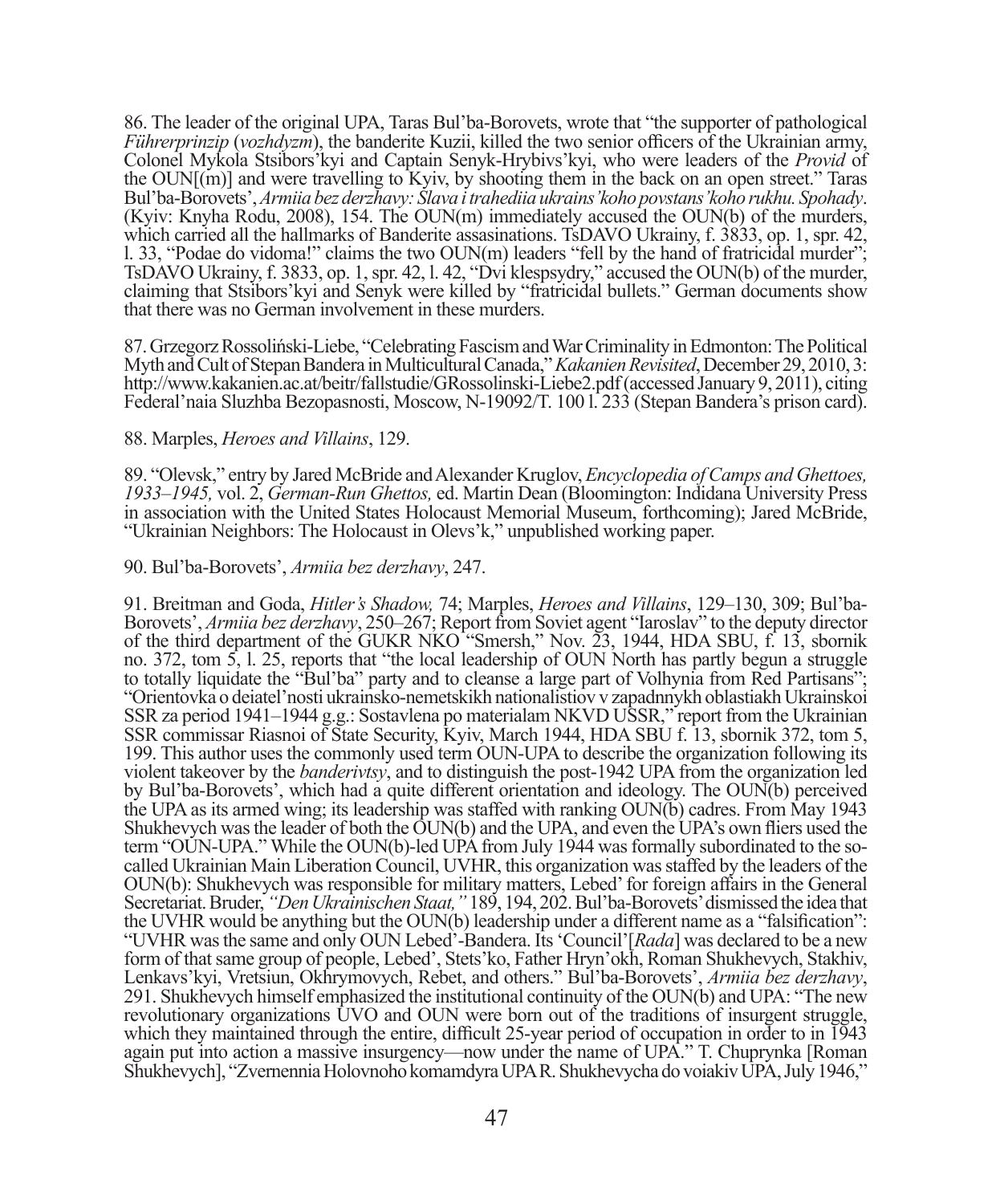cited in Volodymyr Serhiichuk et al. eds., *Roman Shukhevych u dokumentakh raiians\kykh orhaniv derzhavnoi bezpeky, 1940–1950*, (Kyiv: PP Serhiichuk M. I., 2007), 2: 52.

92. See, for instance Martin Dean, *Collaboration in the Holocaust: Crimes of the Local Police in Belorussia and Ukraine, 1941–1944* (New York: St. Martin's Press in association with the United States Holocaust Museum, 2000). See also Timothy Snyder, "To Resolve the Ukrainian Problem Once and For All: The Ethnic Cleansing of Ukrainians in Poland, 1943–1947," *Journal of Cold War Studies*, no. 2 (1999): 97.

93. "[An] analysis of 118 biographies of OUN(b) and UPA leaders in Ukraine during World War II shows that at least 46% of them served in the regional and local police and administration, the Nachtigall and Roland Battalions, the SS Galicia Division, or studied in German-sponsored military schools, primarily, in the beginning of World War II. At least 23% of the OUN(B) and UPA leaders in Ukraine were in the auxiliary police, Schutzmannschaft Battalion 201, and other police formations, 18% in military and intelligence schools in Germany and Nazi-occupied Poland, 11% in the Nachtigall and Roland Battalions, 8% in the regional and local administration in Ukraine during the Nazi occupation, and 1% in the SS Galicia Division." Katchanovski, "Terrorists or National Heroes," calculated from Petro Sodol, *Ukrains'ka povstancha armiia, 1943–1949: Dovidnyk*, (New York: Proloh, 1994).

94. Report No. 4-8-2034, by Pavel Sudoplatov, the leader of the third department of the fourth UPR of the NKGB of the USSR, to Kobulov, Deputy People's Commissar of the NKGB of the USSR, March 16, 1944 HDA SBU, f. 13, sbornik no. 372, tom. 5, l. 209.

95. Reichsführer-SS, Chef der Deutschen Polizei, Chef der Bandenkampfverbände Ic.-We./Mu. Tgb. Nr. 67/44 a. H. Qu. 4 Januar 1944 lc.-Bericht über die Bandenlage ost für die Zeit von 16.12–31.12 1943, Natsional'nyi Arkhiv Respubliki Belarus' (NARB), f. 685, vop. 1, sp. 1, t. 1, l. 8.

96. Timothy Snyder, *The Reconstruction of Nations: Poland, Ukraine, Lithuania, Belarus, 1569–1999* (New Haven, Conn.: Yale University Press, 2003), 162.

97. Friedman, "Ukrainian-Jewish Relations," 182.

98. Berkhoff, *Harvest of Despair*, 291.

99. Snyder, *Reconstruction of Nations*, 165.

100. Mykhail Dmytrievich Stepeniak file, HDA SBU, f. 6, d. 1510, tom. 1, ll. 29, 39.

101. Bruder, *"Den ukrainischen Staat,"* 166, citing Ereignismeldung UdSSR Nr. 126 of October 27, 1941, Meldung der Kommandeurs der Sipo und des SD in Lemberg, BArch Berlin-Lichterfelde, R 58/218, Bl. 323.

102. A UPA "pogrom" could look like this: "Before our military action we were given orders to kill and rob all Poles and Jews on the territory of the Dederkal's'kyi *r[aio]n*. I personally took part in the pogrom of Poles and Jews in the Dederlal'kyi *raion* in the village Kotliarovka May 10–15, 1943. There we burnt 10 Polish farmsteads, killed about 10 people, and the rest escaped." "Protokol doprosa Vozniuka Fedora Iradionovicha, 23 maia 1944," HDA SBU, f. 13, spr. 1020, ark. 221–229. Thanks to Jared McBride for this reference.

103. Bruder, *"Den ukrainischen Staat,"* 100, citing Kommunikat Nr. 7, Archiwum Akt Nowych, Ambasada RP w Berlinie 3677, Bl. 262.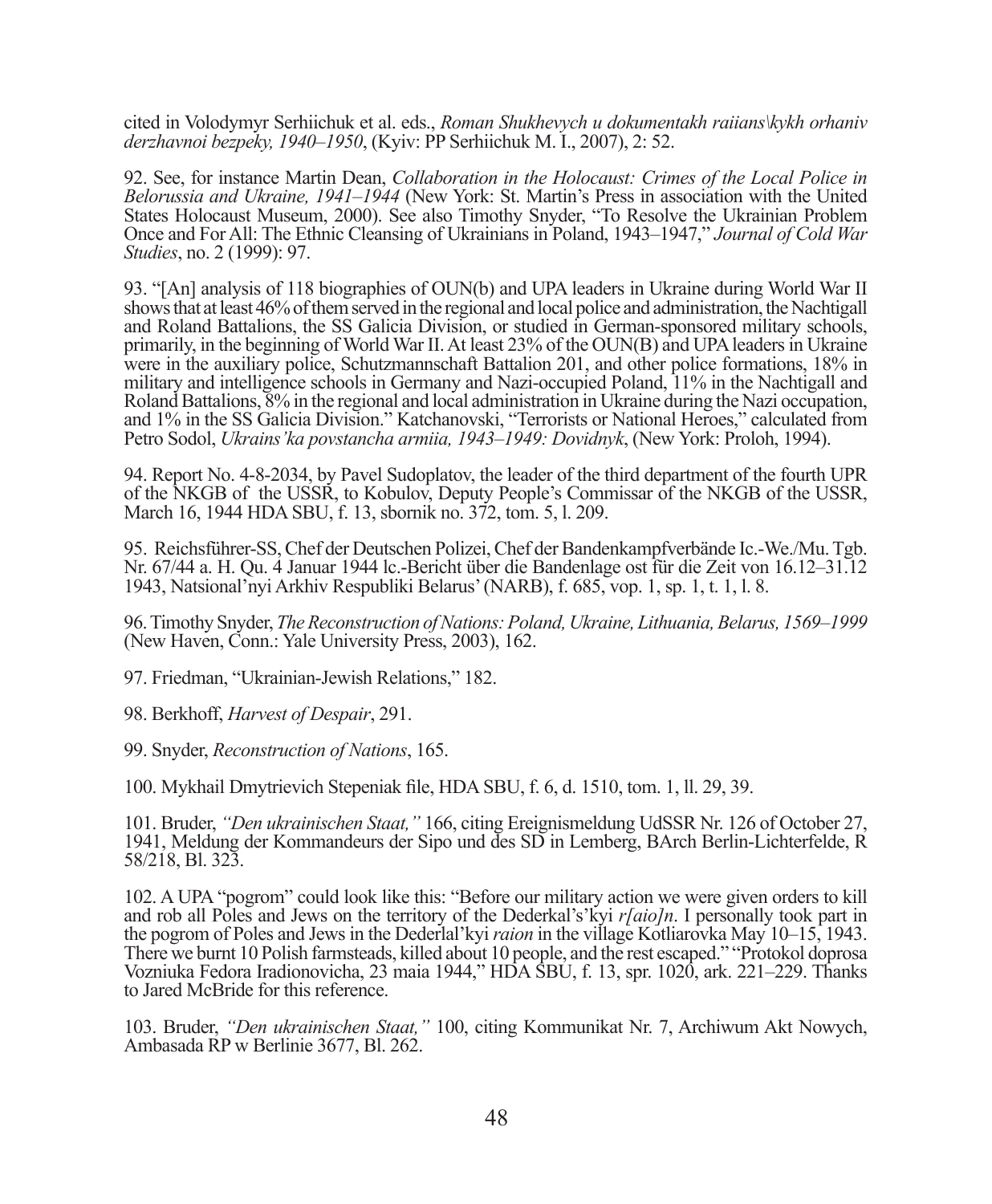104. Władisław Siemaszko and Ewa Siemaszko, eds. *Ludobójstwo dokonane przez nacjonalistów ukraińskich na ludności polskiej Wołynia 1939–1945*, 2 vols., (Warsaw: Wydawn. von Borowiecky  $2000$ , 1:872; see also 2:1269. Other UPA songs had a similar content:

| Zdobywaj, zdobywajmy sławę!                      | Let us achive our glory!                                   |
|--------------------------------------------------|------------------------------------------------------------|
| Wykosimy wszystkich Lachów po<br><i>Warszawe</i> | We'll cut down all Poles [Liakhy] all the<br>way to Warsaw |
| Ukraiński narodzie                               | Ukrainian nation                                           |
| Zdobywaj, zdobywajmy siłę!                       | Gather strength!                                           |
| Zarżniemy wszystkich Lachów do mogiły            | We'll butcher the Poles into their graves $\dots$          |
| Ukraiński narodzie                               | Ukrainian nation                                           |
| Gdzie San, gdzie Karpaty,                        | From the river San, to the Carpatians,                     |
| gdzie Krym, gdzie Kauka-                         | From the Crimea to the Caucasus—                           |
| Ukraina—Ukraińcom.                               | Ukraine for the Ukrainians,                                |
| a wszystkim przybłędom-precz!                    | All aliens must go!                                        |
|                                                  |                                                            |

After (the Polish translation) in ibid., 2: 1294.

Grzegorz Motyka, cites the following OUN march: *"*Death, death, death to the Poles/Death to the Moscow-Jewish commune/The OUN leads us into bloody battle . . . Each tormentor will face the same fate/ One gallow for Poles [*Liakh*] and dogs." Grzegorz Motyka, *Ukraińska partyzantka 1942- 1960: działalność Organizacji Ukraińskich Nacjonalistów i Ukraińskiej Powstańczej Armii* (Warsaw: Instytut Studiów Politycznych PAN; RYTM, 2006), 54.

105. Bruder, *"Den ukrainischen Staat,"* 146.

106. Berkhoff, *Harvest of Despair*, 292.

107. Snyder, *Reconstruction of Nations,* 169.

108. Moshe Maltz, *Years of Horrors—Glimpse of Hope: The Diary of a Family in Hiding* (New York: Shengold, 1993), 147, entry for November 1944.

109. Ibid., diary entry for November 1943, 107.

110. Carynnyk, "Foes of our Rebirth"; Per A. Rudling, "Theory and Practice: Historical Representation of the Activities of the OUN-UPA," *East European Jewish Affairs*, 36, no. 2 (2006): 163–189.

111. John-Paul Himka, "The Ukrainian Insurgent Army and the Holocaust," paper prepared for the forty-first national convention of the American Association for the Advancement of Slavic Studies, Boston, November 12–15, 2009, 8.

112. "With the Poles gone and the Soviets approaching, UPA made a decsion to find the remaining Jewish survivors and liquidate them. As the Germans had taught them, they made assurances to Jews that they would not harm them anymore, they put them to useful work in camp-like settings, and then they exterminated them. . . . These murders took place at the same time OUN was trying to make overtures to the Western Allies (as were the East European collaborationist regimes.) . . . What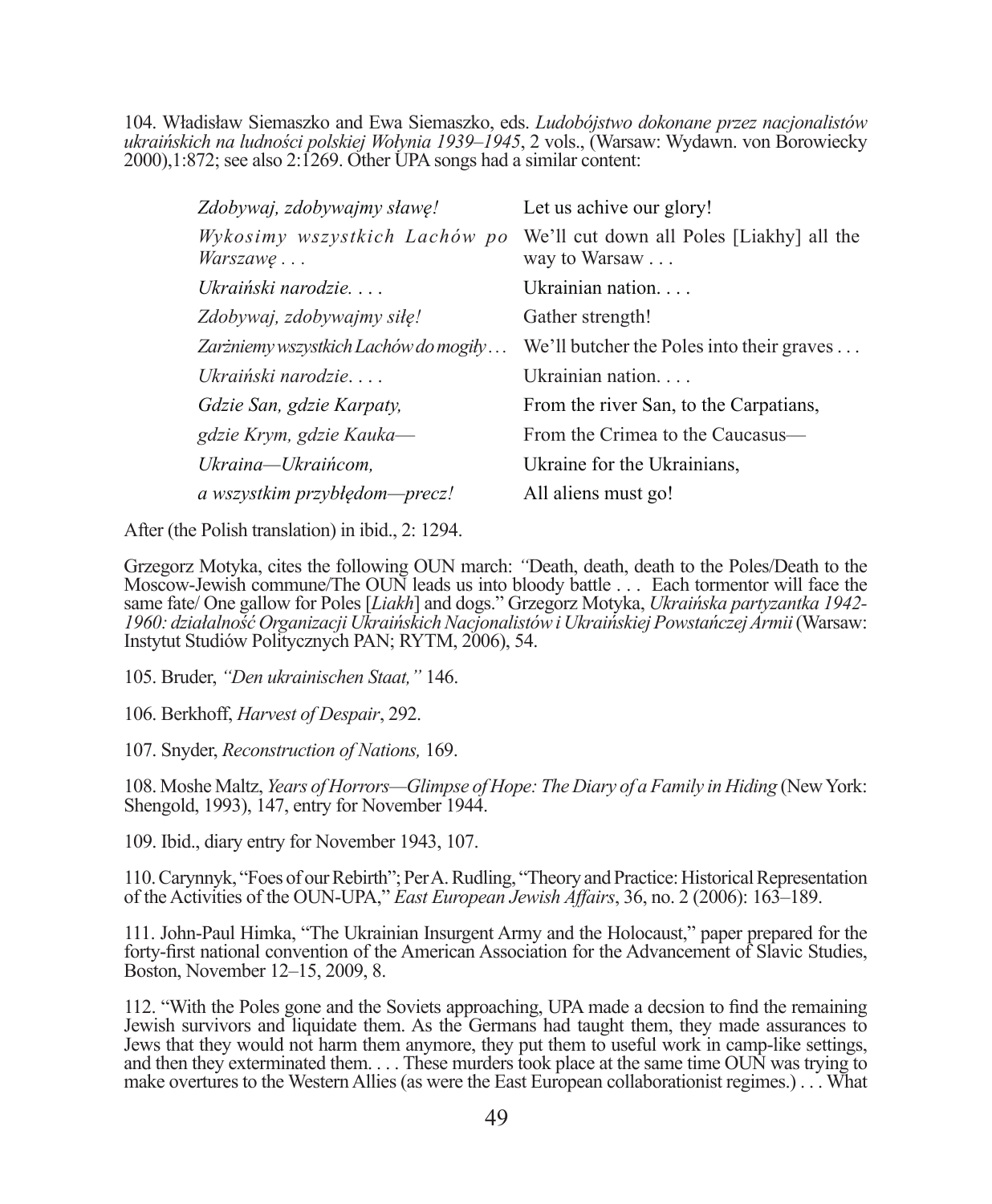is absolutely clear, however, is that a major attempt was launched at this time to eliminate Jewish survivors completely." Ibid., 27.

113. Weiner, *Making Sense of War*, 264, citing interrogation of Vladimir Solov'ev, TsDAHO Ukrainy, f. 57, op. 4, d. 351, l. 52. On UPA murder of Jews, see Shmuel Spector, *The Holocaust of Volhynian Jews, 1941–1944* (Jerusalem: Yad Vashem and the Federation of Volhynian Jews, 1990), 268–273.

114. Threatened Poles sought help from the Germans, and in some cases, replaced local Ukrainians as police units. The UPA's own records from spring 1944 show how the murder of Poles continued, now on the charges that the Poles collaborated with the Gestapo. One UPA document, for the period March 13–April 15, 1944, reports 298 Poles in 19 villages were killed, many farmsteads burnt down, but a fraction of the OUN-UPA murders at the time. "Zvit s protypol'stkykh aktiv," Postii, I. V. 44, TsDAVO, f. 4620, op. 3, spr. 378, ll. 43–44. On the OUN(b)-led UPA murder of Jews in Galicia during this period, see Himka, "The Ukrainian Insurgent Army and the Holocaust," 12–17.

115. Motyka, *Ukraińska partyzantka*, 295–297.

116. Himka, "The Ukrainian Insurgent Army and the Holocaust," 28.

117. According to the most extensive study of the OUN-UPA's anti-Polish campaign, the number of Polish victims reach 130,800 when including the victims whose names could not be established. Ewa Siemaszko, "Bilans Zbrodni," *Biuletyn instytutu pamięci narodowej,* no. 7–8 (116–117) (July–August 2010): 93.

118. Motyka, *Ukraińska partyzantka*, 346–347. Mixed families were quite common in the Polish-Ukrainian borderlands, where the custom was that boys inherited nationality after their father, girls after their mothers. Kresy literature contains many testimonies of murders within mixed families. Ewa and Wlodysław Siemaszko have registred forty-five victims of intrafamily killings in Volhynia alone. Most of the victims are known by surname. Siemaszko and Siemaszko, *Ludobójstwo,* 2: 1059, table 13.

119. Andrii Bolianovs'kyi, "Ivan Hryn'okh—Providnyyi diach ukrains'koho pidpillia," in Ivan Hryn'okh, *Boh i Ukraina ponad use*, ed. and introduction by Oleksandr Panchenko (Hadiach: Vydavnytstvo "Hadiach," 2007), 64–65.

120. TsDAVO Ukrainy, f. 4628, op. 1, d. 10, ll. 170–179, in Vorontsov, *"OUN-UPA,"* 229.

121. Pohl, *Nationalsozialistische Judenverfolgung in Ostgalizien,* 376; Frank Golczewski, "Shades of Grey: Reflections on Jewish-Ukrainian and German-Ukranian Relations in Galicia," in Ray Brandon and Wendy Lower, eds., *The Shoah in Ukraine: History, Testimony, Memorialization* (Bloomington: Indiana University Press, 2008), 143.

122. Bruder, "*Den Ukrainischen Staat*," 57; Friedman, "Ukrainian-Jewish Relations, " 195; Berkhoff and Carynnyk, "The Organization of Ukrainian Nationalists," 150; Breitman and Goda, *Hitler's Shadow*, 74, 76.

123. Himka, "The Ukrainian Insurgent Army and the Holocaust," 28.

124. Friedman, "Ukrainian-Jewish relations,"189.

125. Spector, *Holocaust,* 271; Weiner, *Making Sense of War*, 263; Snyder, *The Reconstruction of Nations*  170; Dmytro Rybakov, "Marko Tsarynnyk: Istorychna napivpravda hirsha za odvertu brekhniu," *Levyi bereh,* November 5, 2009. http://lb.com.ua/article/society/2009/11/05/13147\_marko\_tsarinnik\_ istorichna.html (accessed November 6, 2009).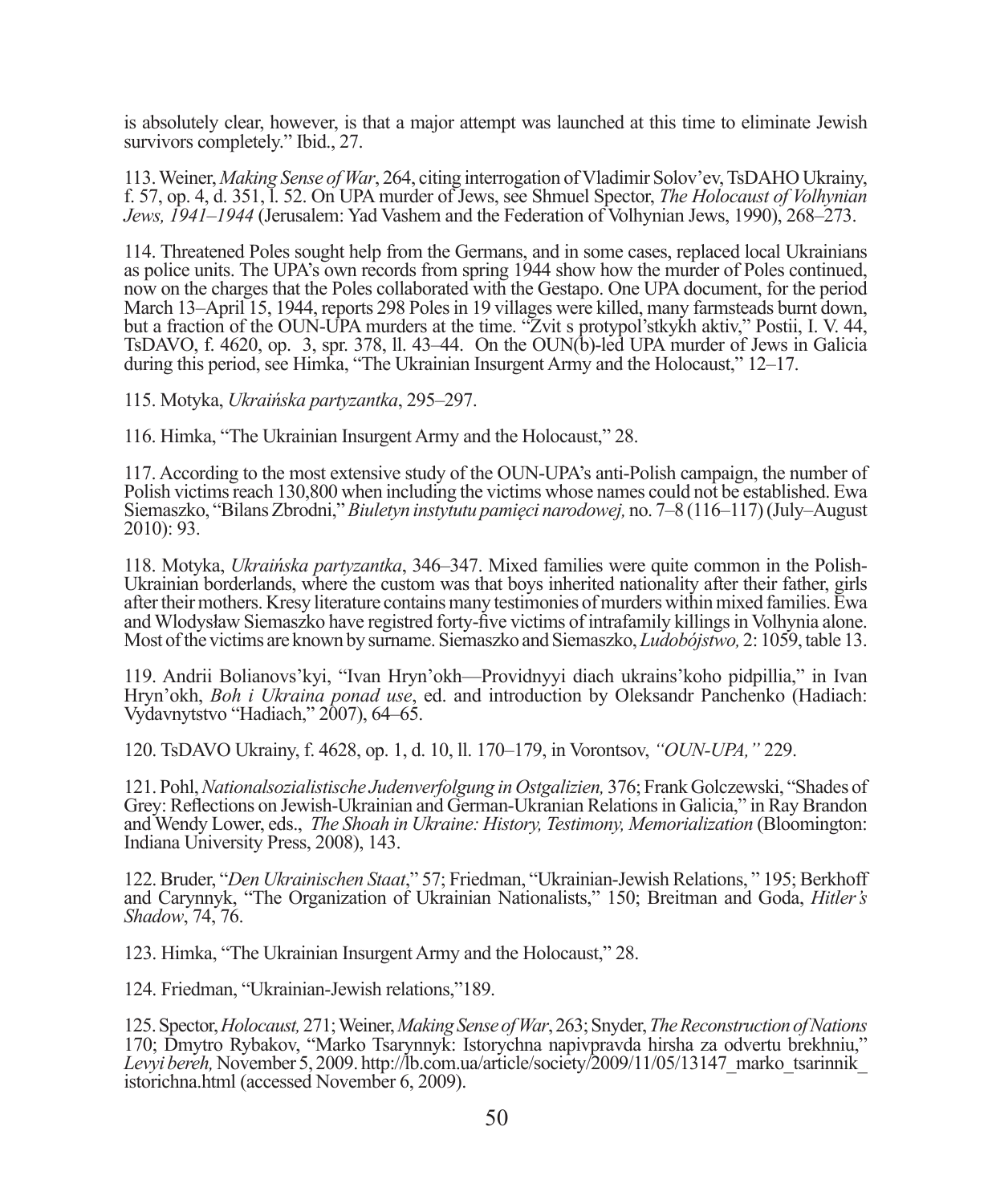126. Spector, *Holocaust*, 279; Mykhailo V. Koval', *Ukraina v druhii svitovyi i velykyi vitchyznianyi viinakh, 1939–1945 rr.,* (Kyiv: Dim Al'ternatyvy, 1999), 154.

127. Interrogation of activist Mykhail Dmitrievich Stepaniak, HDA SBU, f. 6, d. 1510, tom 1, l. 54. When working with Soviet interrogations, it is critical to keep in mind that the Soviets had special interests in demonstrating the OUN-UPA's German connections. Yet, they confirm a picture, borne out of other evidence, that Nazi Germany was but a secondary enemy of the OUN and UPA.

128. Ibid., ll. 71–72.

129. Ibid., l. 61.

130. Report from Soviet agent "Iaroslav" to the deputy director of the third department of the USSR People's Commissariat of Defense Chief Counterintelligence Directorate "SMERSH" (Glavnoe upravlenie kontrrazvedki SMERSh GUKR-NKO, "Smersh,") Nov. 23, 1944, HDA SBU, f. 13, sbornik 372, tom 5, l. 25.

131. Ivan Katchanovski, "Terrorists or National Heroes?" See also Stepeniak fi le, HDA SBU, f. 6, d. 1510, tom 1, ll. 42, 54.

132. Special resolution passed by the Third Congress of the OUN(b) in February 1943, TsDAVO, f. 3833, op. 1, spr. 102, ark. 1–4. Thanks to Marco Carynnyk for this reference. See also Motyka, *Ukraińska partyzantka*, 117, n. 47.

133. The Second Congress of the OUN(b) issued detailed instructions that the fascist salue should be executed by raising the right arm "slightly to the right, slightly above the peak of the head," while exclaiming "Glory to Ukraine!" (*Slava Ukraini!*), to which fellow members responded "Glory to the Heroes!" (*Heroiam Slava!*). This section was omitted from the republished resolutions of the Second Congress. Compare, for instance, *OUN v svitli postanov Velykykh Zboriv* (n.p.: Zakordonni Chastyny Orhanizatsii Ukrains'kykh Nationalistiv, 1955), 44–45, with the original 1941 publication, TsDAHO, f. 1, op. 23, spr. 926, l. 199 (*Postanovy II. Velykoho Zboru Orhanizatsii Ukrains'kykh Nationalistiv*, 37), cited in Rossoliński-Liebe, "The 'Ukrainian National Revolution' of 1941," 90.

134. Per A. Rudling, "Szkolenie w mordowaniu: Schutzmannschaft Battalion 201 i Hauptmann Roman Szuchewycz na Białorusi 1942 roku," in Bogusław Paź (ed.), *Prawda historyczna a prawda polityczna w badaniach naukowych: Przykład ludobójstwa na kresach połudiowej-wschodniej Polski w latach 1939–1946,* (Wrocław: Wydawnictwo uniwersytetu Wrocławskiego, 2011), 183–204.

135. Bul'ba-Borovets, *Armiia bez derzhavy*, 254, citing "Vidkrytyi list da Chleniuv Provodu Orhanizatsii Ukrains'kykh Natsionalistiv Stepana Bandery," *Oborona Ukrainy: Chasopys' Ukrains'koi Narodn'oi Revolutsiinoi Armii*, Osoblyve vydannia ch. 1, August 10, 1943.

136. John-Paul Himka, *Ukrainians, Jews and the Holocaust: Divergent Memories* (Saskatoon: Heritage Press, University of Saskatchewan, 2009), 46; Kurylo and Khymka, "Iak OUN stavylosia do ievreiv?" 260.

137. Carynnyk, "Foes of Our Rebirth," citing "Nakaz Ch. 2/43, Oblasnym, okruzhnym i povitovym providnykam do vykonannia," TsDAVO, f. 3833, op. 1, spr. 43, l. 9.

138. Himka, *Ukrainians, Jews, and the Holocaust*, 46–47.

139. Document scan available on the website of the Embassy of Ukraine in Canada, http://www. ukremb.ca/canada/ua/news/detail/11684.htm (accessed January 18, 2011).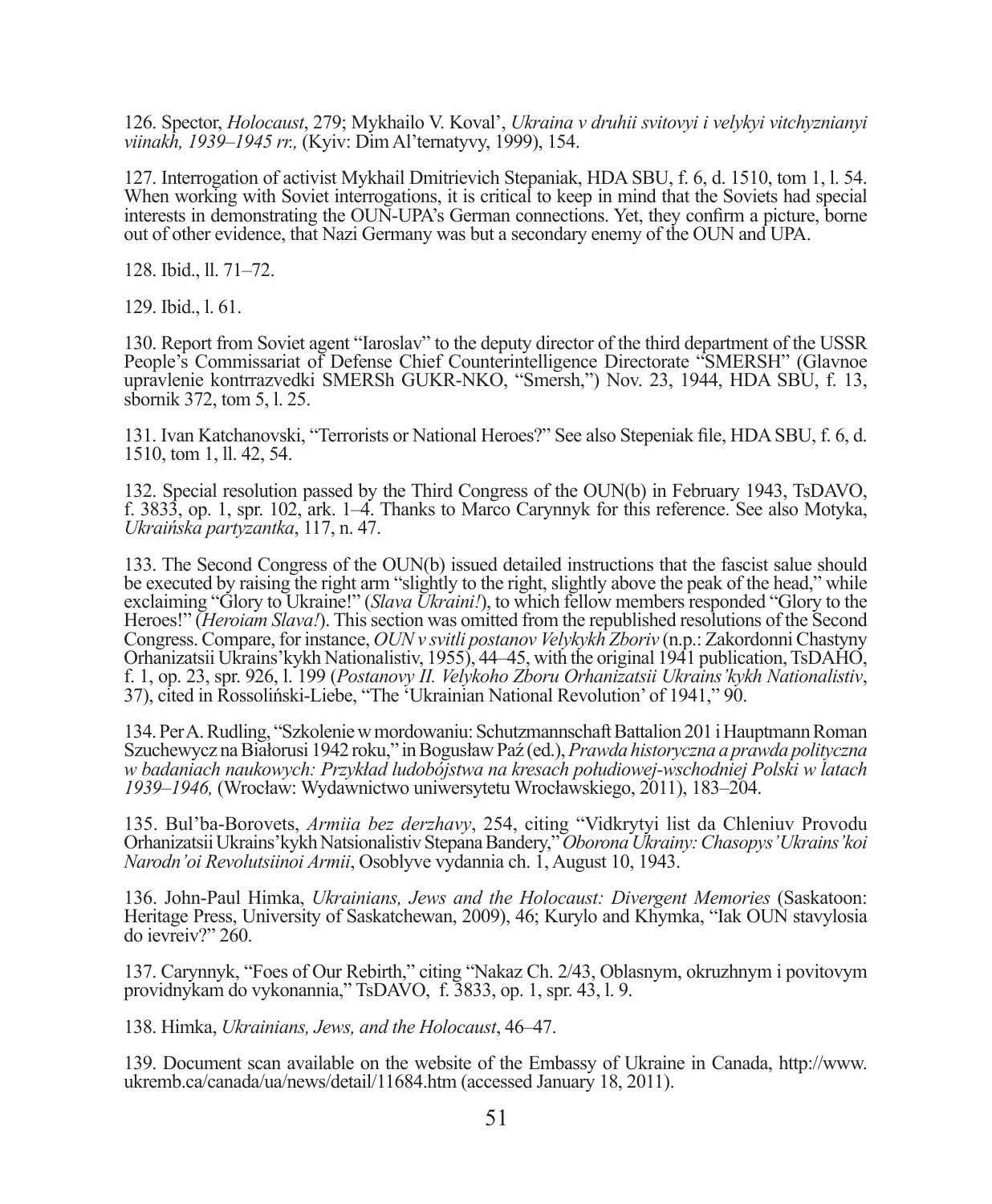140. Volodymyr V''iatrovych, *Stavlennia OUN do ievreiv: formuvannia pozytsii na tli katastrofy* (L'viv: Vydavnytstvo "MS", 2006), 73.

141. Kosyk adds Armenians, Lithuanians, Italians, Romanians, Hungarians, Germans, and Belgians. Kosyk, *The Third Reich*, 373–374. Some of these non-Ukrainian UPA participants appear to have been former Soviet POWs who had served as Schutzmänner but defected after Stalingrad, and other collaborators. U.S. intelligence also mentioned former members of the Slovak Hlinka Guard, former soldiers of the Ukrainian Waffen-SS division *Galizien*, but also "escaped German SS men." Breitman and Goda, *Hitler's Shadow*, 79, citing Preliminary Reports I and Informant Report 35520 [undated], National Archives and Records Administration, (henceforth NARA), RG 319, IRR TS "Banderist Activity Czechoslovakia," v. 1, D. 190425.

142. "Through resurrection and sabotage we finally broke the strengths of the Muscovite-Jewish [*moskovs'ko-zhydovskyi*] occupant. When the war finally broke out our partisan activities included his physical extermination and and our rise under the leadership of our leader Stepan BANDERA." Leaflet distributed in June 1942 on the occasion of the first anniversary of the Act of June 30, 1941. HDA SBU, f. 13, spr. 372, ch. 35, l. 200. On 1947, see f. 13, op. 376, tom 4, l. 363. On 1948, see f. 13, op. 376, tom 65, l. 243.

143. "To the brotherly Czech and Slovak nations," in Petro J. Potichnyj, ed., *English Langauge Publications of the Ukrainian Underground*, Litopys UPA, 17 (Toronto: Litopys UPA, 1988), 158.

144. For instance, an underground OUN(b) journal from 1946 describes the *History of the VKP(b)* as the "Bolshevik Talmud." *Ukrains'kyi robitnyk: Vydaie kraiovyi oseredok propahandy OUN*, No. 1. (January 1946): 2.

145. Anna Holian, "Anticommunism in the Streets: Refugee Politics in Cold War Germany," *Journal of Contemporary History*, 45, no. 1 (2010): 144.

146. Ibid., 147–148.

147. "Evrei—hromadiane Ukrainy," OUN(b)-UPA leaflet written in March 1950, HDA SBU, f. 13, d. 376, tom 65, ll. 283–294.

148. Ibid., l. 293.

149. "Protokol doprosa obviniaemo Okhrimovucha Vasilia Ostapovicha ot 5 ianvaria 1953 g.," HDA SBU, f. 5, spr. 445, t. 4, ark. 297, printed in Volodymyr Serhiichuk et al., eds., *Stepan Bandera u dokumentakh radians'kykh orhaniv derzhavnoi bezpeky, 1939–1959,* (Kyiv: PP Serhiichuk M. I., 2009), 3: 385.

150. Breitman and Goda, *Hitler's Shadow*, 79, citing NARA, RG 319, IRR TS "Banderist Activity Czechoslovakia," v. 2, D. 190425.

151. "List R. Shukhevycha kerivnyku pidpillia na Volyni 'Dalekomu,' July 18, 1946, HDA SBU f. 65, spr. S-9079, t. 2 (dodatok), ark. 287 (konvert), in Serhiichuk et al., *Roman Shukhevych*, 2: 54.

152. Petro Poltava, "Elementy revolutsiinosti ukrains'koho natsionalizmu," *Ideia i chyn*, ch. 10 (1948), HDA SBU, f. 13, no. 376, t. 6, l. 223.

153. In fact, Lutze was not even in Volhynia at the time, but was killed in a car accident in Potsdam. Motyka, *Ukrainska partyzantka*, 202–203. This falsification appeared with UPA veterans in the early 1950s, and is often repeated by the nationalists. Volodymyr Kosyk, *Ukraina i Nimechchyna u*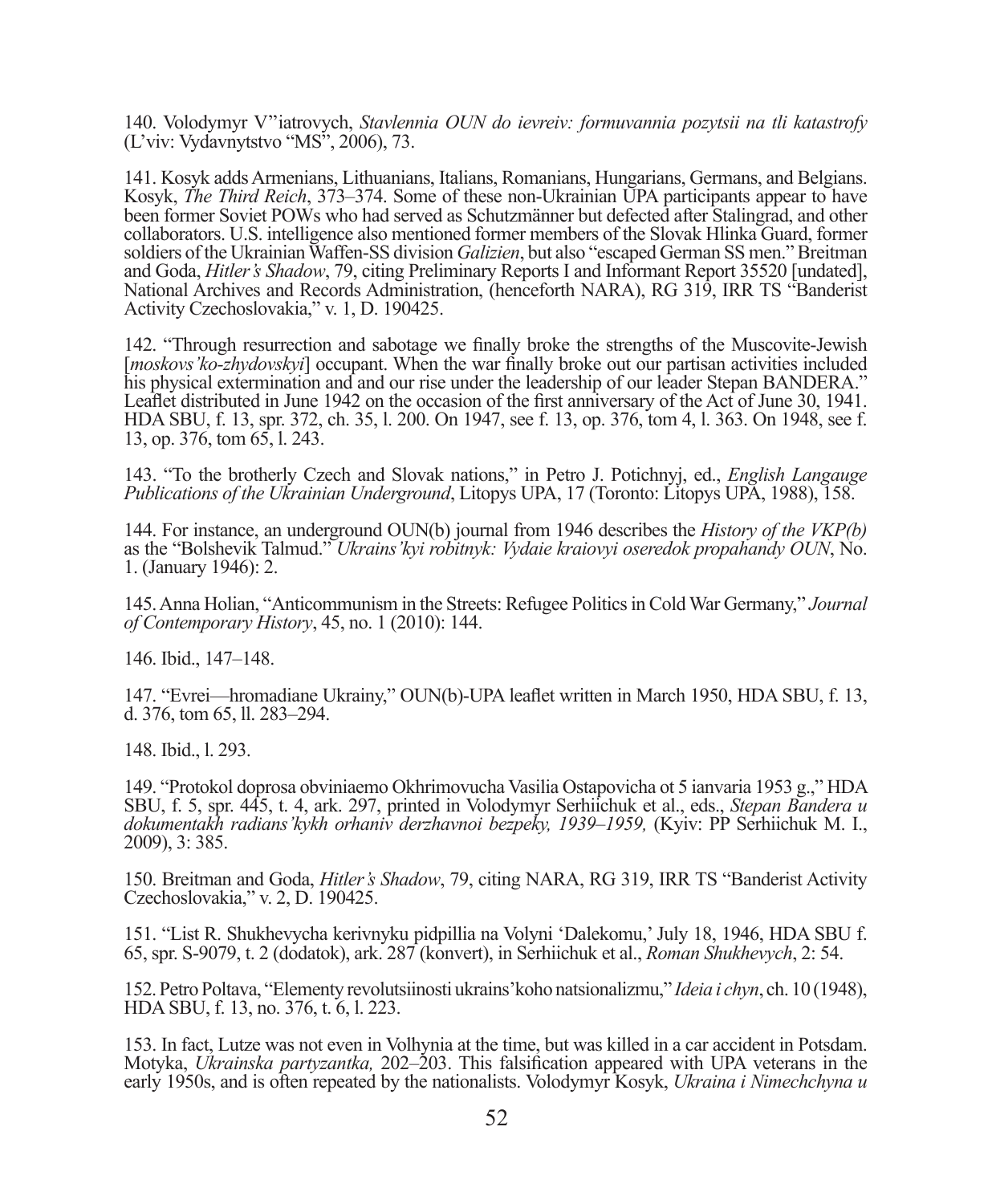*Druhii svitovii viini* (Lviv: Naukove t-vo imeni T. Shevchenka u L'vovi, 1993), 325. "We Ukrainians are proud of the fact that . . . the Chief of Staff of the German S.A. Lutze, [was] killed in course of military operations by the UPA, under the command of General Taras Chuprynka, the former Ukrainian commander of the "Nightingale Battalion." Jaroslaw Stetzko, "The Truth About Events in Lviv, West Ukraine, in June and July, 1941: An Open Letter to the "Rheinische Merkur," Cologne," *The Ukrainian Review* 10, no. 3 (Autumn 1963): 70.

154. R. Hryts'kiv, "Protypovstans'ka borot'ba," in Volodymyr V''iatrovych et al., *UPA: Istoriia neskorennykh* (Lviv: TsDVR, 2007), 281.

155. Burds, *The Early Cold War*, 13, citing a secret report from CIC Special Agent Vadja V. Kolombatovic to the Commanding Officer, CIC Region III, May 6, 1947, United States Army Intelligence and Security Command (INSCOM), Dossier ZF010016WJ, 1906–9.

156. Breitman and Goda, *Hitler's Shadow*, 77, 79, citing Special Agent Fred A. Stelling, Memorandum for the Officer in Charge, August 1, 1947, TS Organization of Banderist Movement, NARA, RG 319, IRR Bandera, Stephan, D. 184850. The 1950 so-called Kelley Report, written by Robert F. Kelley for the United States Army, similarly estimated that perhaps 75–80 percent of the Galician DPs sympathized with the OUN(b). Robert F. Kelley, "Survey of Russian Emigration," 92–93, 106–07, 111, 116, in Lebed archives, Harvard Ukrainian Research Institute, box 1, file 12. This document was declassified on 30 October 1992. Thanks to John-Paul Himka for this reference.

157. Evhen Lozyns'kyi (1909–1977), was a local leader of the OUN(b) in the Stanislaviv area. He stood behind the June 30 Akt, but was soon arrested by the Gestapo, imprisoned in Kraków, L'viv, and Auschwitz, and released only at the end of the war. A committed totalitarian and one of Stets'ko's closest associates, Lozyns'kyi served as regional *providnyk* of the OUN(b) in Bavaria after the war using the nom-de-guerre *Iur*. Emigrating to the United States, he was detained at the border and spent four months in dentention for his alleged involvement in the planning of a terrorist act against Soviet Foreign Minister Vyshinskii. In the United States, he served on the OUN(b)'s own "court system" and as leader of the Ukrainian League of Political Prisoners. "Vypiska iz doneseniia agenta . . . ot 17 avgusta 1944 goda," HDA SBU, f. 13, spr. 372, ark. 346; "Protokol doprosa obviniaemogo Okhrimovicha Vasiliia Ostapovicha ot 10 Marta 1953," HDA SBU, f. 5, spr. 445, ark. 49; "Protokol doprosa Matvienko, Mirona Vasil'evicha," HDA SBU, f. 6, spr. 56232, ark. 231–237; Mariia Lozyns'ka, "Pam''iati Ievhena Lozyns'koho (1909–1977)," *Svoboda*, no. 46, November 16, 2007, 29: http://www.svoboda-news. com/arxiv/pdf/2007/Svoboda-2007-46.pdf (accessed January 6, 2011).

158. As late as 1974, the RCMP investigated the "planning [of] a violent act—possibly the kidnapping of a Soviet diplomat in Canada" by the OUN(b). Inquiry 74WLO-2S-83, "Re: Acts of aggression against the Soviet Union in Canada," inquiry from the RCMP Liaison Office, Washington D.C. to CIA, Washington, DC, December 9, 1974, NARA, RG 263, E ZZ-18, Stephen Bandera Name File, v. 2; Staatsarchiv München, Staatsanwaltschaften 34887, vol. 1, l. 59, document on the OUN in Bavaria written by Inspector Fuchs, September 13, 1960. Thanks to Grzegorz Rossoliński-Liebe for these references.

159. Heorhyi Kas'ianov, *Do pytannia pro ideolohiiu Orhanizatsii Ukrains'kykh Nationalistiv (OUN): analitychnyi ohliad* (Kyiv: Instytut Istorii Ukrainy, 2003), 32; Iurii Kyrychuk, *Ukrains'kyi natsional'nyi rukh 40-50kh rokiv XX stolittia: ideolohiia ta praktyka* (L'viv: Dobra sprava, 2003), 356.

160. "Protokol' doprosa obviniaemogo Okhrimovicha, Valieiia Ostapovicha ot 21 oktabria 1952 g.," HDA SBU, f. 5, spr. 445, t. 1., ark. 219.

161. Ibid., ark. 241.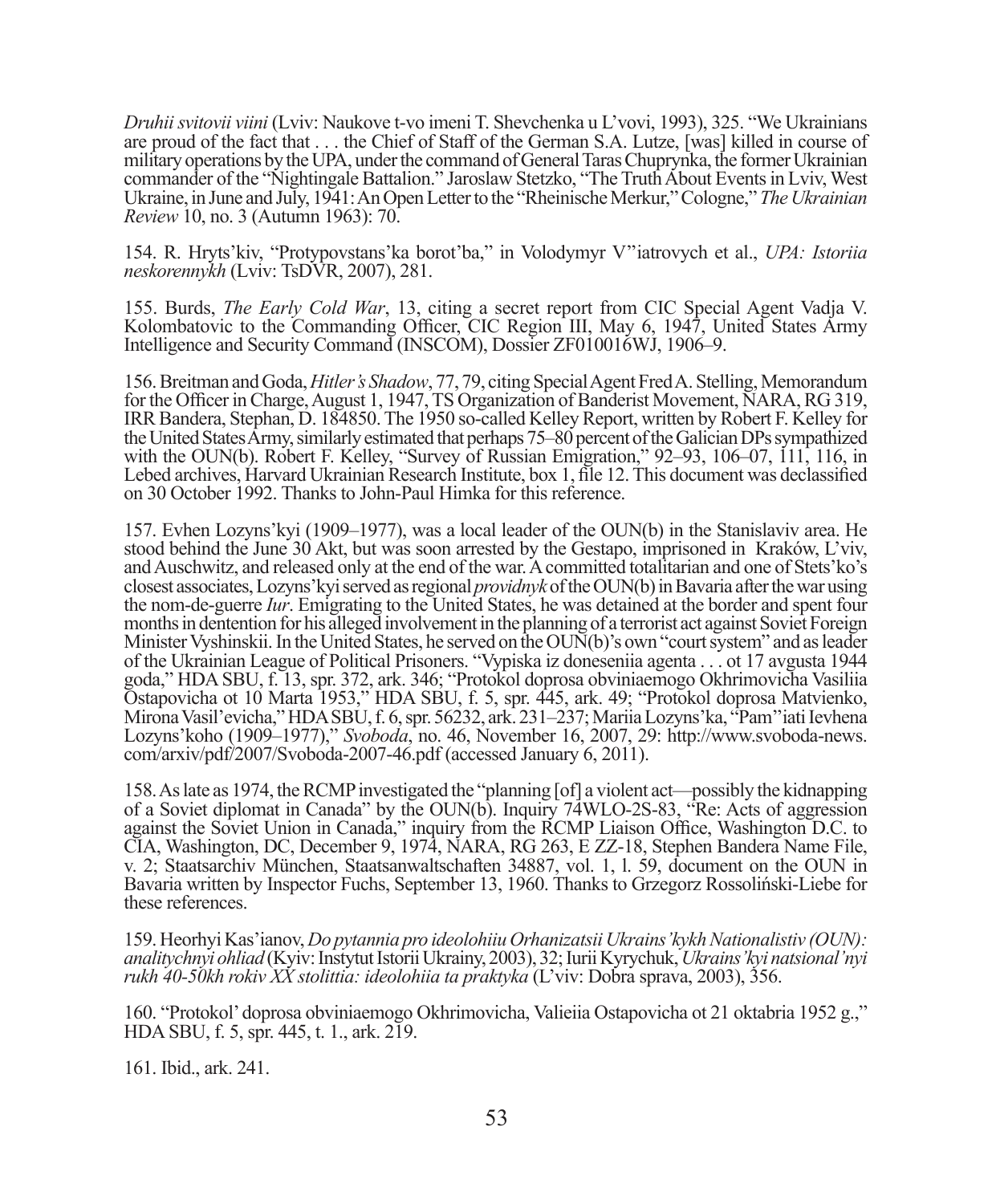162. Ibid., ark. 44, 48.

163. Ibid., ark. 69.

164. Burds, "The Early Cold War," 16, 55–56.

165. "Stenogramma protokol doprosa Matvieiko Mirona Vasil'evicha ot 9 1952 g.," HDA SBU, f. 6, spr. 56232, ark. 173–179.

166. Ibid., ark. 177; Breitman and Goda, *Hitler's Shadow*, 83, citing [Redacted] to Director of Security, January 9, 1956, NARA, RG 263, E ZZ-18, B 6, Stephen Bandera Name File, v. 1; Chief Base Munich to Chief, SR, EGMA-19914, March 29, 1956, NARA, RG 263, E ZZ-18, B 6, Stephen Bandera Name File, v. 2, and enclosures; Deputy Director, Plans, to Department of State, July 1, 1957, NARA, RG 263, E ZZ-18, B 126, Jaroslav Stetsko Name File, v. 1; Joint US-UK Conference, January 20, 1955, NARA, RG 263, E ZZ-19, B 10, Aerodynamic: Operations, v. 12, n. 1; Director, CA to [Redacted], DIR 00782, March 2, 1956, NARA, RG 263, E ZZ-19, B 11, Aerodynamic: Operations, v. 13.

167. Breitman and Goda, *Hitler's Shadow*, 81, citing SR/W2 to SR-DC, EE/SSS, January 13, 1952, NARA, RG 663, E ZZ-19, B 10, Aerodynamic: Operations, v. 10, f. 1.

168. Breitman and Goda, *Hitler's Shadow*, 83, citing "[Redacted] to Director of Security, January 9, 1956, NARA, RG 263, E ZZ-18, B 6, Stephen Bandera Name File, v. 1; Chief of Base Munich to Chief, SR, EGMA-19914, March 29, NARA, RG 263, E ZZ-18, B 6, Stephen Bandera Name File, v. 2 and enclosures; Deputy Director, Plans, to Department of State, July 1, 1957, NARA, RG 263, E ZZ-19, B 10, Aerodynamic: Operations, v. 12, n. 1; Director, CIA to [Redacted], DIR 00782, March 2, 1956, NARA, RG 263, E ZZ-19, B 11, Aerodynamic: Operations, v. 13.

169. Breitman and Goda, *Hitler's Shadow*, 80–81.

170. Breitman and Goda, *Hitler's Shadow*, 82, citing "Our Relations with the Ukrainian Nationalists and the Crisis over Bandera," attached to EGQA-37253, March 12, 1954, NARA, RG 263, E ZZ-19, B 10, Aerodynamics: Operations, v. 10, f.2.

171. Goda and Breitman, 82, *Hitler's Shadow*, citing CIA/State Department—SIS/Foreign Office Talks on Operations Against the USSR, April 23, 1951, NARA, RG 263, E ZZ-19, B 9, Aerodynamics: Operations, v. 9, f. 2.

172. Breitman and Goda, *Hitler's Shadow*, 80.

173. Breitman and Goda, *Hitler's Shadow*, 83, citing "Joint US-UK Conference, January 20, 1955, NARA, RG 263, E ZZ-19, B 10, Aerodynamic: Operations, v. 12, f. 1.

174. Pavelić's exiled Ustaše movement, reorganized in 1956 as the Croatian National Liberation Movement (*Hrvatski Oslobodilački Pokret*, HOP), joined Stets'ko's Anti-Bolshevik Bloc of Nations, and had its European headquarters in Franco's Spain.

175. "Protokol doprosa Matvieiko, Mirona Vasil'evicha ot 14–15 iolia 1951 goda," HDA SBU, f. 6, spr. 56232, ark. 96

176. Taras Fedoriv, *Batkivshchina Bandery* (Staryi Uhryniv, Ukraine: Hromas'ka orhanizatsiia "Banderivs'ke zemliatsvo," 2007), 10.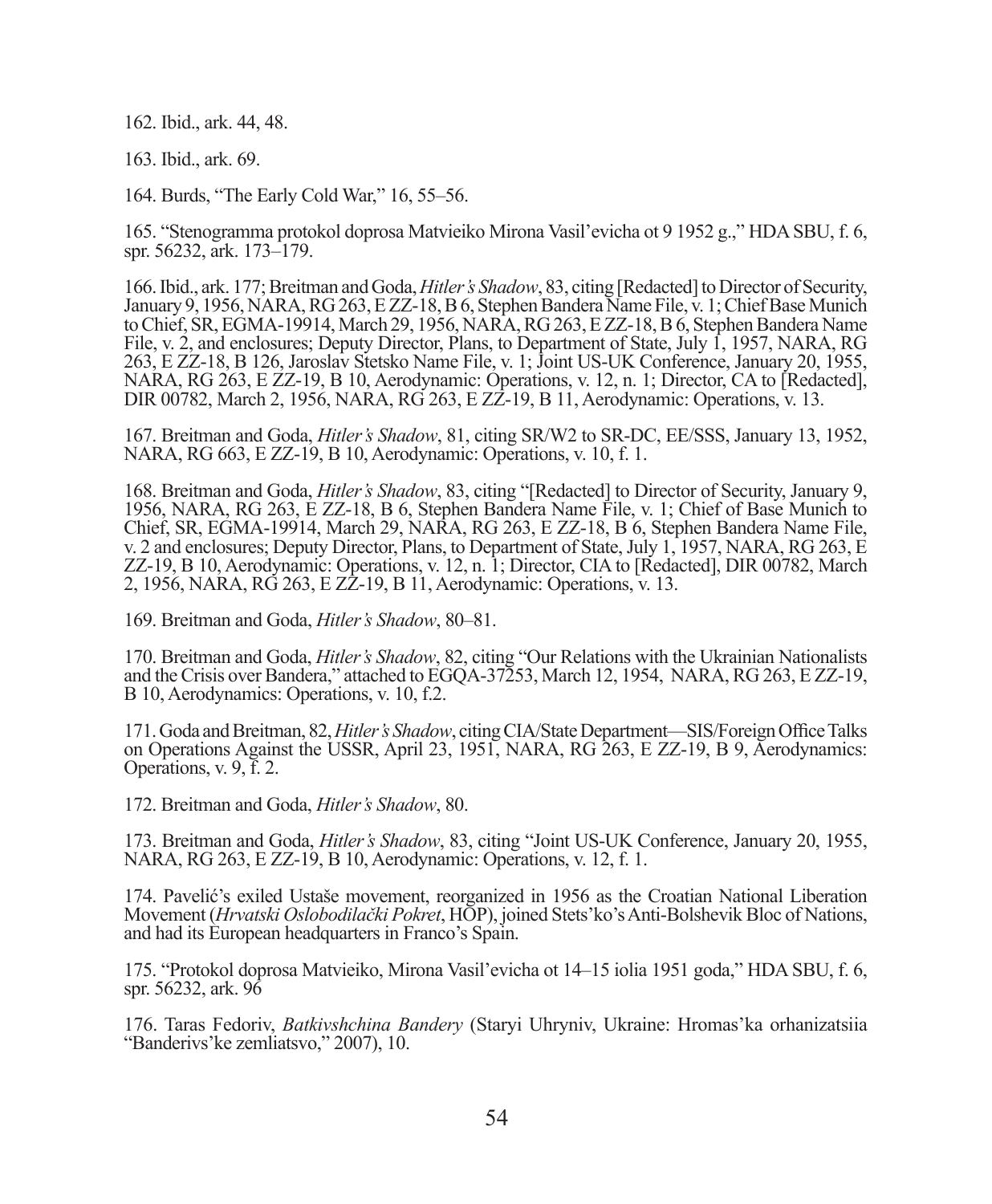177. Slava Stetzko, "A.B.N. Ideas Assert Themselves: The 20th Anniversary of the Anti-Bolshevik Bloc of Nations (A.B.N.), 1943–1963," *The Ukrainian Review* 10, no. 3 (Autumn, 1963): 9, Lypovets'kyi, *OUN banderivtsi*, 76.

178. "Do Ponevolenykh Narodiv i ikh Emigratsii: Zvernennia IV velykoho Zboru OUN" *Vyzvol'nyi shliakh: Suspil'no-politychnyi i naukovo-literaturnyi misiachnyk*, kn. 10 (247), (October, 1968): 1166; S. Stetzko, "A.B.N. Ideas Assert Themselves," 9; Oleksandr Panchenko, "Peredmova," in Roman Il'nyts'kyi, *Dumky pro ukrains'ku vyzvol'nu polityku: Vstupne slovo Oleha Il'nyts'koho* (Hadiach: Vydavnytstvo 'Hadiach,' 2007), 34.

179. Father N. Bahatyr, "Molytva pid chas vidkryttia IV Velykoho Zboru OUN," *Vyzvol'nyi shliakh: suspil'no-politychnyi i naukovo literaturnyi misiachnyk*, Vol. 11–12 (248–249), (November–December 1968): 1267.

180. "Protokol doprosa obviniaemogo Okhrimovicha Vasilia Ostapovicha 30 oktabria 1952," HDA SBU, f. 5, spr. 445, t. 2, ark. 136. Yet, the Reagan administration maintained friendly relations with the OUN(b). In August 1983, Yaroslav Stest'ko was invited to the White House and received by President Reagan and Vice President Bush. "Ukraina staie predmetom svitovoi politiky: u 25-littia tyzhnia ponevolenykh narodiv i 40-richcha ABN," *Homin Ukrainy*, August 17, 1983: 1, 3; "Politychnyi aspekt vidznachennia richnyts': TPN i ABN," *Homin Ukrainy*, August 24, 1983: 1, 4.

181. Panchenko, "Peredmova," 32, 41.

182. Handwritten testimony by Vasyl' Kuk, "Kharakterystyka osib natsionalistychnykh seredovyshch za kordonom: Seredovyshche ZCh OUN," HDA SBU, f. 6, spr. 51895, t. 2, ark. 37.

183. "Protokol doprosa obviniaemogo Okhrimovich Vasiliia Ostapovicha ot 11 dekabria 1952 g.," HDA SBU, f. 5, spr. 445, t. 4, ark. 30.

184. Burds, *The Early Cold War*, 13, citing a secret report of CIC Special Agent Vadja V. Kolombatovic to Commanding Officer, CIC Region III, 6 May 1947, INSCOM Dossier ZF010016WJ, 1906–9.

185. Breitman and Goda, *Hitler's Shadow*, 86, Card Ref. D 82270, July 22, 1947, NARA, RG 319, E 134B, B 757, Mykola Lebed' IRR Personal File, Box 757.

186. "Protokol doprosa obviniaemogo Okhrimovicha Vasilia Ostapovicha ot 1 1952 g.," HDA SBU, f. 5, spr. 445, t. 2, ark. 183.

187. Holian, "Anticommunism in the Streets," 138.

188. Breitman and Goda, *Hitler's Shadow*, 88–89.

189. The Immigration and Naturalization Services saw in Lebed' a "clear-cut deportation case" due to his wartime record with its "wholesale murders of Ukrainians, Poles and Jewish (sic)," but he was protected by CIA Assistant Director Allen Dulles's personal intervention. Breitman and Goda, *Hitler's Shadow*, 86, citing NARA, RG 263, E ZZ-18, Box 80, Mykola Lebed Name File, v. 1.

190. Breitman and Goda, *Hitler's Shadow*, 88.

191. "Report details ties between US and ex-Nazis," *Associated Press*, December 10, 2010: http:// www.google.com/hostednews/ap/article/ALeqM5hJe2eJeWstJo3-tpdA7nw-vGP6Tg?docId=3faa07 027f724e5da4c1837d8c41b788 (accessed December 15, 2010).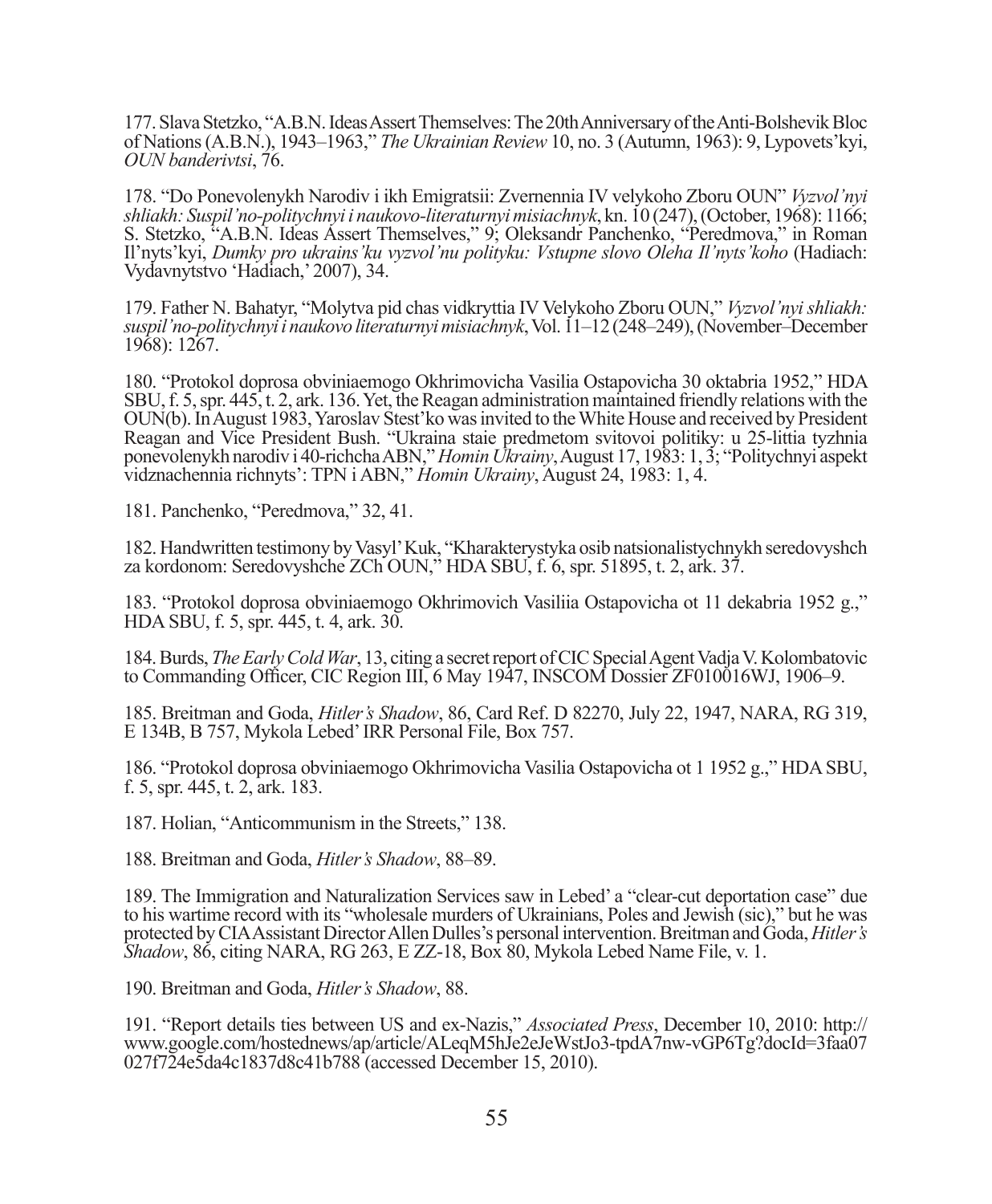192. "Protokol doprosa obviniaemo Okhrimovicha Vasiliia Ostapovicha ot 21 oktiabria 1952 g.," HDA SBU, f. 5, spr. 445, t. 1, ark. 220.

193. Charles T. O'Connell, *The Munich Institute for the Study of the USSR: Origin and Social Composition, Carl Beck Papers in Russian and East European Studies 808.* (Pittsburgh: University Center for Russian and East European Studies, 1990), 9f, 28–32. The Ukrainian National Rada, led by Andrii Livyts'kyi, at the time consisted primarily of by Petliurites and members of the OUN(m). By cooperating with Russian anticommunists, Bandera believed that the Melnykites had "broken the united front of hostility toward so-called cooperation with . . . Muscovite imperialists and their protectors." "Pis'mo Glavaria ZCh OUN Bandera Stepana, adresovannoe 'Provodu' OUN na Ukrainskikh zamliakh, 'Provodu' OUN L'vovskogo kraia, druz'iam Chernomu i Usmikhu," June 1955, HDA SBU, f. 13, spr. 379, t. 2, ark. 191.

194. Arch Puddington, *Broadcasting Freedom: The Cold War Triumph of Radio Free Europe and Radio Liberty* (Lexington: The University Press of Kentucky, 2000), 168.

195. Evhen Shtendera (b. 1924) served as commander of political education in the UPA. Serhiichuk, *Stepan Bandera,* 3:8–9*.* See also HDA SBU, f. 5, spr. 445, t. 3, ark. 100–129, published in ibid., 3: 318. After the war he became a librarian at the University of Regina, main editor of the *Litopys UPA*, and from 1992, an instructor at the L'viv Polytechnic Institute.

196. Wolodymyr Kosyk (b. 1924) combined his academic career with clandestine activities in the OUN(b) and its youth section, the Ukrainian Youth Association, (*Spilka Ukrains'koi Molodi,* SUM). After the war he taught at the Ukrainian Free University in Munich. In 1957 he led an ABN mission in Taipei, in Chiang Kai-shek's Nationalist China. He published his research both with the Ukrainian Free University in Munich and in the Banderite intellectual jounral *Vyzvol'nyi shliakh*. Zirka Vitoshyns'ka, "Volodymyr Kosyk: 'Politychni podii vidbuvaiut'sia ne v zamknenomu koli iakohos' narodu, a v pevnomu vnutrishn'omu i zovnishn'omu politychnomu kontksti,'" *Dzerkalo Tyzhdnia*, August 19, 2006: http://www.dt.ua/newspaper/articles/47531 (accessed January 18, 2011); S. Stetzko, "A.B.N. Ideas Assert Themselves,"11. For his research, Kosyk was awarded a gold medal from the Ukrainian Free University in Munich in 2000, and the order *For Merit* (*Za zaslugi*) of the third degree from President Yushchenko himself in 2005. He is honorary director of the Center for the Study of the Liberation Movement in L'viv.

197. Taras Hunczak (b. 1932), with his brother, sister, and father, were members of the OUN. Taras Hunczhak, *Moi spohady—stezhky zhyttia* (Kyiv: Dnipro, 2005), 16, 22, 30.

198. On Veryha (1922–2009) in Waffen-SS, see Vasyl' Veryha, *Pid krylamy vyzvol'nykh dum* (Kyiv: Vydavnytstvo imemi Oleny Telihy, 2007). His works have been published by the Canadian Institute of Ukrainian Studies. See, for instance, Wasyl Veryha, ed., *The Correspondence of the Ukrainian Central Committee in Cracow and Lviv with the German authorities, 1939–1944* (Edmonton: Canadian Institute of Ukrainian Studies Press, University of Alberta, 2000).

199. Oleksa Horbatsch (1915–1997) was assistant professor at the Ukrainian Free University in Munich 1965–1967, full professor 1971–1990, professor emeritus 1991–1997. Mykola Shafoval and Roman Iremko, eds., *Universitas Libera Ucrainensis: 1921–2006* (Munich: Ukrainische Freie Universität, 2006), 122. Horbatsch was proud of his service as a soldier in the Waffen-SS and a regular contributor to the veterans' journal *Visti kombatanta*. Bohdan Matsiv, ed., *Ukrains'ka dyviziia "Halychyna": Istoryia u svitlynakh vid zasnuvannia u 1943 r. do zvil'nennia z polonu 1949 r.* (Lviv: ZUKTs, 2009), 218–219, 254; Mykola Mushynka, "Ioho biohrafi ia v ioho naukovykh pratsiakh: Do 75-richcha z dnia narodzhennia Prof. Oleksy Horbacha z Nimechchyny," *Druzhno vpered: Shchomisiachnyi kul'turnohromads'kyi iliustrovanyi zhurhnal, vydae Soiuz rusyniv-ukraintsiv Slovachchyny,* no. 3 (1993): 13.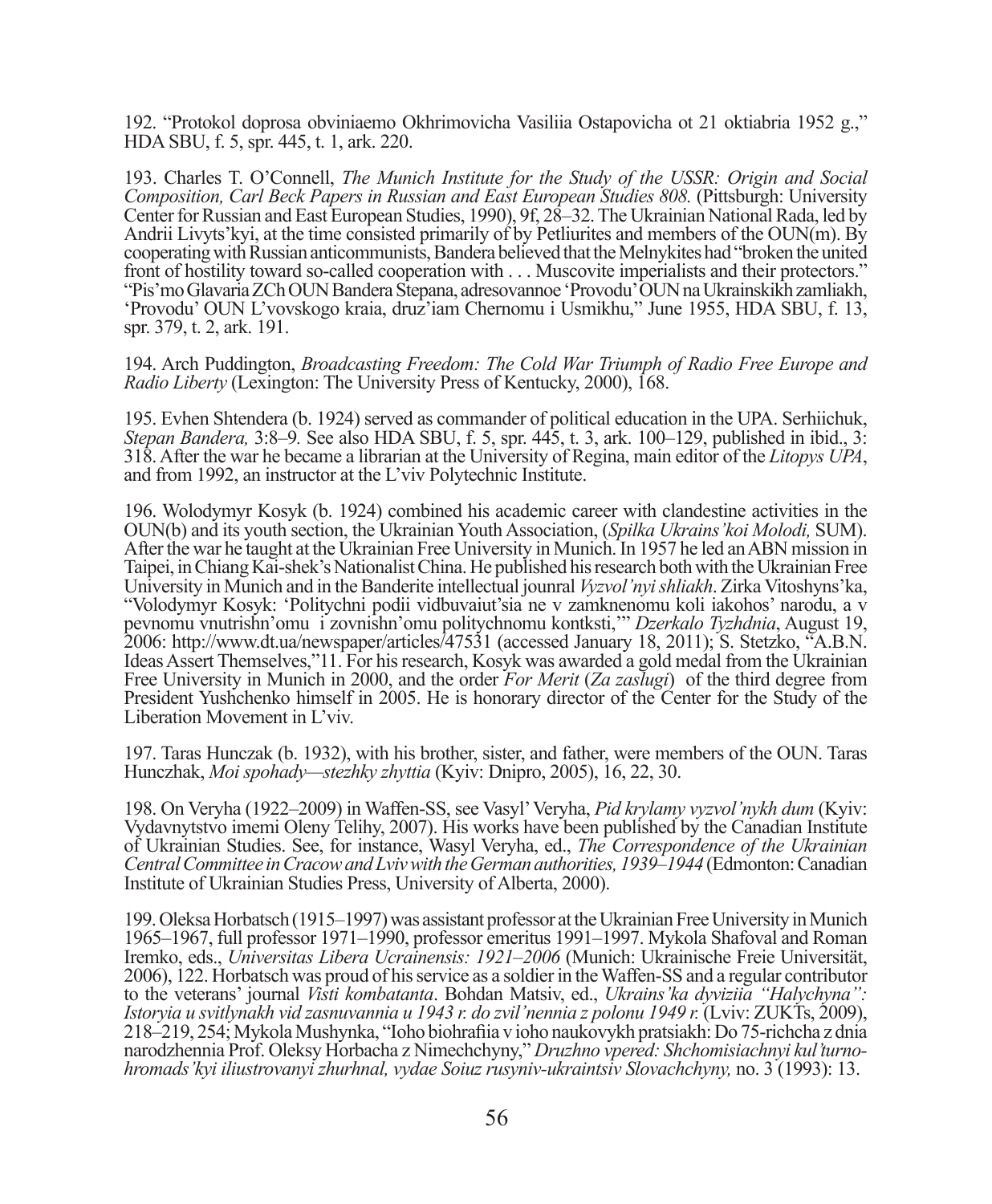200. Petro Savaryn (b. 1926) never held an academic position, but was one of the founders of the Canadian Institute of Ukrainian Studies and chancellor of the University of Alberta 1984–87. He also served as president of the World Congress of Free Ukrainians 1983–1987, and the Alberta Progressive Conservative party. He is also active in the society of the veterans of the Waffen-SS Galizien. Petro Savaryn, *Z soboiu vzialy Ukrainu: Vid Tarnopillia do Al'berty* (Kyiv:KVITs, 2007), 275.

201. Ivan Hryn'okh (1909–1994), veteran and chaplain of the Nachtigall and Schutzmannschaft Battalion 201, worked at the Ukrainian Free University in Munich, as assistant professor 1974–1977, full professor 1978–1990, professor emeritus 1991–1994. Shafoval and Iaremko, *Universitas Libera Ucrainensis*, 122.

202. Petro Mirchuk (1913–1999) was arrested by the Germans in 1941 and spent the war in internment camps, including Auschwitz. Immediately after the war he was responsible for OUN(b) propaganda in occupied Germany. He was one of Stepan Bandera's close allies and a stern adherent of totalitarianism. Mirchuk's writings are representative of the sort of pseudo-scholarship the OUN(b) produced after the war. He received a J.D. in 1941 and a Ph.D. in 1969 from the Ukrainian Free University in Munich, and wrote several widely cited chronicles on the history of the OUN. He combined academic activities with high-ranking positions in the OUN(b). Posivnych, *Zhyttia i diial'nist' Stepana Bandery*, 140. Mirchuk was also used as an "expert" for the defense during the OSI hearings on deportation.

203. Markus Huss, "Male Historians in Exile: Constantly Relating to Their Background," *Baltic Worlds* 3, no. 1 (2010): 17–18.

204. Some of the more prominent examples are found in the writings of Mykola Riabchuk, according to whom "Ukraine is not just a 'normal' nation," but rather, "a postcolonial country shared near equally by the 'aboriginal' and 'settler' communities." Riabchuk juxtaposes the "aboriginal" Ukrainains to the Sioux population with (non-Ukrainian) "settlers" and invokes Hollywood images of *Dances with Wolves.* Under these conditions, Riabchuk argues that a part "of Bandera's legacy remains relevant—that of patriotism, national solidarity, self-sacrifice, idealistic commitment to common goals and values." Mykola Riabchuk, "Bandera's Controversy and Ukraine's Future," *Russkii vopros,* no. 1, 2010: http:// www.russkiivopros.com/?pag=one&id=315&kat=9&csl=46#\_edn13 (accessed April 28, 2010); idem, "Ukraine: Revisiting a 'Success Story'?" *Transitions Online*, issue 10/17/2006: 4. On Riabchuk's use of postcolonial rhetortic in the service of nationalism, see Rudling, "Iushchenkiv fashyst," in Amar, Balyns'kyi, and Hrytsak, *Strasti za Banderoiu,* 254, and Roman Dubasevych, "Dity rozpachu," *zakhid. net,* December 20, 2010: http://zaxid.net/article/82258/ (accessed December 20, 2010).

205. Following president Yushchenko's designation of Stepan Bandera as Hero of Ukraine in January 2010, CIUS director Zenon Kohut defended Bandera and denied the fascist nature of the OUN. Zenon Kohut, "Ukrains'kyi natsionalizm," 145–146, and Rudling, "Iushchenkiv fashyst."

206. Only in the past few years have scholars started to give these institutions serious attention. See, for instance, O'Connor, "The Munich Institute for the Study of the USSR;" Holian, "Anticommunism in the streets"; Julia Delande, "'Building a Home Abroad'—A Comparative Study of Ukrainain Migration, Immigration Policy and Diaspora Formation in Canada and Germany after the Second World War," Ph. D. Dissertation, Hamburg University, 2006; Huss, "Male Historians in Exile"; Rossoliński-Liebe, "Celebrating Fascism."

207. Frank Golczewski, "Besprechung," *Jahrbuch für Geschichte Osteuropas*, 44, no. 4 (1996): 592 ff, cited in Bruder, *"Den ukrainischen Staat,"*12.

208. Berkhoff and Carynnyk, "The Organization of Ukrainian Nationalists," 149; Himka, "War Criminality," 11; Bruder, *"Den ukrainischen Staat,"* 12–13; Krzysztof Łada, "Creative Forgetting: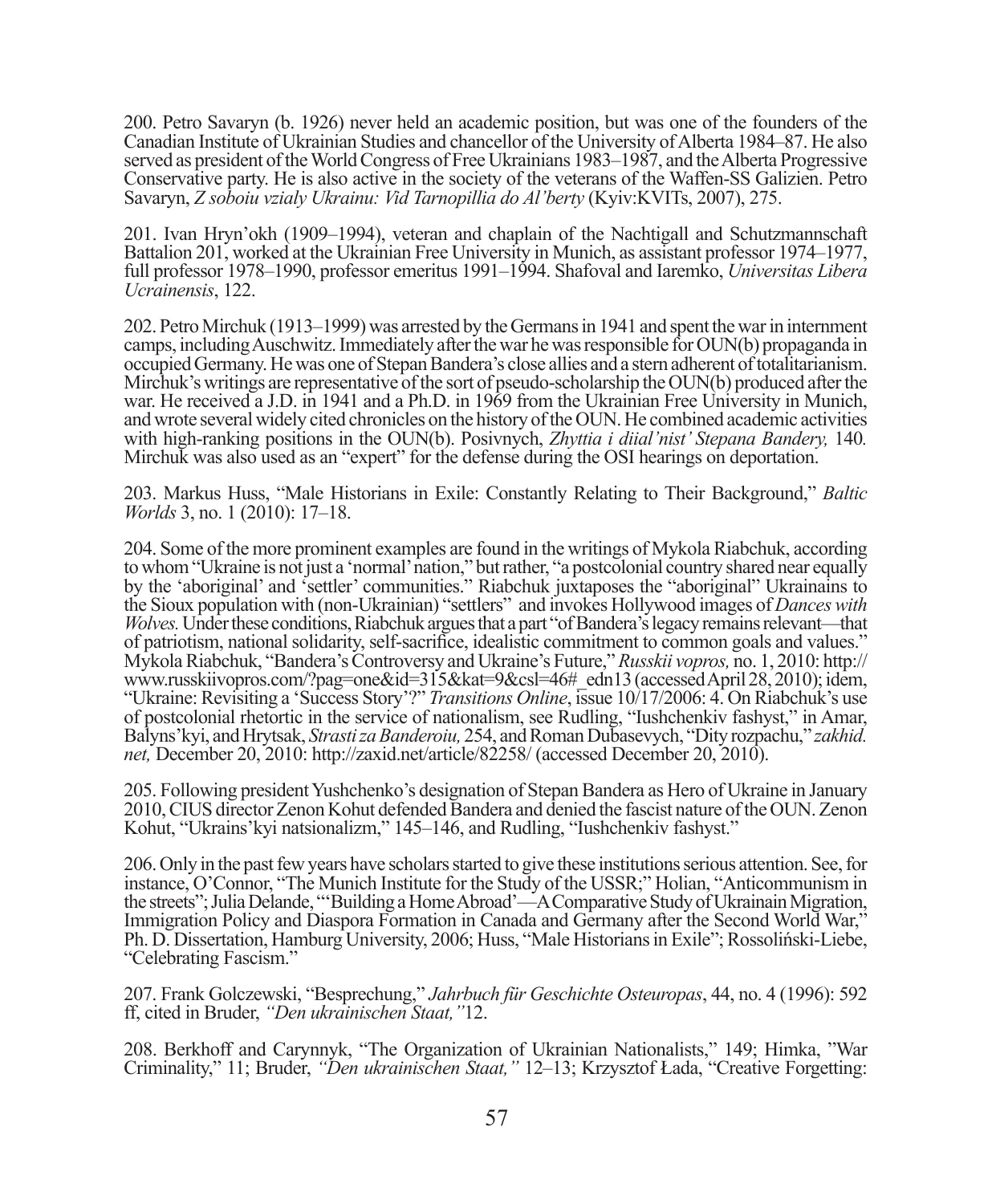Polish and Ukrainian Historiographies on the Campaign against the Poles in Volhynia during World War II," *Glaukopis,* no. 2/3 (2005): 346; Himka, "First Escape: Dealing with the Totalitarian Legacy in the Easrly Postwar Emigration," paper presented at the Workshop on "National Politics and Population Migrations in Central and Eastern Europe," Center for Austrian Studies, University of Minnesota, Minneapolis, 7–8 April, 2006, 7; idem, "Central European Diaspora," 22; Jeffrey Burds, "Access Restrictions in Central European Archives," round table discussion at the fortieth national convention of the American Association for the Advancement of Slavic Studies, Philadelphia, November 23, 2008.

209. Thus, only in 1996 did a complete version of Stets'ko's Akt of June 30, 1941, retaining the statement that the Ukrainian state would "cooperate closely" with Nazi Germany, appear in print. Volodymyr Serhiichuk, ed., *OUN-UPA v roky viiny: Novi dokumenty i materialy* (Kyiv: NAN Ukrainy, 1996), 239–240. Confronted with primary documents that establish the anti-Semitic nature of the OUN, pronationalist historians have sometimes dismissed them as Soviet forgeries. See, for instance, Taras Hunczak, "Problems of Historiograhy: History and Its Sources," *Harvard Ukrainian Studies* 25 (2001): 129–142. For a discussion of this, see Himka and Kurylo, "Iak OUN stavylasia do ievreiv?" 253.

210. Burds, "Access Restrictions," 2008.

211. Himka, "War Criminality," 9–24; idem, "Central European Diaspora,"17–31; Rudling, "Iushchenkiv fashyst," 237–309; Rossoliński-Liebe, "Celebrating Fascism."

212. Lew Shankowsky, "Pro problemu antysemityzmu v Ukraini," *Svoboda*, February 3, 1960, cited in Himka, "War Criminality," 10.

213. Berkhoff and Carynnyk, "The Organization of Ukrainian Nationalists," 152, citing Bohdan Osadczuk, "Curesy i cymesy," *Zustriczi* 9 (1995): 30. Yet, during the war, Osadczuk (1920–2011) published anti-Semitic material in the collaborationist press in occupied Poland. Covering the Ustaše press for *Krakivs'ki Visti*, Osadczuk reported: "The mass graves in Vinnytsia, *Hrvatski Narod* states, is new proof of the politics of destruction that the Jews from the Kremlin have conducted among the Ukrainian people. The murdered Ukrainians again throw guilt on Stalin and his Jewish collaborators and summon the world to an implacable struggle against the Jewish-Bolshevik threat, which would like to bring upon Europe the same fate that the defenseless vicitms in Vinnytsia met." B[ohdan] O[sadchuk], "Kryvava propahanda Ukrainy: Vynnytsia v evropeis'kii presi," *Krakivs'ki visti*, August 7, 1943., cited in John-Paul Himka, "Ethnicity and the Reporting of Mass Murder: *Krakivs'ki visti*, the NKVD Murders of 1941, and the Vinnitsa Exhumation," paper presented at the University of Alberta Holocaust Workshop, January 14, 2005, 13.

214. Taras Hunczak, "Ukrainian-Jewish Relations during the Soviet and Nazi Occupations," in Yuri Boshyk, ed., *Ukraine during World War II: History and Its Aftermath* (Edmonton: CIUS, 1986), 42, 45.

215. One of the initiators of the Waffen-SS division Galizien, Kubijovyč endorsed ethnic cleansing "Pered maiestatom nepovynnoi krovy," *Krakivs' ki visti*, July 8, 1941, cited in John-Paul Himka, "The Reception of the Holocaust in Postcommunist Ukraine," in Joanna Michlic and John-Paul Himka, eds., *Bringing to Light the Dark Past: The Reception of the Holocaust in Postcommununist Europe* (forthcoming); John-Paul Himka, "Ethnicity and the Reporting of Mass Murder," 19; Per A. Rudling, "Organized Anti-Semitism in Contemporary Ukraine: Structure, Influence and Ideology," *Canadian Slavonic Papers/Revue canadienne des slavistes* 48, nos. 1–2 (March-June 2006): 96.

216. Bohdan Wytwycky, "Anti-Semitism," in Volodymyr Kubijovyč, ed., *Encyclopedia of Ukraine* (Toronto: CIUS Press 1984), 1: 82. On Wytwycky's writings on Jews as communists and NKVD men, see Rudling, "Organized Anti-Semitism," 98–99, n. 81.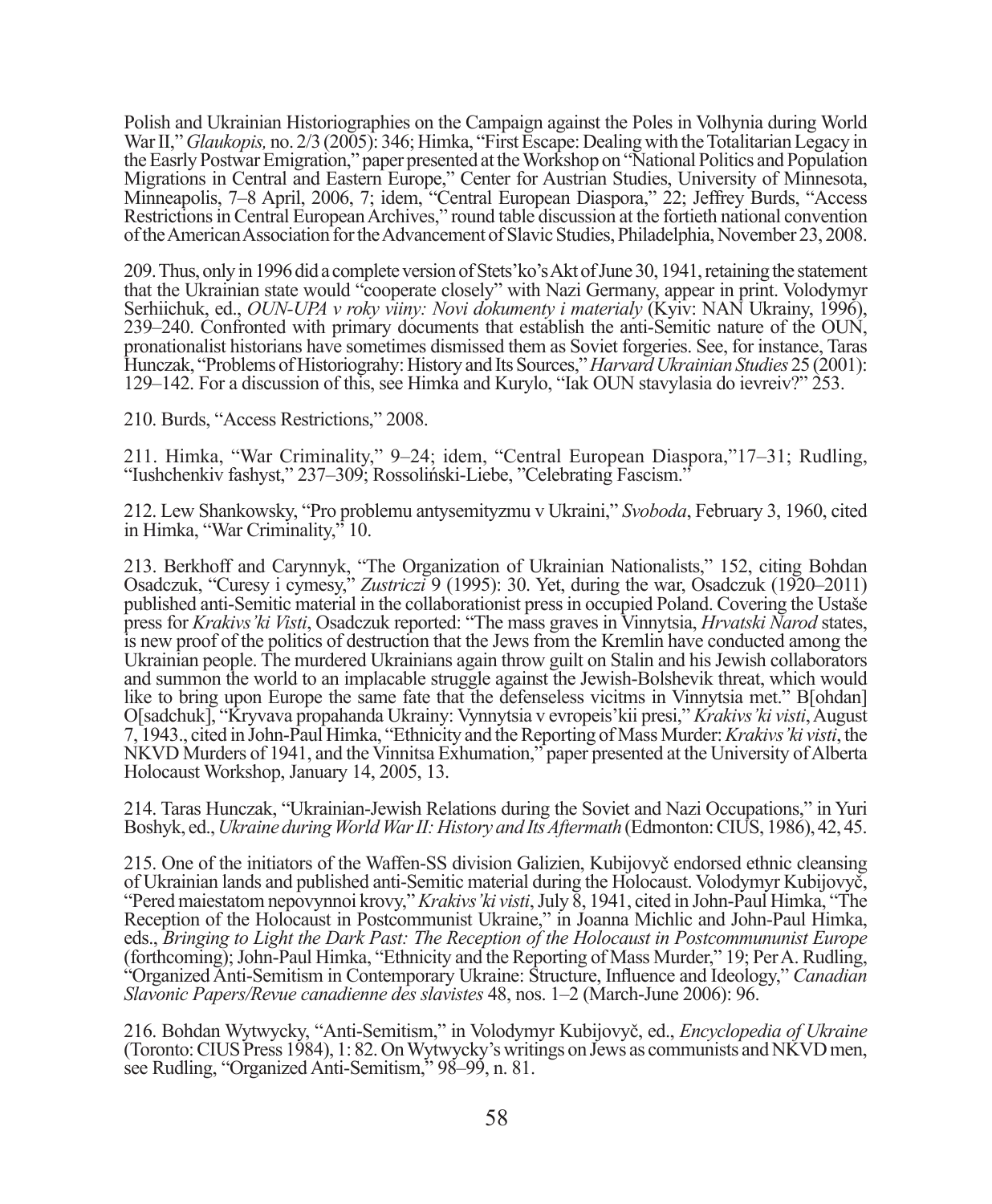217. Petro Mirchuk, *My Meetings and Discussions in Israel: Are Ukrainians "traditionally anti-Semites"?* (New York: Ukrainian Survivors of the Holocaust, 1982), 121.

218. Bruder, *"Den Ukrainischen Staat,"* 167, n 69, citing Petro Mirchuk, *In the German Mills of Death, 1941–1945*, 2d ed. (New York, 1985), 17.

219. Mirchuk habitually refers to Poles as "degenerates," Jews as blood-suckers, Russians as Mongols and tyrants. Mirchuk, *My Meetings and Discussions in Israel,* 116, 118, 121, 122. He accused Jews of controlling the U.S. courts. "What is 'Jewish justice' doing in American courts? And why 'Jewish' and not American justice? Are we a colony of theirs? It's not enough that our government gives Israel billions of our tax money each year for nothing, and now American courts must yield to Jewish demands? . . . Goebbels himself wouldn't have been able to turn the Americans against the Jews the way they did it themselves. . . . I repeat again and again, not as an 'anti-Semite' but as your friend: the abuse of your influence in America for the purpose of persecuting innocent Ukrainians by accusing them of cooperation with the Germans—is merely sowing the wind. And everyone is familiar with the proverb: 'Who sows in the wind, reaps the storm!' Think over this carefully! . . . I'm not threatening you with pogroms, I'm only warning you. All of those who have come to America from Eastern European counties, occupied by the Bolsheviks, know a great deal about the role of the Jews in the recent history of these lands—a role which, for your own good, it would be better to cover-up before the American public. But with these trials of 'war criminals'—the so-called murderers of innocent Jews—you're provoking them to reveal everything incriminating against the Jews. Is this what you want? These East-European émigrés have children and grandchildren, born and raised as American citizens. When you maliciously and groundlessly accuse their forbearers of imaginary crimes—and even generalize the accusation by claiming for example that all Ukrainians 'are anti-Semites'—then they, in turn, seeking to know the truth, learn from their parents about the role of the Jews in the apparatus of the bloody CheKa, GPU, NKVD, KGB; and they pass on this information to all their American acquaintances, co-workers, professors, journalists, et al. Tell me, do you really want that?" Ibid., 124–127.

## 220. Mirchuk, *My Meetings and Discussions in Israel*, 66. (*Srul* is a derogarory term for Jews.)

221. Orest Subtelny, *Ukraine: A History* (Toronto: University of Toronto Press, 2000), 489. This view came to have an impact also on Ukraine, as Subtelny's textbook, in Ukrainian translation, was widely used in Ukraine during the first years of independence. Marples, *Heroes and Villains*, 7, 23, 40–41.

222. In a discussion at the Fifth Annual Danyliw Research Seminar in Contemporary Ukrainian Studies, the Chair of Ukrainian Studies, the University of Ottawa, October 30, 2009, Potichnyj argued that Jews, killed by the UPA, were killed because they were communists. Interviewed by the *Washington Post*, he elaborated on this idea. "As for the killings of Jews and Poles, Potichnyj argues that no matter where guerillas fight for liberation, it's a messy affair. The Poles provoked the Ukrainians, he said. 'With respect to Jews,' he said, 'obviously, in the situation there must have taken place some killing of the Jews, although in 1943, when the UPA was quite strong, there were hardly no Jews left because the Germans had, unfortunately, killed them all off. But there were some remnants, and the remnants were either working with the Ukrainian underground or they were working with the Soviets.' Those allied with the Red partisans were obviously enemies of the underground, he said." John Pancake, "In Ukraine, movement to honor members of WWII underground sets off debate," *Washington Post*, January 6, 2010: A7; John Paul Himka [Ivan-Pavlo Khymka], "Chy ukrains'ki studii povynni zakhyshzhaty spadshchynu OUN-UPA?," in Amar, Balyns'kyi, Hrytsak, *Strasti za Banderoiu*, 163.

223. "What is also indisputable is that many Jews served in the Soviet secret police during that period of Soviet rule in Western Ukraine. Naturally, Himka fails to mention the Jewish complicity which may have pointed to the motive of any number of oppressors. . . . While being Jewish in and of itself, certainly, was not reason to be killed, being Jewish was not immunity from being attacked when you sided and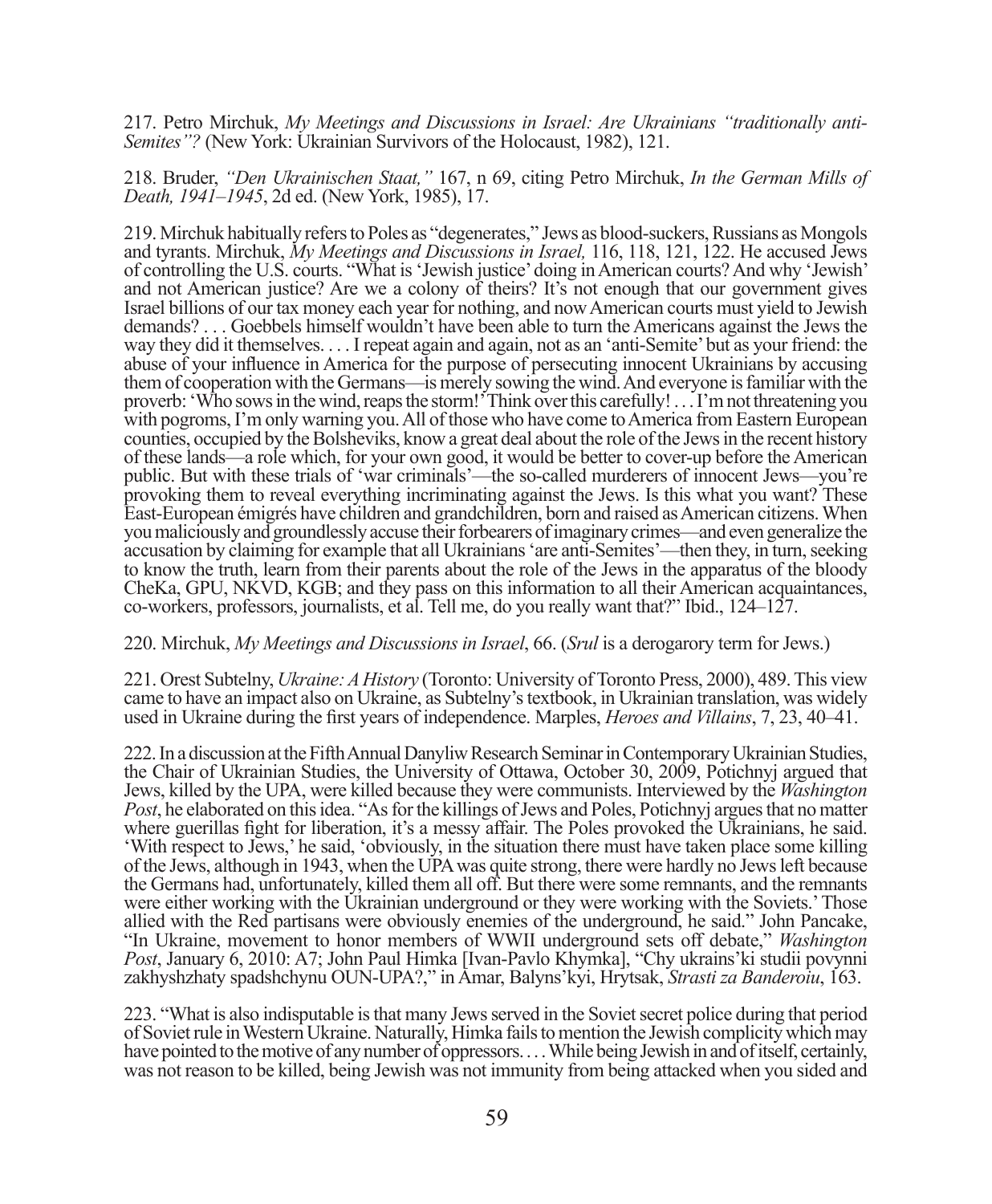fought with the enemy." Askold S. Lozynskyj, "Rewriting history: An evidentary persepective," *Kyiv Post*, February 16, 2010: http://www.kyivpost.com/news/opinion/op\_ed/detail/59650/print/ (accessed February 22, 2010).

224. Volodymyr Serhiichuk, *Nasha krov—na svoii zemli* (Kyiv: Ukrains'ka vydavnycha spilka, 2000), 56–57; Volodymyr Serhiichuk, *Trahediia Volhyni: Prychynyi perebih pol's'ko-ukrains'koho konfl iktu v roky druhoi svitovoi viiny* (Kyiv: Ukrains'ka vydavnycha spilka, 2003). For a discussion on Serhiichuk, see Marples, *Heroes and Villains*, 232–233, 236–237.

225. See the interview with Volodymyr V''iatrovych, to which we will return to later. Masha Mishchenko, "Pratsivnyk SBU: My izdyly v Izrail' pobachaty dos'e proty Shukhevycha—a ioho prosto ne isnue," *UNIAN,* March 25, 2008: http://unian.net/news/print.php?id=242913 (accessed April 8, 2008).

226. For instance, on November 10, 2010 during the trial in Kyiv regarding the legality of Yushchenko's collective designation of the OUN and the UPA as Heroes of Ukraine, Petro Mykytovych Perepust, representing the Sumy chapter of the far-right Ukrainian National Assembly-Ukrainian National Self Defense (UNA-UNSO), justified the "murder, dismemberment, and slaughter [*i ubyvaty, i pyliaty, i rizati*]—that is done all across the world when one people fight for their independence, they kill other people." Legal argument, case 2a-6732/10, "Za Pozovom Vitrenko Natalii Mykhailivni do Prezydenta Ukrainy shchodo vyznannia nezakonnym Ukazu Prezydenta Ukrainy vid 28 sichnia 2010 roku No. 75/2010 'Pro vshanuvannia uzhastnykiv borot'by za nezalezhnist' Ukrainy u XX stolitti," Okruzhnyi Administratvnyi sud mista Kyeva, November 10, 2010. Press release, November 12, 2010. The proceedings are also available online: http://www.youtube.com/watch?v=znQjFCNCAXg (accessed November 12, 2010). Thanks to Krzysztof Janiga for this material.

227. In an interview, the 87-year-old Volhynian UPA veteran Ivan Hnatevych Kisliuk (b. 1923) presses the book *Armiia bez Derzhavy,* by the founder of the original UPA, into my hands, and told me to open to page 253. It reads: "In the end of July 1943 the General Staff of the UNRA issued an appeal to the Ukrainian people, in which it protested against all those measures, which were condemned as the disreputable acts of blinded totalitarians, and emphasized that the full responsibility for the crimes falls upon the leader of the OUN Bandera, Mr. Mykola Lebed'-Ruban." "See, Ruban, Jew! [*zhyd*!]," Mr. Kisliuk said, pointing at Lebed's Ashkenazi-sounding *nom de guerre*, which to him proved Jewish responsibility for the Volhyn massacres. Bul'ba-Borovets', *Armiia bez derzhavy,* 253. Personal interview, Kyiv-Troishchina, Ukraine, September 23, 2010.

228. Weiner, *Making Sense of War*, 161–172.

229. V. R. Nakhmanovych, "Bukovyns'kyi Kurin' i masovi rozsteli evreiv Kyiva voseni 1941 r.," *Ukrains'kyi istorychnyi zhurnal* no. 3 (474), (May–June 2007): 90.

230. John-Paul Himka, "The Reception of the Holocaust."

231. Himka, "War Criminality"; idem, "Central European Diaspora"; Glenn Sharfman, "The Quest for Justice: The Reaction of the Ukrainian-American Community to the John Demjanjuk Trials," *Journal of Genocide Research* 2, no. 1 (2000): 65–87.

232. Petro J. Potichnyj was one of the few exceptions among the pronationalist scholars. He reached out to the Jewish community, aiming at a dialogue. Howard Aster and Peter Potichnyj, *Jewish-Ukrainian Relations: Two Solitudes* (Oakville, ON: Mosaic Press, 1983); idem, eds., *Ukrainian-Jewish Relations in Historical Perspective* (Edmonton: CIUS and University of Alberta, 1990).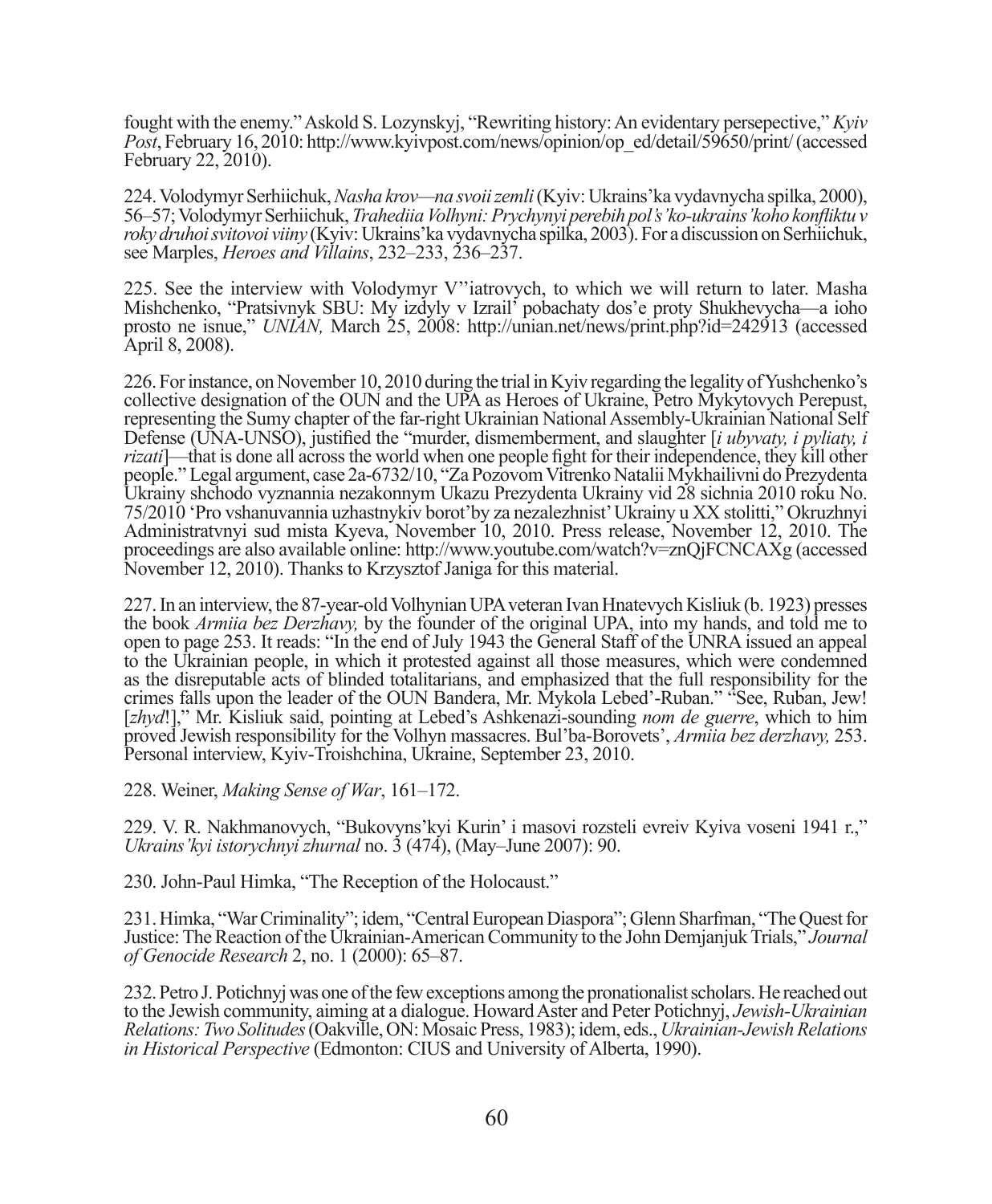233. Berkhoff and Carynnyk, "The Organization of Ukrainian Nationalists," 149, 151, 152, citing Mykola Lebed', "Orhanizatsiia protynimets'koho opouru OUN, 1941–1943 rokiv," *Suchasnist',* no. 1–2 (January–February 1983): 154.

234. Berkhoff and Carynnyk, "The Organization of Ukrainian Nationalists," 151, citing Wolodymyr Kosyk, "Problems of the History of OUN and UPA," *Ukrainian Review* 40 (Spring 1993): 26-27.

235. Petro J. Potichnyj, in Yevhen' Shtendera and Petro J. Potichnyj, eds., *Litopys UPA,* vol. 17, *English-Language Publications of the Ukranian Underground* (Toronto: Litopys UPA, 1988), 140.

236. Taras Hunczak, "Between Two Leviathans: Ukraine during the Second World War," in Bohdan Krawchenko, ed., *Ukrainian Past, Ukrainian Present: Selected Papers from the Fourth World Congress for Soviet and East European Studies, Harrogate, 1990* (New York: St. Martin's Press, 1993), 99.

237. Alexander Motyl, *The Turn to the Right: The Ideological Origins and Development of Ukrainian Nationalism, 1919–1929* (New York: Columbia University Press, 1980), 166.

238. Alexander Motyl, "Ukraine, Europe, and Bandera," Cicero Foundation Great Debate Paper, 10/05 (March 2010), 6: http://www.cicerofoundation.org/lectures/Alexander\_J\_Motyl\_Ukraine\_ Europe and Bandera.pdf 6.

239. "It makes no sense to refer to Eastern Europeans, who were regarded by the Germans as subhumans, as 'Nazi' war criminals; they were not allowed to join the Nazi Party." Myroslav Yurkevich, in "Discussion," in Bozhyk, *Ukraine in World War II*, 158. Yet, National Socialism attracted many Eastern Europeans. In fact, Nazi Germany categorically banned any use of swastikas and other Nazi symbols in the émigré press, as well as prohibited the use of the term "National Socialist" in the names of any Slavic émigré organizations in Germany. Iury Hrybouski, "Belaruski rukh i Niamechchyna napiaredadni i u pachatku Druhoi sus'vetnai vainy," *ARCHE* No. 5 (80), (May 2009): 152.

240. Hunczak, "Ukrainian-Jewish Relations," 44–45. Similarly Mykola Riabchuk describes the OUN's collaboration and anti-Semitism as "rather disputable" and relies on Motyl's definition, in which collaborators are "individuals or groups who abandon their sovereign aspirations and serve another power's goals." Mykola Riabchuk, "Bandera's Controversy and Ukraine's Future," citing Motyl, "Ukraine, Europe, and Bandera," 6.

241. Daniel Ursprung, "Faschismus in Ostmittel- und Südosteuropa: Theorien, Ansätze, Fragestellungen," in *Der Einfluss von Faschismus und Nationalsozialismus auf Minderheiten in Ostmittel- und Südosteuropa*, ed. Mariana Hausleitner and Harald Roth (Munich: IKGS-Verlag, 2006), 22.

242. Alexander Motyl, "Is Putin's Russia Fascist?" *National Interest Online*, December 3, 2007: http:// nationalinterest.org/commentary/inside-track-is-putins-russia-fascist-1888.

243. Motyl, "Is Putin's Russia Fascist?" and idem, "Surviving Russia's Drift to Fascism," *Kyiv Post*, January 17, 2008: http://www.kyivpost.com/opinion/oped/28182/ (both accessed January 15, 2011). Andreas Umland has taken Motyl to task over his use of this terminology. "If we would apply Motyl's loose conceptualization of fascism to contemporary world history, we might find so many 'fascisms' that the term would lose much of its heuristic and communicative value. . . . Motyl's comment is in so far unconstructive as he deprives researchers of Russian nationalism of an important analytic tool." Andreas Umland, "Is Putin's Russia Really "Fascist"? A Response to Alexander Motyl": http://www. globalpolitician.com/print.asp?id=4341 (accessed January 15, 2011).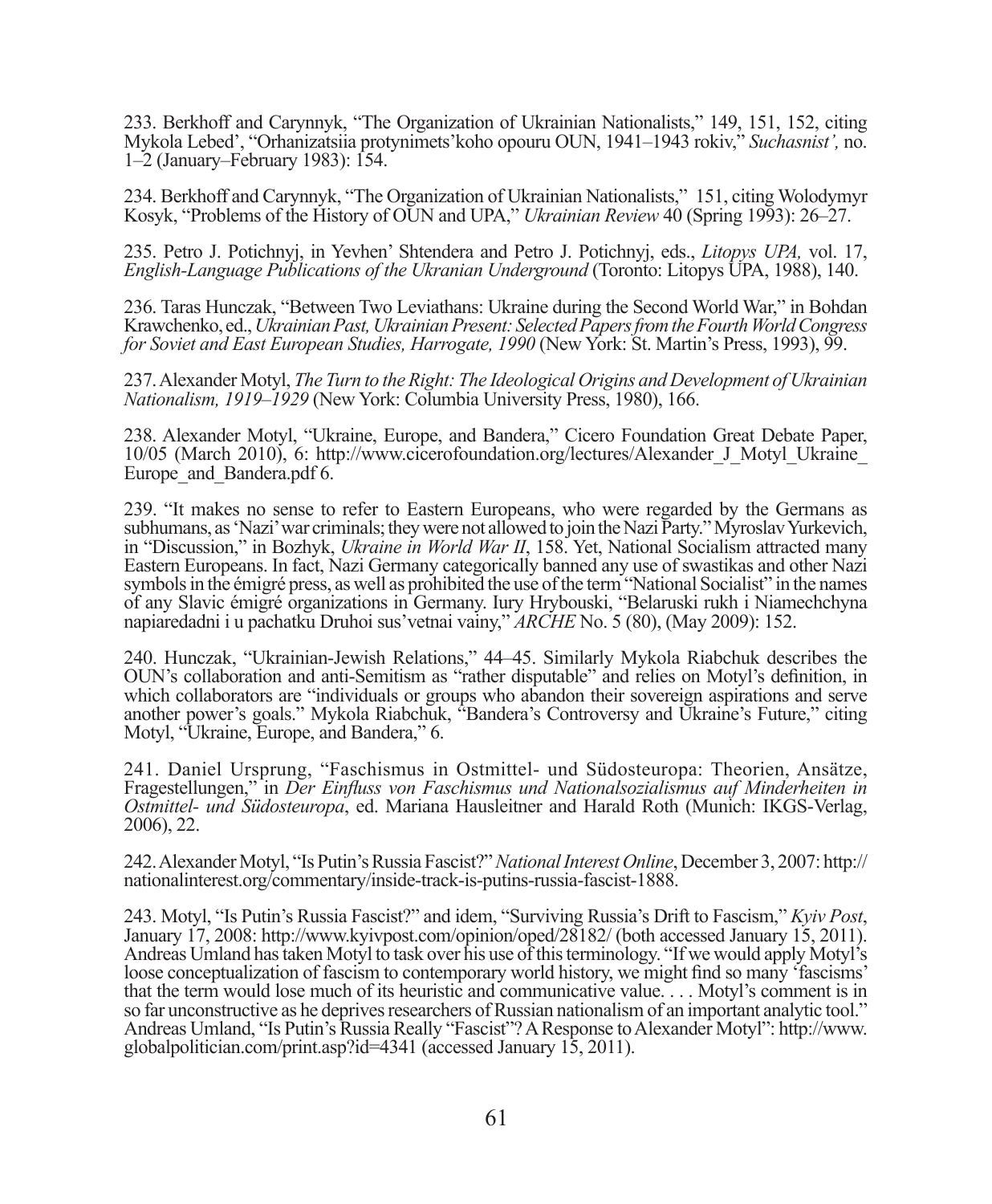244. Motyl, "Ukraine, Europe, and Bandera,"14.

245. Wilfried Jilge, "Competition Among Victims? The Image of the Other in Post-Soviet Ukrainian Narratives on World War II," in Heorhii Kas'ianov, ed., *Obraz inshoho v susidnikh istoriakh: mifi , stereotypy, naukovi interpretatsii: Materialy mizhnarodnoi naukovi konferentsii, Kyiv, 15–16 hrudnia 2005 roku* (Kyiv: NAN Ukrainy, Instytut istorii Ukrainy, 2008), 66.

246. This interpretation has found a receptive audience among some pro-OUN and UPA diaspora historians. See, for instance, Canadian Institute of Ukrainian Studies Director Zenon Kohut's reply to John-Paul Himka "Re: Should Ukrainian Studies Defend the Heritage of OUN-UPA?" February 12, 2010. Dominique Arel's Ukraine List, UKL 441 (Bandera-OUN and Famine Debates), February 16, 2010: http://www.ukrainianstudies.uottawa.ca/pdf/UKL441.pdf.

247. For instance, public intellectual Mykola Riabchuk sees no difficulty with the UPA cult, as long as the focus remains on their "ethical rather than ideological values" and as long as their ideology, ethnic cleansing or mass murders are not celebrated. "The UPA fighters . . . are praised first of all for their patriotism and commitment to the national-liberation cause, for their idealism and dedication, for spiritual strength and self-secrifice." Mykola Riabchuk, "Ukraine: Neither Heroes nor Villains: Review of *Heroes and Villains: Creating National History in Contemporary Ukraine*, by David Marples (Budapest: Central European Press, 2007)," *Transitions Online*, 6 February 2007.

248. See, for instance, the interview with Volodymyr V''iatrovych,. Masha Mishchenko, "Pratsivnyk SBU."

249. See, for instance Peter J. Potichnyj and Yevhen Shtendera, eds., *Political Thoughts of the Ukrainian Underground, 1943–1951* (Edmonton: CIUS and University of Alberta, 1986); Himka, "War Criminality," 11. See Rudling, "Theory and Practice"; Łada, "Creative Forgetting;" Marples, *Heroes and Villains*, 298–301; Dietsch, *Making Sense of Suffering*, 147–176; Grzegorz Rossoliński-Liebe, "Der polnisch-ukrainische Historikerdiskurs über den polnisch-ukrainischen Konflikt, 1943–1947," *Jahrbücher für Geschichte Osteuropas* 57, no. 1 (2009): 54–85.

250. Howard Aster, "Reflections on the Work of Peter J. Potichnyj," *Journal of Ukrainian Studies* 21, no. 1–2 (1996): 226–227. Potichnyj largely limits his focus to the period during which OUN and UPA took a more liberal and open position to national minorities. See, for instance, Potichnyj and Shtendera, *Political Thoughts of the Ukrainian Underground,* a collection of essays partly based upon Mykola Lebed's archives. Unsurprisingly, there is next to nothing in the *Litopys UPA* on the topic of the Volhynian massacres in 1943, and total silence on UPA murders of Jews.

251. Andreas Umland, "Die andere Anomalie der Ukraine: ein Parlament ohne rechtsradikale Fraktionen," *Ukraine-Analysen*, no. 41 (2008): 7–10. Émigré nationalists who reestablished contacts in Ukraine, used to clandestine work, were often disappointed the organization and nature of the nationalists in the old country. See, for instance, Sukhovers'kyi, *Moi Spohady*, 237.

252. For examples of this narrative, see Petro Sodol, "Foreigners in the UPA," *Ukrainian Quarterly* 58, no. 4 (2002): 342–348; Volodymyr Kosyk, "Organizational Conditions and the Initial Struggle of the Ukrainian Insurgent Army (UPA)," *Ukrainian Quarterly* 58, no. 4 (2002): 310–325; Volodymyr Viatrovych, [V''iatrovych] "The Communist Alliance against the Ukrainian Insurgent Army (UPA)," *Ukrainian Quarterly* 58, no. 4 (2002): 326–341; Herbert Romerstein, "The KGB Disinformation Campaign Against Ukrainians and Jews," *Ukrainian Quarterly* 58, no. 4 (2002): 349–360.

253. Serhiichuk, *Nasha krov—na svoii zemli,* 3, 42, 77.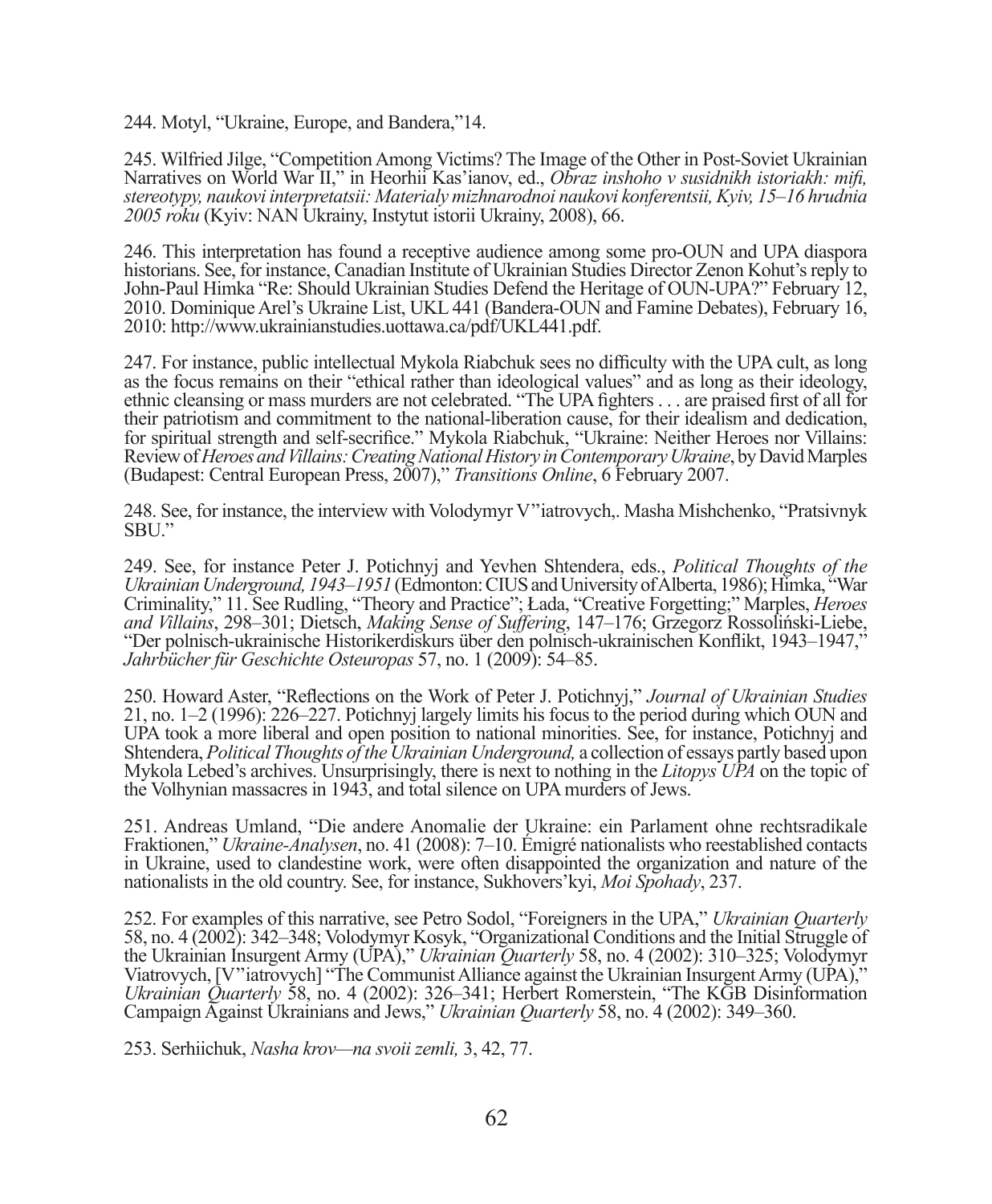254. Vasyl' Derevins'kyi, *Stavlennia OUN(b) i UPA do susidnikh narodiv ta natsional'nykh menshyn* (Kyiv: Natsional'na Akademiia nauk Ukrainy, Instytut istorii Ukrainy, 2006), 44.

255. Serhii Hrabovs'kyi, "Tak proty koho zh voiuvav Shukhevych u Bilorusi?" *Ukrains'ka Pravda*: http://www.pravda.com.ua/news/2007/11/13/66774.htm (accessed November 18, 2007). On Hrabovs'kyi's celebration of OUN-UPA and Waffen-SS division Galizien, see Marples, *Heroes and Villains*, 231–232.

256. Hunczak, "Problems of Historiograhy," 136.

257. Morton Weinfeld, *Like Everyone Else . . . but Different: The Paradoxical Success of Canadian Jews* (Toronto: McClelland & Stewart, 2001), 213–214; Daniel Mendelsohn, *Lost –A Search for Six of Six Million* (London: HarperCollins, 2007), 99; Golczewski, "Shades of Grey," 114–155.

258. See, for example, Himka, "The Ukrainian Insurgent Army and the Holocaust," 15, citing the USC Shoah Foundation Institute for Visual History and Education, 20586 Jack Glotzer, 12–15; Spector, *The Holocaust of Volhynian Jews*, 358; Ahron Weiss, "Jewish-Ukrainian Relations in Western Ukraine During the Holocaust," in Peter J. Potichnyj and Howard Aster, eds., *Ukrainian-Jewish Relations in Historical Perspective* (Edmonton: CIUS and University of Alberta, 1990), 409–420; Weiner, *Making Sense of War*, 270–271.

259. See Mykola Lebed, *UPA: Ukrains'ka Povstans'ka Armiia* (n.p. 1946), 35–36; for other early claims on Jews in UPA, see Petro Mirchuk, *Ukrains'ka Povstans'ka Armiia, 1942–1952* (Munich: Cicero, 1953), 69–72.

260. Lebed', *Ukrains'ka Povstans'ka Armiia*, 35–36, cited in Friedman, "Ukrainian-Jewish Relations," 204.

261. Leo Heiman, "We Fought For Ukraine—the Story of Jews Within the UPA," *Ukrainian Quarterly*, vol. 20, no. 2 (Spring 1964): 33–44.

262. Dr. Stella Krentsbakh, "Zhyvu shche zavdiaky UPA," in Petro Mirchuk and V. Davydenko, eds., *V riadakh UPA: Zbirka spomyniv buv. Voiakiv Ukrains'koi Povstans'koi Armii* (New York: Nakladom T-va b. Voiakiv UPA v ZDA i Kanadi, 1957), 342–349.

263. "The questionable source mentioned here is the 'memoir,' allegedly by a Jewish woman named Stella Kreutzbach, in *Nasha Meta*, Toronto 27 and December 4, 1954; *Ukrainske Slovo* (Buenos Aires?), October 10, 1954; *Kalendar Almanakh na 1957 Rik* (*Calendar Almanac* for 1957) (Buenos Aires): 92–97. *Kalendar* also features an article by Dmitry Andreyewsky (pp. 88–91), in which he states that Stella Kreutzbach went to Palestine after the war, where she was later employed as a secretary in the foreign ministry, and that several weeks after the publication of her memoirs in the *Washington Post* (which the Ukrainian publication credited for first releasing the memoirs) she was mysteriously shot and killed. I checked the *Washington Post* of that period and did not find the memoirs. At my request, Dr. N. M. Gelber of Jerusalem made inquiry in the foreign ministry there; the reply was that the ministry had never had an employee by that name and that such a case of homicide was entirely unknown. Moreover, a careful analysis of the text of the 'memoirs' has led me to the conclusion that the entire story is a hoax. Similarly, the Ukrainian writer B. Kordiuk labels the story 'a mystification'; he states that 'none of the members of the UPA' known to him 'ever met or heard of her.'" Philip Friedman, *Roads to Extinction: Essays on the Holocaust*, ed. Ada June Friedman, introduction by Salo Wittmeyer Baron (New York: Conference on Jewish Social Studies, Jewish Publication Society of America, 1980), 203–204.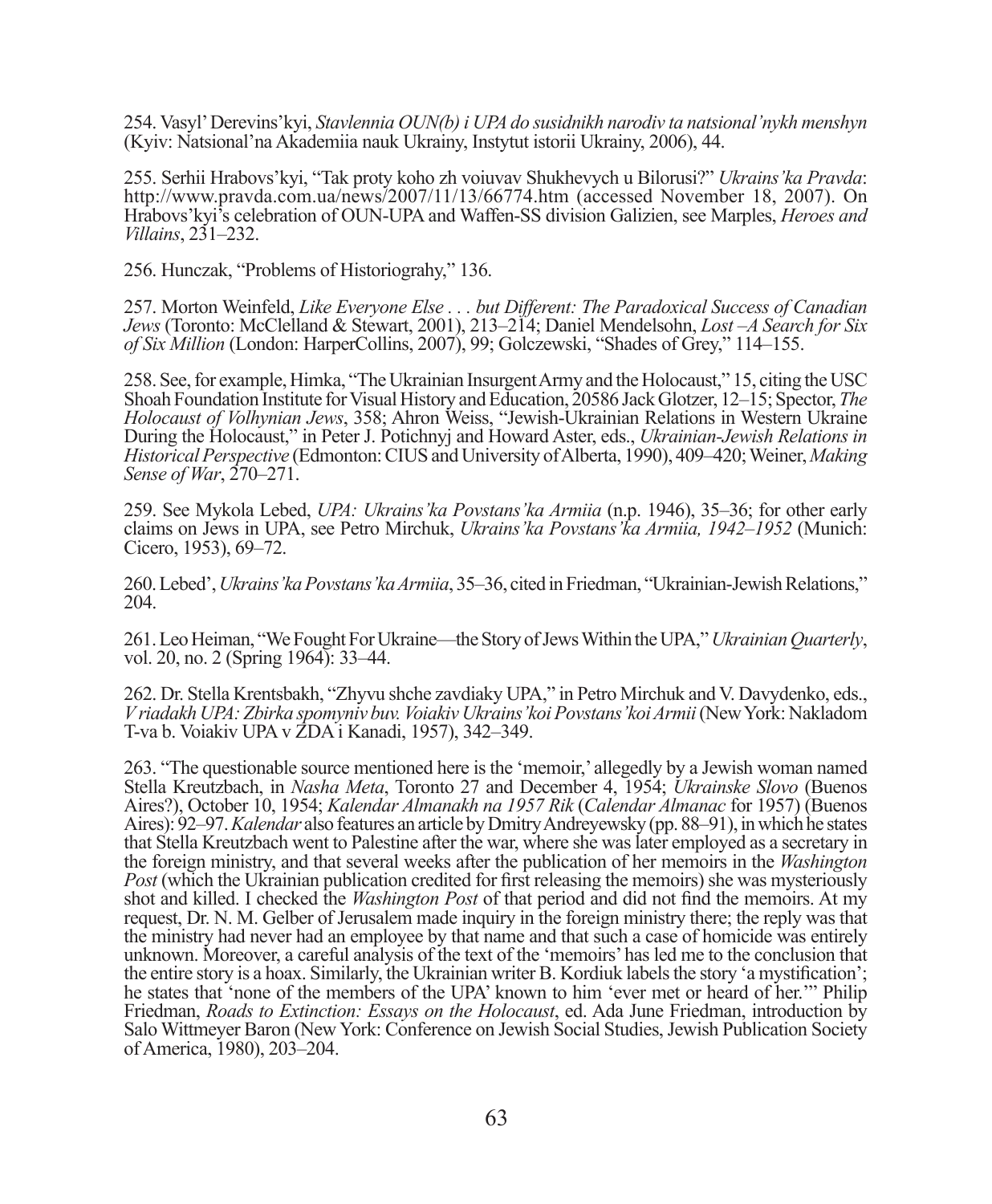264. The Krentsbakh/Kreutzbach forgery was also discussed in the Ukrainian émigré press, where the writer Bohdan Kordiuk concorded with Friedman's conclusions: "The careful historian Friedman give the story of Dr. Stella Krentsbakh, who 'Thanks UPA for her Life,' which has been re-printed so many times, his attention, but finds nothing about her. And rightly so, since none of the UPA veterans, known by the author of these lines, either heard or knew of this legendary Stella Krentsbakh. Neither have any Jews heard of her. Hardly any one of the tens of thousands of Ukrainians refugees claim to have met this Stella Krentsbakh. The biography, attributed to her in certain places, does not hold up to critical scrutiny; claims that she would have been working in the Ministry of Foreign Affairs do not correspond to the truth. And some were nonsensical claims—that she would have been killed on the streets of Jerusalem from a shot to the nape of her neck, supposedly due to her favorable memories of the UPA. That nonsense constitutes a jungle of the prejudices which so burden Ukrainian-Jewish relations. It seems to us, that as long as there is still no independent evidence, the stories of Dr. Stella Krentsbakh need to be regarded as a mystification." Bohdan Kordiuk, "Retsenzii: Pro liudei, spovnennykh samoposviaty: Their Brother's Keepers by Philip Friedman. With a Foreword by Father John A. O'Brien. Crown Publishers, Inc. New York, 1957, pp. 224," *Suchasna Ukraina* (Munich) 15 (194), July 20, (1958): 7.

265. Tatiana Zhurzhenko, "The Geopolitics of Memory," *Eurozine*, May 10, 2007. Available online: http://www.eurozine.com/articles/2007-05-10-zhurzhenko-en.html (accessed November 9, 2010).

266. Dietsch, *Making Sense of Suffering*, 223–226.

267. Andreas Umland and Anton Shekhovtsov, "Pravoradikal'naia partiinaia politika v postsovetskoi Ukraine: zagadka elektoral'noi marginal'nosti ukrainskikh ul'tranatsionalistov v 1994–2009 gg.," *Ab Imperio*, no. 2 (2010): 219–247.

268. Johan Dietsch, "Imagining the Missing Neighbor: Jews and the Holocaust in Ukrainian History Textbooks," in Heorhii Kas'ianov, *Obraz inshoho v susidnikh istoriakh: mifi , stereotypy, naukovi interpretatsii: Materialy mizhnarodnoi naukovi konferentsii, Kyiv, 15–16 hrudnia 2005 roku* (Kyiv: NAN Ukrainy, Instytut istorii Ukrainy, 2008), 202, citing David Levy and Nathan Sznaider, "Memory Unbound: The Holocaust and the Formation of Cosmopolitan Memory," *European Journal of Social Theory*, Vol. 5, No. 1 (2002): 100.

269. Wilfried Jilge, "Zmanannia zhertv," *Krytyka*, vol. 10, no. 5 (May, 2006): 14–17.

270. Ihor Yukhnovs'kyi (b. 1925) is a physicist, not a trained historian. An enthusiastic admirer of Bandera and Shukhevych, the OUN and UPA, Yukhnovs'kyi has occasionally voiced anti-Semitic views. Aleksandr Burakovs'kyi, "Key Characteristics and Transformation of Jewish-Ukrainian Relations during the Period of Ukraine's Independence, 1991–2008," *Nationalism and Ethnic Politics*, 15, no. 1 (2009): 121; Zenon Zawada, "Kyiv conference focuses on World War II and hisotrical memory," *Ukrainian Weekly*, no. 44, November 1, 2009, 18. On Yukhnovs'kyi's sympathies for the "Social Nationalists," see Lilia Kuzik, "Ihor Iokhnovs'kyi: Ta derzhava zh mala utvorytysia. I ia robiv, shchob vona utvorylas'," *Zaxid.net*, August 11, 2011. http://zaxid.net/home/ showSingleNews.do?igor\_yuhnovskiyta\_derzhava\_zh\_mala\_utvoritisya\_i\_ya\_vse\_robiv\_shhob vona utvorilas&objectId=1233429 (accessed October 2, 2011) The Social-Nationalist Party of Ukraine (SNPU) mobilized the neo-fascist right and used an SS symbol as party emblem. In 2004 it was renamed the All-Ukrainian accociation *Svoboda*. Anton Shekhovtsov, "The Creeping Resurgence of the Ukrainian Radical Right? The Case of the Freedom Party," *Europe-Asia Studies*, Vol. 63, No. 2, (March 2011): 213.

271. Lypovets'kyi, *OUN banderivtsi*, 84.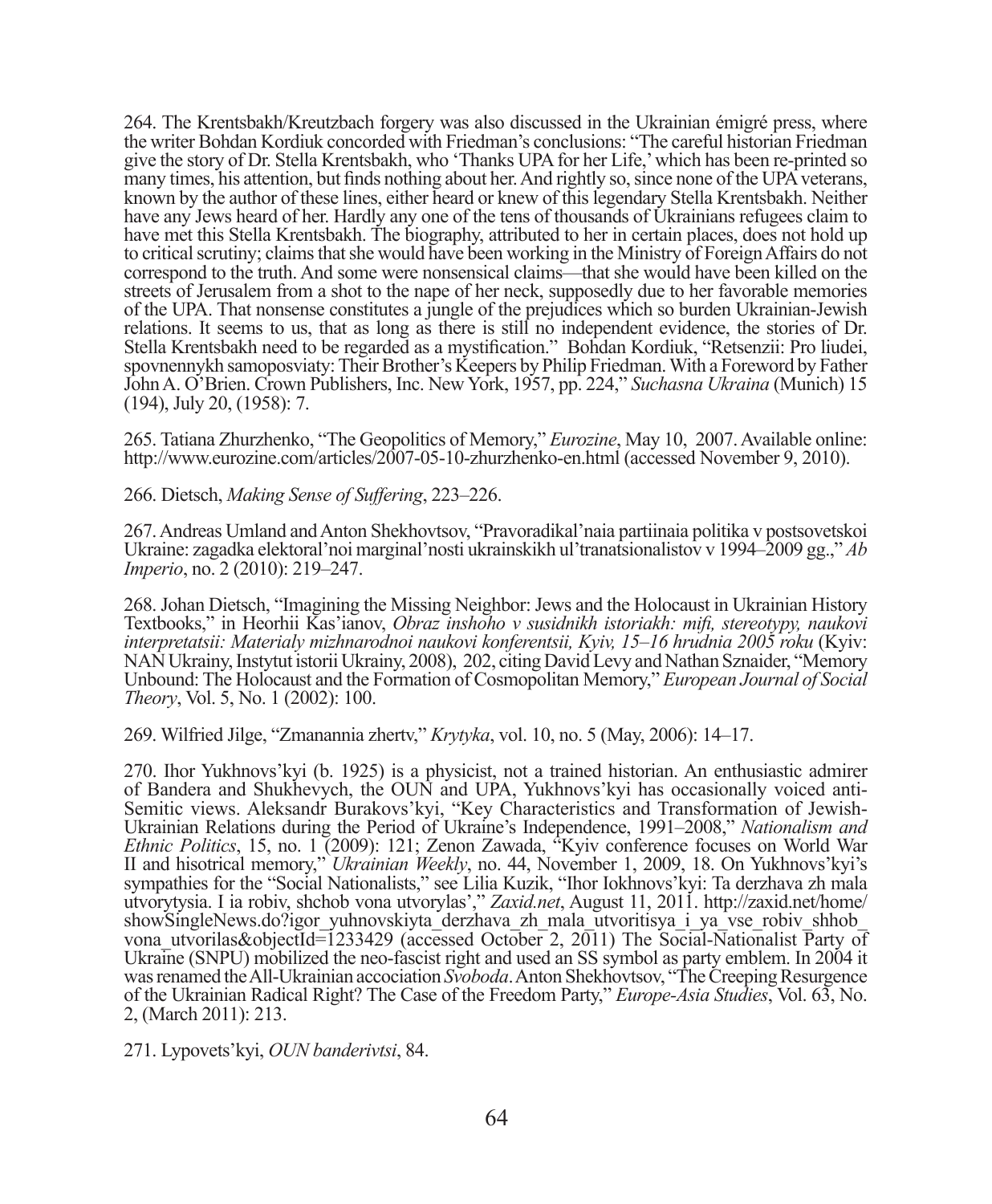272. OUN(b) veteran Volodymyr Kosyk serves as its honorary director, and Petro Sodol (b. 1935), a former president of the  $\text{OUN}(z)$ -affiliated publishing house Prolog in New York and a senior member of the Ukrainian nationalist youth organization *Plast*. http://upa.in.ua/book/?page\_id=5#zabilyj (accessed December 15, 2010). On Plast and SUM in the diaspora, see Per A. Rudling, "Multiculturalism, Memory, and Ritualization: Ukrainian Nationalist Monuments in Edmonton, Alberta," *Nationalities Papers*, Vol. 39, no. 5 (September, 2011): 738–739.

273. For a list of the TsDVR's intellectual collaborators and partners, see http://cdvr.org.ua/content/ партнери (accessed October 1, 2011)

274. News release of the Center for the Research of the Liberation Movement, TsDVR, Informatsiina dovidka; http://upa.in.ua/book/?page\_id=7 (accessed December 15, 2010).

275. Sofia Hrachova, "Unknown Victims: Ethnic-Based Violence of the World War II Era in Ukrainian Politics of History after 2004," paper presented at the Fourth Annual Danyliw Research Seminar in Contemporary Ukrainian Studies, Chair of Ukrainian Studies, University of Ottawa, October 23–25, 2008, 9.

276. Endorsement by "Ihor Yukhnovs'kyi, Academician, head of the Ukrainian Institute of National Memory," in Volodymyr V''iatrovych, ed., *Ukrains'ka Povstans'ka Armiia: Istoriia neskorenykh* (Kyiv: Tsentr doslidzhen' vyzvol'noho rukhu, 2007), back cover.

277. "Instytut natsional'noi pam''iati zvernuvsia do Iushchenka, aby vin prysvoiv Romanu Shukhevychu zvannia Heroia Ukrainy," *Zik: syla informatsii*, July 2, 2007: http://zik.com.ua/ua/ news/2007/07/02/80305 (accessed October 15, 2010).

278. On the state honoring of Stets'ko, see Viktor Yushchenko, "Ukaz prezydenta Ukrainy No. 416/2007 Pro vshanuvannia pam'iati Iaroslava Stets'ka i Iaroslavy Stets'ko": http://www.president.gov.ua/ documents/6145.html (accessed April 10, 2008). On the cult of Shukhevych, see Per A. Rudling, "The Shukhevych Cult in Ukraine: Myth Making with Complications," *World War II and the (Re)Creation of Historical Memory in Contemporary Ukraine*, Kyiv, September 25, 2009. Available online http:// ww2-histroricalmemory.org.ua/abstract\_e.html (accessed October 11, 2009). On Bandera, see Amar, Balyns'kyi, and Hrytsak, *Strasti za Banderoiu.* In December 2010, the Kyiv city council declared that they will rename city streets after Shukhevych, Stest'ko, and Mel'nyk. "Na Oboloni z''iavyt'sia vulitsia Romana Shukhevycha," *Ukrains'ka pravda: Istorychna pravda*, December 16, 2010: http:// www.istpravda.com.ua/short/2010/12/16/9227/ (accessed December 17, 2010).

279. Swedish historian Göran B. Nilsson describes the Soviet practice of writing history from the perspective of a constantly changing present as "chronological imperialism." Göran B. Nilsson, "Historia som humaniora," *Historisk Tidsskrift* no. 1 (1989): 1, 4.

280. To commemorate the centennial of the birth of the OUN poet Olena Teliha, President Yushchenko in 2006 issued a presidential decree to erect a memorial "to her and her associates" in Babin Yar, where her body had been buried in 1942. Aleksandr Burakovs'kyi, "Istoriia memoralizatsii evreiskoi tragedii v Bab'em Iaru za god ee 70-letiia: pozor Ukrainy," *My Zdes'*, no. 278: http://www.newswe. com/index.php?go=Pages&in=view&id=2725 (accessed October 3, 2010), citing Yushchenko decree No. 416/2006. In Drohobych, a monument to Bandera has been erected at the site of the former ghetto. Omer Bartov, *Erased: Vanishing Traces of Jewish Galicia in Present-Day Ukraine* (Princeton, Conn.: Princeton University Press, 2007), 52–53.

281. Jilge, "Zmanannia zhertv," 14.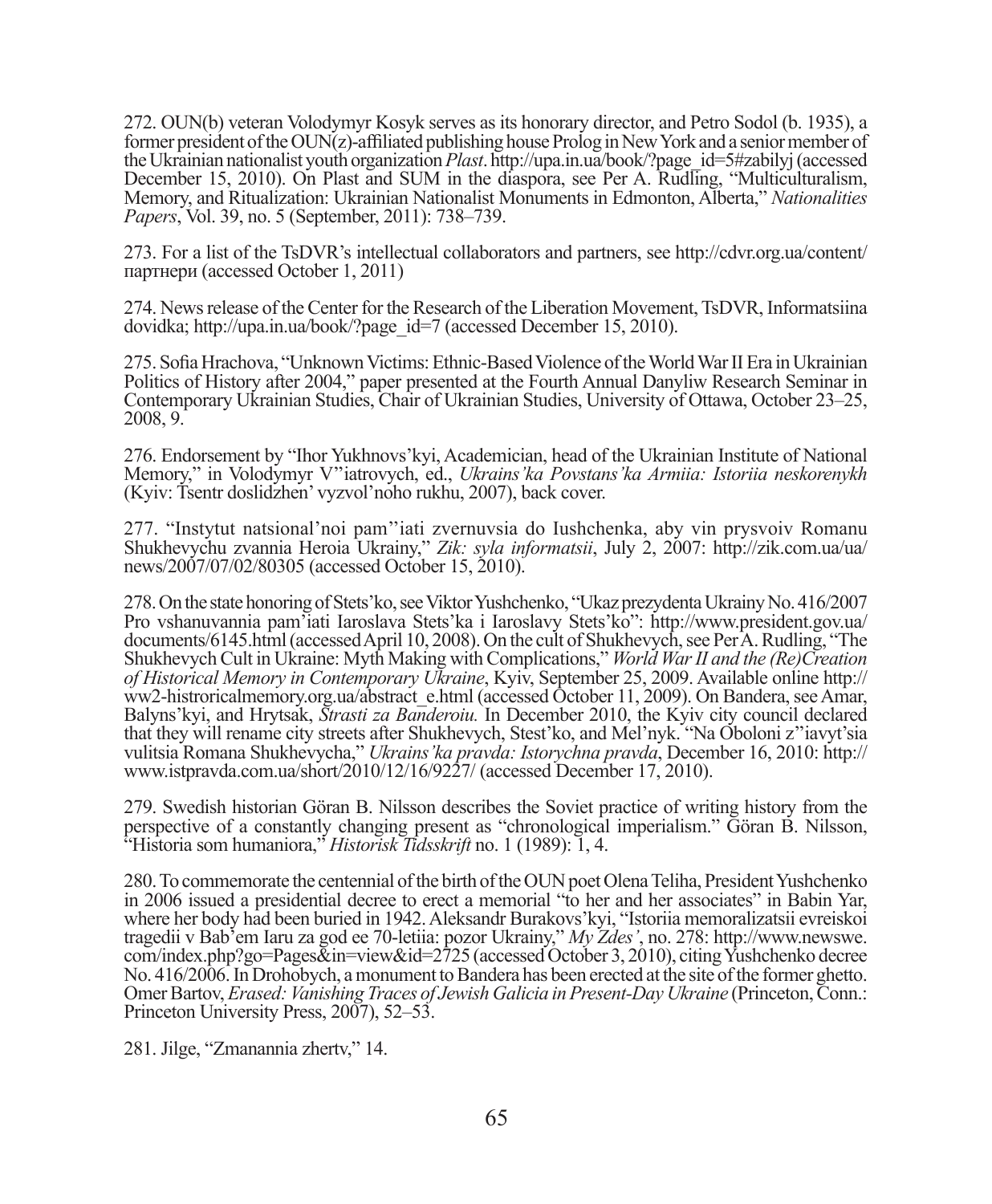282. V''iatrovych, *Stavlennia OUN do ievreiv*.

283. There is no shortage of such memoirs. See for example Shimon Redlich, *Together and Apart in Brzezany: Poles, Jews and Ukrainians, 1919–1945* (Bloomington: Indiana University Press, 2002), 103–104; Reuben Ainsztein, *Jewish Resistance in Nazi-Occupied Eastern Europe: With a Historical Survey of the Jew as Fighter and Soldier in the Diaspora* (London: Paul Elek, 1974), 252–256. On the OUN's and the UPA's attitude to Jews during the war, see Weiner, *Making Sense of War*, 239–297.

284. A Wehrmacht intelligence report from April 1944 reports that "the UPA has successfully taken up pursuit of the Jewish gangsters and up to now shot almost 100." Staatsanwaltschaft Dortmund 45 Js 24/62, Bd "Reste von Gutachten und Dokumenten aus dem Bestand des Pz. AOK 4," BA-MA, RH-21, Pz. AOK 4, Abt. Ic/AO, Tätigkeitsbericht, April 1944, as cited in Golczewski, "Shades of Grey," 143. On this topic, see Weiner, *Making Sense of War*, 263–264.

285. *Pres-tsentr Sluzhba bezpeki Ukrainy*, "U Sluzhby bezpeky Ukrainy vidbulys' Hromads'ki istorychni slukhannia "Evrei v Ukrains'komu Vyzvol'nomu ruzi," April 14, 2008, http://www.sbu. gov.ua/sbu/control/uk/publish/article?art\_id=77689&cat\_id=39574 (accessed April 14, 2008).

286. Iryna Ehorova, "Volodymy V''iatrovych: Holovnym sub'ektom istorychnoho protsesu v Ukraїni XX stolittia bula ne URSR, a ukraїns'kyi vyzvol'nyi rukh," *Den'*, February 18, 2008: http://www. ukrnationalism.org.ua/interview/?n=69 (accessed March 16, 2008).

287. John-Paul Himka, "True and False Lessons from the Nachtigall Episode," *Brama*, March 19, 2008: http://brama.com/news/press/2008/03/080319himka\_nachtigall.html (accessed March 19, 2008). See also Kurylo and Himka [Khymka], "Iak OUN stavylasia do ievreiv?" 252–265.

288. V''iatrovych, *Stavlennia OUN*, 78–81. At the April 2008 conference at the SBU, V''iatrovych repeated his argument on the SBU website, adding an additional example of a Jew in the UPA, Leiba-Itsko Dobravs'kyi. "U Sluzhby bezpeki Ukrainy."

289. V''iatrovych, *Stavlennia OUN,* 74, citing R. Petrenko, "Za Ukrainu, za ii voliu. Spohady," *Litopys Ukrains'koi Povstans'koi Armii*, 27 (Toronto and Lviv: Litopys UPA, 1997), 173.

290. Himka, *Ukrainians, Jews, and the Holocaust,* 47.

291. As of January 2011, the documents were still available on the website of the Ukrainian Embassy in Canada, "Novini," Posol'stvo Ukrainy v Kanadi, February 6, 2008: http://www.ukremb.ca/canada/ ua/news/detail/11684.htm (accessed January 18, 2011).

292. Iaryna Iasynevych, "V''iatrovych: 'Kampania proty Shukhevycha ne maie istorychnoi osnovy,'" *Narodna Pravda*, March 4, 2008: http://narodna.pravda.com.ua/history/47cd371e88b05/ (accessed March 16, 2008).

293. Volodymyr V''iatrovych, "Iak tvorylasia lehenda pro Nakhtihal'," *Dzerkalo Tyzhnia,* no. 6 (685) 16–22 February 2008: http://www.dt.ua/3000/3150/62036/ (accessed March 16, 2008)

294. Mishchenko, "Pratsivnyk SBU."

295. SBU, "U Sluzhbi bezpeky Ukrainy vidbulys' Hromads'ki istorychni slukhannia 'Evrei v Ukrains'komu vyzvol'nomu rusi,' April 14, 2008: http://www.sbu.gov.ua/sbu/control/uk/publish/ article?art id=77689&cat id=39574 (accessed April 14, 2008).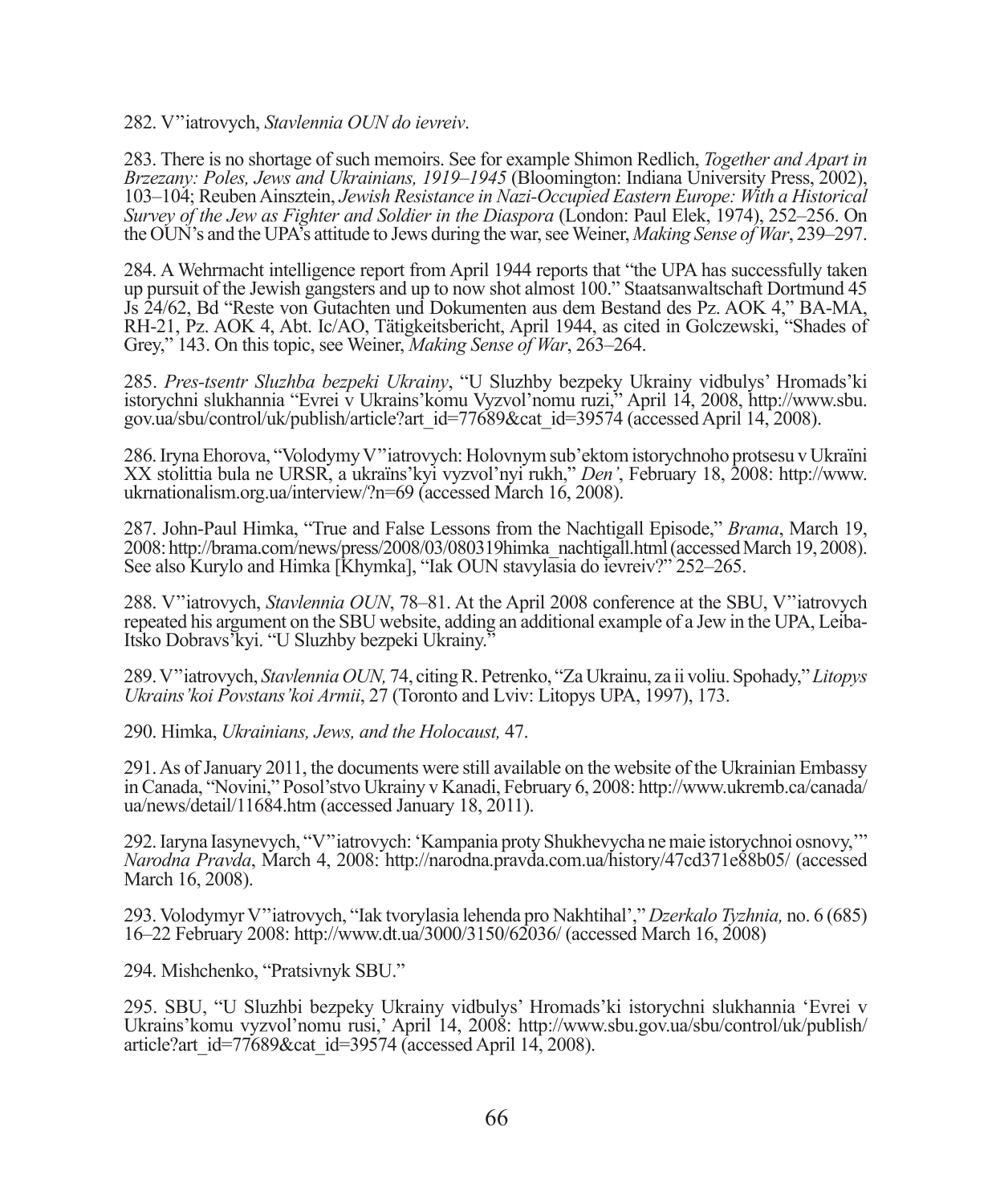296. Wilfried Jilge, "Nationalukrainischer Befreiungskampf: Die Umwertung des Zweiten Weltkrieges in der Ukraine," *Osteuropa* 58, (2008): 179.

297. SBU, "U Sluzhbi bepeki Ukrany vidkrylas' fotovystavka "Ukrains'ka Povstans'ka Armiia. Istoria neskorennykh," May 27, 2008: http://www.sbu.gov.ua/sbu/control/uk/publish/article?art\_ id=78839&cat\_id=78711 (accessed August 21, 2008).

298. V''iatrovych, *Stavlennia OUN,* 96, citing HDA SBU, f. 13, spr. 376, tom 65, ark. 283–295; SBU, "Evrei v Ukrains'komu vyzvol'nomu rusi."

299. SBU, "Sluzhba bezpeki Ukrainy vidkryvae dlia shyrokoho zahalu arkhivni materially shchodo osib, prychetnykh do orhanizatsii ta zdiisnennia politiki Holodomoru-Henotsydu represii": http:// www.sbu.gov.ua/sbu/control/uk/publish/article?art\_id=80420&cat\_id=395 (accessed August 7, 2008).

300. SBU, "U Sluzhbi bezpeki Ukrainy vidkrylas' fotovystavka 'Ukrains'ka Povstans'ka Armiia.'" Iurii Shukhevych (b. 1933) is the son of UPA commander Roman Shukhevych and leader of the far-right UNA-UNSO, the Ukrainian sister party of the German neo-Nazi NPD. It is openly antidemocratic—in the 1990s its propaganda posters carried the slogan "Vote for us and you will never have to vote again."

Along with Levko Luk''ianenko (b. 1928), Shukhevych was one of the more prominent nationalist dissidents and a cause celebre for the émigré OUN. Following independence, Luk''ianenko became Ukraine's leading anti-Semite. Yushchenko designated both Iuryi Shukhevych and Luk''ianenko Heroes of Ukraine. Per A. Rudling, "Anti-Semitism and the Extreme Right in Contemporary Ukraine," in Andrea Mammone, Emmanuel Godin, and Brian Jenkins, eds., *Mapping the Extreme Right in Contemporary Europe: From Local to Transnational* (forthcoming); John-Paul Himka, "The Importance of the Situational Element in East Central European Fascism," *East Central Europe* 37  $(2010): 357.$ 

301. "Fishbein: ne dopustit' Ukrainu v NATO—spetsoperatsiia Kremlia," DELFI, July 12, 2009: http://www.delfi.ua/news/daily/foreign/fishbejn-ne-dopustit-ukrainu-v-nato---specoperaciyakremlya.d?id=467241 (accessed September 7, 2009); Svitlana Makovyts'ka, "Maestro bozhystoi movy: Ukrains'kyi poet Moisei Fishbein—pro politychnyi dal'tonizm, heniiv slova i heroiv Ukrainy," *Ukraїna moloda*, November 28, 2007: http://www.umoloda.kiev.ua/number/1051/171/37785/ (accessed December 5, 2007). Fishbein repeats, almost verbatim, the same statements in subsequent interviews. Ol'ha Betko, "Poet M. Fishbein: dlia mene UPA—tse sviate," BBC Ukrainian Service, October 14, 2008.

302. For Fishbein's complete speech, see Moses Fishbein, "The Jewish Card in Russian Special Operations Against Ukraine: Paper delivered at the 26th Conference on Ukrainian Subjects at the University of Illinois at Urbana-Champaign, 24–27, June 2009: http://www.vaadua.org/VaadENG/ News%20eng-2009/fishbeyn2.htm (accessed November 8, 2009).

303. Fishbein, "The Jewish Card"; "Russia uses 'Jewish card' to destabilize Ukraine, Fishbein says," *Ukrainian News*, 25 June–July 8, 2009, 6; and Marko Levytsky, "UPA detractors fan the flames of ethnic discord," *Ukrainian News*, February 18–March 3, 2010, 6.

304. Moses Fishbein, "The Jewish ard in Russian Operations against Ukraine," *Kyiv Post*, June 30, 2009: http://www.kyivpost.com/opinion/44324 (accessed September 7, 2009).

305. Paul Goble, "Window on Eurasia: Moscow Special Services Again Play the 'Jewish Card' against Ukraine, Kyiv writer Says," *Window on Eurasia*, July 9, 2009: http://windowoneurasia.blogspot. com/2009/07/window-on-moscow-special.html (accessed September 5, 2009). Goble presents himself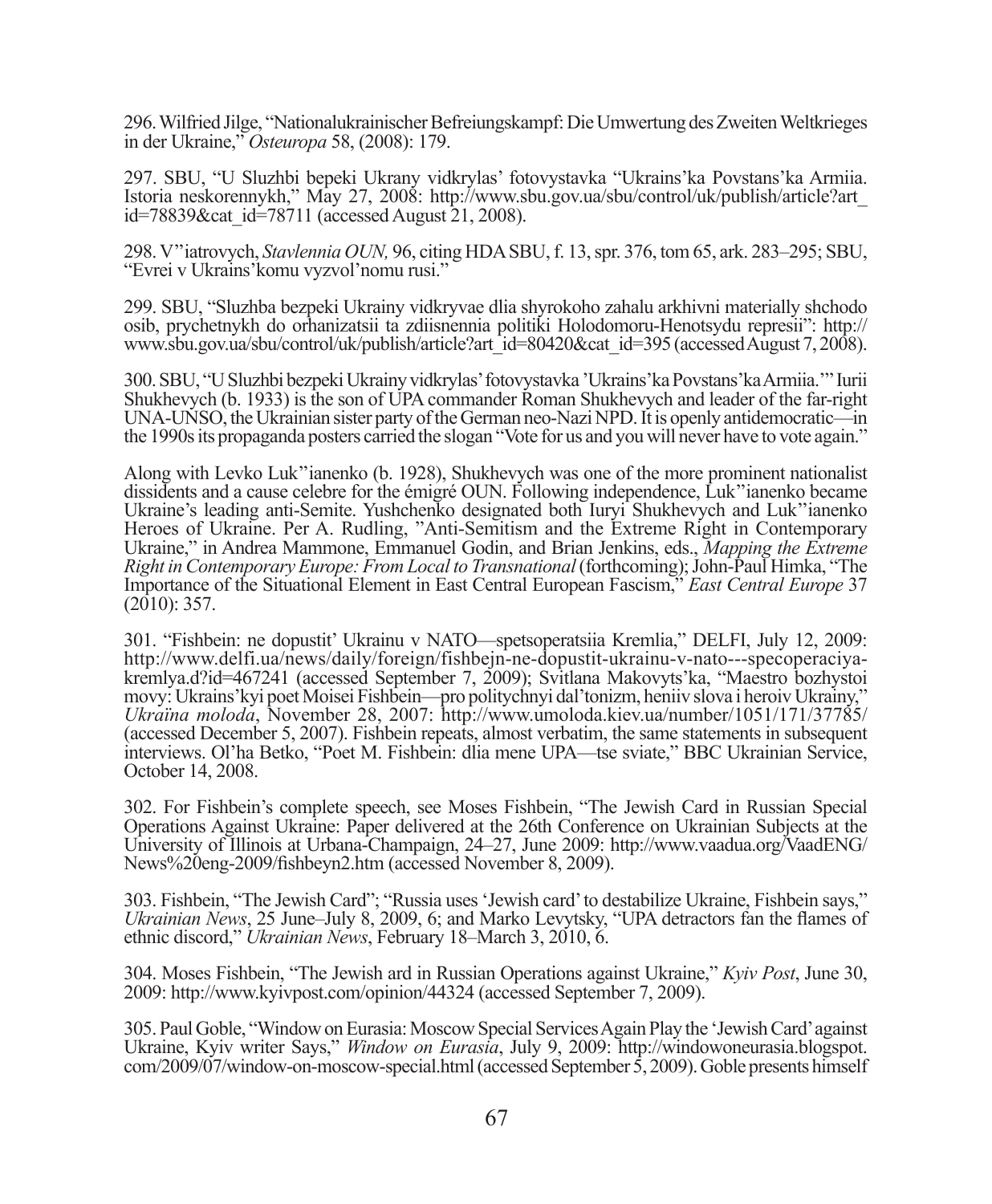as "a longtime specialist on ethnic and religious questions in Eurasia," and worked, among other things, for the U.S. State Department, the CIA, and RFE/RL until 2004, when he made a career as vice dean and director of research at several universities in the former Soviet Union.

306. Krentsbakh, "Zhivu schche zavdiaky UPA"; "Spohady Stelly Krentsbakh—'Zhyvu shche zavdlaiky UPA.' Memoirs of Stella Krenzbach—'I Am Alive Thanks to the UPA,'" October 25, 2009, on Moisei Fishbein's blog: http://mosesfishbein.blogspot.com/2009/10/memoirs-of-stella-krenzbachi-am-alive.html (accessed October 25, 2009).

307. "Ievreika Stella Krentsbakh rozpovila, shcho vyzhyla zavdiaky UPA," *Press-tsentr TsDVR,* December 9, 2009: http://upa.in.ua/book/?p=929 (accessed December 15, 2010).

308. Levytsky, "UPA detractors fan the flames of ethnic discord," 6: Marco Levytsky, "Open letter villifies freedom fighters, minimizes Holodomor," *Kyiv Post*, May 6, 2011 http://www.kyivpost. com/news/opinion/op\_ed/detail/103827/print/ (Accessed May 10, 2011) Riabchuk also repeats the V''iatrovych/Fishbein line that "quite a few Jews were rescued by nationalists, and some of them even joined UPA to fi ght both Nazis and Soviets." "Bandera's Controversy and Ukraine's Future."

309. Victor Rud, "RE: John Pancake's UPA Article of January 6, 2010," Open letter to the *Washington Post* on behalf of the Ukrainian American Bar Association, January 22, 2010, citing Fishbein, "The Jewish Card in Russian Special Operations Against Ukraine."

310. Moses Fishbein, "Listivka UPA 'Evrei—hromadiany Ukrainy.' 1950 rik," December 7, 2009: http://mosesfishbein.blogspot.com/2009/12/1950.html (accessed December 7, 2009).

311. Kurylo and Himka, "Iak OUN stavylasia do ievreiv?"

312. This is based upon V''iatrovych's most positive estimate, which includes the four named Jews, the Stella Krentsbakh/Kreutzbach forgery and her claim that she worked with twelve Jews in her sanitary unit: twenty-five Jews divided by the lowest estimate of about 25,000 UPA insurgents in 1943. V''iatrovych, *Stavlennia OUN,* 74–82. In order to provide a perspective here, this handful of Jewish physicians in the UPA should be put in relation to estimates that between 25,000 and 40,000 people served in the UPA in 1943–1944 and that perhaps as many as 300,000 people came through the ranks of the OUN-UPA. Marples, *Heroes and Villains*, 131–132, 169. The estimates of the number of people organized in the OUN and UPA varies. Stanislav Kul'chyts'kyi estimates that 400,000 people were organized by the OUN-UPA between 1929 and the middle of the 1950s, or 10 percent of the Western Ukrainian population. Stanislav Kul'chyts'kyi, "Polska problematyka w ukraińskich badaniach historii OUN-UPA," in *Antypolska akcja OUN-UPA, 1943–1944: Fakty i interpretacje* (Warsaw, 2003), 137, cited in Bruder, "*Den ukrainischen Staat*," 279. German estimates from the end of 1943 put UPA membership at 40,000. Nationalist sources claim 100,000 members, but well-substantiated estimates provide numbers between 30,000 and 40,000 soldiers. John Armstrong, *Ukrainian Nationalism*, 3d ed. (Englewood, Colo.: Ukrainian Academic Press, 1990), 115.

313. See, for instance the story of Ludwik Wrodarczyk, a Roman Catholic village priest in Okopy in Volhynia, a rescuer of Jews who in 2000 was designated as Righteous of Nations. The UPA kidnapped and killed him in December 1943. Maria Dębowska and Leon Popek, *Duchowieństwo diecezji łuckiej: Ofi ary wojny i represji okupantów, 1939–1945* (Lublin: Polihymnia Wydawnictwo Muzyczne, 2010). In Hanachevka (Hanaczów) in Galicia, the commander of the Polish self-defense, Kazimierz Wojtowicz, assisted dozens of Jews in the village. The Jews of Hanachevka organized a Jewish platoon, fighting the UPA together with the local Poles within the ranks of Armja Krajowa. Wojtowicz survived the war and was, together with his two brothers designated as Righteous of Nations. Marples, *Heroes and Villains*, 206; Jerzy Węgierski, *W lwowskiej Armii Krajowej* (Warsaw: PAX), ch. 2–7; Motyka, *Ukraińska partzyantka*, 382.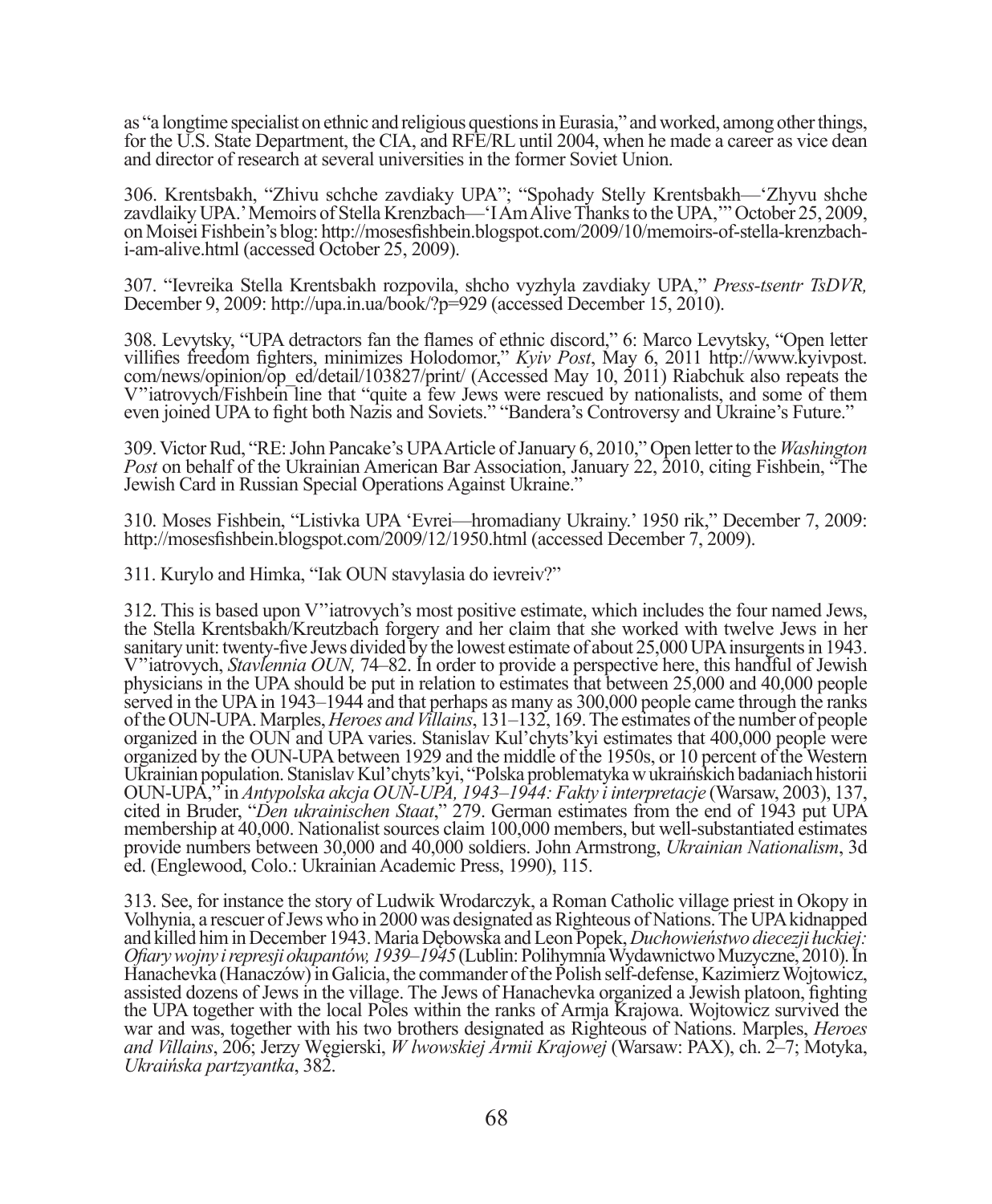314. "Sered heroiv novoho romanu Zabuzhko 'Muzei pokynutykh sekretiv' kolysgni v'iazni tiurmy 'na Lontskoho'" *Press-tsentr TsDVR*, December 24, 2009: http://upa.in.ua/book/?p=981#more-981 (accessed December 27, 2010). Zabuzhko writes that V''iatrovych's center provided her with "half a bag full of working material—xero copies, DVDs, photographs and memoirs on the history of the Ukrainian Resistance—the Ukrainian Insurgent Army (UPA)." "Popil Klaasa," *Ofi tsiina storinka Oksany Zabuzhko*, http://www.zabuzhko.com/ua/critique/ukrhellebosch.html (accessed December 27, 2010).

315. "L'vivs'ki novyny: Oksana Zabuzhko: 'Ia ne pysala istorii UPA—ia pysala lav-stori,'" *Vysokyi zamok*, January 26, 2010: http://news.lvivport.com/content/view/20694/26/ (accessed December 27, 2010).

316. Only 6 percent of Ukrainians had a "very positive" attitude toward the OUN(b), and 8 percent "basically positive," whereas 30 percent were "very negative," and 15 percent "generally negative." The attitudes to the UPA was similar, with 5 percent very positive, 8 percent generally positive, while 29 percent very negative, and 16 percent generally negative. Significantly, the attitudes within the younger generation did not differ significantly from the older; neither did the attitude within the group of highly educated differ much from the population in general. The exception was Galicia, where 62 percent of those surveyed had a positive attitude to OUN(b), and 59 to UPA. Even in Volhynia only 5 percent of respondents were very positive, and 11 percent generally positive to UPA. Asked about war criminality, 35 percent of respondents thought OUN(b) and UPA were guilty of mass murder of Ukrainians, Jews, and Poles; 6 percent of murdering people from one of these groups. Only 14 percent of respondents thought them innocent of mass murder. Ivan Kachanovs'kyi, "Ukraintsy ne veriat v mify ob OUN i UPA," *Fraza*: http://www.fraza.ua/print/14.10.09/76064.html (accessed January 23, 2010).

317. Asked, "How would you define your country's relation to the following groups during World War II?" 64 percent of the respondents answered that relations with Ukrainians were bad, a higher number even than Germans (63 percent) and Russians (57 percent). Wojciech Szacki and Marcin Wojciechowski. "Źli Niemcy. źli Ukraińcy: To Niemcy byli głównymi wrogami Polaków w II wojnie i to oni zadali nam najwięcej cierpień. Ale najgorzej wspominamy kontakty z Ukraińcami," *Gazeta Wyborcza*, August 24, 2009, 4.

318. The question, "Who was responsible for the crimes committed in Volhynia in 1943?" 14 percent answered "Ukrainians," while only 5 percent answered "UPA, Ukrainian nationalists, Ukrainian military formations." A full 19 percent blamed "Russians, the USSR, NKVD. Among them, 1 percent blamed "Ukrainians and Russians" and "Ukrainians executing Russian orders"; 1 percent blamed "Germans" and "Ukrainians, on German orders"; 2 percent blamed "Poles and Ukrainians," "Mutual slaughter," and "both sides"; 1 percent maintained that "Others were responsible," or that it was "unclear" who was to blame. By far the largest group, 57 percent, answered "Don't know, have not heard about it, difficult to answer." Katarzyna Makaruk, "Wołyń 1943," *Komunikat z badań*, Warsaw, July 2008, BS/110/2008, Centrum Badania Opini Społecznej, CBOS, 4: http://www.cbos.pl/SPISKOM.POL/2008/K\_110\_08. PDF (accessed December 26, 2010).

319. Andreas Umland, "Die andere Anomalie der Ukraine: ein Parlament ohne rechtsradikale Fraktionen," *Ukraine-Analysen*, no. 41 (2008): 7–10.

320. Ernest Renan, "What Is a Nation?" in Homi K. Bhabha, ed., *Nation and Narration* (London: Routledge, 1990), 11.

321. Bruno Bettelheim, *The Uses of Enchantment: The Meaning and Importance of Fairy Tales* (New York: Vintage, 1989), 7–8.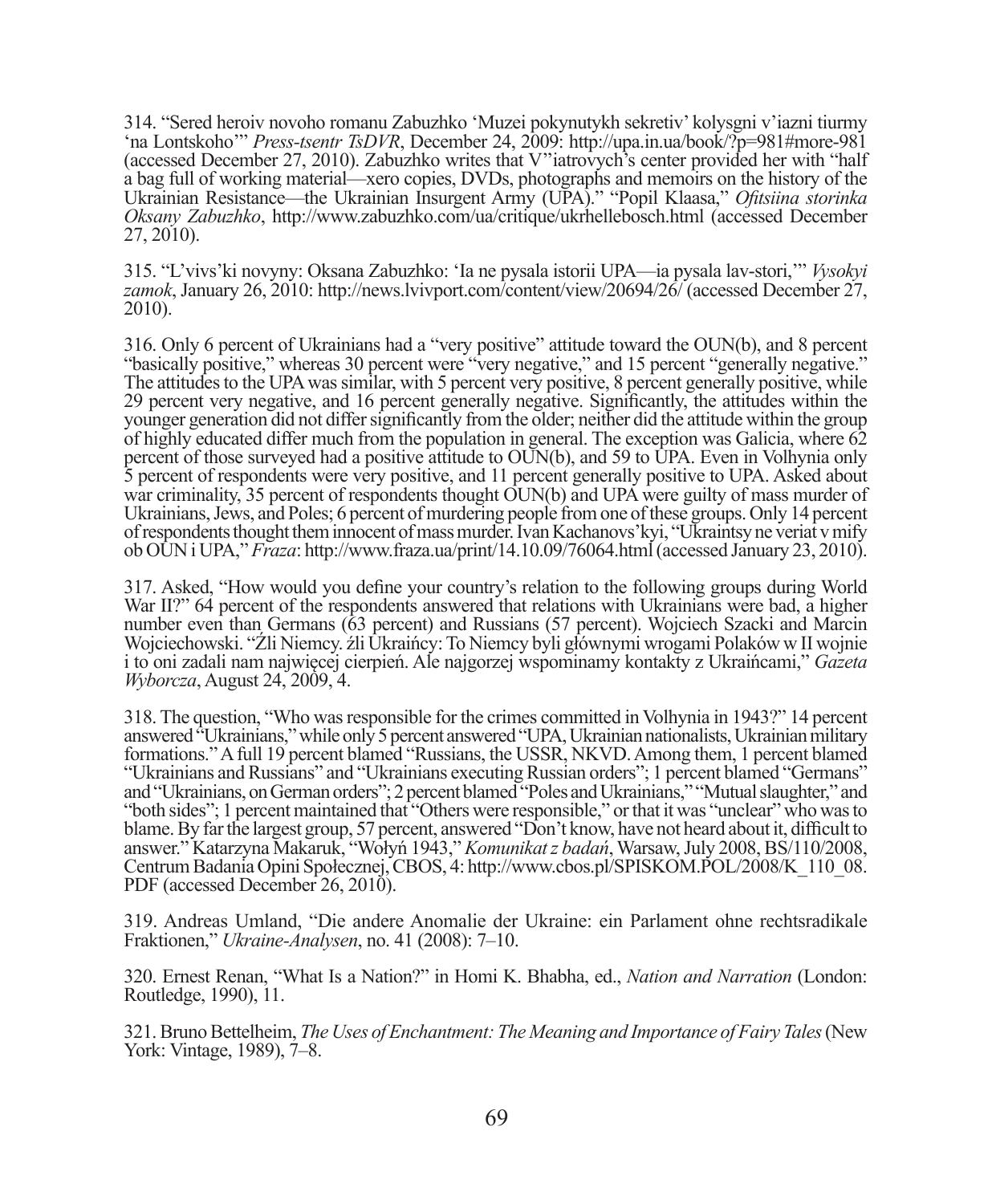322. Ibid., 9–10.

323. Harald Welzer, Sabine Moller, and Karoline Tschuggnall, *"Opa war kein Nazi": Nationalsozialismusnund Holocuast im Familiengedächtnis* (Frankfurt am Main: Fischer Taschenbuch Verlag, 2002), 210.

324. Ibid., 207.

325. Ibid., 209.

326. Peter Niedermüller, "Der Mythos der Gemeinschaft: Geschichte, Gedächtnis und Politik im heutigen Osteuropa," in Andrea Corbea Hoise, Rudolf Jaworski, and Monika Sommer, eds., *Umbruch im östlichen Europa: Die nationale Wende und das kollektive Gedächtnis* (Innsbruck: Studien Verlag, 2004), 11–26.

327. Gudrun Persson, "On the Meaning of the Tristesse and the Lie," *Baltic Worlds* 3, no. 2 (June 2010): 16, citing Andrei Zubov, *Istoriia Rossii: XX vek, 1894–1939* (Moscow: Astrel, 2009), 933.

328. Dmytrii Rybakov, "Marko Tsarynnyk: Istorychna napivpravda hirsha za odvertu brekhniu"; *LB.ua*, November 5, 2009. http://society.lb.ua/life/2009/11/05/13147\_Marko\_TSarinnik\_Istorichna\_napivp. html (Accessed Nov. 6, 2009); Himka, "True and False Lessons; Vasyl' Rasevych, "Zamknute kolo 'spetsial'noi' ukrainskoi istorii," *Zaxid.net*, September 13, 2010: http://zaxid.net/article/74357 (accessed September 16, 2010).

329. In April 2007, President Yushchenko submitted to the Verkhovna Rada a draft law against Holodomor denial, which, had the law passed, would criminalize denial of the genocidal character of the famine of 1932–1933. *The Day Weekly Digest (*Kyiv), no. 11, April 3, 2007; Ilya Khineiko, "Russian Duma's Discussion of Second World War Revisionism in the Near Abroad States," *Current Politics in Ukraine*, June 23, 2009: http://ukraineanalysis.wordpress.com/ [*CIUS Stasiuk Program Blog*] (accessed October 2, 2009). As there is no consensus whether the famine was an act of genocide, this would, technically, have made a number of senior scholars and academics, including Mark B. Tauger, R. W. Davis, Stephen G. Wheatcroft, Michael Ellman, Lynne Viola, Moshe Lewin, even Robert Conquest—who remains ambivalent on the—liable for jail time in Ukraine. On the assessment of the famine as genocide, see Marples, *Heroes and Villains*, 72, 313, n. 1.

330. Roman Serbyn, "Erroneous Methods in J.-P. Himka's Challenge to "Ukrainian Myths," August 7, 2011, *Current Politics in Ukraine Blog: Opinon and analysis on current events in Ukraine*, Stasiuk Program, CIUS, University of Alberta, ed. David R. Marples. http://ukraineanalysis.wordpress.com/ (accessed October 1, 2011).

331. The following commentary by Taras Hunczak is fairly typical in this regard: "Despite overwhelming evidence exonerating the OUN and Roman Shukhevych, there are still individuals, particularly those with communist leanings or followers of the Moscow trend to condemn the Ukrainians' struggle for independence, who continue to slander the leaders of the Ukrainian resistance movement.<sup>35</sup> Taras Hunczak, "Shukhevych and the Nachtigall Battalion: Moscow's Fabrications," *Ukrainian Weekly*, no. 37 (September 13, 2009): 18.

332. Ukrainian Canadian Congress, "Ukraine's President Recognized Ukraine's Freedom Fighters," UCC Press release, email of February 1, 2010. On the UCC's strategy to "defend" their heroes, see Rudling, "Iushchenkiv fashyst," 252, 295–296 and John-Paul Himka, "Interventions: Challenging the Myths of Twentieth-Century Ukrainian History," in a forthcoming *Ab Imperio* volume on *Geschichtspolitik*, sponsored by the Carnegie Foundation, ed. Alexei Miller.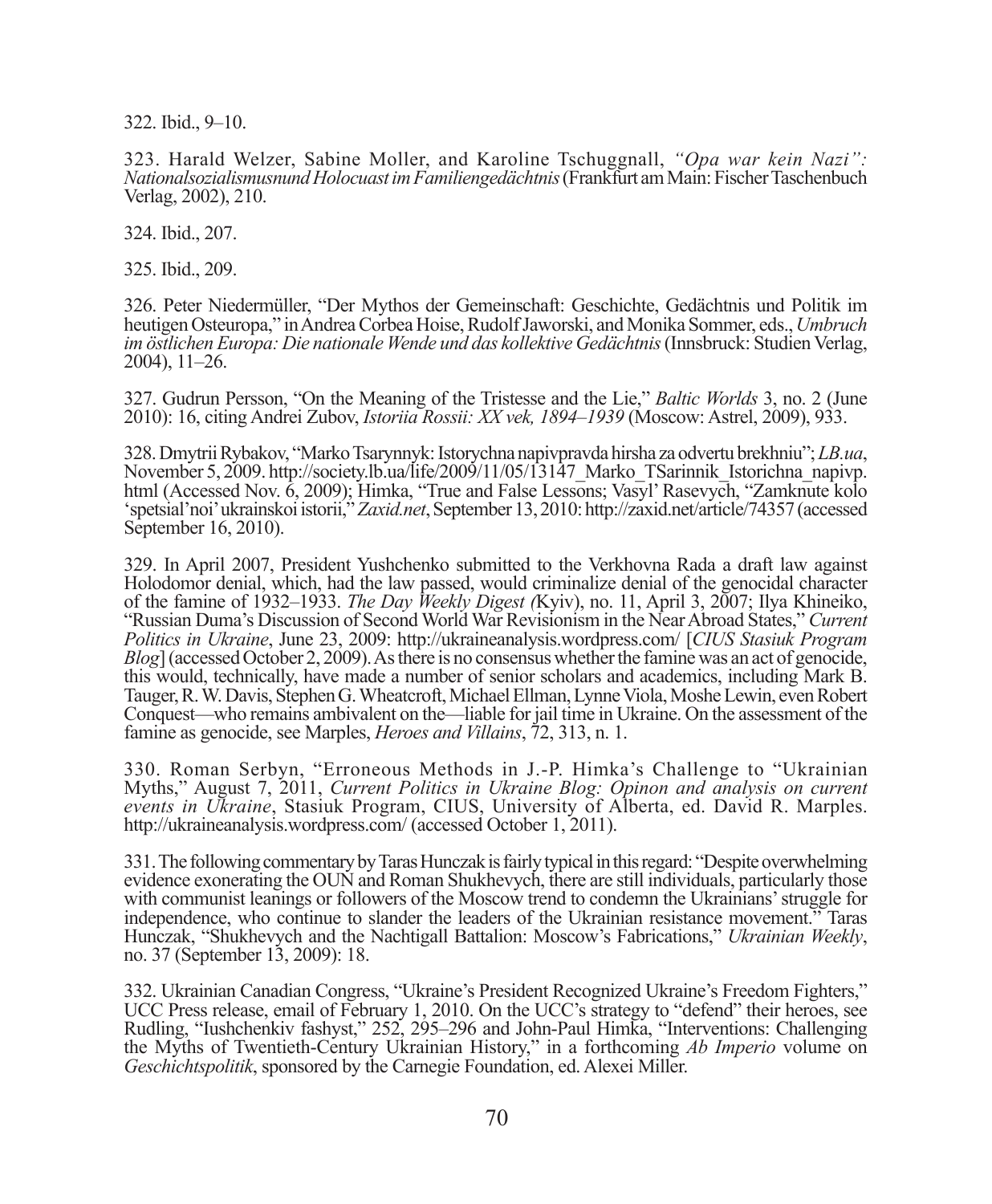333. Pres-sluzhba Prezydenta Viktora Ianukovycha, "Rishenniam sudu prezydents'kyi ukaz 'Pro prysvoennia S. Banderi zvannia Heroi Ukrainy' skazovano," press release, January 12, 2011, *Prezydent Ukrainy Viktor Ianukovych: Ofi tsiine internet-predstavnytsvo:* http://www.president.gov. ua/news/19103.html (accessed February 12, 2011).

334. "Babi Yar transferred to Culture Ministry," *Ukrinform: Ukrainian National News Agency*, March 2, 2011.

335. Askol'd Lozyns'kyj (b. 1952), a New York lawyer and OUN(b)-activist, is a former president of the World Congress of Free Ukrainians, and the son of Evhen Lozyns'kyj.

336. Wolodymyr Derzko, "Ukrainian Diaspora must learn how to play hardball with Yanukovych," *Kyiv Post*, September 27, 2010: http://www.kyivpost.com/news/opinion/op\_ed/detail/84019/ (accessed October 13, 2010); Askold S. Lozynskyj, "Anti-Semitism charges don't stick against Ukrainian nationalist group," *Kyiv Post*, December 20, 2010: http://www.kyivpost.com/news/opinion/op\_ed/ detail/93235/ (accessed December 24, 2010).

337. Olena Tregub, "Ukrainian-Americans reject meeting with Yanukovych," *Kyiv Post*, September 23, 2010: http://www.kyivpost.com/news/nation/detail/83599/ (accessed October 15, 2010).

338. "Paul Grod: 'My position on Ukraine . . . was agreed with leaders of UCC's member organizations,'" interview by Martha Onufriv, *EPOSHTA*, September 28, 2010: http://www.eposhta. com/newsmagazine/ePOSHTA\_100928\_CanadaUS.html#fo1a (accessed October 15, 2010).

339. Lozynskyj, "Anti-Semitism charges don't stick."

340. Askold S. Lozynskyj, "How insensitive bigots continue to play Ukrainians and Jews against each other," *Kyiv Post*, November 8, 2010: http://www.kyivpost.com/news/opinion/op\_ed/detail/89252/ (accessed November 8, 2010); Peter O'Neil, "My role in a dark conspiracy," *Letter From Paris* by Peter O'Neil, November 10, 2010:http://communities.canada.com/shareit/blogs/letterfromparis/default. aspx?PageIndex=2 (accessed November 13, 2010).

341. Lozynskyj, "Rewriting history," reprinted as Askol'd Lozyns'kyi, "Perepysuvannia istorii: z perspektyvy dokaziv," 204–210; also Rudling, "Iushchenkiv fashyst," 255, 302, both in Amar, Balyn'skyi, and Hrytsak, *Strasti za Banderoiu*.

342. Lozynskyj, "Anti-Semitism charges don't stick."

343. Onufrir interview, "My position on Ukraine."

344. Peter O'Neil, "Ukrainian museum toured by Harper shows 'one-sided' history of atrocities, critics say," *Edmonton Journal*, November 5, 2010: http://www.edmontonjournal.com/news/Ukrain ian+museum+toured+Harper+show+sided+history+atrocities+critics/3785861/story.html (accessed November 6, 2010).

345. Rudling, "Iushchenkiv fashyst," 252–253, 296; Himka, "Interventions"

346. "Reminder to Register for the XXIII Congress in Edmonton," email from UCC to author, October 15, 2010.

347. Peter O'Neil, "Historian hopes Harper's visit to Ukraine museum will help shed light on war atrocities," *The Montreal Gazette*, November 10, 2010, http://www.montrealgazette.com/news/Hist orian+hopes+Harper+visit+Ukraine+museum+will+help+shed+light/3807727/story.html (accessed November 10, 2010).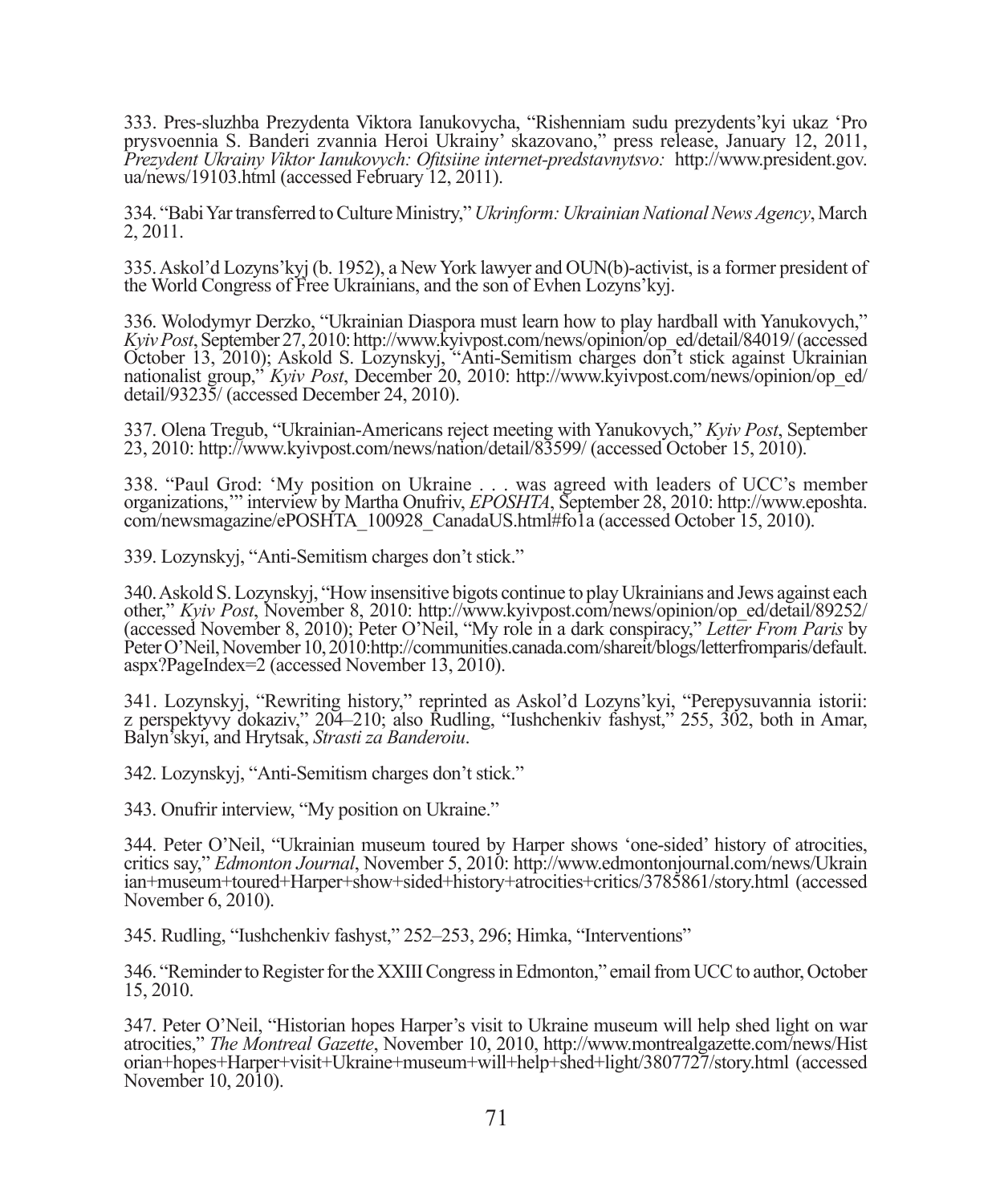348. "Arkhivni dokumenty ruinuiut' mif pro antysemityzm OUN, - V''iatrovych," *Zik: syla informatsii*, http://zik.com.ua/ua/news/2011/01/09/265640 (accessed January 9, 2011)

349. Paul Grod, "Ukrainian Community Honors Veterans on Rememberence Day," UCC Press release, November 11, 2010.

350. "Rememberance Candle Focus of Holodomor Commemorations: Canadians prepare to mark the 77th anniversary of the Ukrainian Genocide," UCC National Press release, November 16, 2010; Peter O'Neil, "Harper's Ukraine famine exaggerated, scholar says," *Edmonton Journal*, October 30, 2010: http://www2.canada.com/edmontonjournal/news/story.html?id=ea26329d-c6c5-4e76-b8f5- 48ff37f57537 (accessed March 24, 2011).

351. Whereas the change of national government has effectively ended state support for the OUN cult, this sort of heroization continues on the local level. In December 2010 the Kyiv city government announced plans to rename streets after Roman Shukhevych, Iaroslav Stets'ko, Andrii Mel'nyk, and Olena Teliha. "Na Oboloni z''iavyt'sia vultrsia Romana Shukhevycha," *Ukrains'ka pravda: Istorychna pravda*, December 16, 2010: http://www.istpravda.com.ua/short/2010/12/16/9227/ (accessed December 17, 2010).

352. "Voin UPA: Bandera—iedinyi lytsar u Evropi, khto 1941 roku skazav Hitleru 'ni'": http://aingwar.blogspot.com/ (accessed September 26, 2010).

353. Oleh Tiahnybok, "Evroparlament he vkazuvatyme Ukraini, koho vyznavaty Heroiami," February 26, 2010, *Ukrains'ka Pravda Blohy*: http://blogs.pravda.com.ua/authors/tiahnybok/4b88066cc9c5f/ (accessed April 26, 2010).